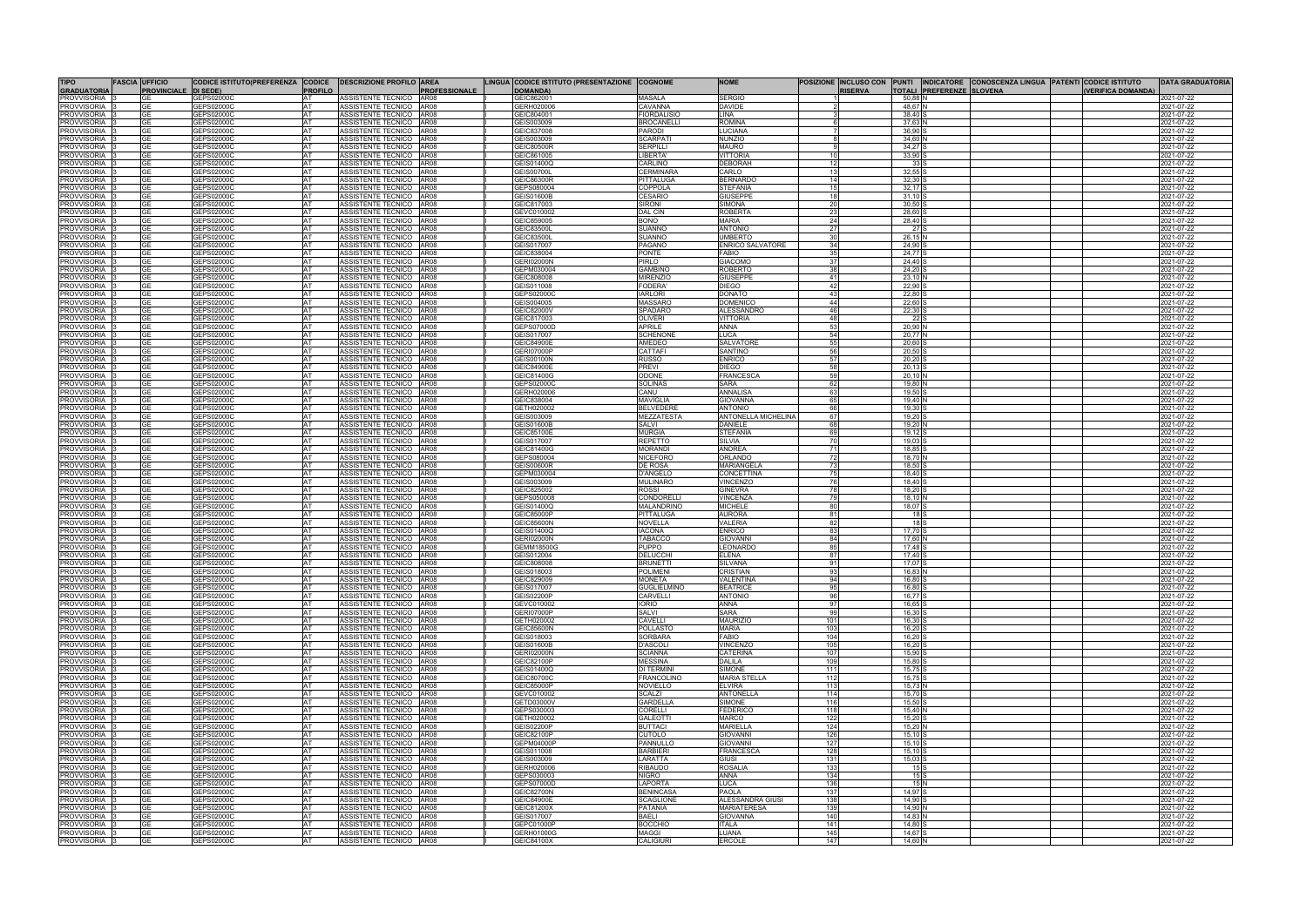| <b>PROVVISORIA</b><br>PROVVISORIA        |                 |                          |                 |                                                      |                                 |                                      |                                       |            |                        |    |                                        |
|------------------------------------------|-----------------|--------------------------|-----------------|------------------------------------------------------|---------------------------------|--------------------------------------|---------------------------------------|------------|------------------------|----|----------------------------------------|
|                                          |                 | GEPS02000C               | <b>AT</b>       | ASSISTENTE TECNICO AR08                              | GEIS017007                      | <b>MEREA</b>                         | <b>VALENTINA</b>                      | 148        | 14.60                  |    | 2021-07-22                             |
|                                          | GE              | GEPS02000C               | AT              | ASSISTENTE TECNICO AR08                              | GERH020006                      | ROSSI                                | <b>MARIADA</b>                        | 149        | 14.60                  |    | 2021-07-22                             |
| <b>PROVVISORIA</b>                       | GE              | GEPS02000C               | AT              | ASSISTENTE TECNICO AR08                              | GEPS02000C                      | SORCE                                | CALOGERO                              | 150        | 14,53                  |    | 2021-07-22                             |
| <b>PROVVISORIA</b>                       | GЕ              | GEPS02000C               | <b>AT</b>       | ASSISTENTE TECNICO AR08                              | GEPS02000C                      | <b>GIULIANO</b>                      | <b>MARCO</b>                          | 151        | 14,53                  |    | 2021-07-22                             |
| <b>PROVVISORIA</b>                       | GЕ              | GEPS02000C               | <b>AT</b>       | ASSISTENTE TECNICO AR08                              | GEPS07000D                      | <b>ARCHETTI</b>                      | <b>MASSIMO</b>                        | 152        | 14,53                  |    | 2021-07-22                             |
| PROVVISORIA                              | GЕ<br>GF        | GEPS02000C               | AT              | ASSISTENTE TECNICO<br>AR08                           | GEIC861005                      | <b>RONGA</b>                         | <b>DIAMANDINA</b>                     | 153        | 14,50                  |    | 2021-07-22                             |
| <b>PROVVISORIA</b>                       | GΕ              | GEPS02000C               | <b>AT</b>       | ASSISTENTE TECNICO AR08<br>ASSISTENTE TECNICO   AR08 | GEPS02000C                      | RIBERTI                              | RENATO FRANCESCO                      | 154<br>157 | 14.50                  |    | 2021-07-22                             |
| PROVVISORIA                              | GЕ              | GEPS02000C               | AT<br>AT        | ASSISTENTE TECNICO<br><b>AR08</b>                    | GERH01000G                      | <b>FACCIUOLO</b>                     | <b>CATERINA</b><br><b>EMILIO</b>      | 158        | $14,45$ S              |    | 2021-07-22                             |
| <b>PROVVISORIA</b>                       |                 | GEPS02000C               |                 | ASSISTENTE TECNICO AR08                              | GERH020006                      | <b>GIANFRATE</b>                     |                                       |            | 14,45                  |    | 2021-07-22                             |
| <b>PROVVISORIA</b>                       | GЕ<br>GЕ        | GEPS02000C               | AT<br><b>AT</b> |                                                      | <b>GERI07000P</b>               | <b>BOTTONE</b>                       | <b>FRANCESCA</b><br><b>MIRKO</b>      | 159<br>163 | 14,40 <sup>N</sup>     |    | 2021-07-22                             |
| <b>PROVVISORIA</b><br><b>PROVVISORIA</b> |                 | GEPS02000C<br>GEPS02000C | AT              | ASSISTENTE TECNICO AR08<br>ASSISTENTE TECNICO AR08   | GEIC840004<br>GEIC81200X        | LIGIOS<br>CATANIA                    | ERIKA MARIA                           | 164        | 14,27<br>14,25         |    | 2021-07-22<br>2021-07-22               |
| <b>PROVVISORIA</b>                       | GΕ              | GEPS02000C               | <b>AT</b>       | ASSISTENTE TECNICO AR08                              | GEIS018003                      | <b>AZZALI</b>                        | <b>EVA</b>                            | 165        | 14,20                  |    | 2021-07-22                             |
| <b>PROVVISORIA</b>                       | GΕ              | GEPS02000C               | AT              | ASSISTENTE TECNICO AR08                              | GEIC825002                      | SEDDA                                | <b>CRISTIANO</b>                      | 166        | $14,20$ S              |    | 2021-07-22                             |
| <b>PROVVISORIA</b>                       | GЕ              | GEPS02000C               | AT              | ASSISTENTE TECNICO AR08                              | GEIC862001                      | <b>CURUNELLA</b>                     | <b>GIAN LUCA</b>                      | 167        | 14,20 N                |    | 2021-07-22                             |
| PROVVISORIA                              | GΕ              | GEPS02000C               | AT              | ASSISTENTE TECNICO AR08                              | GEPS02000C                      | <b>ARATA</b>                         | <b>SIMONA</b>                         | 169        | 14,12 N                |    | 2021-07-22                             |
| PROVVISORIA                              | GЕ              | GEPS02000C               | AT              | ASSISTENTE TECNICO AR08                              | <b>GEIC84400B</b>               | <b>GRANCELLI</b>                     | <b>MASSIMO</b>                        | 170        | $14,10$ S              |    | 2021-07-22                             |
| <b>PROVVISORIA</b>                       | GΕ              | GEPS02000C               | AT              | ASSISTENTE TECNICO<br><b>AR08</b>                    | GEPS030003                      | <b>BEGHELLO</b>                      | <b>MONICA</b>                         | 172        | 14.10S                 |    | 2021-07-22                             |
| PROVVISORIA                              | <b>GE</b>       | GEPS02000C               | AT              | ASSISTENTE TECNICO AR08                              | GEPC01000P                      | <b>SIRRESSI</b>                      | <b>GIUSI</b>                          | 173        | 14.10 N                |    | 2021-07-22                             |
| PROVVISORIA                              |                 | <b>GEPS02000C</b>        | AT              | ASSISTENTE TECNICO AR08                              | GEIC860009                      | <b>ALTOMONT</b>                      | <b>AGATA</b>                          | 174        | 14.10 N                |    | 2021-07-22                             |
| PROVVISORIA                              | GE              | GEPS02000C               | AT              | ASSISTENTE TECNICO AR08                              | GERH020006                      | <b>BUTERA</b>                        | <b>GABRIELE</b>                       | 177        | 14 N                   | ID | 2021-07-22                             |
| <b>PROVVISORIA</b>                       | GЕ              | GEPS02000C               | AT              | ASSISTENTE TECNICO AR08                              | GEPC04000E                      | PALLADINO                            | <b>MARIO</b>                          | 182        | 13.90 S                |    | 2021-07-22                             |
| <b>PROVVISORIA</b>                       | GЕ              | GEPS02000C               | <b>AT</b>       | ASSISTENTE TECNICO<br>AR08                           | <b>GEIS01600B</b>               | <b>ASSANDRI</b>                      | <b>MIRKO</b>                          | 184        | 13,80 N                |    | 2021-07-22                             |
| <b>PROVVISORIA</b>                       | GЕ              | GEPS02000C               | <b>AT</b>       | ASSISTENTE TECNICO AR08                              | GEPS07000D                      | DI MUNNO                             | <b>CELIA</b>                          | 185        | 13.75 N                |    | 2021-07-22                             |
| PROVVISORIA                              | GE              | GEPS02000C               | AT              | ASSISTENTE TECNICO   AR08                            | GEIC838004                      | <b>POGGI</b>                         | <b>ELISA</b>                          | 186        | 13.75 IN               |    | 2021-07-22                             |
| <b>PROVVISORIA</b>                       |                 | GEPS02000C               | AT              | ASSISTENTE TECNICO AR08                              | GEIS018003                      | <b>GOSLINO</b>                       | <b>ALBERTO</b>                        | 187        | 13,70                  |    | 021-07-22                              |
| <b>PROVVISORIA</b>                       | GЕ              | GEPS02000C               | AT              | ASSISTENTE TECNICO<br>AR08                           | GEIS01400Q                      | <b>TORINO</b>                        | <b>ALESSIA</b>                        | 191        | 13,60                  |    | 2021-07-22                             |
| <b>PROVVISORIA</b>                       | GE              | GEPS02000C               | AT              | ASSISTENTE TECNICO AR08                              | GEIC83600C                      | ROMANO                               | <b>CATERINA</b>                       | 192        | 13,60                  |    | 2021-07-22                             |
| <b>PROVVISORIA</b>                       | GЕ              | GEPS02000C               | <b>AT</b>       | ASSISTENTE TECNICO AR08                              | <b>GEIC84400B</b>               | VESCO                                | CAMILLA                               | 196        | 13,40                  |    | 2021-07-22                             |
| <b>PROVVISORIA</b>                       | GЕ              | GEPS02000C               | <b>AT</b>       | ASSISTENTE TECNICO AR08                              | <b>GESL01000P</b>               | SANTAMARIA                           | <b>ALESSANDRA</b>                     | 197        | 13,40                  |    | 2021-07-22                             |
| PROVVISORIA                              | GЕ              | GEPS02000C               | AT              | ASSISTENTE TECNICO<br><b>AR08</b>                    | <b>GERI07000P</b>               | CATTAFI                              | <b>PIETRO</b>                         | 199        | 13,40                  |    | 2021-07-22                             |
| <b>PROVVISORIA</b>                       | GF              | GEPS02000C               | AT              | ASSISTENTE TECNICO AR08                              | <b>GEIS01600B</b>               | GRECO                                | <b>DANILO</b>                         | 204        | 13,30                  |    | 2021-07-22                             |
| <b>PROVVISORIA</b>                       | GЕ<br>GЕ        | GEPS02000C               | <b>AT</b>       | ASSISTENTE TECNICO AR08<br>ASSISTENTE TECNICO AR08   | GERH020006                      | <b>BARBIERI</b>                      | <b>PAOLO</b>                          | 205        | $13,25$ N              |    | 2021-07-22                             |
| <b>PROVVISORIA</b><br><b>PROVVISORIA</b> |                 | GEPS02000C<br>GEPS02000C | AT<br>AT        | ASSISTENTE TECNICO<br><b>AR08</b>                    | GEIC85000P<br><b>GERI02000N</b> | <b>PERAZZO</b><br><b>TORNUSCIOLO</b> | <b>RAFFAELLA</b><br><b>DANTE</b>      | 206<br>208 | 13,20 S<br>$13,20$ S   |    | 2021-07-22<br>2021-07-22               |
| <b>PROVVISORIA</b>                       | GЕ<br><b>GE</b> | GEPS02000C               | <b>AT</b>       | ASSISTENTE TECNICO AR08                              | <b>GEIS01600B</b>               | CELLI                                | <b>SABRINA</b>                        | 209        | $13,20$ S              |    | 2021-07-22                             |
| <b>PROVVISORIA</b>                       | GΕ              | GEPS02000C               | AT              | ASSISTENTE TECNICO AR08                              | GEIC840004                      | OPPICELLI                            | <b>PAOLA</b>                          | 210        | 13,20 <sup>N</sup>     |    | 2021-07-22                             |
| <b>PROVVISORIA</b>                       | GF              | GEPS02000C               | AT              | ASSISTENTE TECNICO<br><b>AR08</b>                    | GEIC81300Q                      | LAVIOSA                              | <b>ANDREA</b>                         | 211        | 13,20 <sup>N</sup>     |    | 021-07-22                              |
| <b>PROVVISORIA</b>                       | GЕ              | GEPS02000C               | AT              | ASSISTENTE TECNICO AR08                              | GEPS07000D                      | ALFANO                               | <b>ARIANNA</b>                        | 212        | 13,20 <sup>N</sup>     |    | 021-07-22                              |
| <b>PROVVISORIA</b>                       | GЕ              | GEPS02000C               | AT              | ASSISTENTE TECNICO AR08                              | <b>GERI02000N</b>               | <b>MARCHESE</b>                      | <b>DANIELE</b>                        | 213        | 13,20 N                |    | 2021-07-22                             |
| <b>PROVVISORIA</b>                       | GΕ              | GEPS02000C               | AT              | ASSISTENTE TECNICO AR08                              | GEIC858009                      | <b>BUONASERA</b>                     | <b>ALESSANDRA</b>                     | 215 S      | $13.10$ N              |    | 2021-07-22                             |
| PROVVISORIA                              | GE              | GEPS02000C               | <b>AT</b>       | ASSISTENTE TECNICO   AR08                            | GEIS011008                      | SCALISI                              | <b>GIUSEPPE MARIO</b>                 | 217        | 13S                    |    | 2021-07-22                             |
| <b>PROVVISORIA</b>                       | GΕ              | GEPS02000C               | AT              | ASSISTENTE TECNICO<br><b>AR08</b>                    | <b>GEIS00100N</b>               | <b>PIAGGIONE</b>                     | LUCA VITO                             | 218        | 13N                    |    | 2021-07-22                             |
| <b>PROVVISORIA</b>                       | GЕ              | GEPS02000C               | AT              | ASSISTENTE TECNICO AR08                              | GEPS07000D                      | PALMIERI                             | <b>SIMONE</b>                         | 221        | 13 N                   |    | 2021-07-22                             |
| <b>PROVVISORIA</b>                       | GЕ              | GEPS02000C               | AT              | ASSISTENTE TECNICO AR08                              | <b>GERI02000N</b>               | GIUGNO                               | ANGELO                                | 223        | 12,95 <sup>S</sup>     |    | 2021-07-22                             |
| <b>PROVVISORIA</b>                       | GЕ              | GEPS02000C               | <b>AT</b>       | ASSISTENTE TECNICO AR08                              | GEPS030003                      | <b>FUSCA</b>                         | <b>MARIA LUCIA</b>                    | 224        | 12,93 N                |    | 2021-07-22                             |
| PROVVISORIA                              | GE              | GEPS02000C               | <b>AT</b>       | ASSISTENTE TECNICO AR08                              | GEIC83400R                      | ROMEI                                | <b>CRISTINA</b>                       | 225        | 12.90 S                |    | 2021-07-22                             |
| <b>PROVVISORIA</b>                       | GЕ              | GEPS02000C               | <b>AT</b>       | ASSISTENTE TECNICO   AR08                            | GEPS07000D                      | SCOTTO                               | <b>FEDERICA</b>                       | 226        | 12,90 N                |    | 2021-07-22                             |
| <b>PROVVISORIA</b>                       |                 | GEPS02000C               | AT              | ASSISTENTE TECNICO   AR08                            | <b>GERI02000N</b>               | <b>MONTEROSSO</b>                    | <b>BIAGIO ANDREA</b>                  | 227        | 12,85 N                |    | 2021-07-22                             |
|                                          |                 |                          |                 |                                                      |                                 | <b>LA SALANDRA</b>                   | <b>GIULIO</b>                         | 228        | 12.83 S                | ID | 2021-07-22                             |
| PROVVISORIA                              | GE              | GEPS02000C               | AT              | ASSISTENTE TECNICO   AR08                            | GEIS003009                      |                                      |                                       |            |                        |    |                                        |
| <b>PROVVISORIA</b>                       | GЕ              | GEPS02000C               | AT              | ASSISTENTE TECNICO AR08                              | GEIC831009                      | <b>MARTELLO</b>                      | <b>ELIANA</b>                         | 229        | 12.80 S                |    | 2021-07-22                             |
| <b>PROVVISORIA</b>                       | GE              | GEPS02000C               | <b>AT</b>       | ASSISTENTE TECNICO   AR08                            | GEIC840004                      | <b>VERNER</b>                        | <b>PIETRO</b>                         | 230        | 12.80N                 |    | 2021-07-22                             |
| <b>PROVVISORIA</b>                       | GЕ              | GEPS02000C               | <b>AT</b>       | ASSISTENTE TECNICO AR08                              | <b>GEIS01600B</b>               | <b>BUTTA</b>                         | <b>ALESSANDRA</b>                     | 231        | 12,80                  |    | 2021-07-22                             |
| PROVVISORIA                              | GЕ              | GEPS02000C               | AT              | ASSISTENTE TECNICO AR08                              | GEIC81400G                      | <b>TOLOMEO</b>                       | <b>DEBORAH</b>                        | 232        | 12,75 <sup>N</sup>     |    | 2021-07-22                             |
| <b>PROVVISORIA</b>                       | GЕ              | GEPS02000C               | <b>AT</b>       | ASSISTENTE TECNICO<br>AR08                           | <b>GERI07000P</b>               | SALERNO                              | <b>SALVATORE</b>                      | 233        | 12,73 <sup>N</sup>     |    | 2021-07-22                             |
| PROVVISORIA                              | GE              | GEPS02000C               | <b>AT</b>       | ASSISTENTE TECNICO<br>AR08                           | GEIC83900X                      | CASCONE                              | <b>GIUSY</b>                          | 234        | 12,70 S                |    | 2021-07-22                             |
| <b>PROVVISORIA</b>                       |                 | GEPS02000C               | AT              | ASSISTENTE TECNICO AR08                              | <b>GEIS01600B</b>               | CAVALLARO                            | <b>JESSICA</b>                        | 235        | 12,70                  |    | 2021-07-22                             |
| PROVVISORIA                              | GЕ              | GEPS02000C               | <b>AT</b>       | ASSISTENTE TECNICO AR08                              | GESL01000P                      | GAGGERO                              | <b>BEATRICE</b>                       | 236        | 12,70 <sup>N</sup>     |    | 2021-07-22                             |
| <b>PROVVISORIA</b>                       |                 | GEPS02000C               | <b>AT</b>       | ASSISTENTE TECNICO AR08                              | GEPC04000E                      | GRECO                                | <b>FRANCESCA</b>                      | 237        | 12,70 N                |    | 2021-07-22                             |
| <b>PROVVISORIA</b>                       |                 | GEPS02000C               | AT              | ASSISTENTE TECNICO AR08                              | GEIS01600B                      | RONGA                                | <b>FABRIZIO</b>                       | 238        | 12,70 N                |    | 2021-07-22                             |
| <b>PROVVISORIA</b>                       |                 | GEPS02000C               | AT              | ASSISTENTE TECNICO AR08                              | GEVC010002                      | <b>PAGANO</b><br>OLIA                | <b>ALESSANDRO</b>                     | 240        | 12,70 N                |    | 2021-07-22                             |
| PROVVISORIA<br>PROVVISORIA               | GЕ<br>GЕ        | GEPS02000C               | AT<br>AT        | ASSISTENTE TECNICO AR08<br>ASSISTENTE TECNICO AR08   | <b>GEIS01600B</b><br>GEIS004005 | CADAMURO                             | ANTONIO SALVATORE<br><b>ROBERTO</b>   | 242        | 12,60 S<br>$12,60$ S   |    | 2021-07-22                             |
| PROVVISORIA                              | GЕ              | GEPS02000C<br>GEPS02000C | AT              | ASSISTENTE TECNICO AR08                              | GEIC85100E                      | <b>PEZONE</b>                        | LUCIA                                 | 245<br>246 | 12,60 N                |    | 2021-07-22<br>2021-07-22               |
| <b>PROVVISORIA</b>                       | GЕ              | GEPS02000C               | AT              | ASSISTENTE TECNICO AR08                              | GEIC83500L                      | <b>DE PAOLA</b>                      | <b>FRANCESCA</b>                      | 247        | 12,60 N                |    | 2021-07-22                             |
| PROVVISORIA                              | GE              | GEPS02000C               | AT              | ASSISTENTE TECNICO AR08                              | GEIC858009                      | MANAVELLA                            | <b>GIORGIA</b>                        | 248        | 12,60 N                |    |                                        |
| PROVVISORIA                              | GE              | GEPS02000C               | AT              | ASSISTENTE TECNICO AR08                              | <b>GEIS00700L</b>               | RATTO                                | EDOARDO ANTONIO                       | 252        | 12,60 N                |    | 2021-07-22                             |
| PROVVISORIA                              | GЕ              | GEPS02000C               | AT              | ASSISTENTE TECNICO AR08                              | GEIC858009                      | SQUASSAFICHI                         | <b>ROBERTA</b>                        | 253        | 12,55 S                |    | 2021-07-22                             |
| PROVVISORIA                              | <b>GE</b>       | GEPS02000C               | AT              | ASSISTENTE TECNICO AR08                              | GERH020006                      | <b>GUARASCIO</b>                     | VALENTINO                             | 256        | $12,50$ S              |    | 2021-07-22                             |
| PROVVISORIA                              | GE              | GEPS02000C               | AT              | ASSISTENTE TECNICO AR08                              | <b>GERI02000N</b>               | <b>CORAZZESI</b>                     | <b>ENZO</b>                           | 257        | $12,50$ S              |    | 2021-07-22                             |
| PROVVISORIA                              | GE              | GEPS02000C               | AT              | ASSISTENTE TECNICO AR08                              | GEPS030003                      | <b>GATTI</b>                         | <b>SERENA</b>                         | 259        | 12,50 N                |    | 2021-07-22                             |
| PROVVISORIA                              | GΕ              | GEPS02000C               | AT              | ASSISTENTE TECNICO AR08                              | GEIS017007                      | CUSTODE                              | CARLO                                 | 260        | 12,50 N                |    |                                        |
| PROVVISORIA I                            | <b>GE</b>       | GEPS02000C               | AT              | ASSISTENTE TECNICO AR08                              | GEIC833001                      | DI RUVO                              | <b>STEFANIA</b>                       | 261        | 12,47 N                |    | 2021-07-22                             |
| PROVVISORIA                              |                 | GEPS02000C               | AT              | ASSISTENTE TECNICO AR08                              | GEIS018003                      | <b>ANASTASI</b>                      | <b>DONATELLA</b>                      | 262        | 12,40 S                |    | 2021-07-22<br>2021-07-22<br>2021-07-22 |
| PROVVISORIA                              | GE              | GEPS02000C               | AT              | ASSISTENTE TECNICO AR08                              | GEPS030003                      | <b>MUSMECI</b>                       | LUCA                                  | 264        | 12,40 N                |    | 2021-07-22                             |
| PROVVISORIA                              | GE              | GEPS02000C               | AT              | ASSISTENTE TECNICO AR08                              | GEIS017007                      | <b>BALBI</b>                         | <b>ANDREA</b>                         | 265        | 12,40 N                |    | 2021-07-22                             |
| PROVVISORIA                              | <b>GE</b>       | GEPS02000C               | AT              | ASSISTENTE TECNICO AR08                              | <b>GEPS17000A</b>               | <b>IZZO</b>                          | <b>GIUSEPPE</b>                       | 267        | 12,40 N                |    | 2021-07-22                             |
| PROVVISORIA                              |                 | GEPS02000C               | <b>AT</b>       | ASSISTENTE TECNICO AR08                              | GEPS030003                      | <b>SCHENA</b>                        | <b>ROBERTO</b>                        | 269        | 12.37 N                |    | 2021-07-22                             |
| PROVVISORIA                              | GЕ              | GEPS02000C               | AT              | ASSISTENTE TECNICO AR08                              | GEIS01300X                      | SODANO                               | <b>ALFONSO</b>                        | 270        | $12,35$ S              |    | 2021-07-22                             |
| PROVVISORIA                              | GЕ              | GEPS02000C               | AT              | ASSISTENTE TECNICO AR08                              | <b>GERI02000N</b>               | <b>RAVERA</b>                        | <b>DAVIDE</b>                         | 272        | $12,30$ S              |    | 2021-07-22                             |
| PROVVISORIA                              | GE<br>GЕ        | GEPS02000C               | AT              | ASSISTENTE TECNICO AR08                              | GEIS017007                      | <b>VINCI</b><br><b>SIMEONE</b>       | <b>GIORGIO ANGELO</b><br><b>MARIA</b> | 273        | $12,30$ S              |    | 2021-07-22                             |
| PROVVISORIA<br>PROVVISORIA               | GЕ              | GEPS02000C<br>GEPS02000C | AT<br>AT        | ASSISTENTE TECNICO AR08<br>ASSISTENTE TECNICO AR08   | GEPS030003<br><b>GERI07000P</b> | <b>ALFIERI</b>                       | <b>ROBERTO</b>                        | 274<br>275 | 12,30 N<br>12,30 N     |    | 2021-07-22<br>2021-07-22               |
| <b>PROVVISORIA</b>                       | GE              | GEPS02000C               | AT              | ASSISTENTE TECNICO AR08                              | GEPS02000C                      | <b>ACCILI</b>                        | <b>ALESSIA</b>                        | 277        | 12,30 N                |    | 2021-07-22                             |
| PROVVISORIA                              | GE              | GEPS02000C               | AT              | ASSISTENTE TECNICO AR08                              | GEIS017007                      | <b>RUGGIERO</b>                      | <b>GIANNI</b>                         | 278        | 12,30 N                |    | 2021-07-22                             |
| PROVVISORIA                              | GЕ              | GEPS02000C               | AT              | ASSISTENTE TECNICO AR08                              | GETH020002                      | D'ALBA                               | <b>ANDREA</b>                         | 279        | 12,30 N                |    | 2021-07-22                             |
| PROVVISORIA                              | GЕ              | GEPS02000C               | AT              | ASSISTENTE TECNICO AR08                              | GEPS050008                      | CROCCO                               | <b>MAURO</b>                          | 283        | $12,25$ S              |    | 2021-07-22                             |
| PROVVISORIA                              | <b>GE</b>       | GEPS02000C               | AT              | ASSISTENTE TECNICO AR08                              | <b>GEIS01600B</b>               | <b>D'AGOSTINO</b>                    | <b>CESARIO</b>                        | 286        | $12,20$ S              |    | 2021-07-22                             |
| PROVVISORIA                              | GΕ              | GEPS02000C               | AT              | ASSISTENTE TECNICO AR08                              | GEPS07000D                      | COPPOLA                              | <b>FRANCESCO</b>                      | 289        | 12,20 N                |    | 2021-07-22                             |
| PROVVISORIA                              | GЕ              | GEPS02000C               | AT              | ASSISTENTE TECNICO AR08                              | GEIC81200X                      | <b>BELMONTE</b>                      | CARMELO                               | 291        | 12,20 N                |    | 2021-07-22                             |
| PROVVISORIA                              | GЕ              | GEPS02000C               | AT              | ASSISTENTE TECNICO AR08                              | GEIC82300A                      | DEMARTINI                            | <b>ALICE</b>                          | 292        | $12,15$ N              |    | 2021-07-22                             |
| PROVVISORIA                              | GE              | GEPS02000C               | AT              | ASSISTENTE TECNICO AR08                              | GEIC808008                      | <b>PICOCO</b>                        | <b>FEDERICO</b>                       | 293        | 12,15 N                |    | 2021-07-22                             |
| <b>PROVVISORIA</b><br>PROVVISORIA 3      | GE<br>GE        | GEPS02000C<br>GEPS02000C | AT<br>AT        | ASSISTENTE TECNICO AR08<br>ASSISTENTE TECNICO AR08   | <b>GEIS01600B</b><br>GEIC82100P | <b>SEVERINO</b><br><b>BRUZZONE</b>   | <b>CARMINE</b><br><b>ARIANNA</b>      | 295<br>297 | $12,10$ S<br>$12,10$ S |    | 2021-07-22<br>2021-07-22               |

|   | 2021-07-22               |
|---|--------------------------|
|   | 2021-07-22               |
|   | 2021-07-22               |
|   | 2021-07-22               |
|   | 2021-07-22               |
|   | 2021-07-22               |
|   | 2021-07-22               |
|   | 2021-07-22               |
|   | 2021-07-22               |
|   | 2021-07-22               |
|   | 2021-07-22               |
|   | 2021-07-22               |
|   | 2021-07-22               |
|   | 2021-07-22               |
|   | 2021-07-22               |
|   | 2021-07-22               |
|   | 2021-07-22               |
|   | 2021-07-22               |
|   | 2021-07-22               |
|   | 2021-07-22               |
| D | 2021-07-22               |
|   | 2021-07-22               |
|   | 2021-07-22               |
|   | 2021-07-22               |
|   | 2021-07-22               |
|   | 2021-07-22               |
|   | 2021-07-22               |
|   | 2021-07-22               |
|   | 2021-07-22               |
|   | 2021-07-22               |
|   | 2021-07-22               |
|   | 2021-07-22               |
|   | 2021-07-22               |
|   | 2021-07-22               |
|   | 2021-07-22               |
|   | 2021-07-22               |
|   | 2021-07-22               |
|   | 2021-07-22               |
|   | 2021-07-22               |
|   | 2021-07-22               |
|   | 2021-07-22               |
|   | 2021-07-22               |
|   | 2021-07-22               |
|   | 2021-07-22               |
|   | 2021-07-22               |
|   | 2021-07-22               |
|   | 2021-07-22               |
|   |                          |
|   | 2021-07-22               |
|   | 2021-07-22               |
| D | 2021-07-22               |
|   | 2021-07-22               |
|   | 2021-07-22               |
|   | 2021-07-22               |
|   | 2021-07-22               |
|   | 2021-07-22               |
|   | 2021-07-22               |
|   | 2021-07-22               |
|   | 2021-07-22               |
|   | 2021-07-22               |
|   | 2021-07-22               |
|   | 2021-07-22               |
|   | 2021-07-22               |
|   | 2021-07-22               |
|   | 2021-07-22               |
|   | 2021-07-22<br>2021-07-22 |
|   | 2021-07-22               |
|   | 2021-07-22               |
|   | 2021-07-22               |
|   | 2021-07-22               |
|   | 2021-07-22               |
|   | 2021-07-22               |
|   | 2021-07-22               |
|   | 2021-07-22               |
|   | 2021-07-22               |
|   | 2021-07-22               |
|   | 2021-07-22               |
|   | 2021-07-22               |
|   | 2021-07-22               |
|   | 2021-07-22               |
|   | 2021-07-22               |
|   | 2021-07-22               |
|   | 2021-07-22               |
|   | 2021-07-22               |
|   | 2021-07-22               |
|   | 2021-07-22               |
|   | 2021-07-22               |
|   | 2021-07-22               |
|   | 2021-07-22               |
|   | 2021-07-22<br>2021-07-22 |
|   | 2021-07-22               |
|   | 2021-07-22               |
|   | 2021-07-22               |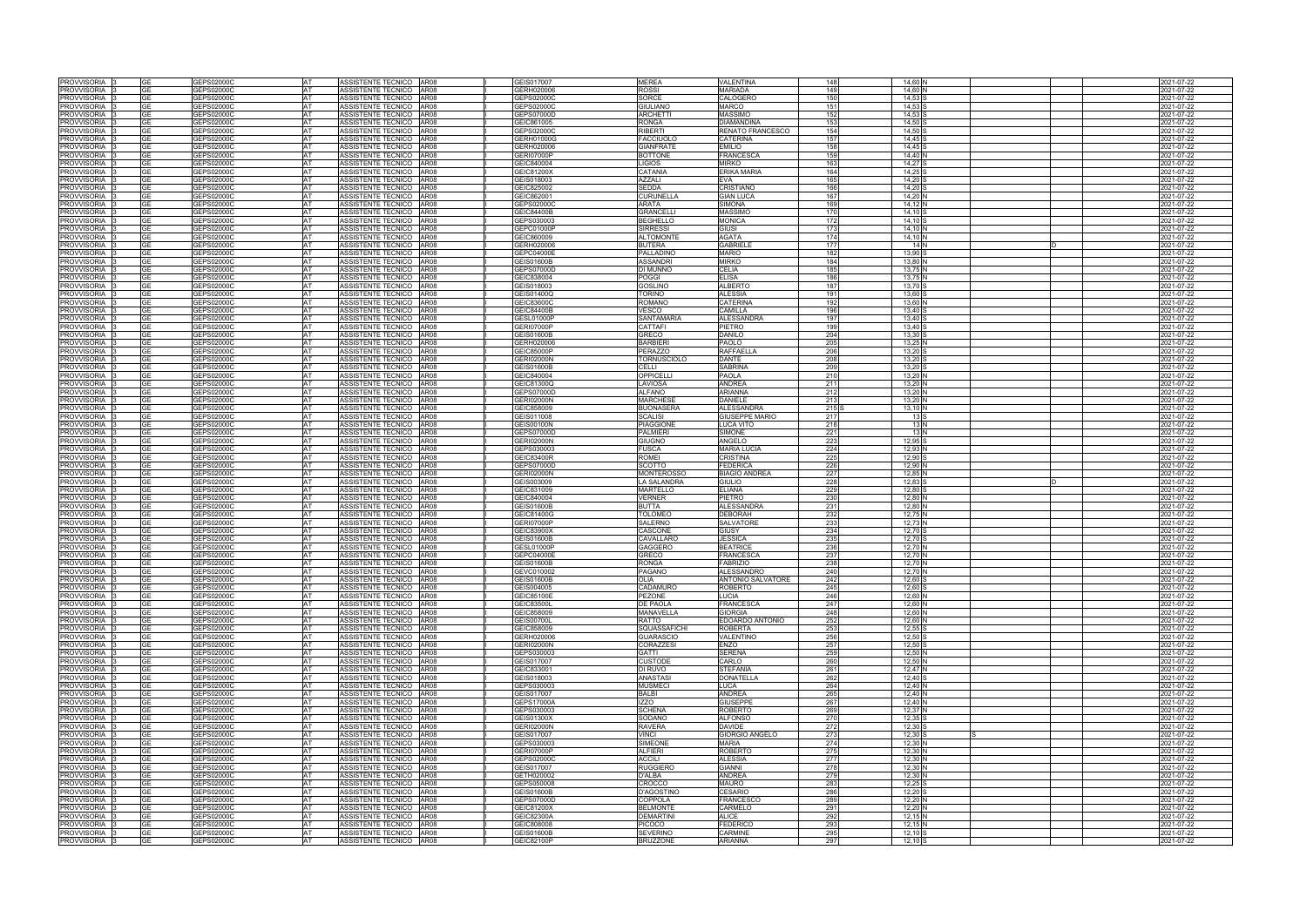| <b>PROVVISORIA</b>                  |                 |                          |           |                                                    |                          |                              |                                 |            |                    |  |                                        |
|-------------------------------------|-----------------|--------------------------|-----------|----------------------------------------------------|--------------------------|------------------------------|---------------------------------|------------|--------------------|--|----------------------------------------|
|                                     |                 | GEPS02000C               | <b>AT</b> | ASSISTENTE TECNICO AR08                            | <b>GEIS00600R</b>        | <b>GAGLIANO</b>              | <b>MELANIA</b>                  | 298        | $12,10$ N          |  | 2021-07-22                             |
| PROVVISORIA                         | GΕ              | GEPS02000C               | AT        | AR08<br>ASSISTENTE TECNICO                         | GETH020002               | PRATOLONGO                   | <b>DAVIDE</b>                   | 299        | 12,10 N            |  | 2021-07-22                             |
| <b>PROVVISORIA</b>                  | <b>GE</b>       | GEPS02000C               | <b>AT</b> | ASSISTENTE TECNICO AR08                            | <b>GEIC85600N</b>        | GRANERO                      | <b>ELISA</b>                    | 300        | $12,10$ N          |  | 2021-07-22                             |
| PROVVISORIA                         | GΕ              | GEPS02000C               | AT        | ASSISTENTE TECNICO AR08                            | <b>GERI07000P</b>        | CELANO                       | <b>VIRGINIA</b>                 | 301        | 12,07 N            |  | 2021-07-22                             |
| <b>PROVVISORIA</b>                  | GF              | GEPS02000C               | <b>AT</b> | ASSISTENTE TECNICO<br>AR08                         | GEIS018003               | <b>MORABITO</b>              | <b>MICHELE</b>                  | 302        | $12,05$ S          |  | 2021-07-22                             |
| <b>PROVVISORIA</b>                  | GЕ              | GEPS02000C               | AT        | ASSISTENTE TECNICO<br><b>AR08</b>                  | GEIS01400Q               | SATRANITI                    | <b>TOMMASO</b>                  | 303        | 12S                |  | 2021-07-22                             |
| <b>PROVVISORIA</b>                  | GE              | GEPS02000C               | AT        | ASSISTENTE TECNICO AR08                            | <b>GEIC82700N</b>        | <b>FASSARI</b>               | <b>MARIA FELICIA</b>            | 308        | $12$ S             |  | 2021-07-22                             |
| PROVVISORIA                         | GE              | GEPS02000C               | AT        | ASSISTENTE TECNICO AR08                            | GEPS030003               | PEZZANO                      | RAFFAELE ANTONIO                | 309        | 12S                |  | 2021-07-22                             |
| <b>PROVVISORIA</b>                  | GE              | GEPS02000C               | <b>AT</b> | ASSISTENTE TECNICO   AR08                          | <b>GEIS01900V</b>        | <b>PALUMBO</b>               | <b>GIOVANNI</b>                 | 311        | 12 N               |  | 2021-07-22                             |
| PROVVISORIA                         | GЕ              | GEPS02000C               | AT        | ASSISTENTE TECNICO<br><b>AR08</b>                  | GEPS02000C               | <b>IAVARONE</b>              | <b>MAURO</b>                    | 312        | 12 N               |  | 2021-07-22                             |
| <b>PROVVISORIA</b>                  | GЕ              | GEPS02000C               | AT        | ASSISTENTE TECNICO<br><b>AR08</b>                  | GEPS030003               | ZIRPOLI                      | <b>LORENZO</b>                  | 314        | 12 N               |  | 2021-07-22                             |
| <b>PROVVISORIA</b>                  | GE              | GEPS02000C               | AT        | ASSISTENTE TECNICO AR08                            | GEPS030003               | <b>MANDORINO</b>             | <b>MARIA CHIARA</b>             | 315        | 12 N               |  | 2021-07-22                             |
|                                     |                 |                          | <b>AT</b> | ASSISTENTE TECNICO   AR08                          |                          |                              |                                 |            |                    |  |                                        |
| <b>PROVVISORIA</b>                  | GE              | GEPS02000C               |           |                                                    | GEIC808008               | <b>CASSARA</b>               | <b>STEFANO</b>                  | 317<br>318 | 12 N<br>12 N       |  | 2021-07-22                             |
| <b>PROVVISORIA</b>                  | GE              | GEPS02000C               | <b>AT</b> | ASSISTENTE TECNICO AR08                            | GEIC825002               | <b>CAPUANO</b>               | <b>EDUARDO</b>                  |            |                    |  | 2021-07-22                             |
| <b>PROVVISORIA</b>                  | GЕ              | GEPS02000C               | <b>AT</b> | ASSISTENTE TECNICO<br><b>AR08</b>                  | GEIC808008               | COLACI                       | <b>ANDREINA CINZIA</b>          | 320        | 12 N               |  | 2021-07-22                             |
| <b>PROVVISORIA</b>                  |                 | GEPS02000C               | AT        | ASSISTENTE TECNICO AR08                            | GEIS017007               | CALLERO                      | <b>MARA</b>                     | 321        | 11.95 <sup>S</sup> |  | 2021-07-22                             |
| PROVVISORIA                         | GE              | GEPS02000C               | <b>AT</b> | ASSISTENTE TECNICO<br><b>AR08</b>                  | GEIC81400G               | <b>CARLISI</b>               | <b>CHIARA</b>                   | 324        | 11.93              |  | 2021-07-22                             |
| <b>PROVVISORIA</b>                  | GЕ              | GEPS02000C               | <b>AT</b> | ASSISTENTE TECNICO   AR08                          | <b>GEIC84800P</b>        | WIESNER                      | <b>KARIN</b>                    | 326        | 11.90 S            |  | 2021-07-22                             |
| <b>PROVVISORIA</b>                  | GЕ              | GEPS02000C               | <b>AT</b> | ASSISTENTE TECNICO<br><b>AR08</b>                  | GEPC01000P               | <b>GRASSO</b>                | <b>GIACOMO</b>                  | 327        | 11.90 S            |  | 2021-07-22                             |
| <b>PROVVISORIA</b>                  |                 | GEPS02000C               | AT        | ASSISTENTE TECNICO AR08                            | GEPS030003               | <b>PRINCIPATO</b>            | <b>LUCY GIOVANNA</b>            | 328        | 11.90              |  | 2021-07-22                             |
| PROVVISORIA                         | GЕ              | GEPS02000C               | AT        | ASSISTENTE TECNICO   AR08                          | <b>GEIC85200A</b>        | CAMPORA                      | CAMILLA                         | 329        | 11,90              |  | 2021-07-22                             |
| <b>PROVVISORIA</b>                  | GΕ              | GEPS02000C               | <b>AT</b> | ASSISTENTE TECNICO<br>AR08                         | <b>GERI07000P</b>        | SITZIA                       | <b>CHIARA</b>                   | 330        | 11,90              |  | 2021-07-22                             |
| PROVVISORIA                         | GE              | GEPS02000C               | <b>AT</b> | ASSISTENTE TECNICO<br>AR08                         | GEIC816007               | <b>MANCUSO</b>               | <b>MARINA</b>                   | 331        | 11.90 <sup>N</sup> |  | 2021-07-22                             |
| <b>PROVVISORIA</b>                  | GЕ              | GEPS02000C               | AT        | ASSISTENTE TECNICO AR08                            | GEIC82100P               | DI VERA                      | <b>ANTONELLA</b>                | 337        | 11,80              |  | 2021-07-22                             |
| PROVVISORIA                         | GЕ              | GEPS02000C               | AT        | ASSISTENTE TECNICO<br><b>AR08</b>                  | GEPS02000C               | CILIBERT                     | <b>FEDERICA KIYOMI</b>          | 338        | 11,80              |  | 2021-07-22                             |
| <b>PROVVISORIA</b>                  | GF              | GEPS02000C               | <b>AT</b> | ASSISTENTE TECNICO AR08                            | <b>GEIC82300A</b>        | GIMONDO                      | <b>MATTEO</b>                   | 340        | 11.80              |  | 2021-07-22                             |
| PROVVISORIA                         | GΕ              | GEPS02000C               | AT        | ASSISTENTE TECNICO<br>AR08                         | GEIC816007               | GRANERO                      | <b>BEATRICI</b>                 | 341        | 11,80 <sup>N</sup> |  | 2021-07-22                             |
| <b>PROVVISORIA</b>                  | GE              |                          | AT        | ASSISTENTE TECNICO<br><b>AR08</b>                  |                          | <b>TRAVERSC</b>              | <b>GAIA</b>                     | 342        | 11,80              |  | 2021-07-22                             |
| <b>PROVVISORIA</b>                  | GЕ              | GEPS02000C               |           |                                                    | GEIC862001               |                              | <b>MARTINA</b>                  | 343        |                    |  |                                        |
|                                     |                 | GEPS02000C               | AT        | ASSISTENTE TECNICO AR08                            | GEPS07000D               | TASSISTRO                    |                                 |            | 11,80              |  | 2021-07-22                             |
| <b>PROVVISORIA</b>                  | GЕ              | GEPS02000C               | <b>AT</b> | ASSISTENTE TECNICO<br><b>AR08</b>                  | GERH01000G               | RAMO'                        | <b>ANNA</b>                     | 344        | 11,80              |  | 2021-07-22                             |
| <b>PROVVISORIA</b>                  | GΕ              | GEPS02000C               | AT        | ASSISTENTE TECNICO<br>AR08                         | GEIS01900V               | PALUMBC                      | <b>MICHELANGELO</b>             | 345        | 11,80 <sup>N</sup> |  | 021-07-22                              |
| <b>PROVVISORIA</b>                  | GЕ              | GEPS02000C               | <b>AT</b> | ASSISTENTE TECNICO AR08                            | GEIC809004               | <b>GUIDUCC</b>               | <b>SILVIA</b>                   | 346        | 11,80              |  | 2021-07-22                             |
| <b>PROVVISORIA</b>                  | GΕ              | GEPS02000C               | AT        | ASSISTENTE TECNICO AR08                            | GEIC817003               | CELOTTO                      | <b>SELINA</b>                   | 347        | 11,80              |  | 021-07-22                              |
| <b>PROVVISORIA</b>                  | GE              | GEPS02000C               | AT        | ASSISTENTE TECNICO AR08                            | <b>GEIC85200A</b>        | <b>FALSONE</b>               | <b>ROSANGELA</b>                | 349        | 11,75 S            |  | 2021-07-22                             |
| PROVVISORIA                         | GЕ              | GEPS02000C               | AT        | ASSISTENTE TECNICO<br>AR08                         | <b>GEIS00700L</b>        | STELLA                       | <b>CRISTIAN</b>                 | 350        | 11,75 N            |  | 2021-07-22                             |
| <b>PROVVISORIA</b>                  | GЕ              | GEPS02000C               | AT        | ASSISTENTE TECNICO<br><b>AR08</b>                  | GERH01000G               | SQUITIER                     | <b>JESSICA</b>                  | 351        | 11,70 S            |  | 2021-07-22                             |
| <b>PROVVISORIA</b>                  | GΕ              | GEPS02000C               | AT        | ASSISTENTE TECNICO AR08                            | <b>GEIS02200P</b>        | LEUCI                        | <b>NUNZIA</b>                   | 352        | 11,70 S            |  | 2021-07-22                             |
| <b>PROVVISORIA</b>                  | GЕ              | GEPS02000C               | AT        | ASSISTENTE TECNICO   AR08                          | GEIC867004               | <b>FUCCI</b>                 | <b>FRANCESCA</b>                | 353        | 11,70 N            |  | 2021-07-22                             |
| PROVVISORIA                         | GΕ              | GEPS02000C               | AT        | <b>AR08</b><br>ASSISTENTE TECNICO                  | <b>GEIS01300X</b>        | DONOSO                       | <b>SILVIA</b>                   | 355        | 11,70 N            |  | 021-07-22                              |
| PROVVISORIA                         | GE              | GEPS02000C               | <b>AT</b> | ASSISTENTE TECNICO AR08                            | GEIC816007               | SCIACCA                      | <b>GIULIO</b>                   | 356        | 11.70 N            |  | 2021-07-22                             |
| <b>PROVVISORIA</b>                  |                 | GEPS02000C               | AT        | ASSISTENTE TECNICO   AR08                          | GEPS07000D               | <b>TIANO</b>                 | <b>ERIKA</b>                    | 358        | 11.70 N            |  | 2021-07-22                             |
| PROVVISORIA                         | GЕ              | GEPS02000C               | <b>AT</b> | ASSISTENTE TECNICO<br><b>AR08</b>                  | GEPS080004               | <b>BRUZZO</b>                | <b>ROSANNA</b>                  | 360        | 11.67 S            |  | 2021-07-22                             |
| <b>PROVVISORIA</b>                  | GЕ              | GEPS02000C               | <b>AT</b> | ASSISTENTE TECNICO AR08                            | GEIC85000P               | <b>ESPOSTO</b>               | <b>ELENA</b>                    | 361        | 11.67 S            |  | 2021-07-22                             |
|                                     |                 |                          |           |                                                    |                          |                              |                                 |            |                    |  |                                        |
| <b>PROVVISORIA</b>                  | <b>GE</b>       | GEPS02000C               | <b>AT</b> | ASSISTENTE TECNICO<br><b>AR08</b>                  | GEIC862001               | <b>REBORA</b>                | LIDIA                           | 362        | 11.67 S            |  | 2021-07-22                             |
| <b>PROVVISORIA</b>                  |                 | GEPS02000C               | AT        | ASSISTENTE TECNICO AR08                            | GEPS02000C               | NUCERA                       | <b>GIANFRANCO</b>               | 364        | 11.67 N            |  | 2021-07-22                             |
| PROVVISORIA                         | GE              | GEPS02000C               | <b>AT</b> | ASSISTENTE TECNICO AR08                            | <b>GEIC85700D</b>        | <b>COPPOLA</b>               | <b>FRANCESCO</b>                | 365        | 11.65 <sup>N</sup> |  | 2021-07-22                             |
|                                     |                 |                          |           |                                                    |                          |                              |                                 |            |                    |  |                                        |
| <b>PROVVISORIA</b>                  | GЕ              | GEPS02000C               | AT        | ASSISTENTE TECNICO<br>AR08                         | GEIC808008               | SANTAMBROGIO                 | <b>ADALGISA CARMELA</b>         | 366        | $11,63$ N          |  | 2021-07-22                             |
| <b>PROVVISORIA</b>                  | GЕ              | GEPS02000C               | <b>AT</b> | ASSISTENTE TECNICO<br><b>AR08</b>                  | GEIC81400G               | PROIETTO GALEANO             | <b>SERENA</b>                   | 367        | 11,60              |  | 2021-07-22                             |
| <b>PROVVISORIA</b>                  | GЕ              | GEPS02000C               | AT        | ASSISTENTE TECNICO AR08                            | GEIC84200Q               | COSTANTINO                   | <b>CRISTINA</b>                 | 368        | 11.60              |  | 2021-07-22                             |
| PROVVISORIA                         | GЕ              | GEPS02000C               | AT        | ASSISTENTE TECNICO<br><b>AR08</b>                  | GEPS07000D               | <b>FANTOLI</b>               | <b>ANDREA</b>                   | 369        | 11,60              |  | 2021-07-22                             |
| <b>PROVVISORIA</b>                  | GΕ              | GEPS02000C               | AT        | ASSISTENTE TECNICO<br><b>AR08</b>                  | GEIC824006               | /ANO                         | <b>GIULIANA</b>                 | 370        | 11,60              |  |                                        |
|                                     |                 |                          |           |                                                    |                          |                              |                                 |            |                    |  | 2021-07-22                             |
| PROVVISORIA                         | GЕ<br>GE        | GEPS02000C               | <b>AT</b> | ASSISTENTE TECNICO<br><b>AR08</b>                  | <b>GEIS01600B</b>        | RAMPININI                    | <b>ALESSANDRO</b>               | 372        | 11.60 N            |  | 2021-07-22                             |
| <b>PROVVISORIA</b>                  |                 | GEPS02000C               | AT        | ASSISTENTE TECNICO<br><b>AR08</b>                  | GEIC809004               | FERRARC                      | <b>FELICE</b>                   | 373        | 11,60 N            |  | 2021-07-22                             |
| <b>PROVVISORIA</b>                  | GЕ              | GEPS02000C               | AT        | ASSISTENTE TECNICO AR08                            | GEPS02000C               | <b>MITIDIERI</b>             | <b>GIANLUCA</b>                 | 374        | 11,60 <sup>N</sup> |  | 2021-07-22                             |
| <b>PROVVISORIA</b>                  | <b>GE</b>       | GEPS02000C               | <b>AT</b> | ASSISTENTE TECNICO<br>AR08                         | <b>GEIS01600B</b>        | <b>GIANGREGORIO</b>          | <b>DAVIDE</b>                   | 376        | 11,60              |  | 2021-07-22                             |
| PROVVISORIA                         | GΕ              | GEPS02000C               | AT        | ASSISTENTE TECNICO<br>AR08                         | GEVC010002               | <b>GRECO</b>                 | <b>GIUSEPPE</b>                 | 377        | 11,60 <sup>N</sup> |  | 2021-07-22                             |
| <b>PROVVISORIA</b>                  | GE              | GEPS02000C               | AT        | ASSISTENTE TECNICO<br><b>AR08</b>                  | GETH020002               | CATALANO                     | <b>FRANCESCO</b>                | 378        | 11,60              |  | 2021-07-22                             |
| <b>PROVVISORIA</b>                  | GΕ              | GEPS02000C               | AT        | ASSISTENTE TECNICO AR08                            | GEPS02000C               | RISSO                        | <b>DARIA</b>                    | 381        | 11,50 \$           |  | 2021-07-22                             |
| <b>PROVVISORIA</b>                  | GЕ              | GEPS02000C               | AT        | ASSISTENTE TECNICO AR08                            | GEPC01000P               | DEL VINO                     | <b>TIZIANO</b>                  | 382        | 11,50              |  | 021-07-22                              |
| PROVVISORIA                         | GE              | GEPS02000C               | AT        | ASSISTENTE TECNICO AR08                            | <b>GERI07000P</b>        | MIRAGLIA                     | <b>FRANCESCO VALERIO</b>        | 383        | 11,50 N            |  | 2021-07-22                             |
| <b>PROVVISORIA</b>                  |                 | GEPS02000C               | <b>AT</b> | ASSISTENTE TECNICO AR08                            | GEIC804001               | MAGGIALI                     | NICOLO'                         | 386        | 11,50 N            |  | 2021-07-22                             |
| PROVVISORIA                         | GΕ              | GEPS02000C               | AT        | ASSISTENTE TECNICO AR08                            | GEPS17000A               | CUOMO                        | <b>PASQUALE</b>                 | 387        | 11,50 N            |  | 2021-07-22                             |
| PROVVISORIA                         | GE              | GEPS02000C               | AT        | ASSISTENTE TECNICO AR08                            | GEPS050008               | <b>LOCASCIO</b>              | <b>VITTORIA</b>                 | 388        | 11,50 N            |  | 2021-07-22                             |
| PROVVISORIA                         | GE              | GEPS02000C               | AT        | ASSISTENTE TECNICO AR08                            | GEIC838004               | MATTATELLI                   | <b>RAFFAELLA</b>                | 389        | 11,50 N            |  | 2021-07-22                             |
| PROVVISORIA                         | GE              | GEPS02000C               | AT        | ASSISTENTE TECNICO AR08                            | GEIS003009               | <b>MUGNO</b>                 | <b>MARIA GRAZIA</b>             | 390        | 11,50 N            |  | 2021-07-22                             |
| PROVVISORIA                         | GЕ              | GEPS02000C               | AT        | ASSISTENTE TECNICO   AR08                          | GEIS017007               | D'ALESSANDRO                 | <b>DANIELA</b>                  | 391        | 11.50 N            |  | 2021-07-22                             |
| PROVVISORIA                         | GE              | GEPS02000C               | AT        | ASSISTENTE TECNICO   AR08                          | GEPM030004               | <b>RIVERA</b>                | <b>PATTY ALINA</b>              | 394        | 11,40 S            |  | 2021-07-22                             |
|                                     | GЕ              | GEPS02000C               | AT        | ASSISTENTE TECNICO AR08                            | GEIC854002               | SCIUTO                       | <b>EMANUELE</b>                 | 396        | 11,40 N            |  |                                        |
| PROVVISORIA<br>PROVVISORIA          | <b>GE</b>       | GEPS02000C               | AT        |                                                    | GEPS050008               |                              | <b>VALENTINA</b>                | 397        |                    |  | 2021-07-22                             |
|                                     |                 |                          |           | ASSISTENTE TECNICO   AR08                          |                          | <b>MONTELEONE</b>            |                                 |            | 11,40 N            |  |                                        |
| PROVVISORIA                         | GЕ              | GEPS02000C               | <b>AT</b> | ASSISTENTE TECNICO AR08                            | GEIS011008               | SANGALETTI                   | <b>DAVIDE</b>                   | 399        | 11.40 N            |  | 2021-07-22                             |
| PROVVISORIA                         | GE              | GEPS02000C               | AT        | ASSISTENTE TECNICO AR08                            | GEPS030003               | <b>COSTANZO</b>              | <b>ILENIA</b>                   | 401        | 11,40 N            |  | 2021-07-22                             |
| PROVVISORIA                         | GЕ              | GEPS02000C               | <b>AT</b> | ASSISTENTE TECNICO AR08                            | GEPM04000P               | <b>IACUCCI</b>               | <b>SERENA</b>                   | 402        | 11,40 $N$          |  | 2021-07-22                             |
| PROVVISORIA                         | GЕ              | GEPS02000C               | AT        | ASSISTENTE TECNICO AR08                            | <b>GEIS01600B</b>        | FRASSETTO                    | <b>FEDERICO</b>                 | 403        | $11,40$ N          |  |                                        |
| PROVVISORIA                         | GЕ              | GEPS02000C               | AT        | ASSISTENTE TECNICO AR08                            | GEIC804001               | COSTANZO                     | <b>SILVIA</b>                   | 405        | $11,40$ N          |  | 2021-07-22<br>2021-07-22<br>2021-07-22 |
| PROVVISORIA                         | GE.             | GEPS02000C               | AT        | ASSISTENTE TECNICO   AR08                          | <b>GEIC85700D</b>        | <b>IOSSI</b>                 | <b>MARINA</b>                   | 406        | $11,40$ N          |  | 2021-07-22                             |
| <b>PROVVISORIA</b>                  | GЕ              | GEPS02000C               | AT        | ASSISTENTE TECNICO AR08                            | GERH01000G               | <b>AULICINO</b>              | <b>ANNA</b>                     | 408        | 11,40 $N$          |  | 2021-07-22                             |
| PROVVISORIA                         | GE              | GEPS02000C               | AT        | ASSISTENTE TECNICO AR08                            | <b>GEIC85200A</b>        | <b>LEOPALDI</b>              | <b>RENATO</b>                   | 409        | 11,40 $N$          |  | 2021-07-22                             |
| PROVVISORIA                         | GE              | GEPS02000C               | <b>AT</b> | ASSISTENTE TECNICO AR08                            | GESD010008               | FENU                         | <b>MARCO</b>                    | 413        | $11,33$ S          |  | 2021-07-22                             |
| PROVVISORIA                         | GЕ              | GEPS02000C               | AT        | ASSISTENTE TECNICO   AR08                          | <b>GERI07000P</b>        | DE MATTIA                    | <b>ROSAMARIA</b>                | 414        | $11,30$ S          |  | 2021-07-22                             |
| PROVVISORIA                         | <b>GE</b>       | GEPS02000C               | AT        | ASSISTENTE TECNICO AR08                            | GEPS080004               | <b>SANGINETO</b>             | LUCIA                           | 415        | 11,30 N            |  | 2021-07-22                             |
| PROVVISORIA                         | GЕ              | GEPS02000C               | AT        | ASSISTENTE TECNICO AR08                            | <b>GEIC82600T</b>        | GIAIMO                       | <b>MARIATERESA</b>              | 416        | $11,30$ N          |  | 2021-07-22                             |
| <b>PROVVISORIA</b>                  | GE              | GEPS02000C               | AT        | ASSISTENTE TECNICO AR08                            | GEPS02000C               | QUAINO                       | <b>TIZIANA</b>                  | 419        | 11,30 $N$          |  | 2021-07-22                             |
| PROVVISORIA                         | GЕ              | GEPS02000C               | AT        | ASSISTENTE TECNICO AR08                            | <b>GERI07000P</b>        | <b>MUOLLO</b>                | LEDA                            | 421        | $11,30$ N          |  | 2021-07-22                             |
| PROVVISORIA                         | <b>GE</b>       | GEPS02000C               | AT        | ASSISTENTE TECNICO AR08                            | GEPS02000C               | <b>IORIO</b>                 | <b>ANTONIO</b>                  | 422        | 11,25 S            |  |                                        |
|                                     | GΕ              |                          |           |                                                    |                          |                              | <b>STEFANO</b>                  |            |                    |  | 2021-07-22                             |
| PROVVISORIA                         | GE              | GEPS02000C               | AT<br>AT  | ASSISTENTE TECNICO AR08                            | GEIC85000P               | <b>GHERARDI</b><br>CARDULLO  |                                 | 423<br>427 | $11,25$ S          |  | 2021-07-22                             |
| PROVVISORIA                         |                 | GEPS02000C               |           | ASSISTENTE TECNICO AR08                            | GEIC817003               |                              | CATENA                          |            | 11,20 S            |  | 2021-07-22                             |
| PROVVISORIA                         |                 | GEPS02000C               | AT        | ASSISTENTE TECNICO AR08                            | GEIC861005               | MARINO                       | <b>SARA</b>                     | 428        | 11,20 S            |  | 2021-07-22                             |
| PROVVISORIA                         | GE              | GEPS02000C               | AT        | ASSISTENTE TECNICO AR08                            | GEIS01400Q               | CUCÉ                         | <b>ANTHONY</b>                  | 429        | 11,20 N            |  | 2021-07-22                             |
| PROVVISORIA                         | GE              | GEPS02000C               | AT        | ASSISTENTE TECNICO AR08                            | <b>GEPM04000P</b>        | DE GIOVANNIELLO              | <b>MARTINA</b>                  | 430        | 11,20 N            |  | 2021-07-22                             |
| PROVVISORIA                         | GE              | GEPS02000C               | AT        | ASSISTENTE TECNICO AR08                            | GEPS080004               | SPERANDIO                    | <b>NADIA</b>                    | 431        | 11,20 N            |  |                                        |
| PROVVISORIA                         |                 | GEPS02000C               | AT        | ASSISTENTE TECNICO AR08                            | <b>GERI07000P</b>        | <b>FRANGIPANE</b>            | <b>VANESSA</b>                  | 432        | 11,20 N            |  | 2021-07-22                             |
| PROVVISORIA                         | GE.             | GEPS02000C               | AT        | ASSISTENTE TECNICO AR08                            | GEIC84400B               | <b>LOREFICE</b>              | <b>MARTINA</b>                  | 433        | 11,20 N            |  | 2021-07-22                             |
| <b>PROVVISORIA</b><br>PROVVISORIA 3 | GЕ<br><b>GE</b> | GEPS02000C<br>GEPS02000C | AT<br>AT  | ASSISTENTE TECNICO AR08<br>ASSISTENTE TECNICO AR08 | GEIC84200Q<br>GEIC82200E | <b>RIZZO</b><br><b>SERRA</b> | <b>NICOLA</b><br><b>GIACOMO</b> | 434<br>436 | 11,20 N<br>11,20 N |  | 2021-07-22<br>2021-07-22<br>2021-07-22 |

|  | 2021-07-22               |
|--|--------------------------|
|  | 2021-07-22               |
|  | 2021-07-22               |
|  | 2021-07-22               |
|  | 2021-07-22               |
|  | 2021-07-22               |
|  | 2021-07-22               |
|  | 2021-07-22               |
|  | 2021-07-22               |
|  | 2021-07-22               |
|  |                          |
|  | 2021-07-22               |
|  | 2021-07-22               |
|  | 2021-07-22               |
|  | 2021-07-22               |
|  | 2021-07-22               |
|  | 2021-07-22               |
|  | 2021-07-22               |
|  | 2021-07-22               |
|  | 2021-07-22               |
|  | 2021-07-22               |
|  | 2021-07-22               |
|  | 2021-07-22               |
|  | 2021-07-22               |
|  | 2021-07-22               |
|  | 2021-07-22               |
|  | 2021-07-22               |
|  | 2021-07-22               |
|  | 2021-07-22               |
|  | 2021-07-22               |
|  | 2021-07-22               |
|  | 2021-07-22               |
|  | 2021-07-22               |
|  | 2021-07-22               |
|  |                          |
|  | 2021-07-22               |
|  | 2021-07-22               |
|  | 2021-07-22               |
|  | 2021-07-22               |
|  | 2021-07-22               |
|  | 2021-07-22               |
|  | 2021-07-22               |
|  | 2021-07-22               |
|  | 2021-07-22               |
|  | 2021-07-22               |
|  | 2021-07-22               |
|  | 2021-07-22               |
|  | 2021-07-22               |
|  | 2021-07-22               |
|  | 2021-07-22               |
|  | 2021-07-22               |
|  | 2021-07-22               |
|  | 2021-07-22               |
|  | 2021-07-22               |
|  | 2021-07-22               |
|  | 2021-07-22               |
|  | 2021-07-22               |
|  | 2021-07-22               |
|  | 2021-07-22               |
|  | 2021-07-22               |
|  | 2021-07-22               |
|  | 2021-07-22               |
|  |                          |
|  | 2021-07-22               |
|  | 2021-07-22               |
|  | 2021-07-22               |
|  | 2021-07-22               |
|  | 2021-07-22               |
|  | 2021-07-22               |
|  | 2021-07-22               |
|  | 2021-07-22               |
|  | 2021-07-22               |
|  | 2021-07-22               |
|  | 2021-07-22               |
|  | 2021-07-22               |
|  | 2021-07-22               |
|  | 2021-07-22               |
|  | 2021-07-22               |
|  | 2021-07-22               |
|  | 2021-07-22               |
|  | 2021-07-22               |
|  | 2021-07-22               |
|  | 2021-07-22               |
|  | 2021-07-22               |
|  | 2021-07-22               |
|  | 2021-07-22               |
|  | 2021-07-22               |
|  | 2021-07-22               |
|  | 2021-07-22               |
|  | 2021-07-22               |
|  |                          |
|  |                          |
|  | 2021-07-22               |
|  | 2021-07-22               |
|  | 2021-07-22               |
|  | 2021-07-22               |
|  | 2021-07-22               |
|  | 2021-07-22<br>2021-07-22 |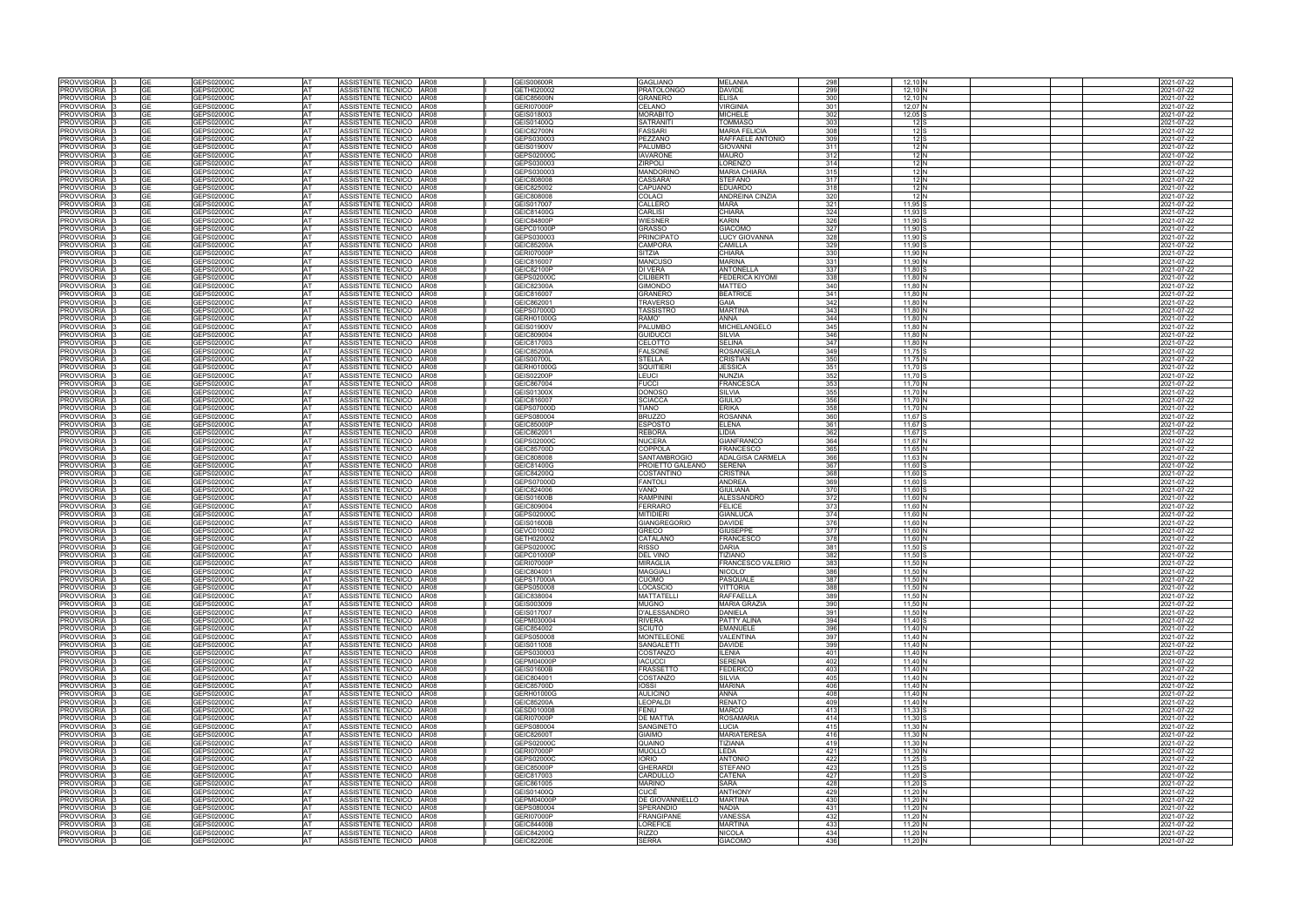| <b>PROVVISORIA</b>                       |                 | GEPS02000C               | <b>AT</b>       | ASSISTENTE TECNICO AR08                              | GEIC86500C               | <b>DE MARZO</b>                      | <b>ROBERTA</b>                   | 437        | $11,20$ N              |    | 2021-07-22               |
|------------------------------------------|-----------------|--------------------------|-----------------|------------------------------------------------------|--------------------------|--------------------------------------|----------------------------------|------------|------------------------|----|--------------------------|
| PROVVISORIA                              | GЕ              | GEPS02000C               | AT              | ASSISTENTE TECNICO AR08                              | GEIC811004               | ANGIOLANI                            | <b>FABIO</b>                     | 438        | 11,17 $N$              |    | 2021-07-22               |
| <b>PROVVISORIA</b>                       | GE              | GEPS02000C               | AT              | ASSISTENTE TECNICO AR08                              | GEIC837008               | CHESSA                               | <b>STEFANIA</b>                  | 439        | 11,17N                 |    | 2021-07-22               |
| <b>PROVVISORIA</b>                       | GЕ              | GEPS02000C               | <b>AT</b>       | ASSISTENTE TECNICO AR08                              | GEPS030003               | <b>GENNA</b>                         | <b>GIUSEPPE</b>                  | 440        | $11,15$ N              |    | 2021-07-22               |
| <b>PROVVISORIA</b>                       | GЕ              | GEPS02000C               | <b>AT</b>       | ASSISTENTE TECNICO AR08                              | <b>GEIS01600B</b>        | LOGUERCIO                            | <b>FABIO</b>                     | 441        | $11,15$ N              |    | 2021-07-22               |
| PROVVISORIA                              | GЕ<br>GF        | GEPS02000C               | AT              | ASSISTENTE TECNICO<br>AR08                           | GEIC83600C               | CARAMELLA                            | <b>ELENA</b>                     | 445        | $11,10$ N              |    | 2021-07-22               |
| <b>PROVVISORIA</b><br>PROVVISORIA        | GΕ              | GEPS02000C<br>GEPS02000C | <b>AT</b><br>AT | ASSISTENTE TECNICO AR08<br>ASSISTENTE TECNICO   AR08 | GEPS02000C<br>GEIC861005 | ROCCA<br>VITALI                      | <b>TOMMASC</b><br><b>GIORGIA</b> | 446<br>447 | 11.10 N<br>11,10 N     |    | 2021-07-22<br>2021-07-22 |
| <b>PROVVISORIA</b>                       | GЕ              | GEPS02000C               | AT              | ASSISTENTE TECNICO<br>AR08                           | GEIS018003               | RONCO                                | <b>SARA</b>                      | 448        | $11,10$ N              |    | 2021-07-22               |
| <b>PROVVISORIA</b>                       | GЕ              | GEPS02000C               | AT              | ASSISTENTE TECNICO AR08                              | GEIS003009               | <b>NICOLOSI</b>                      | <b>CLAUDIA</b>                   | 449        | $11,10$ N              |    | 2021-07-22               |
| <b>PROVVISORIA</b>                       | GE              | GEPS02000C               | <b>AT</b>       | ASSISTENTE TECNICO AR08                              | GEPS17000A               | PISANI                               | <b>SARA</b>                      | 450        | $11,10$ N              |    | 2021-07-22               |
| <b>PROVVISORIA</b>                       |                 | GEPS02000C               | AT              | ASSISTENTE TECNICO AR08                              | GEIC80700C               | <b>BILOTTO</b>                       | <b>ARMANDO</b>                   | 452        | 11,10 N                |    | 2021-07-22               |
| <b>PROVVISORIA</b>                       | GΕ              | GEPS02000C               | <b>AT</b>       | ASSISTENTE TECNICO AR08                              | GEPS02000C               | <b>IPPOLITO</b>                      | <b>MARIA</b>                     | 453        | 11.10 <sup>h</sup>     |    | 2021-07-22               |
| <b>PROVVISORIA</b>                       | GΕ              | GEPS02000C               | AT              | ASSISTENTE TECNICO AR08                              | GEIS01400Q               | ARECCO                               | <b>RICCARDO</b>                  | 454        | 11.07 S                |    | 2021-07-22               |
| <b>PROVVISORIA</b>                       | GЕ              | GEPS02000C               | AT              | ASSISTENTE TECNICO AR08                              | GEPS07000D               | <b>GRASSO</b>                        | <b>FLAVIO</b>                    | 455        | $11.03$ S              |    | 2021-07-22               |
| PROVVISORIA                              | GΕ              | GEPS02000C               | AT              | ASSISTENTE TECNICO AR08                              | <b>GEPS17000A</b>        | SPECCHIARELLO                        | <b>ELOISA</b>                    | 456        | 11 S                   |    | 2021-07-22               |
| PROVVISORIA                              | GЕ              | GEPS02000C               | AT              | ASSISTENTE TECNICO AR08                              | GEIC837008               | <b>GIUNTA</b>                        | <b>MARIA</b>                     | 457        | 11 S                   |    | 2021-07-22               |
| <b>PROVVISORIA</b>                       | GΕ              | GEPS02000C               | AT              | ASSISTENTE TECNICO AR08                              | GEIS003009               | COSTANZO                             | <b>ANDREA</b>                    | 459        | 11N                    |    | 2021-07-22               |
| PROVVISORIA                              | <b>GE</b>       | GEPS02000C               | AT              | ASSISTENTE TECNICO AR08                              | GEIS017007               | DI BIASE                             | <b>FRANCESCA</b>                 | 460        | 11 N                   |    | 2021-07-22               |
| PROVVISORIA                              |                 | <b>GEPS02000C</b>        | AT              | ASSISTENTE TECNICO AR08                              | GEIC831009               | PARRINELLO                           | FRANCESCA                        | 461        | 11 N                   |    | 2021-07-22               |
| PROVVISORIA                              | GE              | GEPS02000C               | AT              | ASSISTENTE TECNICO AR08                              | GEPC04000E               | <b>MASSA</b>                         | <b>FEDERICO</b>                  | 464        | 11 N                   |    | 2021-07-22               |
| <b>PROVVISORIA</b>                       | GЕ              | GEPS02000C               | AT              | ASSISTENTE TECNICO AR08                              | GEPS080004               | <b>TRONI</b>                         | LORENZO                          | 466        | 11N                    |    | 2021-07-22               |
| <b>PROVVISORIA</b>                       | GЕ              | GEPS02000C               | <b>AT</b>       | ASSISTENTE TECNICO   AR08                            | GEVC010002               | CUTRÌ                                | <b>JLENIA</b>                    | 467        | 11 N                   |    | 2021-07-22               |
| <b>PROVVISORIA</b>                       | GЕ              | GEPS02000C               | <b>AT</b>       | ASSISTENTE TECNICO AR08                              | GEIC80700C               | <b>SALVIA</b>                        | <b>MARIANGELA</b>                | 468        | 11 N                   |    | 2021-07-22               |
| PROVVISORIA                              | GE              | GEPS02000C               | AT              | ASSISTENTE TECNICO   AR08                            | GEPS02000C               | <b>BENVENUTO</b>                     | <b>ANDREA</b>                    | 469        | 10.97 N                |    | 2021-07-22               |
| <b>PROVVISORIA</b>                       |                 | GEPS02000C               | AT              | ASSISTENTE TECNICO AR08                              | GEIC831009               | <b>ISESTI</b>                        | <b>SALVATORE</b>                 | 470        | 10,95 <sup>N</sup>     |    | 2021-07-22               |
| <b>PROVVISORIA</b>                       | GЕ              | GEPS02000C               | AT              | ASSISTENTE TECNICO AR08                              | GEIC80700C               | <b>DIGIOIA</b>                       | <b>ANTONIO</b>                   | 472        | 10,93 <sup>N</sup>     |    | 2021-07-22               |
| <b>PROVVISORIA</b>                       | GF              | GEPS02000C               | AT              | ASSISTENTE TECNICO AR08                              | GEIC862001               | DE FALCO                             | <b>GIADA</b>                     | 473        | 10,90                  |    | 2021-07-22               |
| <b>PROVVISORIA</b>                       | GЕ              | GEPS02000C               | <b>AT</b>       | ASSISTENTE TECNICO AR08                              | <b>GERI07000P</b>        | PIZZITOLA                            | <b>MARCO ANTONINO</b>            | 475        | 10,90 <sup>N</sup>     |    | 2021-07-22               |
| <b>PROVVISORIA</b>                       | GЕ              | GEPS02000C               | <b>AT</b>       | ASSISTENTE TECNICO AR08<br>ASSISTENTE TECNICO        | GEPS07000D               | FERRANDO<br>TORO                     | <b>GIOVANNA</b>                  | 476<br>477 | 10,90                  |    | 2021-07-22               |
| PROVVISORIA<br><b>PROVVISORIA</b>        | GЕ<br>GF        | GEPS02000C<br>GEPS02000C | AT<br>AT        | AR08<br>ASSISTENTE TECNICO AR08                      | GEIC81900P<br>GETH020002 | MULEO                                | <b>GIOVANNA</b><br><b>PAOLA</b>  | 481        | 10,90<br>10,83         |    | 2021-07-22               |
| <b>PROVVISORIA</b>                       | GЕ              | GEPS02000C               | <b>AT</b>       | ASSISTENTE TECNICO AR08                              | GEPM030004               | PESCE                                | <b>MANUELA</b>                   | 485        | 10.80 <sup>N</sup>     |    | 2021-07-22<br>2021-07-22 |
| <b>PROVVISORIA</b>                       | GЕ              | GEPS02000C               | AT              | ASSISTENTE TECNICO AR08                              | GEIC84900E               | PIEDIGROTTA                          | <b>STEFANIA</b>                  | 486        | 10,80 <sup>N</sup>     |    | 2021-07-22               |
| <b>PROVVISORIA</b>                       | GЕ              | GEPS02000C               | AT              | ASSISTENTE TECNICO AR08                              | GEPS02000C               | <b>BRUZZO</b>                        | <b>GIORGIA</b>                   | 487        | 10,80 <sup>N</sup>     |    | 2021-07-22               |
| <b>PROVVISORIA</b>                       | <b>GE</b>       | GEPS02000C               | <b>AT</b>       | ASSISTENTE TECNICO AR08                              | GEPS080004               | <b>BETUZZI</b>                       | <b>FEDERICA</b>                  | 488        | 10,80                  |    | 2021-07-22               |
| <b>PROVVISORIA</b>                       | GΕ              | GEPS02000C               | AT              | ASSISTENTE TECNICO AR08                              | GEIC84700V               | SCIUTTI                              | <b>CECILIA</b>                   | 489        | 10,80 <sup>N</sup>     |    | 2021-07-22               |
| <b>PROVVISORIA</b>                       | GF              | GEPS02000C               | AT              | ASSISTENTE TECNICO<br>AR08                           | GEIS01400Q               | LAVAGGI                              | <b>SARA</b>                      | 490        | 10,80 <sup>N</sup>     |    | 021-07-22                |
| <b>PROVVISORIA</b>                       | GЕ              | GEPS02000C               | AT              | ASSISTENTE TECNICO AR08                              | GEIC831009               | CALANNI FRACCONO                     | <b>FRANCESCA</b>                 | 491        | 10,80 <sup>N</sup>     |    | 021-07-22                |
| <b>PROVVISORIA</b>                       | GE              | GEPS02000C               | AT              | ASSISTENTE TECNICO AR08                              | GEIC81400G               | PELLEGRINO                           | <b>MARGHERITA</b>                | 493        | 10,80 N                |    | 2021-07-22               |
| <b>PROVVISORIA</b>                       | GΕ              | GEPS02000C               | AT              | ASSISTENTE TECNICO AR08                              | GEIS011008               | <b>FRAGALE</b>                       | <b>GIOVANNI</b>                  | 495        | 10.80 N                |    | 2021-07-22               |
| <b>PROVVISORIA</b>                       | GE              | GEPS02000C               | <b>AT</b>       | ASSISTENTE TECNICO AR08                              | GEPS030003               | TAHERI                               | <b>FARZIN</b>                    | 497        | $10,75$ S              |    | 2021-07-22               |
| <b>PROVVISORIA</b>                       | GΕ              | GEPS02000C               | AT              | ASSISTENTE TECNICO AR08                              | GEIC862001               | <b>BIDDAU</b>                        | <b>FEDERICO</b>                  | 498        | 10,75 N                |    | 2021-07-22               |
| <b>PROVVISORIA</b>                       | GЕ              | GEPS02000C               | AT              | ASSISTENTE TECNICO AR08                              | GEIC84100X               | <b>SUCOVERSCHI</b>                   | <b>EMILIA</b>                    | 499        | 10,70 S                |    | 2021-07-22               |
| <b>PROVVISORIA</b>                       | GЕ              | GEPS02000C               | AT              | ASSISTENTE TECNICO AR08                              | GEPS02000C               | SANTANGELO                           | <b>ANDREA</b>                    | 500        | 10,70 S                |    | 2021-07-22               |
| PROVVISORIA                              | GЕ              | GEPS02000C               | <b>AT</b>       | ASSISTENTE TECNICO AR08                              | GERH020006               | <b>BARBERIS</b>                      | <b>GIULIA</b>                    | 502        | 10,70 N                |    | 2021-07-22               |
| PROVVISORIA                              | GE              | GEPS02000C               | AT              | ASSISTENTE TECNICO AR08                              | GEIC85100E               | <b>FABRIZIO</b>                      | <b>MARIA GIULIA</b>              | 503        | $10.70$ N              |    | 2021-07-22               |
| <b>PROVVISORIA</b>                       | GЕ              | GEPS02000C               | <b>AT</b>       | ASSISTENTE TECNICO   AR08                            | GEIC837008               | ROSSI                                | <b>CLEMENTE</b>                  | 505        | 10,70 N                |    | 2021-07-22               |
| <b>PROVVISORIA</b>                       |                 | GEPS02000C               | AT              | ASSISTENTE TECNICO   AR08                            | GEIC853006               | <b>PARLATO</b>                       | <b>VALERIA</b><br><b>MIRIAM</b>  | 506        | 10,70 N                |    | 2021-07-22               |
| PROVVISORIA                              | GE<br>GЕ        | GEPS02000C               | AT<br>AT        | ASSISTENTE TECNICO   AR08                            | GEIC837008<br>GEPS050008 | <b>BRUZZONE</b><br><b>CRESCIMONE</b> | <b>DANIELE</b>                   | 507<br>508 | 10.70 N                |    | 2021-07-22               |
| <b>PROVVISORIA</b><br><b>PROVVISORIA</b> | GE              | GEPS02000C<br>GEPS02000C | <b>AT</b>       | ASSISTENTE TECNICO AR08<br>ASSISTENTE TECNICO AR08   | GEVC010002               | <b>BRUNO</b>                         | <b>LAURA FILOMENA</b>            | 509        | 10,70 N<br>10,70 N     |    | 2021-07-22<br>2021-07-22 |
| <b>PROVVISORIA</b>                       | GE              | GEPS02000C               | <b>AT</b>       | ASSISTENTE TECNICO AR08                              | GEPS030003               | D'ALÙ                                | <b>MARCO</b>                     | 510        | 10,70                  |    | 2021-07-22               |
| PROVVISORIA                              | GЕ              | GEPS02000C               | AT              | ASSISTENTE TECNICO AR08                              | <b>GEIS02200P</b>        | MASSARO                              | <b>ANNA MARIA</b>                | 512        | 10,66                  |    | 2021-07-22               |
| <b>PROVVISORIA</b>                       | GЕ              | GEPS02000C               | <b>AT</b>       | ASSISTENTE TECNICO<br>AR08                           | GEIC83500L               | <b>BATTAGLIA</b>                     | <b>SIMONA</b>                    | 513        | 10,63                  |    | 2021-07-22               |
| PROVVISORIA                              | GE              | GEPS02000C               | <b>AT</b>       | ASSISTENTE TECNICO<br>AR08                           | GEIC81200X               | CECCONI                              | <b>MANUELA</b>                   | 515        | 10,60                  |    | 2021-07-22               |
| <b>PROVVISORIA</b>                       |                 | GEPS02000C               | AT              | ASSISTENTE TECNICO AR08                              | GEPS02000C               | LAPIDE                               | <b>MATTEO</b>                    | 518        | 10,60                  |    | 2021-07-22               |
| PROVVISORIA                              | GЕ              | GEPS02000C               | <b>AT</b>       | ASSISTENTE TECNICO AR08                              | GEIC85100E               | SACCO                                | <b>FEDERICO</b>                  | 522        | 10,60                  |    | 2021-07-22               |
| <b>PROVVISORIA</b>                       |                 | GEPS02000C               | <b>AT</b>       | ASSISTENTE TECNICO AR08                              | GEIS004005               | ROSSETTO                             | <b>IACOPO</b>                    | 523        | 10,60                  |    | 2021-07-22               |
| PROVVISORIA                              |                 | GEPS02000C               | AT              | ASSISTENTE TECNICO AR08                              | GESD010008               | CIAGLIA                              | <b>ALFREDC</b>                   | 525        | 10,60 N                |    | 2021-07-22               |
| PROVVISORIA                              |                 | GEPS02000C               | <b>AT</b>       | ASSISTENTE TECNICO AR08                              | GEIC81200X               | ABBAGNALE                            | PALMA MARIA                      | 526        | 10,60 N                |    | 2021-07-22               |
| <b>PROVVISORIA</b>                       | GЕ              | GEPS02000C               | AT              | ASSISTENTE TECNICO AR08                              | <b>GEIC82700N</b>        | SGULO'                               | <b>ROSANNA</b>                   | 529        | $10,53$ S              |    | 2021-07-22               |
| PROVVISORIA                              | GЕ              | GEPS02000C               | AT              | ASSISTENTE TECNICO AR08                              | GETH020002               | <b>RANIERI</b>                       | <b>GIOVANNI</b>                  | 533        | $10,50$ S              |    | 2021-07-22               |
| PROVVISORIA                              | GЕ              | GEPS02000C               | AT              | ASSISTENTE TECNICO AR08                              | GETH020002               | <b>DABUSTI</b>                       | <b>SIMONE</b>                    | 534        | 10,50 N                |    | 2021-07-22               |
| <b>PROVVISORIA</b>                       | GЕ              | GEPS02000C               | AT              | ASSISTENTE TECNICO AR08                              | GEIS011008               | <b>STRAFORINI</b>                    | <b>ANDREA</b>                    | 535        | 10,50 N                |    | 2021-07-22               |
| <b>PROVVISORIA</b>                       | GЕ              | GEPS02000C               | AT              | ASSISTENTE TECNICO AR08                              | GEIC82000V               | <b>GALLO</b>                         | <b>ANDREA</b>                    | 537        | 10,50 N                |    | 2021-07-22               |
| PROVVISORIA                              | GE              | GEPS02000C               | AT              | ASSISTENTE TECNICO AR08<br>ASSISTENTE TECNICO AR08   | <b>GEIS00600R</b>        | <b>CICINO</b><br>SURIOSINI           | <b>TERESA</b><br><b>ELENA</b>    | 538<br>539 | 10,50 N                |    | 2021-07-22               |
| PROVVISORIA<br><b>PROVVISORIA</b>        | GЕ<br><b>GE</b> | GEPS02000C<br>GEPS02000C | AT<br>AT        | ASSISTENTE TECNICO AR08                              | GEIC83900X<br>GEIS018003 | <b>IERARDI</b>                       | <b>GIOVANNI</b>                  | 541        | 10,50 N<br>10,50 N     |    | 2021-07-22<br>2021-07-22 |
| PROVVISORIA                              | GE              | GEPS02000C               | AT              | ASSISTENTE TECNICO AR08                              | <b>GEPS17000A</b>        | <b>GIARDINA PAPA</b>                 | <b>MAURIZIO</b>                  | 542        | 10,50 N                |    | 2021-07-22               |
| PROVVISORIA                              | GE              | GEPS02000C               | AT              | ASSISTENTE TECNICO   AR08                            | GEPS050008               | VALENZA                              | <b>VALERIA</b>                   | 544        | 10,50 N                |    | 2021-07-22               |
| PROVVISORIA                              | GΕ              | GEPS02000C               | AT              | ASSISTENTE TECNICO AR08                              | GEIS01400Q               | <b>FRANZONI</b>                      | <b>DANIELE</b>                   | 545        | 10,50 N                |    | 2021-07-22               |
| <b>PROVVISORIA</b>                       | GE              | GEPS02000C               | AT              | ASSISTENTE TECNICO AR08                              | GEPM04000P               | VACCA                                | <b>SERGIO</b>                    | 546        | 10,50 N                |    | 2021-07-22               |
| PROVVISORIA                              |                 | GEPS02000C               | AT              | ASSISTENTE TECNICO AR08                              | GEIC82000V               | <b>BORGHESI</b>                      | <b>SARA</b>                      | 548        | 10,50 N                |    | 2021-07-22               |
| PROVVISORIA                              | GE              | GEPS02000C               | AT              | ASSISTENTE TECNICO AR08                              | GEIC84100X               | <b>DELLA GRAZIA</b>                  | <b>ELISABETTA</b>                | 549        | 10,50 N                |    | 2021-07-22               |
| PROVVISORIA                              | GE              | GEPS02000C               | AT              | ASSISTENTE TECNICO AR08                              | <b>GEIC82200E</b>        | <b>SCAPPINI</b>                      | <b>STEFANIA</b>                  | 550        | 10,50 N                |    | 2021-07-22               |
| PROVVISORIA                              | <b>GE</b>       | GEPS02000C               | <b>AT</b>       | ASSISTENTE TECNICO   AR08                            | <b>GEPS17000A</b>        | <b>GAETANI LISEO</b>                 | <b>GIUSEPPE</b>                  | 551        | 10,50 N                |    | 2021-07-22               |
| <b>PROVVISORIA</b>                       |                 | GEPS02000C               | <b>AT</b>       | ASSISTENTE TECNICO AR08                              | <b>GEIC82600T</b>        | <b>SCARPITTA</b>                     | <b>MARCELLO</b>                  | 552        | $10,50$ N              |    | 2021-07-22               |
| PROVVISORIA                              | GЕ              | GEPS02000C               | AT              | ASSISTENTE TECNICO   AR08                            | GEIC86400L               | ZANON                                | <b>CRISTINA</b>                  | 554        | $10,43$ S              |    | 2021-07-22               |
| <b>PROVVISORIA</b>                       | GЕ              | GEPS02000C               | AT              | ASSISTENTE TECNICO AR08                              | <b>GERI02000N</b>        | <b>OLIVIERI</b>                      | <b>RAFFAELLA</b>                 | 555        | $10,43$ N              |    | 2021-07-22               |
| PROVVISORIA                              | GE              | GEPS02000C               | AT              | ASSISTENTE TECNICO AR08                              | GEIC816007               | <b>SANDALO</b>                       | <b>CRISTINA</b>                  | 556        | 10,43 N                |    | 2021-07-22               |
| PROVVISORIA                              | GЕ              | GEPS02000C               | AT              | ASSISTENTE TECNICO AR08                              | GEPS050008               | CERRATO                              | <b>ALBERTO</b>                   | 557        | $10,43$ N              |    | 2021-07-22               |
| PROVVISORIA                              | GЕ              | GEPS02000C               | AT              | ASSISTENTE TECNICO AR08                              | <b>GEIS01300X</b>        | <b>PASTORE</b>                       | LUCA                             | 558        | $10,40$ S              |    | 2021-07-22               |
| <b>PROVVISORIA</b>                       | GE              | GEPS02000C               | AT              | ASSISTENTE TECNICO AR08                              | GEIC837008               | <b>SBRILLO</b><br><b>MAINARDI</b>    | CAROLINA<br><b>FILOMENA</b>      | 560        | $10,40$ S<br>$10,40$ N |    | 2021-07-22               |
| PROVVISORIA<br>PROVVISORIA               | GE<br>GЕ        | GEPS02000C<br>GEPS02000C | AT<br>AT        | ASSISTENTE TECNICO AR08<br>ASSISTENTE TECNICO AR08   | GETH020002<br>GEPS07000D | <b>ALTAVILLA</b>                     | <b>EMMANUELE</b>                 | 562<br>564 | $10,40$ N              |    | 2021-07-22<br>2021-07-22 |
| PROVVISORIA                              | GЕ              | GEPS02000C               | AT              | ASSISTENTE TECNICO AR08                              | GEIC838004               | <b>MERIALDO</b>                      | <b>GIULIA</b>                    | 565        | 10,40 N                |    | 2021-07-22               |
| PROVVISORIA                              | <b>GE</b>       | GEPS02000C               | AT              | ASSISTENTE TECNICO AR08                              | GEIC80700C               | <b>BUONOCORE</b>                     | <b>MARTA</b>                     | 566        | $10,40$ N              |    | 2021-07-22               |
| PROVVISORIA                              | GΕ              | GEPS02000C               | AT              | ASSISTENTE TECNICO AR08                              | GEPS030003               | GAROFALO                             | <b>ANDREA</b>                    | 567        | $10,40$ N              |    | 2021-07-22               |
| PROVVISORIA                              | GЕ              | GEPS02000C               | AT              | ASSISTENTE TECNICO AR08                              | GEPS050008               | <b>POPOLI</b>                        | <b>ANTONIO</b>                   | 569        | 10,40 N                |    | 2021-07-22               |
| PROVVISORIA                              | GЕ              | GEPS02000C               | AT              | ASSISTENTE TECNICO AR08                              | <b>GEPS17000A</b>        | <b>BARSOTTI</b>                      | <b>MASSIMILIANO</b>              | 570        | 10,40 N                |    | 2021-07-22               |
| PROVVISORIA                              | GE              | GEPS02000C               | AT              | ASSISTENTE TECNICO AR08                              | GEIS011008               | <b>SCROFANO</b>                      | CORRADO                          | 572        | 10,40 N                |    | 2021-07-22               |
| PROVVISORIA                              | GE              | GEPS02000C               | AT              | ASSISTENTE TECNICO   AR08                            | GEPC01000P               | <b>TALOTTA</b>                       | <b>GIUSEPPE DAVIDE</b>           | 573        | 10,35 N                | ID | 2021-07-22               |
| PROVVISORIA 3                            | GE              | GEPS02000C               | AT              | ASSISTENTE TECNICO AR08                              | GEIS018003               | <b>MARIANI</b>                       | <b>NATALIA</b>                   | 574        | 10,35 N                |    | 2021-07-22               |
|                                          |                 |                          |                 |                                                      |                          |                                      |                                  |            |                        |    |                          |

|   | 2021-07-22               |
|---|--------------------------|
|   | 2021-07-22               |
|   | 2021-07-22               |
|   | 2021-07-22               |
|   | 2021-07-22               |
|   | 2021-07-22               |
|   | 2021-07-22               |
|   | 2021-07-22               |
|   | 2021-07-22               |
|   | 2021-07-22               |
|   | 2021-07-22               |
|   | 2021-07-22               |
|   | 2021-07-22               |
|   | 2021-07-22               |
|   | 2021-07-22               |
|   | 2021-07-22               |
|   | 2021-07-22               |
|   | 2021-07-22               |
|   | 2021-07-22               |
|   | 2021-07-22               |
|   | 2021-07-22               |
|   | 2021-07-22               |
|   | 2021-07-22               |
|   | 2021-07-22               |
|   | 2021-07-22               |
|   | 2021-07-22               |
|   | 2021-07-22               |
|   | 2021-07-22               |
|   | 2021-07-22               |
|   | 2021-07-22               |
|   | 2021-07-22               |
|   | 2021-07-22               |
|   | 2021-07-22               |
|   | 2021-07-22               |
|   | 2021-07-22               |
|   | 2021-07-22               |
|   | 2021-07-22               |
|   | 2021-07-22               |
|   | 2021-07-22               |
|   | 2021-07-22               |
|   | 2021-07-22               |
|   | 2021-07-22               |
|   | 2021-07-22               |
|   | 2021-07-22               |
|   | 2021-07-22               |
|   | 2021-07-22               |
|   | 2021-07-22               |
|   | 2021-07-22               |
|   | 2021-07-22               |
|   | 2021-07-22               |
|   | 2021-07-22               |
|   | 2021-07-22               |
|   | 2021-07-22               |
|   | 2021-07-22               |
|   | 2021-07-22               |
|   | 2021-07-22               |
|   | 2021-07-22               |
|   | 2021-07-22               |
|   | 2021-07-22               |
|   | 2021-07-22               |
|   | 2021-07-22               |
|   | 2021-07-22<br>2021-07-22 |
|   |                          |
|   | 2021-07-22<br>2021-07-22 |
|   | 2021-07-22               |
|   | 2021-07-22               |
|   | 2021-07-22               |
|   | 2021-07-22               |
|   | 2021-07-22               |
|   | 2021-07-22               |
|   | 2021-07-22               |
|   | 2021-07-22               |
|   | 2021-07-22               |
|   |                          |
|   | 2021-07-22<br>2021-07-22 |
|   | 2021-07-22               |
|   | 2021-07-22               |
|   | 2021-07-22               |
|   | 2021-07-22               |
|   | 2021-07-22               |
|   | 2021-07-22               |
|   | 2021-07-22               |
|   | 2021-07-22               |
|   | 2021-07-22               |
|   | 2021-07-22               |
|   |                          |
|   | 2021-07-22               |
|   | 2021-07-22               |
|   | 2021-07-22               |
|   | 2021-07-22               |
|   | 2021-07-22               |
|   | 2021-07-22               |
| D | 2021-07-22<br>2021-07-22 |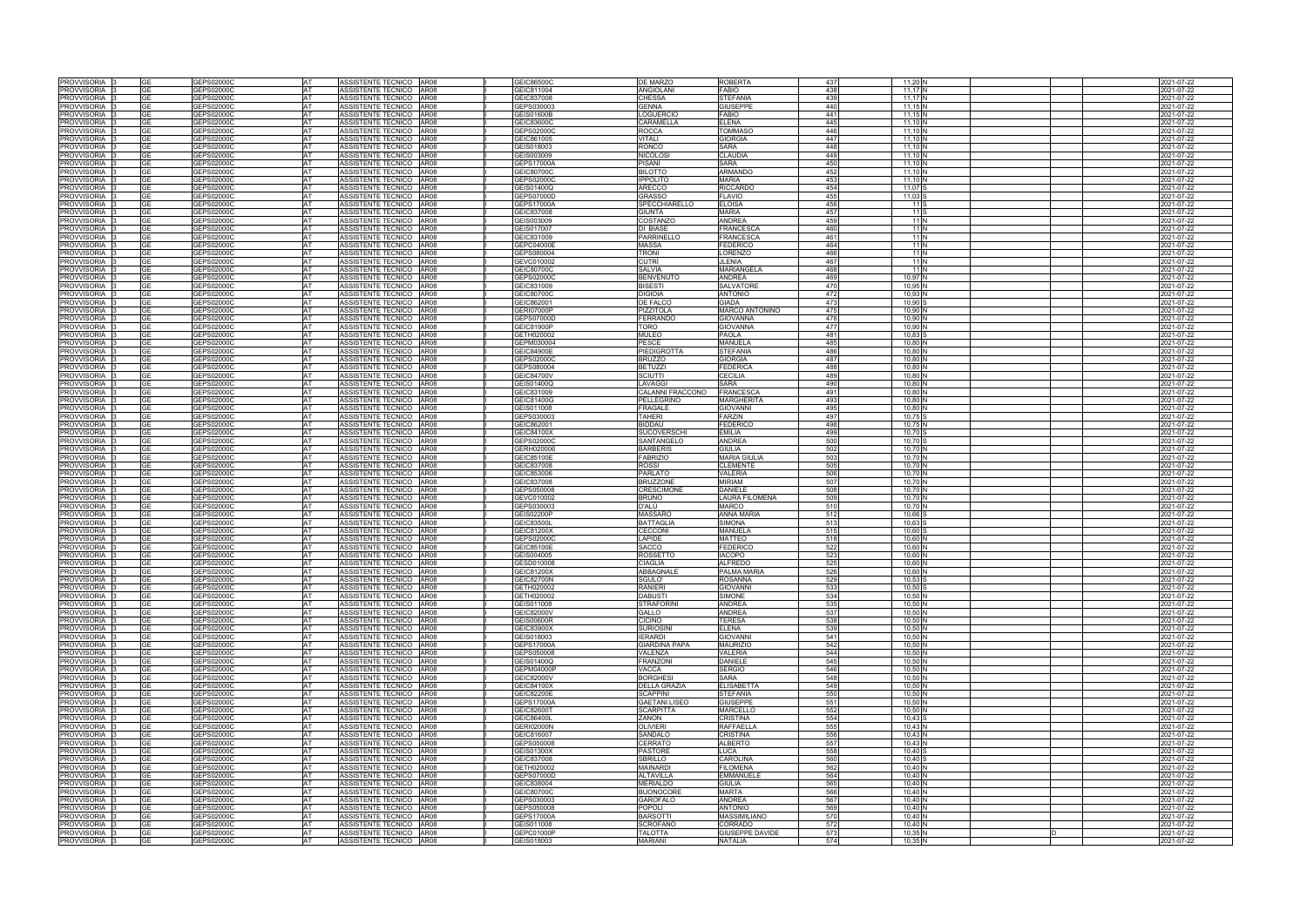| PROVVISORIA<br>PROVVISORIA                  |                        |                          |                        |                                                    |                                 |                                    |                                     |                  |                                    |                          |
|---------------------------------------------|------------------------|--------------------------|------------------------|----------------------------------------------------|---------------------------------|------------------------------------|-------------------------------------|------------------|------------------------------------|--------------------------|
|                                             | GE                     | GEPS02000C               | <b>AT</b>              | ASSISTENTE TECNICO AR08                            | GEPS050008                      | <b>RIZZO</b>                       | <b>AGATA</b>                        | 576              | 10.33                              | 2021-07-22               |
|                                             | GЕ                     | GEPS02000C               | AT                     | ASSISTENTE TECNICO AR08                            | GEPS07000D                      | <b>SCARANTINO</b>                  | <b>MARIA</b>                        | 577              | 10,33                              | 2021-07-22               |
| PROVVISORIA                                 | <b>GE</b>              | GEPS02000C               | AT                     | ASSISTENTE TECNICO AR08                            | GERH020006                      | LO PREST                           | LAURA                               | 579              | 10,33                              | 2021-07-22               |
| PROVVISORIA                                 | <b>GE</b>              | GEPS02000C               | <b>AT</b>              | ASSISTENTE TECNICO AR08                            | GEPS02000C                      | <b>MASSARO</b>                     | <b>ELISABETTA</b>                   | 580              | 10,33                              | 2021-07-22               |
| PROVVISORIA                                 | <b>GE</b>              | GEPS02000C               | AT                     | ASSISTENTE TECNICO AR08                            | GETH020002                      | LOEWY                              | <b>MARGHERITA</b>                   | 581              | 10,33                              | 2021-07-22               |
| PROVVISORIA                                 | GE<br>GE               | GEPS02000C               | AT                     | AR08<br>ASSISTENTE TECNICO                         | GEIS003009                      | <b>MUSMECI</b>                     | <b>MAURIZIO</b>                     | 583              | $10,30$ $\dot{S}$                  | 2021-07-22               |
| PROVVISORIA<br>PROVVISORIA                  |                        | GEPS02000C<br>GEPS02000C | <b>AT</b><br>AT        | ASSISTENTE TECNICO AR08<br>ASSISTENTE TECNICO AR08 | GESL01000P<br>GERH020006        | <b>PITTO</b><br><b>BUONDONNO</b>   | DANIELE<br>CARMINE                  | 584<br>588       | 10.30<br>$10,30$ N                 | 2021-07-22<br>2021-07-22 |
| PROVVISORIA                                 | GЕ<br><b>GE</b>        | GEPS02000C               | AT                     | ASSISTENTE TECNICO<br><b>AR08</b>                  | GETH020002                      | <b>KOLP</b>                        | <b>/IRGINIA</b>                     | 589              | $10,30$ N                          | 2021-07-22               |
| PROVVISORIA                                 | <b>GE</b>              | GEPS02000C               | AT                     | ASSISTENTE TECNICO AR08                            | GEIC81900P                      | <b>TAVELLA</b>                     | <b>EMANUELE</b>                     | 592              | $10,30$ N                          | 2021-07-22               |
| PROVVISORIA                                 | <b>GE</b>              | GEPS02000C               | AT                     | ASSISTENTE TECNICO AR08                            | GEPS02000C                      | <b>RAMPININI</b>                   | ERICA                               | 594              | $10,30$ N                          | 2021-07-22               |
| PROVVISORIA                                 |                        | GEPS02000C               | AT                     | ASSISTENTE TECNICO AR08                            | <b>GEPS07000D</b>               | CAMBRIA                            | RICCARDO                            | 595              | $10,30$ N                          | 2021-07-22               |
| PROVVISORIA                                 | GF                     | GEPS02000C               | AT                     | ASSISTENTE TECNICO AR08                            | GEIC804001                      | <b>SANNA</b>                       | <b>GLORIA</b>                       | 596              | 10.30 <sub>h</sub>                 | 2021-07-22               |
| PROVVISORIA                                 | GЕ                     | GEPS02000C               | AT                     | ASSISTENTE TECNICO AR08                            | GEIC85000P                      | <b>PINNA</b>                       | <b>MATTEO</b>                       | 598              | 10,30 N                            | 2021-07-22               |
| PROVVISORIA 3                               | <b>GE</b>              | GEPS02000C               | AT                     | ASSISTENTE TECNICO AR08                            | GEPS050008                      | <b>BUONO</b>                       | <b>VINCENZO</b>                     | 599              | $10,30$ N                          | 2021-07-22               |
| PROVVISORIA 3                               | GE                     | GEPS02000C               | AT                     | ASSISTENTE TECNICO AR08                            | GEIC804001                      | <b>SCHIAFFINO</b>                  | <b>SABRINA</b>                      | 602              | 10,30 N                            | 2021-07-22               |
| <b>PROVVISORIA</b>                          | GE                     | GEPS02000C               | <b>AT</b>              | ASSISTENTE TECNICO AR08                            | GETD03000V                      | <b>FASCIA</b>                      | <b>GILBERTO</b>                     | 603              | 10,27 N                            | 2021-07-22               |
| PROVVISORIA                                 | GE                     | GEPS02000C               | AT                     | ASSISTENTE TECNICO AR08                            | <b>GEIC82700N</b>               | <b>MOSCA</b>                       | <b>MASSIMO</b>                      | 604              | $10,20$ \$                         | 2021-07-22               |
| PROVVISORIA 3                               | <b>GE</b>              | GEPS02000C               | <b>AT</b>              | ASSISTENTE TECNICO AR08                            | GEIC81400G                      | <b>MACKENCIE</b>                   | CECILIA LORENA                      | 605              | $10,20$ S                          | 2021-07-22               |
| PROVVISORIA 3                               | GE                     | GEPS02000C               | AT                     | ASSISTENTE TECNICO AR08                            | <b>GEPS02000C</b>               | <b>RISOLETI</b>                    | TIFFANJ                             | 606              | 10,20                              | 2021-07-22               |
| PROVVISORIA 3                               | GE.                    | GEPS02000C               | <b>AT</b>              | ASSISTENTE TECNICO AR08                            | GEIC854002                      | <b>BARDETTA</b>                    | <b>NATALE</b>                       | 607              | 10.20 S                            | 2021-07-22               |
| PROVVISORIA 3                               | <b>GE</b>              | GEPS02000C               | AT                     | ASSISTENTE TECNICO AR08                            | GEPS07000D                      | <b>CAMBRIA</b>                     | <b>GIANLUCA</b>                     | 608              | 10,20 N                            | 2021-07-22               |
| PROVVISORIA 3                               | GE                     | GEPS02000C               | <b>AT</b>              | ASSISTENTE TECNICO   AR08                          | <b>GERI07000P</b>               | PRIOLO                             | <b>REBECCA</b>                      | 609              | 10,20 N                            | 2021-07-22               |
| PROVVISORIA 13                              | GE                     | GEPS02000C               | <b>AT</b>              | ASSISTENTE TECNICO AR08                            | <b>GEPM04000P</b>               | PONTILLO                           | LUIGI                               | 611              | $10,20$ N                          | 2021-07-22               |
| PROVVISORIA 13                              | <b>GE</b>              | GEPS02000C               | <b>AT</b>              | ASSISTENTE TECNICO AR08                            | GERH01000G                      | <b>LA PIETRA</b>                   | <b>ANNA MARIA</b>                   | 612              | 10.20 N                            | 2021-07-22               |
| PROVVISORIA 3                               | <b>GE</b>              | GEPS02000C               | AT                     | ASSISTENTE TECNICO   AR08                          | GEIC858009                      | <b>GALLORINI</b>                   | <b>PAOLO</b>                        | 613              | 10,20                              | 021-07-22                |
| PROVVISORIA 3                               | <b>GE</b><br><b>GE</b> | GEPS02000C               | <b>AT</b><br>AT        | ASSISTENTE TECNICO AR08<br>ASSISTENTE TECNICO AR08 | <b>GEIS00700L</b>               | <b>DI LUISE</b><br><b>KOLP</b>     | <b>LUISA</b><br><b>EMANUELE</b>     | 614<br>615       | $10,20$ N<br>10,20                 | 2021-07-22               |
| PROVVISORIA<br>PROVVISORIA                  | GE                     | GEPS02000C<br>GEPS02000C | AT                     | ASSISTENTE TECNICO AR08                            | GETH020002<br>GEIC811004        | <b>ALLOCCO</b>                     | CARLO IVAN                          | 619              | $10,20$ N                          | 2021-07-22<br>2021-07-22 |
| PROVVISORIA                                 | <b>GE</b>              | GEPS02000C               | AT                     | ASSISTENTE TECNICO AR08                            | GEPS030003                      | <b>ADAMO</b>                       | <b>FLAVIA</b>                       | 620              | 10,20 <sup>N</sup>                 | 2021-07-22               |
| PROVVISORIA                                 | GE                     | GEPS02000C               | AT                     | ASSISTENTE TECNICO AR08                            | GEIC85100E                      | <b>MICELISOPO</b>                  | <b>/INCENZO</b>                     | 621              | 10,20                              | 2021-07-22               |
| <b>PROVVISORIA</b>                          | <b>GE</b>              | GEPS02000C               | AT                     | ASSISTENTE TECNICO AR08                            | GEIC85700D                      | <b>MORMILE</b>                     | <b>ALESSANDRO</b>                   | 622              | 10,20 <sup>N</sup>                 | 2021-07-22               |
| PROVVISORIA                                 | GE                     | GEPS02000C               | <b>AT</b>              | ASSISTENTE TECNICO AR08                            | GEIS018003                      | <b>ICATA</b>                       | <b>GIADA</b>                        | 623              | 10.20 <sup>N</sup>                 | 2021-07-22               |
| PROVVISORIA                                 | <b>GE</b>              | GEPS02000C               | <b>AT</b>              | ASSISTENTE TECNICO AR08                            | <b>GEIS00100N</b>               | <b>SAPORITC</b>                    | SALVATORA                           | 625              | 10,20 N                            | 2021-07-22               |
| PROVVISORIA                                 | GЕ                     | GEPS02000C               | AT                     | ASSISTENTE TECNICO AR08                            | GEPS02000C                      | <b>ARZANI</b>                      | CHIARA                              | 629              | $10, 15$ N                         | 2021-07-22               |
| PROVVISORIA                                 | <b>GE</b>              | GEPS02000C               | AT                     | ASSISTENTE TECNICO AR08                            | GEIC837008                      | <b>SCHIFANO</b>                    | PASQUALE                            | 631              | $10, 10$ S                         | 2021-07-22               |
| PROVVISORIA                                 | GE                     | GEPS02000C               | AT                     | ASSISTENTE TECNICO AR08                            | GEIS01400Q                      | SANNA                              | <b>ENRICO</b>                       | 632              | $10, 10$ $\dot{S}$                 | 2021-07-22               |
| PROVVISORIA                                 | GE                     | GEPS02000C               | AT                     | ASSISTENTE TECNICO<br><b>AR08</b>                  | GEIC81200X                      | <b>GIACOME</b>                     | <b>MARTA</b>                        | 633              | $10, 10$ $\dot{S}$                 | 2021-07-22               |
| PROVVISORIA                                 | GE                     | GEPS02000C               | AT                     | ASSISTENTE TECNICO AR08                            | GEPS07000D                      | CIMINI                             | <b>JACOPO</b>                       | 634              | 10.10 N                            | 021-07-22                |
| PROVVISORIA                                 | GE                     | GEPS02000C               | AT                     | ASSISTENTE TECNICO AR08                            | GEIC824006                      | <b>STEFANO</b>                     | LAURA                               | 635              | $10, 10$ N                         | 2021-07-22               |
| PROVVISORIA 3                               | GE                     | GEPS02000C               | AT                     | ASSISTENTE TECNICO AR08                            | GEIS017007                      | <b>SARDO</b>                       | <b>GIANLUCA</b>                     | 636              | 10.10 N                            | 2021-07-22               |
| <b>PROVVISORIA</b>                          | GE                     | GEPS02000C               | <b>AT</b>              | ASSISTENTE TECNICO AR08                            | GEIS004005                      | <b>SBROLLINI</b>                   | LUCA.                               | 640              | $10,10$ N                          | 2021-07-22               |
| PROVVISORIA                                 | GE                     | GEPS02000C               | AT                     | ASSISTENTE TECNICO AR08                            | GEPC04000E                      | <b>ROPPO VALENTE</b>               | <b>GIOVANNI</b>                     | 641              | 10.10 N                            | 2021-07-22               |
| PROVVISORIA 3                               | <b>GE</b>              | GEPS02000C               | AT                     | ASSISTENTE TECNICO AR08                            | GEIC80700C                      | <b>NICOLAZZI</b>                   | <b>TERESA</b>                       | 642              | $10,10$ N                          | 2021-07-22               |
| PROVVISORIA 3                               | GE                     | GEPS02000C               | AT                     | ASSISTENTE TECNICO AR08                            | GEIC80600L                      | CARLINO                            | <b>ROSARIA</b>                      | 643              | 10.10 N                            | 2021-07-22               |
| <b>PROVVISORIA</b><br>PROVVISORIA 13        | GE<br>GE.              | GEPS02000C<br>GEPS02000C | <b>AT</b><br><b>AT</b> | ASSISTENTE TECNICO AR08<br>ASSISTENTE TECNICO AR08 | GERH020006<br>GEIS01600B        | DI NATALE<br><b>CALCAGNO NAPPI</b> | <b>GRAZIA</b><br><b>ROBERTO</b>     | 645<br>647       | $10, 10$ N<br>10.10 N              | 2021-07-22<br>2021-07-22 |
| PROVVISORIA 3                               | <b>GE</b>              | GEPS02000C               | AT                     | ASSISTENTE TECNICO   AR08                          | GEIS004005                      | <b>GERTSOS</b>                     | <b>OANNIS</b>                       | 649              | $10.05$ S                          | 2021-07-22               |
| PROVVISORIA 3                               |                        | GEPS02000C               | AT                     | ASSISTENTE TECNICO   AR08                          | GEPS02000C                      | SACCO                              | YURI                                | 651              | 10,05 N                            | 2021-07-22               |
| PROVVISORIA 13                              | <b>GE</b>              | GEPS02000C               | <b>AT</b>              | ASSISTENTE TECNICO AR08                            | GEIC85100E                      | <b>CERAUDO</b>                     | <b>GISELLA</b>                      | 655              | 10 S                               | 2021-07-22               |
| PROVVISORIA 3                               | <b>GE</b>              | GEPS02000C               | AT                     | ASSISTENTE TECNICO   AR08                          | GEIC81200X                      | <b>BRESCIANO</b>                   | <b>TIZIANA</b>                      | 656              | 10S                                | 2021-07-22               |
| PROVVISORIA I                               | GE                     | GEPS02000C               | AT                     | ASSISTENTE TECNICO AR08                            | GEIC81200X                      | <b>GUIDO</b>                       | <b>PATRIZIA</b>                     | 657              | 10 <sup>5</sup>                    | 2021-07-22               |
| PROVVISORIA 3                               | <b>GE</b>              | GEPS02000C               | AT                     | ASSISTENTE TECNICO AR08                            | GEIS018003                      | <b>IACONA</b>                      | <b>GABRIELLA</b>                    | 659              | 10 <sup>5</sup>                    | 2021-07-22               |
| PROVVISORIA                                 | GЕ                     |                          |                        | ASSISTENTE TECNICO AR08                            | GEIC853006                      | .UPI                               | <b>ELEONORA</b>                     | 660              | 10S                                | 2021-07-22               |
| PROVVISORIA                                 |                        | GEPS02000C               | <b>AT</b>              |                                                    |                                 | <b>BIZZARRO</b>                    | <b>ANTONELLA</b>                    | 663              | 10S                                | 2021-07-22               |
|                                             | GE                     | GEPS02000C               | AT                     | ASSISTENTE TECNICO AR08                            | GEIC85200A                      |                                    |                                     |                  |                                    |                          |
| PROVVISORIA                                 | GE.                    | GEPS02000C               | AT                     | ASSISTENTE TECNICO<br>AR08                         | <b>GEIS01600B</b>               | ZAMPELLA                           | <b>ROSARIA</b>                      | 664              | 10N                                | 2021-07-22               |
| PROVVISORIA                                 | <b>GE</b>              | GEPS02000C               | AT                     | ASSISTENTE TECNICO AR08                            | <b>GEIS01600B</b>               | TURCATO                            | <b>MARCO</b>                        | 666              | 10 <sub>N</sub>                    | 2021-07-22               |
| PROVVISORIA                                 | GE                     | GEPS02000C               | AT                     | ASSISTENTE TECNICO AR08                            | <b>GEIS01600B</b>               | <b>TORRE</b>                       | NICOLO'                             | 667              | 10 <sub>N</sub>                    | 2021-07-22               |
| PROVVISORIA                                 | GE                     | GEPS02000C               | AT                     | ASSISTENTE TECNICO AR08                            | GEIS018003                      | <b>BENVENUTO</b>                   | <b>FEDERICO</b>                     | 668              | 10 <sub>N</sub>                    | 2021-07-22               |
| PROVVISORIA                                 |                        | GEPS02000C               | AT                     | ASSISTENTE TECNICO AR08                            | GEIC840004                      | <b>RUOTOLO</b>                     | CARMELA                             | 671              | 10 <sub>N</sub>                    | 2021-07-22               |
| PROVVISORIA 3                               |                        | GEPS02000C               | <b>AT</b>              | ASSISTENTE TECNICO AR08                            | GETH020002                      | <b>GARAVENTA</b>                   | <b>MARCO</b>                        | 672              | 10 <sub>N</sub>                    | 2021-07-22               |
| PROVVISORIA 3                               | <b>GE</b>              | GEPS02000C               | AT                     | ASSISTENTE TECNICO AR08                            | GEIC85000P                      | LI CASTRI                          | <b>GIULIA</b>                       | 673              | 10 <sub>N</sub>                    | 2021-07-22               |
| PROVVISORIA                                 | <b>GE</b>              | GEPS02000C               | <b>AT</b>              | ASSISTENTE TECNICO AR08                            | GERH01000G                      | <b>FINCATO</b>                     | SILVIA                              | 674              | 10 <sub>N</sub>                    | 2021-07-22               |
| PROVVISORIA                                 | GE                     | GEPS02000C               | AT                     | ASSISTENTE TECNICO AR08                            | GEIC80700C                      | <b>SISCA</b>                       | <b>GIUSEPPE</b>                     | 676              | 10 <sub>N</sub>                    | 2021-07-22               |
| PROVVISORIA 3<br>PROVVISORIA 3              | <b>GE</b><br>GЕ        | GEPS02000C<br>GEPS02000C | AT<br>AT               | ASSISTENTE TECNICO AR08                            | GEIC80700C<br>GEIC83900X        | <b>SFOCO</b><br><b>CALFA</b>       | ANNA<br><b>MICHELA</b>              | 677<br>679       | 10 <sub>N</sub><br>10 <sub>N</sub> | 2021-07-22               |
| PROVVISORIA 3                               | GE.                    | GEPS02000C               | <b>AT</b>              | ASSISTENTE TECNICO AR08<br>ASSISTENTE TECNICO AR08 | GEIS018003                      | <b>ROSSI</b>                       | <b>GRETA</b>                        | 680              | 10 <sub>N</sub>                    | 2021-07-22<br>2021-07-22 |
| PROVVISORIA 3                               | <b>GE</b>              | GEPS02000C               | AT                     | ASSISTENTE TECNICO AR08                            | GEIC859005                      | <b>MICIELI</b>                     | <b>ALESSANDRO</b>                   | 681              | 10 <sub>N</sub>                    | 2021-07-22               |
| PROVVISORIA 3                               | GE                     | GEPS02000C               | AT                     | ASSISTENTE TECNICO AR08                            | GEIS003009                      | <b>BRENNA</b>                      | THOMAS                              | 682              | 10 <sub>N</sub>                    | 2021-07-22               |
| PROVVISORIA 3                               | <b>GE</b>              | GEPS02000C               | AT                     | ASSISTENTE TECNICO AR08                            | <b>GEIC85600N</b>               | <b>RANDISI</b>                     | <b>FRANCESCO MATTEO</b>             | 683              | 10 <sub>N</sub>                    | 2021-07-22               |
| PROVVISORIA 3                               | GE.                    | GEPS02000C               | <b>AT</b>              | ASSISTENTE TECNICO AR08                            | GEPS030003                      | <b>FEZZA</b>                       | <b>GABRIELE</b>                     | 684              | 10 <sub>N</sub>                    | 2021-07-22               |
| PROVVISORIA 3                               | GE                     | GEPS02000C               | AT                     | ASSISTENTE TECNICO AR08                            | GEIC85700D                      | VITALI                             | <b>ALESSANDRO</b>                   | 686              | 10 <sub>N</sub>                    | 2021-07-22               |
| PROVVISORIA 3                               | GE.                    | GEPS02000C               | <b>AT</b>              | ASSISTENTE TECNICO AR08                            | GEIC82100P                      | <b>FASSONE</b>                     | <b>EMANUELE</b>                     | 688              | 10 N                               | 2021-07-22               |
| PROVVISORIA 3                               | GE                     | GEPS02000C               | AT                     | ASSISTENTE TECNICO AR08                            | GEPC01000P                      | <b>SERPA</b>                       | <b>AZZURRA</b>                      | 691              | 10 <sub>N</sub>                    | 2021-07-22               |
| PROVVISORIA 3                               | <b>GE</b>              | GEPS02000C               | <b>AT</b>              | ASSISTENTE TECNICO AR08                            | GERH01000G                      | <b>LEVRERO</b>                     | ELISA                               | 692              | 10 <sub>N</sub>                    | 2021-07-22               |
| PROVVISORIA 3                               | GE.                    | GEPS02000C               | <b>AT</b>              | ASSISTENTE TECNICO AR08                            | <b>GEIC86400L</b>               | <b>BIGATTI</b>                     | <b>SIMONA</b>                       | 694              | 10 <sub>N</sub>                    | 2021-07-22               |
| PROVVISORIA 3                               | GE.                    | GEPS02000C               | <b>AT</b>              | ASSISTENTE TECNICO AR08                            | GEIC861005                      | <b>D'OTTAVIO</b>                   | <b>PAOLA</b>                        | 695              | 10 N                               | 2021-07-22               |
| PROVVISORIA 3                               |                        | GEPS02000C               | <b>AT</b>              | ASSISTENTE TECNICO AR08                            | GEIC811004                      | <b>MAZZOLA</b>                     | <b>VALENTINA</b>                    | 697              | 10 <sub>N</sub>                    | 2021-07-22               |
| PROVVISORIA 3                               | GЕ                     | GEPS02000C               | <b>AT</b>              | ASSISTENTE TECNICO AR08                            | GEIC840004                      | <b>BULONE</b>                      | <b>ANNALISA</b>                     | 698              | 10 <sub>N</sub>                    | 2021-07-22               |
| PROVVISORIA  <br>PROVVISORIA 3              | <b>GE</b><br>GE.       | GEPS02000C<br>GEPS02000C | AT<br>AT               | ASSISTENTE TECNICO AR08<br>ASSISTENTE TECNICO AR08 | <b>GEIS01600B</b><br>GEIC85100E | <b>GALLO</b><br><b>RUSSO</b>       | <b>MARIO DARIO</b><br><b>NICOLA</b> | 699<br>700       | 10 <sub>N</sub><br>10 <sub>N</sub> | 2021-07-22<br>2021-07-22 |
| PROVVISORIA 3                               | <b>GE</b>              | GEPS02000C               | AT                     | ASSISTENTE TECNICO AR08                            | GEPS07000D                      | <b>DI PETTA</b>                    | <b>ANTONIO</b>                      | 702              | 10 <sub>N</sub>                    | 2021-07-22               |
| PROVVISORIA                                 | GЕ                     | GEPS02000C               | AT                     | ASSISTENTE TECNICO AR08                            | GEIC80700C                      | <b>FERRARELLI</b>                  | TANIA                               | 703              | 10 <sub>N</sub>                    | 2021-07-22               |
| PROVVISORIA                                 | GE                     | GEPS02000C               | AT                     | ASSISTENTE TECNICO AR08                            | GEPS050008                      | <b>MOLFINO</b>                     | <b>ALESSANDRA</b>                   | 704              | 10 <sub>N</sub>                    | 2021-07-22               |
| PROVVISORIA                                 | <b>GE</b>              | GEPS02000C               | <b>AT</b>              | ASSISTENTE TECNICO AR08                            | GEIC837008                      | <b>DOLERMO</b>                     | <b>CRISTINA</b>                     | 707              | 10N                                | 2021-07-22               |
| <b>PROVVISORIA</b>                          | GE                     | GEPS02000C               | AT                     | ASSISTENTE TECNICO AR08                            | GERH020006                      | <b>FABBRI</b>                      | <b>FRANCESCA</b>                    | 708              | 10 <sub>N</sub>                    | 2021-07-22               |
| PROVVISORIA 3                               | GE                     | GEPS02000C               | AT                     | ASSISTENTE TECNICO AR08                            | GEIC840004                      | <b>ALTEMANI</b>                    | <b>STEFANO</b>                      | 710              | 10 <sub>N</sub>                    | 2021-07-22               |
| PROVVISORIA I:                              | <b>GE</b>              | GEPS02000C               | <b>AT</b>              | ASSISTENTE TECNICO AR08                            | GEIS017007                      | <b>BALBI</b>                       | CARLO                               | 711              | 10 <sub>N</sub>                    | 2021-07-22               |
| PROVVISORIA                                 | GE                     | GEPS02000C               | AT                     | ASSISTENTE TECNICO AR08                            | GERH020006                      | <b>BUFOLI</b>                      | EZIO                                | 712 <sub>S</sub> | 10 <sub>N</sub>                    | 2021-07-22               |
| PROVVISORIA 3                               | <b>GE</b>              | GEPS02000C               | AT                     | ASSISTENTE TECNICO AR08                            | GEIC831009                      | <b>DELORENZI</b>                   | <b>MAURO</b>                        | 713              | 10 <sub>N</sub>                    | 2021-07-22               |
| PROVVISORIA 3                               | GE                     | GEPS02000C               | AT                     | ASSISTENTE TECNICO AR08                            | GEIC84900E                      | <b>MARINO</b>                      | LAURA                               | 714              | 10N                                | 2021-07-22               |
| PROVVISORIA 3                               | <b>GE</b>              | GEPS02000C               | <b>AT</b>              | ASSISTENTE TECNICO AR08                            | GEPS080004                      | <b>CUSATO</b>                      | <b>SONIA</b>                        | 717              | $9.93$ S                           | 2021-07-22               |
| PROVVISORIA <sup>7</sup> 3<br>PROVVISORIA 3 | <b>GE</b><br>GE        | GEPS02000C<br>GEPS02000C | AT<br>AT               | ASSISTENTE TECNICO AR08<br>ASSISTENTE TECNICO AR08 | GEIC80700C<br>GEPC01000P        | <b>MAMMOLENTI</b><br><b>GRECO</b>  | ANGELA<br><b>FRANCESCO DANIELE</b>  | 721<br>724       | $9,90$ S<br>9,90 N                 | 2021-07-22<br>2021-07-22 |

|   | 2021-07-22               |
|---|--------------------------|
|   | 2021-07-22               |
|   | 2021-07-22               |
|   | 2021-07-22               |
|   | 2021-07-22               |
|   | 2021-07-22               |
|   | 2021-07-22               |
|   | 2021-07-22               |
|   | 2021-07-22               |
|   | 2021-07-22               |
|   | 2021-07-22               |
|   | 2021-07-22               |
|   | 2021-07-22               |
|   | 2021-07-22               |
|   | 2021-07-22               |
|   | 2021-07-22               |
|   | 2021-07-22               |
| D | 2021-07-22               |
|   | 2021-07-22               |
|   | 2021-07-22               |
|   | 2021-07-22               |
|   | 2021-07-22               |
|   | 2021-07-22               |
|   | 2021-07-22               |
|   | 2021-07-22               |
|   | 2021-07-22               |
|   | 2021-07-22               |
|   | 2021-07-22               |
|   | 2021-07-22               |
|   | 2021-07-22               |
|   | 2021-07-22               |
|   | 2021-07-22               |
|   | 2021-07-22               |
|   | 2021-07-22               |
|   | 2021-07-22               |
|   | 2021-07-22               |
|   | 2021-07-22               |
|   | 2021-07-22               |
|   | 2021-07-22               |
|   | 2021-07-22               |
|   | 2021-07-22               |
|   | 2021-07-22               |
|   | 2021-07-22               |
|   | 2021-07-22               |
|   | 2021-07-22               |
|   | 2021-07-22               |
|   | 2021-07-22               |
|   | 2021-07-22               |
|   | 2021-07-22               |
|   | 2021-07-22               |
|   | 2021-07-22<br>2021-07-22 |
|   | 2021-07-22               |
|   | 2021-07-22               |
|   | 2021-07-22               |
|   | 2021-07-22               |
|   | 2021-07-22               |
|   | 2021-07-22               |
|   | 2021-07-22               |
|   | 2021-07-22               |
|   | 2021-07-22               |
|   | 2021-07-22               |
|   | 2021-07-22               |
|   | 2021-07-22               |
|   | 2021-07-22               |
|   | 2021-07-22               |
|   | 2021-07-22               |
|   | 2021-07-22               |
|   | 2021-07-22               |
|   | 2021-07-22               |
|   | 2021-07-22               |
|   | 2021-07-22               |
|   | 2021-07-22               |
|   | 2021-07-22               |
|   | 2021-07-22               |
|   | 2021-07-22               |
|   | 2021-07-22               |
|   | 2021-07-22               |
|   | 2021-07-22               |
|   | 2021-07-22               |
|   | 2021-07-22               |
|   | 2021-07-22               |
|   | 2021-07-22               |
|   | 2021-07-22               |
|   | 2021-07-22               |
|   | 2021-07-22               |
|   | 2021-07-22<br>2021-07-22 |
|   | 2021-07-22               |
|   | 2021-07-22               |
|   | 2021-07-22               |
|   | 2021-07-22               |
|   | 2021-07-22               |
|   | 2021-07-22               |
|   |                          |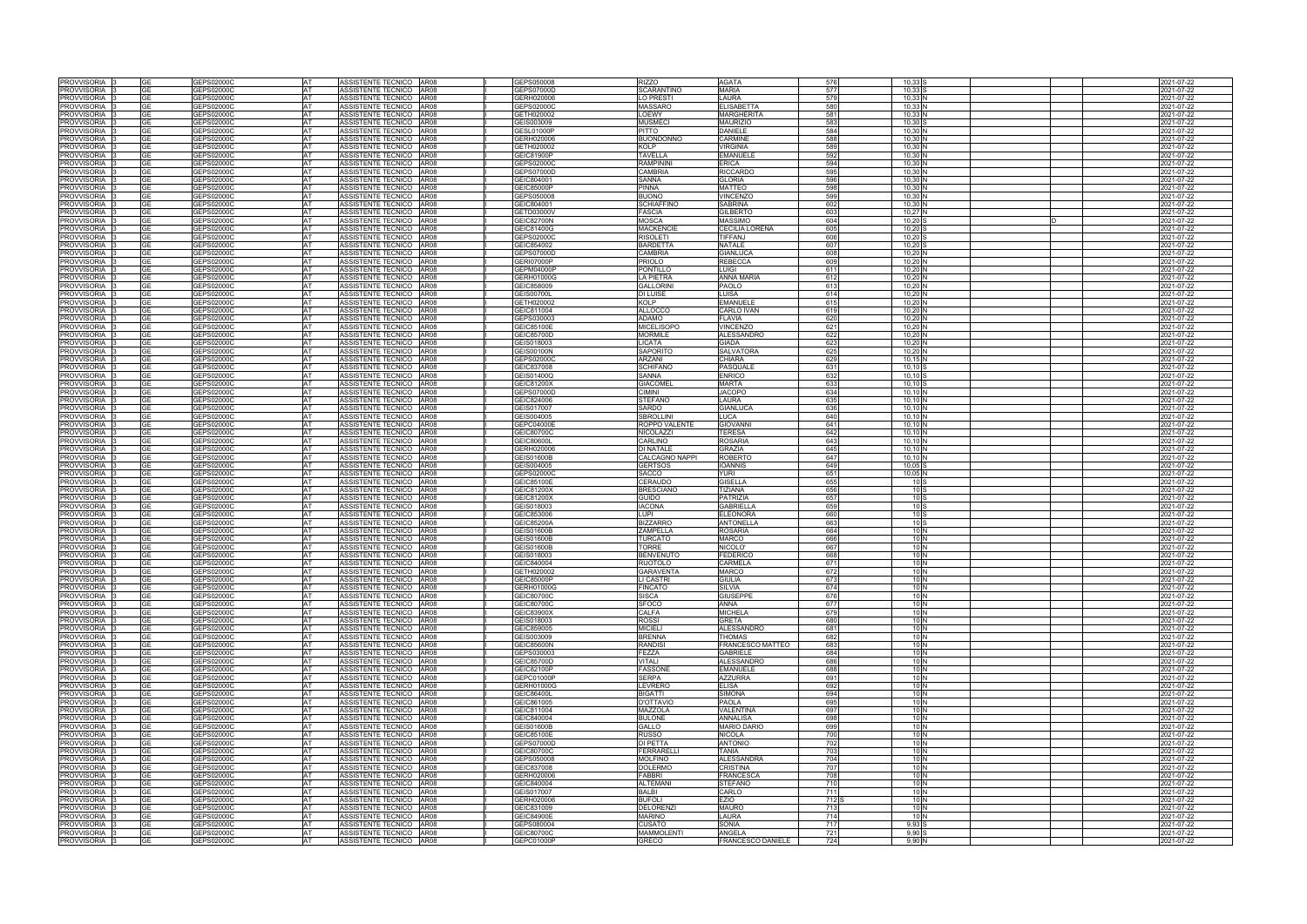| GEPS020000<br><b>AT</b><br>GEVC010002<br><b>BOSSO</b><br>VALERIO<br>9.90<br>2021-07-22<br>ASSISTENTE TECNICO AR08<br>726<br>GEPS02000C<br>GERH020006<br>727<br>9.90 <sub>1</sub><br>PROVVISORIA<br>AT<br>ASSISTENTE TECNICO AR08<br>TRAVI<br>-ILIA<br>2021-07-22<br><b>GE</b><br><b>MARCO</b><br>728<br>9,87<br><b>PROVVISORIA</b><br><b>GE</b><br>GEPS02000C<br>AT<br>ASSISTENTE TECNICO AR08<br>GEIS01300X<br><b>RICCI</b><br>2021-07-22<br><b>IZZO</b><br><b>ANTONIO</b><br>PROVVISORIA<br>GEPS02000C<br>ASSISTENTE TECNICO AR08<br>GEIS003009<br>730<br>9.85<br>2021-07-22<br>AT<br><b>GE</b><br><b>ALESSIA</b><br>PROVVISORIA<br><b>GE</b><br>GEPS02000C<br>AT<br>ASSISTENTE TECNICO AR08<br>GEPS030003<br><b>MAGNO</b><br>731<br>9,85<br>2021-07-22<br>PAOLO<br>GEPS02000C<br>AT<br><b>AR08</b><br>GEPS07000D<br><b>FANTOLI</b><br>732<br>PROVVISORIA<br>GE<br>ASSISTENTE TECNICO<br>9,83<br>2021-07-22<br>GE<br>GEPS02000C<br>AT<br>ASSISTENTE TECNICO AR08<br>GEPS030003<br>GALLO<br><b>ANNUNZIATA</b><br>733<br>9.80:<br>2021-07-22<br><b>PROVVISORIA</b><br>PROVVISORIA<br>GEPS02000C<br>AT<br>ASSISTENTE TECNICO AR08<br>GEIC838004<br>SPANO<br><b>FRANCESCA</b><br>735<br>9,80N<br>2021-07-22<br>GЕ<br>PROVVISORIA<br>GE<br>GEPS02000C<br>AT<br>ASSISTENTE TECNICO<br><b>AR08</b><br>GEIS004005<br><b>DI PALMA</b><br>EMMANUEI<br>736<br>9,80N<br>2021-07-22<br>PROVVISORIA<br><b>GE</b><br>GEPS02000C<br>AT<br>ASSISTENTE TECNICO AR08<br><b>GERI02000N</b><br><b>RAVERA</b><br>CLAUDIO<br>737<br>9,80N<br>2021-07-22<br>PROVVISORIA<br><b>GE</b><br>GEPS02000C<br>AT<br>ASSISTENTE TECNICO AR08<br><b>GEIS00600R</b><br><b>GATTA</b><br><b>LUDOVICO</b><br>738<br>9,80N<br>2021-07-22<br>PROVVISORIA<br>GEPS02000C<br>AT<br>ASSISTENTE TECNICO AR08<br>GEIC85200A<br><b>BUSCEM</b><br>FABIO<br>740<br>9,80N<br>021-07-22<br>PROVVISORIA<br>GF<br>GEPS02000C<br>AT<br>ASSISTENTE TECNICO<br><b>AR08</b><br>GEIC86400L<br><b>SCALI</b><br>ANNAMARIA TERESA<br>741<br>9.80N<br>2021-07-22<br>GEPS02000C<br>AT<br>ASSISTENTE TECNICO<br><b>AR08</b><br><b>GEPM04000F</b><br><b>COMMISSO</b><br>CHIARA<br>742<br>9,80 N<br>2021-07-22<br>PROVVISORIA<br>GЕ<br>PROVVISORIA<br><b>GE</b><br>GEPS02000C<br>AT<br>ASSISTENTE TECNICO AR08<br>GEIS017007<br>PEDA'<br><b>FRANCESCA</b><br>743<br>9,80 N<br>2021-07-22<br><b>GE</b><br>GEPS02000C<br>AT<br>ASSISTENTE TECNICO AR08<br>GEIC858009<br><b>AMBRASSA</b><br>ELISA<br>744<br>9,80 N<br>2021-07-22<br>GEPS02000C<br><b>AT</b><br>ASSISTENTE TECNICO<br>GEIC84200Q<br><b>CHIDDA</b><br><b>ALEX</b><br>745<br>$9,80$ N<br>2021-07-22<br>GE<br>AR08<br>GEPS02000C<br>AT<br>ASSISTENTE TECNICO<br><b>GERI07000P</b><br>CAMPANELLA<br><b>VINCENZO IVANO</b><br>746<br>9,80N<br>2021-07-22<br>GE<br>AR08<br><b>GE</b><br>GEPS02000C<br><b>AT</b><br>ASSISTENTE TECNICO AR08<br>GEPM030004<br>D'ALBA<br><b>FRANCESCO</b><br>747<br>$9,80$ N<br>2021-07-22<br>GEPS02000C<br>AT<br>ASSISTENTE TECNICO AR08<br>GEIC84400B<br>SAPIO<br><b>UIGI</b><br>748<br>9,80N<br>2021-07-22<br>GE<br>750<br>GEPS02000C<br><b>AT</b><br>ASSISTENTE TECNICO AR08<br>GEIS018003<br><b>EGGENHOEFFNER</b><br><b>RICCARDO</b><br>9.80 N<br>2021-07-22<br>GE.<br>AT<br>752<br>PROVVISORIA <sup>1</sup> 3<br><b>GE</b><br>GEPS02000C<br>ASSISTENTE TECNICO AR08<br>GEIC825002<br><b>GAGGIOL</b><br>SABINA<br>9.77 S<br>2021-07-22<br>GEPS02000C<br><b>AT</b><br>ASSISTENTE TECNICO<br>AR08<br>GEIC80700C<br>RODI<br><b>ROBERTA</b><br>754<br>9,70 S<br>2021-07-22<br>GE<br>AT<br>755<br>GEPS02000C<br>ASSISTENTE TECNICO AR08<br><b>GERI02000N</b><br><b>OTTONELLO</b><br><b>MANUELA</b><br>$9.70$ \$<br>2021-07-22<br>PROVVISORIA 13<br>GE<br><b>GIANNUZZI</b><br>GEPS02000C<br>GEIC85000P<br><b>ELISABETTA</b><br>2021-07-22<br>PROVVISORIA 13<br><b>GE</b><br><b>AT</b><br>ASSISTENTE TECNICO AR08<br>757<br>9.70 N<br>AT<br><b>MULTARI</b><br>760<br>9.70<br>021-07-22<br>PROVVISORIA 3<br><b>GE</b><br>GEPS02000C<br><b>GERI02000N</b><br>ASSISTENTE TECNICO   AR08<br><b>GIOVANNI</b><br>GEPS02000C<br><b>GERI02000N</b><br><b>FALCONE</b><br>DANIELE FRANCESCO<br>761<br>9,70N<br>PROVVISORIA 3<br><b>GE</b><br>AT<br>ASSISTENTE TECNICO AR08<br>2021-07-22<br>763<br>9,70<br>PROVVISORIA<br><b>GE</b><br>GEPS02000C<br>AT<br>ASSISTENTE TECNICO AR08<br>GEIC837008<br>DE ROSA<br>ALESSANDRO<br>2021-07-22<br>PROVVISORIA<br>GEPS02000C<br>ASSISTENTE TECNICO AR08<br>GEIC83400R<br><b>EONE</b><br>GIUSEPPE LEANDRO<br>764<br>9,70N<br>2021-07-22<br>AT<br>GE<br>765<br>9,70<br>2021-07-22<br>PROVVISORIA<br><b>GE</b><br>GEPS02000C<br>AT<br>ASSISTENTE TECNICO AR08<br>GEIS003009<br><b>MIRENZIO</b><br><b>ANTONINO</b><br>ZARRELLA<br>GEPS02000C<br>AT<br><b>AR08</b><br>GETD03000V<br><b>GIGLIOLA</b><br>766<br>9,70<br>2021-07-22<br>PROVVISORIA<br>GE<br>ASSISTENTE TECNICO<br><b>GE</b><br>CIPRIA<br>769<br>9,70N<br>PROVVISORIA<br>GEPS02000C<br>AT<br>ASSISTENTE TECNICO AR08<br>GEPM030004<br><b>LUCIANO</b><br>2021-07-22<br><b>ILARIA</b><br>9.70N<br>GEPS02000C<br><b>AT</b><br>ASSISTENTE TECNICO AR08<br><b>GEIC85200A</b><br><b>FRANZON</b><br>772<br>2021-07-22<br>GE<br><b>GE</b><br>GEPS02000C<br>AT<br>ASSISTENTE TECNICO<br><b>AR08</b><br>GEIC831009<br><b>BARILE</b><br><b>ALESSANDRA</b><br>775<br>9,67 S<br>2021-07-22<br>GEPS02000C<br>AT<br>ASSISTENTE TECNICO<br><b>AR08</b><br>GEIC83000D<br><b>ALBERTI</b><br>ALESSIO<br>777<br>9,67 N<br>2021-07-22<br>GЕ<br><b>GE</b><br>GEPS02000C<br>AT<br>ASSISTENTE TECNICO AR08<br><b>GEIS00700L</b><br><b>TUCCITTO</b><br><b>ANTONINO</b><br>779<br>9,67N<br>2021-07-22<br>GE<br>GEPS02000C<br>AT<br>ASSISTENTE TECNICO AR08<br>GEIS01400Q<br><b>PARODI</b><br><b>EUGENIO</b><br>780<br>9,66 N<br>2021-07-22<br><b>GE</b><br>GEPS02000C<br>AT<br>ASSISTENTE TECNICO<br><b>AR08</b><br>GEPS050008<br><b>VITELLARO</b><br><b>GIOVANNI</b><br>782<br>$9,60$ \$<br>021-07-22<br>GEPS02000C<br>AT<br>ASSISTENTE TECNICO AR08<br>GEIS017007<br><b>FRATIA</b><br>SALVATORE<br>784<br>$9,60$ \$<br>021-07-22<br>GE<br>GEPS02000C<br>AT<br>ASSISTENTE TECNICO   AR08<br>GEIS00700I<br><b>ASCHIERO</b><br>EMANUELE<br>786<br>$9,60$ N<br>2021-07-22<br>GE<br><b>GE</b><br>GEPS02000C<br>AT<br>ASSISTENTE TECNICO   AR08<br>GEPS07000D<br><b>MILITELLO</b><br>LUCA<br>787<br>9.60 N<br>2021-07-22<br>GEPS02000C<br><b>AT</b><br>ASSISTENTE TECNICO AR08<br>GETH020002<br><b>AIELLO</b><br>FABIO<br>788<br>$9,60$ N<br>2021-07-22<br>GE<br>GE<br>GEPS02000C<br>AT<br>ASSISTENTE TECNICO<br><b>AR08</b><br>GEIC808008<br><b>PATANE</b><br><b>GABRIELLA</b><br>789<br>$9,60$ N<br>2021-07-22<br>PROVVISORIA<br><b>GE</b><br>GEPS02000C<br>AT<br>ASSISTENTE TECNICO<br>AR08<br>GEPC04000E<br><b>BAFFA</b><br><b>ROSANNA</b><br>790<br>$9,60$ N<br>2021-07-22<br>PROVVISORIA 3<br>GE<br>GEPS02000C<br>AT<br>ASSISTENTE TECNICO AR08<br>GETH020002<br><b>FUCCI</b><br><b>MARTINA</b><br>791<br>9.60 N<br>2021-07-22<br>PROVVISORIA  <br>GEPS02000C<br><b>AT</b><br>ASSISTENTE TECNICO AR08<br>GETH020002<br><b>GRAFFIONE</b><br>CHRISTIAN<br>792<br>9.60 N<br>2021-07-22<br>GE<br><b>AT</b><br><b>FERRANTE</b><br><b>FRANCESCA</b><br>793<br>9.60 N<br>PROVVISORIA 13<br>GE.<br>GEPS02000C<br>ASSISTENTE TECNICO AR08<br>GEIC817003<br>2021-07-22<br>794<br><b>GE</b><br>GEPS02000C<br>AT<br>ASSISTENTE TECNICO   AR08<br>GEPS050008<br><b>SANTOSTEFANO</b><br><b>MATTEO</b><br>9.60 N<br>2021-07-22<br>PROVVISORIA 3<br>795<br>9,60N<br>AT<br>ASSISTENTE TECNICO   AR08<br>GEIC838004<br>SPANO<br><b>ANTONIO</b><br>2021-07-22<br>PROVVISORIA 3<br>GEPS02000C<br>GEPS02000C<br>ASSISTENTE TECNICO AR08<br>GEPS02000C<br><b>COSTANZA</b><br><b>MARIA CRISTINA</b><br>797<br>2021-07-22<br>PROVVISORIA 13<br><b>GE</b><br><b>AT</b><br>$9.60\,N$<br>799<br>PROVVISORIA 3<br><b>GE</b><br>GEPS02000C<br>AT<br>ASSISTENTE TECNICO AR08<br><b>GERI07000P</b><br><b>DA PARE</b><br><b>SABRINA</b><br>9.60 N<br>2021-07-22<br>GEPS020000<br>AT<br>ASSISTENTE TECNICO AR08<br>GEIC81200><br><b>SCURO</b><br>ALESSANDRC<br>802<br>9.60N<br>2021-07-22<br>PROVVISORIA I<br>GE<br>803<br><b>GE</b><br>GEPS02000C<br>AT<br>ASSISTENTE TECNICO AR08<br>GEIS003009<br><b>ESCELSIOR</b><br>9,60<br>2021-07-22<br>PROVVISORIA 3<br>MASSIMILIANO<br>GEPS02000C<br><b>AR08</b><br>GERH020006<br><b>RANDO</b><br><b>GIAMPAOLO</b><br>805<br>9,60 N<br>2021-07-22<br>PROVVISORIA<br>AT<br>ASSISTENTE TECNICO<br>GЕ<br><b>ZUPI</b><br>806<br>9,55<br>2021-07-22<br><b>PROVVISORIA</b><br>GE<br>GEPS02000C<br>AT<br>ASSISTENTE TECNICO<br><b>AR08</b><br>GEIC85100E<br><b>ANNA PIA</b><br><b>MORELLO</b><br>GEPS02000C<br>ASSISTENTE TECNICO<br><b>AR08</b><br>GEIC838004<br><b>GIUSEPPE</b><br>807<br>9.55<br>2021-07-22<br>PROVVISORIA<br><b>GE</b><br>AT<br>GE<br>GEPS02000C<br>AT<br>ASSISTENTE TECNICO AR08<br>GEIC824006<br>VETTONE<br><b>ANTONIA</b><br>808<br>9,55<br>2021-07-22<br>PROVVISORIA<br>GEPS02000C<br><b>AR08</b><br><b>GERI02000N</b><br><b>FINELLI</b><br>MARCO<br>9,50<br>2021-07-22<br>PROVVISORIA<br>AT<br>ASSISTENTE TECNICO<br>811<br>GE<br><b>MORTELLO</b><br><b>GIORGIA</b><br>9.50<br>2021-07-22<br>GE<br>GEPS02000C<br>AT<br>ASSISTENTE TECNICO<br>AR08<br>GEIC86400L<br>814<br>GEPS02000C<br>AT<br>ASSISTENTE TECNICO AR08<br>GEIC80700C<br>VITA<br>CARLO<br>816<br>9,50N<br>2021-07-22<br>GEPS02000C<br>AT<br>ASSISTENTE TECNICO AR08<br>GEIC85100E<br><b>CICCARELL</b><br><b>DOMENICO</b><br>817<br>9,50 N<br>2021-07-22<br><b>GE</b><br>GEPS02000C<br>AT<br>ASSISTENTE TECNICO AR08<br>GEIS003009<br><b>BRUZZESE</b><br><b>MARTINA</b><br>818<br>9,50 N<br>2021-07-22<br><b>MARTINA</b><br><b>GE</b><br>GEPS02000C<br><b>AT</b><br>ASSISTENTE TECNICO AR08<br>GEIC80700C<br><b>MEOLA</b><br>819<br>$9,50$ N<br>2021-07-22<br><b>ALESSANDRO</b><br>GEPS02000C<br>AT<br>ASSISTENTE TECNICO AR08<br>GEPS080004<br><b>FIODI</b><br>821<br>$9,50$ N<br>2021-07-22<br>GE<br>PROVVISORIA I3<br><b>GE</b><br>GEPS02000C<br>AT<br>ASSISTENTE TECNICO AR08<br>GERH020006<br><b>BRUZZONE</b><br><b>FRANCESCO</b><br>823<br>$9,50$ N<br>2021-07-22<br>PROVVISORIA 3<br>GEPS02000C<br>AT<br>ASSISTENTE TECNICO AR08<br>GEIS01600B<br><b>PILOTTA</b><br><b>FILIPPO</b><br>824<br>9,50 N<br>GЕ<br>2021-07-22<br>PROVVISORIA 3<br>GEPS02000C<br>ASSISTENTE TECNICO AR08<br>GEVC010002<br><b>MARTINI</b><br><b>MAURIZIO</b><br>825<br>9,50 N<br>2021-07-22<br>GE.<br><b>AT</b><br>PROVVISORIA 3<br>GEPS02000C<br>AT<br>ASSISTENTE TECNICO AR08<br>GERH020006<br><b>MONTELEONE</b><br><b>DOMENICO</b><br>826<br>$9,50$ N<br>GE<br>2021-07-22<br>PROVVISORIA 3<br><b>GE</b><br>GEPS02000C<br>AT<br>ASSISTENTE TECNICO AR08<br><b>GEIS01600B</b><br><b>DI TERLIZZI</b><br><b>MARCELLO</b><br>827<br>$9,50$ N<br>2021-07-22<br>PROVVISORIA 3<br><b>GE</b><br>GEPS02000C<br>AT<br>ASSISTENTE TECNICO AR08<br>GEIC853006<br>VIACAVA<br>LAURA<br>828<br>$9,50$ N<br>2021-07-22<br>PROVVISORIA 3<br>GEPS02000C<br><b>AT</b><br>ASSISTENTE TECNICO AR08<br>GEIC831009<br><b>SABATELLI</b><br>ELISA<br>829<br>9,45 N<br>GE.<br>2021-07-22<br><b>ROLLERO</b><br>PROVVISORIA 3<br>GEPS02000C<br>AT<br>ASSISTENTE TECNICO AR08<br>GEIC83600C<br>SARA MANUELA<br>834<br>9.40S<br>2021-07-22<br>GЕ<br>GEPS02000C<br><b>DE MARCO</b><br><b>GIORGIA</b><br>835<br>GE.<br><b>AT</b><br>ASSISTENTE TECNICO AR08<br>GEIC831009<br>9.40 N<br>2021-07-22<br>AT<br><b>GIUSEPPE</b><br>9,40 N<br>GEPS02000C<br>ASSISTENTE TECNICO AR08<br><b>AMETRANO</b><br>836<br>2021-07-22<br>GE<br>GERH020006<br>CANANZI<br><b>DOMENICO</b><br>GEPS02000C<br>ASSISTENTE TECNICO   AR08<br>GEIS003009<br>837<br>9,40 N<br><b>AT</b><br>2021-07-22<br><b>GE</b><br>GEPS02000C<br><b>AT</b><br>ASSISTENTE TECNICO AR08<br>GEIC81300Q<br><b>CANEPA</b><br><b>MATTEO</b><br>838<br>9,40 N<br>2021-07-22<br>GE.<br>GEPS02000C<br><b>AT</b><br>ASSISTENTE TECNICO AR08<br><b>GEIS01900V</b><br><b>CELLA</b><br><b>MATTEO</b><br>839<br>9.40 N<br>2021-07-22<br>GE.<br><b>AT</b><br><b>MIGNONE</b><br><b>FRANCESCO</b><br>840<br>9.40N<br>GEPS02000C<br>ASSISTENTE TECNICO AR08<br>GEIS017007<br>2021-07-22<br><b>GONZAGA</b><br>GEPS02000C<br>GEPC01000P<br><b>ALESSIA</b><br>841<br>$9,40$ N<br><b>AT</b><br>ASSISTENTE TECNICO AR08<br>2021-07-22<br>GЕ<br><b>BENNARDO</b><br>$9,40$ N<br><b>GE</b><br>GEPS02000C<br>AT<br>ASSISTENTE TECNICO AR08<br>GEPS02000C<br><b>TERESA</b><br>842<br>2021-07-22<br>GEPS02000C<br><b>BONAFFINI</b><br>843<br>$9,40$ N<br>AT<br>ASSISTENTE TECNICO AR08<br>GEIC862001<br><b>SALVATORE</b><br>2021-07-22<br>GE.<br><b>AIASSA</b><br>9,40<br>PROVVISORIA 3<br><b>GE</b><br>GEPS02000C<br>AT<br>ASSISTENTE TECNICO   AR08<br><b>GEIC85000P</b><br><b>CRISTINA PAOLA</b><br>844<br>2021-07-22<br>845<br>PROVVISORIA<br>GEPS02000C<br>AT<br>ASSISTENTE TECNICO AR08<br>GEIC80600L<br><b>MARZIANO</b><br><b>MIRKO</b><br>$9,40$ N<br>2021-07-22<br>GЕ<br>GEPS02000C<br>LONGO<br>846<br>9,40 N<br>2021-07-22<br>PROVVISORIA<br>AT<br>ASSISTENTE TECNICO AR08<br>GEIS011008<br>UIGI.<br>GЕ<br>GEPS02000C<br>$9,40$ N<br>PROVVISORIA<br>ASSISTENTE TECNICO AR08<br>GEIC83000D<br><b>RESCIGNO</b><br>UIGI.<br>847<br>2021-07-22<br><b>GE</b><br>AT<br>PROVVISORIA  <br>GE<br>GEPS02000C<br>AT<br>ASSISTENTE TECNICO AR08<br>GEIC85000P<br><b>DEL GENIO</b><br>SILVIA<br>848<br>$9,40$ N<br>2021-07-22<br>PROVVISORIA 3<br>GEPS02000C<br>AT<br>ASSISTENTE TECNICO AR08<br>GEIC825002<br><b>PANUSA</b><br><b>EDOARDO</b><br>849<br>$9,40$ N<br>2021-07-22<br>GE<br><b>PROVVISORIA</b><br><b>GE</b><br>GEPS02000C<br><b>AT</b><br>ASSISTENTE TECNICO AR08<br>GEIC854002<br><b>RIZZO</b><br><b>TERESA FIORELLA</b><br>850<br>$9,40$ N<br>2021-07-22<br>GEPS02000C<br>AT<br>ASSISTENTE TECNICO AR08<br>GEPS080004<br><b>PATRONE</b><br><b>DAMIANO</b><br>851<br>$9,40$ N<br>2021-07-22<br>GE<br>CAMPAGNA<br><b>GE</b><br>GEPS02000C<br>AT<br>ASSISTENTE TECNICO AR08<br>GETH020002<br><b>IRENE</b><br>853<br>$9,40$ N<br>2021-07-22<br>FABIO<br>GEPS02000C<br>AT<br>ASSISTENTE TECNICO AR08<br><b>GEIS01600B</b><br><b>GIORDANO</b><br>855<br>$9,40$ N<br>2021-07-22<br>GE<br>GEPS02000C<br>AT<br>GEIC80700C<br>CATANZARO<br><b>FABIO</b><br>857<br>$9,33$ S<br>2021-07-22<br><b>GE</b><br>ASSISTENTE TECNICO AR08<br><b>GE</b><br>GEPS02000C<br>AT<br>GEPS07000D<br><b>BARTOLI</b><br>GABRIELLO<br>859<br>9,33N<br>2021-07-22<br>ASSISTENTE TECNICO AR08<br>GEPS02000C<br>AT<br>ASSISTENTE TECNICO AR08<br>GEPS030003<br><b>GARIBALDI</b><br>CHIARA FRANCESCA<br>860<br>$9,33$ N<br>2021-07-22<br>GE |                            |  |  |  |  |  |  |
|--------------------------------------------------------------------------------------------------------------------------------------------------------------------------------------------------------------------------------------------------------------------------------------------------------------------------------------------------------------------------------------------------------------------------------------------------------------------------------------------------------------------------------------------------------------------------------------------------------------------------------------------------------------------------------------------------------------------------------------------------------------------------------------------------------------------------------------------------------------------------------------------------------------------------------------------------------------------------------------------------------------------------------------------------------------------------------------------------------------------------------------------------------------------------------------------------------------------------------------------------------------------------------------------------------------------------------------------------------------------------------------------------------------------------------------------------------------------------------------------------------------------------------------------------------------------------------------------------------------------------------------------------------------------------------------------------------------------------------------------------------------------------------------------------------------------------------------------------------------------------------------------------------------------------------------------------------------------------------------------------------------------------------------------------------------------------------------------------------------------------------------------------------------------------------------------------------------------------------------------------------------------------------------------------------------------------------------------------------------------------------------------------------------------------------------------------------------------------------------------------------------------------------------------------------------------------------------------------------------------------------------------------------------------------------------------------------------------------------------------------------------------------------------------------------------------------------------------------------------------------------------------------------------------------------------------------------------------------------------------------------------------------------------------------------------------------------------------------------------------------------------------------------------------------------------------------------------------------------------------------------------------------------------------------------------------------------------------------------------------------------------------------------------------------------------------------------------------------------------------------------------------------------------------------------------------------------------------------------------------------------------------------------------------------------------------------------------------------------------------------------------------------------------------------------------------------------------------------------------------------------------------------------------------------------------------------------------------------------------------------------------------------------------------------------------------------------------------------------------------------------------------------------------------------------------------------------------------------------------------------------------------------------------------------------------------------------------------------------------------------------------------------------------------------------------------------------------------------------------------------------------------------------------------------------------------------------------------------------------------------------------------------------------------------------------------------------------------------------------------------------------------------------------------------------------------------------------------------------------------------------------------------------------------------------------------------------------------------------------------------------------------------------------------------------------------------------------------------------------------------------------------------------------------------------------------------------------------------------------------------------------------------------------------------------------------------------------------------------------------------------------------------------------------------------------------------------------------------------------------------------------------------------------------------------------------------------------------------------------------------------------------------------------------------------------------------------------------------------------------------------------------------------------------------------------------------------------------------------------------------------------------------------------------------------------------------------------------------------------------------------------------------------------------------------------------------------------------------------------------------------------------------------------------------------------------------------------------------------------------------------------------------------------------------------------------------------------------------------------------------------------------------------------------------------------------------------------------------------------------------------------------------------------------------------------------------------------------------------------------------------------------------------------------------------------------------------------------------------------------------------------------------------------------------------------------------------------------------------------------------------------------------------------------------------------------------------------------------------------------------------------------------------------------------------------------------------------------------------------------------------------------------------------------------------------------------------------------------------------------------------------------------------------------------------------------------------------------------------------------------------------------------------------------------------------------------------------------------------------------------------------------------------------------------------------------------------------------------------------------------------------------------------------------------------------------------------------------------------------------------------------------------------------------------------------------------------------------------------------------------------------------------------------------------------------------------------------------------------------------------------------------------------------------------------------------------------------------------------------------------------------------------------------------------------------------------------------------------------------------------------------------------------------------------------------------------------------------------------------------------------------------------------------------------------------------------------------------------------------------------------------------------------------------------------------------------------------------------------------------------------------------------------------------------------------------------------------------------------------------------------------------------------------------------------------------------------------------------------------------------------------------------------------------------------------------------------------------------------------------------------------------------------------------------------------------------------------------------------------------------------------------------------------------------------------------------------------------------------------------------------------------------------------------------------------------------------------------------------------------------------------------------------------------------------------------------------------------------------------------------------------------------------------------------------------------------------------------------------------------------------------------------------------------------------------------------------------------------------------------------------------------------------------------------------------------------------------------------------------------------------------------------------------------------------------------------------------------------------------------------------------------------------------------------------------------------------------------------------------------------------------------------------------------------------------------------------------------------------------------------------------------------------------------------------------------------------------------------------------------------------------------------------------------------------------------------------------------------------------------------------------------------------------------------------------------------------------------------------------------------------------------------------------------------------------------------------------------------------------------------------------------------------------------------------------------------------------------------------------------------------------------------------------------------------------------------------------------------------------------------------------------------------------------------------------------------------------------------------------------------------------------------------------------------------------------------------------------------------------------------------------------------------------------------------------------------------------------------------------------------------------------------------------------------------------------------------------------------------------------------------------------------------------------------------------------------------------------------------------------------------------------------------------------------------------------------------------------------------------------------------------------------------------------------------------------------------------------------------------------------------------------------------------------------------------------------------------------------------------------------------------------------------------------------------------------------------------------------------------------------------------------------------------------------------------------------------------------------------------------------------------------------------------------------------------------------------------------------------------------------------------------------------------------------------------------------------------------------------------------------------------------------------------------------------------------------------------------------------------------------------------------------------------------------------------------------------------------------------------------------------------------------------------------------------------------------------------------------------------------------------------------------------------------------------------------------------------------------------------------------------------------------------------------------------------------------------------------------------------------------------------------------------------------------------------------------------------------------------------------------------------------------------------------------------------------------------------------------------------------------------------------------------------------------------------------------------------------------------------------------------------------------------------------------------------------------------------------------------------------------------------------------------------------------------------------------------------------------------------------------------------------------------------------------------------------------------------------------------------------------------------------------------------------------------------------------------------------------------------------------------------------------------------------------------------------------------------------------------------------------------------------------------------------------------------------------------------------------------------------------------------------------------------------------------------------------------------------------------------------------------------------------------------------------------------------------------------------------|----------------------------|--|--|--|--|--|--|
|                                                                                                                                                                                                                                                                                                                                                                                                                                                                                                                                                                                                                                                                                                                                                                                                                                                                                                                                                                                                                                                                                                                                                                                                                                                                                                                                                                                                                                                                                                                                                                                                                                                                                                                                                                                                                                                                                                                                                                                                                                                                                                                                                                                                                                                                                                                                                                                                                                                                                                                                                                                                                                                                                                                                                                                                                                                                                                                                                                                                                                                                                                                                                                                                                                                                                                                                                                                                                                                                                                                                                                                                                                                                                                                                                                                                                                                                                                                                                                                                                                                                                                                                                                                                                                                                                                                                                                                                                                                                                                                                                                                                                                                                                                                                                                                                                                                                                                                                                                                                                                                                                                                                                                                                                                                                                                                                                                                                                                                                                                                                                                                                                                                                                                                                                                                                                                                                                                                                                                                                                                                                                                                                                                                                                                                                                                                                                                                                                                                                                                                                                                                                                                                                                                                                                                                                                                                                                                                                                                                                                                                                                                                                                                                                                                                                                                                                                                                                                                                                                                                                                                                                                                                                                                                                                                                                                                                                                                                                                                                                                                                                                                                                                                                                                                                                                                                                                                                                                                                                                                                                                                                                                                                                                                                                                                                                                                                                                                                                                                                                                                                                                                                                                                                                                                                                                                                                                                                                                                                                                                                                                                                                                                                                                                                                                                                                                                                                                                                                                                                                                                                                                                                                                                                                                                                                                                                                                                                                                                                                                                                                                                                                                                                                                                                                                                                                                                                                                                                                                                                                                                                                                                                                                                                                                                                                                                                                                                                                                                                                                                                                                                                                                                                                                                                                                                                                                                                                                                                                                                                                                                                                                                                                                                                                                                                                                                                                                                                                                                                                                                                                                                                                                                                                                                                                                                                                                                                                                                                                                                                                                                                                                                                                                                                                                                                                                                                                                                                                                                                                                                                                                                                                                                                                                                                                                                                                                                                                                                                                                                                                                                                                                                                                                                                                                                                                                                                                                                                                                                                                          | <b>PROVVISORIA</b>         |  |  |  |  |  |  |
|                                                                                                                                                                                                                                                                                                                                                                                                                                                                                                                                                                                                                                                                                                                                                                                                                                                                                                                                                                                                                                                                                                                                                                                                                                                                                                                                                                                                                                                                                                                                                                                                                                                                                                                                                                                                                                                                                                                                                                                                                                                                                                                                                                                                                                                                                                                                                                                                                                                                                                                                                                                                                                                                                                                                                                                                                                                                                                                                                                                                                                                                                                                                                                                                                                                                                                                                                                                                                                                                                                                                                                                                                                                                                                                                                                                                                                                                                                                                                                                                                                                                                                                                                                                                                                                                                                                                                                                                                                                                                                                                                                                                                                                                                                                                                                                                                                                                                                                                                                                                                                                                                                                                                                                                                                                                                                                                                                                                                                                                                                                                                                                                                                                                                                                                                                                                                                                                                                                                                                                                                                                                                                                                                                                                                                                                                                                                                                                                                                                                                                                                                                                                                                                                                                                                                                                                                                                                                                                                                                                                                                                                                                                                                                                                                                                                                                                                                                                                                                                                                                                                                                                                                                                                                                                                                                                                                                                                                                                                                                                                                                                                                                                                                                                                                                                                                                                                                                                                                                                                                                                                                                                                                                                                                                                                                                                                                                                                                                                                                                                                                                                                                                                                                                                                                                                                                                                                                                                                                                                                                                                                                                                                                                                                                                                                                                                                                                                                                                                                                                                                                                                                                                                                                                                                                                                                                                                                                                                                                                                                                                                                                                                                                                                                                                                                                                                                                                                                                                                                                                                                                                                                                                                                                                                                                                                                                                                                                                                                                                                                                                                                                                                                                                                                                                                                                                                                                                                                                                                                                                                                                                                                                                                                                                                                                                                                                                                                                                                                                                                                                                                                                                                                                                                                                                                                                                                                                                                                                                                                                                                                                                                                                                                                                                                                                                                                                                                                                                                                                                                                                                                                                                                                                                                                                                                                                                                                                                                                                                                                                                                                                                                                                                                                                                                                                                                                                                                                                                                                                                                                          |                            |  |  |  |  |  |  |
|                                                                                                                                                                                                                                                                                                                                                                                                                                                                                                                                                                                                                                                                                                                                                                                                                                                                                                                                                                                                                                                                                                                                                                                                                                                                                                                                                                                                                                                                                                                                                                                                                                                                                                                                                                                                                                                                                                                                                                                                                                                                                                                                                                                                                                                                                                                                                                                                                                                                                                                                                                                                                                                                                                                                                                                                                                                                                                                                                                                                                                                                                                                                                                                                                                                                                                                                                                                                                                                                                                                                                                                                                                                                                                                                                                                                                                                                                                                                                                                                                                                                                                                                                                                                                                                                                                                                                                                                                                                                                                                                                                                                                                                                                                                                                                                                                                                                                                                                                                                                                                                                                                                                                                                                                                                                                                                                                                                                                                                                                                                                                                                                                                                                                                                                                                                                                                                                                                                                                                                                                                                                                                                                                                                                                                                                                                                                                                                                                                                                                                                                                                                                                                                                                                                                                                                                                                                                                                                                                                                                                                                                                                                                                                                                                                                                                                                                                                                                                                                                                                                                                                                                                                                                                                                                                                                                                                                                                                                                                                                                                                                                                                                                                                                                                                                                                                                                                                                                                                                                                                                                                                                                                                                                                                                                                                                                                                                                                                                                                                                                                                                                                                                                                                                                                                                                                                                                                                                                                                                                                                                                                                                                                                                                                                                                                                                                                                                                                                                                                                                                                                                                                                                                                                                                                                                                                                                                                                                                                                                                                                                                                                                                                                                                                                                                                                                                                                                                                                                                                                                                                                                                                                                                                                                                                                                                                                                                                                                                                                                                                                                                                                                                                                                                                                                                                                                                                                                                                                                                                                                                                                                                                                                                                                                                                                                                                                                                                                                                                                                                                                                                                                                                                                                                                                                                                                                                                                                                                                                                                                                                                                                                                                                                                                                                                                                                                                                                                                                                                                                                                                                                                                                                                                                                                                                                                                                                                                                                                                                                                                                                                                                                                                                                                                                                                                                                                                                                                                                                                                                                          |                            |  |  |  |  |  |  |
|                                                                                                                                                                                                                                                                                                                                                                                                                                                                                                                                                                                                                                                                                                                                                                                                                                                                                                                                                                                                                                                                                                                                                                                                                                                                                                                                                                                                                                                                                                                                                                                                                                                                                                                                                                                                                                                                                                                                                                                                                                                                                                                                                                                                                                                                                                                                                                                                                                                                                                                                                                                                                                                                                                                                                                                                                                                                                                                                                                                                                                                                                                                                                                                                                                                                                                                                                                                                                                                                                                                                                                                                                                                                                                                                                                                                                                                                                                                                                                                                                                                                                                                                                                                                                                                                                                                                                                                                                                                                                                                                                                                                                                                                                                                                                                                                                                                                                                                                                                                                                                                                                                                                                                                                                                                                                                                                                                                                                                                                                                                                                                                                                                                                                                                                                                                                                                                                                                                                                                                                                                                                                                                                                                                                                                                                                                                                                                                                                                                                                                                                                                                                                                                                                                                                                                                                                                                                                                                                                                                                                                                                                                                                                                                                                                                                                                                                                                                                                                                                                                                                                                                                                                                                                                                                                                                                                                                                                                                                                                                                                                                                                                                                                                                                                                                                                                                                                                                                                                                                                                                                                                                                                                                                                                                                                                                                                                                                                                                                                                                                                                                                                                                                                                                                                                                                                                                                                                                                                                                                                                                                                                                                                                                                                                                                                                                                                                                                                                                                                                                                                                                                                                                                                                                                                                                                                                                                                                                                                                                                                                                                                                                                                                                                                                                                                                                                                                                                                                                                                                                                                                                                                                                                                                                                                                                                                                                                                                                                                                                                                                                                                                                                                                                                                                                                                                                                                                                                                                                                                                                                                                                                                                                                                                                                                                                                                                                                                                                                                                                                                                                                                                                                                                                                                                                                                                                                                                                                                                                                                                                                                                                                                                                                                                                                                                                                                                                                                                                                                                                                                                                                                                                                                                                                                                                                                                                                                                                                                                                                                                                                                                                                                                                                                                                                                                                                                                                                                                                                                                                                          |                            |  |  |  |  |  |  |
|                                                                                                                                                                                                                                                                                                                                                                                                                                                                                                                                                                                                                                                                                                                                                                                                                                                                                                                                                                                                                                                                                                                                                                                                                                                                                                                                                                                                                                                                                                                                                                                                                                                                                                                                                                                                                                                                                                                                                                                                                                                                                                                                                                                                                                                                                                                                                                                                                                                                                                                                                                                                                                                                                                                                                                                                                                                                                                                                                                                                                                                                                                                                                                                                                                                                                                                                                                                                                                                                                                                                                                                                                                                                                                                                                                                                                                                                                                                                                                                                                                                                                                                                                                                                                                                                                                                                                                                                                                                                                                                                                                                                                                                                                                                                                                                                                                                                                                                                                                                                                                                                                                                                                                                                                                                                                                                                                                                                                                                                                                                                                                                                                                                                                                                                                                                                                                                                                                                                                                                                                                                                                                                                                                                                                                                                                                                                                                                                                                                                                                                                                                                                                                                                                                                                                                                                                                                                                                                                                                                                                                                                                                                                                                                                                                                                                                                                                                                                                                                                                                                                                                                                                                                                                                                                                                                                                                                                                                                                                                                                                                                                                                                                                                                                                                                                                                                                                                                                                                                                                                                                                                                                                                                                                                                                                                                                                                                                                                                                                                                                                                                                                                                                                                                                                                                                                                                                                                                                                                                                                                                                                                                                                                                                                                                                                                                                                                                                                                                                                                                                                                                                                                                                                                                                                                                                                                                                                                                                                                                                                                                                                                                                                                                                                                                                                                                                                                                                                                                                                                                                                                                                                                                                                                                                                                                                                                                                                                                                                                                                                                                                                                                                                                                                                                                                                                                                                                                                                                                                                                                                                                                                                                                                                                                                                                                                                                                                                                                                                                                                                                                                                                                                                                                                                                                                                                                                                                                                                                                                                                                                                                                                                                                                                                                                                                                                                                                                                                                                                                                                                                                                                                                                                                                                                                                                                                                                                                                                                                                                                                                                                                                                                                                                                                                                                                                                                                                                                                                                                                                                          |                            |  |  |  |  |  |  |
|                                                                                                                                                                                                                                                                                                                                                                                                                                                                                                                                                                                                                                                                                                                                                                                                                                                                                                                                                                                                                                                                                                                                                                                                                                                                                                                                                                                                                                                                                                                                                                                                                                                                                                                                                                                                                                                                                                                                                                                                                                                                                                                                                                                                                                                                                                                                                                                                                                                                                                                                                                                                                                                                                                                                                                                                                                                                                                                                                                                                                                                                                                                                                                                                                                                                                                                                                                                                                                                                                                                                                                                                                                                                                                                                                                                                                                                                                                                                                                                                                                                                                                                                                                                                                                                                                                                                                                                                                                                                                                                                                                                                                                                                                                                                                                                                                                                                                                                                                                                                                                                                                                                                                                                                                                                                                                                                                                                                                                                                                                                                                                                                                                                                                                                                                                                                                                                                                                                                                                                                                                                                                                                                                                                                                                                                                                                                                                                                                                                                                                                                                                                                                                                                                                                                                                                                                                                                                                                                                                                                                                                                                                                                                                                                                                                                                                                                                                                                                                                                                                                                                                                                                                                                                                                                                                                                                                                                                                                                                                                                                                                                                                                                                                                                                                                                                                                                                                                                                                                                                                                                                                                                                                                                                                                                                                                                                                                                                                                                                                                                                                                                                                                                                                                                                                                                                                                                                                                                                                                                                                                                                                                                                                                                                                                                                                                                                                                                                                                                                                                                                                                                                                                                                                                                                                                                                                                                                                                                                                                                                                                                                                                                                                                                                                                                                                                                                                                                                                                                                                                                                                                                                                                                                                                                                                                                                                                                                                                                                                                                                                                                                                                                                                                                                                                                                                                                                                                                                                                                                                                                                                                                                                                                                                                                                                                                                                                                                                                                                                                                                                                                                                                                                                                                                                                                                                                                                                                                                                                                                                                                                                                                                                                                                                                                                                                                                                                                                                                                                                                                                                                                                                                                                                                                                                                                                                                                                                                                                                                                                                                                                                                                                                                                                                                                                                                                                                                                                                                                                                                                          |                            |  |  |  |  |  |  |
|                                                                                                                                                                                                                                                                                                                                                                                                                                                                                                                                                                                                                                                                                                                                                                                                                                                                                                                                                                                                                                                                                                                                                                                                                                                                                                                                                                                                                                                                                                                                                                                                                                                                                                                                                                                                                                                                                                                                                                                                                                                                                                                                                                                                                                                                                                                                                                                                                                                                                                                                                                                                                                                                                                                                                                                                                                                                                                                                                                                                                                                                                                                                                                                                                                                                                                                                                                                                                                                                                                                                                                                                                                                                                                                                                                                                                                                                                                                                                                                                                                                                                                                                                                                                                                                                                                                                                                                                                                                                                                                                                                                                                                                                                                                                                                                                                                                                                                                                                                                                                                                                                                                                                                                                                                                                                                                                                                                                                                                                                                                                                                                                                                                                                                                                                                                                                                                                                                                                                                                                                                                                                                                                                                                                                                                                                                                                                                                                                                                                                                                                                                                                                                                                                                                                                                                                                                                                                                                                                                                                                                                                                                                                                                                                                                                                                                                                                                                                                                                                                                                                                                                                                                                                                                                                                                                                                                                                                                                                                                                                                                                                                                                                                                                                                                                                                                                                                                                                                                                                                                                                                                                                                                                                                                                                                                                                                                                                                                                                                                                                                                                                                                                                                                                                                                                                                                                                                                                                                                                                                                                                                                                                                                                                                                                                                                                                                                                                                                                                                                                                                                                                                                                                                                                                                                                                                                                                                                                                                                                                                                                                                                                                                                                                                                                                                                                                                                                                                                                                                                                                                                                                                                                                                                                                                                                                                                                                                                                                                                                                                                                                                                                                                                                                                                                                                                                                                                                                                                                                                                                                                                                                                                                                                                                                                                                                                                                                                                                                                                                                                                                                                                                                                                                                                                                                                                                                                                                                                                                                                                                                                                                                                                                                                                                                                                                                                                                                                                                                                                                                                                                                                                                                                                                                                                                                                                                                                                                                                                                                                                                                                                                                                                                                                                                                                                                                                                                                                                                                                                                                          |                            |  |  |  |  |  |  |
|                                                                                                                                                                                                                                                                                                                                                                                                                                                                                                                                                                                                                                                                                                                                                                                                                                                                                                                                                                                                                                                                                                                                                                                                                                                                                                                                                                                                                                                                                                                                                                                                                                                                                                                                                                                                                                                                                                                                                                                                                                                                                                                                                                                                                                                                                                                                                                                                                                                                                                                                                                                                                                                                                                                                                                                                                                                                                                                                                                                                                                                                                                                                                                                                                                                                                                                                                                                                                                                                                                                                                                                                                                                                                                                                                                                                                                                                                                                                                                                                                                                                                                                                                                                                                                                                                                                                                                                                                                                                                                                                                                                                                                                                                                                                                                                                                                                                                                                                                                                                                                                                                                                                                                                                                                                                                                                                                                                                                                                                                                                                                                                                                                                                                                                                                                                                                                                                                                                                                                                                                                                                                                                                                                                                                                                                                                                                                                                                                                                                                                                                                                                                                                                                                                                                                                                                                                                                                                                                                                                                                                                                                                                                                                                                                                                                                                                                                                                                                                                                                                                                                                                                                                                                                                                                                                                                                                                                                                                                                                                                                                                                                                                                                                                                                                                                                                                                                                                                                                                                                                                                                                                                                                                                                                                                                                                                                                                                                                                                                                                                                                                                                                                                                                                                                                                                                                                                                                                                                                                                                                                                                                                                                                                                                                                                                                                                                                                                                                                                                                                                                                                                                                                                                                                                                                                                                                                                                                                                                                                                                                                                                                                                                                                                                                                                                                                                                                                                                                                                                                                                                                                                                                                                                                                                                                                                                                                                                                                                                                                                                                                                                                                                                                                                                                                                                                                                                                                                                                                                                                                                                                                                                                                                                                                                                                                                                                                                                                                                                                                                                                                                                                                                                                                                                                                                                                                                                                                                                                                                                                                                                                                                                                                                                                                                                                                                                                                                                                                                                                                                                                                                                                                                                                                                                                                                                                                                                                                                                                                                                                                                                                                                                                                                                                                                                                                                                                                                                                                                                                                                          |                            |  |  |  |  |  |  |
|                                                                                                                                                                                                                                                                                                                                                                                                                                                                                                                                                                                                                                                                                                                                                                                                                                                                                                                                                                                                                                                                                                                                                                                                                                                                                                                                                                                                                                                                                                                                                                                                                                                                                                                                                                                                                                                                                                                                                                                                                                                                                                                                                                                                                                                                                                                                                                                                                                                                                                                                                                                                                                                                                                                                                                                                                                                                                                                                                                                                                                                                                                                                                                                                                                                                                                                                                                                                                                                                                                                                                                                                                                                                                                                                                                                                                                                                                                                                                                                                                                                                                                                                                                                                                                                                                                                                                                                                                                                                                                                                                                                                                                                                                                                                                                                                                                                                                                                                                                                                                                                                                                                                                                                                                                                                                                                                                                                                                                                                                                                                                                                                                                                                                                                                                                                                                                                                                                                                                                                                                                                                                                                                                                                                                                                                                                                                                                                                                                                                                                                                                                                                                                                                                                                                                                                                                                                                                                                                                                                                                                                                                                                                                                                                                                                                                                                                                                                                                                                                                                                                                                                                                                                                                                                                                                                                                                                                                                                                                                                                                                                                                                                                                                                                                                                                                                                                                                                                                                                                                                                                                                                                                                                                                                                                                                                                                                                                                                                                                                                                                                                                                                                                                                                                                                                                                                                                                                                                                                                                                                                                                                                                                                                                                                                                                                                                                                                                                                                                                                                                                                                                                                                                                                                                                                                                                                                                                                                                                                                                                                                                                                                                                                                                                                                                                                                                                                                                                                                                                                                                                                                                                                                                                                                                                                                                                                                                                                                                                                                                                                                                                                                                                                                                                                                                                                                                                                                                                                                                                                                                                                                                                                                                                                                                                                                                                                                                                                                                                                                                                                                                                                                                                                                                                                                                                                                                                                                                                                                                                                                                                                                                                                                                                                                                                                                                                                                                                                                                                                                                                                                                                                                                                                                                                                                                                                                                                                                                                                                                                                                                                                                                                                                                                                                                                                                                                                                                                                                                                                                                          |                            |  |  |  |  |  |  |
|                                                                                                                                                                                                                                                                                                                                                                                                                                                                                                                                                                                                                                                                                                                                                                                                                                                                                                                                                                                                                                                                                                                                                                                                                                                                                                                                                                                                                                                                                                                                                                                                                                                                                                                                                                                                                                                                                                                                                                                                                                                                                                                                                                                                                                                                                                                                                                                                                                                                                                                                                                                                                                                                                                                                                                                                                                                                                                                                                                                                                                                                                                                                                                                                                                                                                                                                                                                                                                                                                                                                                                                                                                                                                                                                                                                                                                                                                                                                                                                                                                                                                                                                                                                                                                                                                                                                                                                                                                                                                                                                                                                                                                                                                                                                                                                                                                                                                                                                                                                                                                                                                                                                                                                                                                                                                                                                                                                                                                                                                                                                                                                                                                                                                                                                                                                                                                                                                                                                                                                                                                                                                                                                                                                                                                                                                                                                                                                                                                                                                                                                                                                                                                                                                                                                                                                                                                                                                                                                                                                                                                                                                                                                                                                                                                                                                                                                                                                                                                                                                                                                                                                                                                                                                                                                                                                                                                                                                                                                                                                                                                                                                                                                                                                                                                                                                                                                                                                                                                                                                                                                                                                                                                                                                                                                                                                                                                                                                                                                                                                                                                                                                                                                                                                                                                                                                                                                                                                                                                                                                                                                                                                                                                                                                                                                                                                                                                                                                                                                                                                                                                                                                                                                                                                                                                                                                                                                                                                                                                                                                                                                                                                                                                                                                                                                                                                                                                                                                                                                                                                                                                                                                                                                                                                                                                                                                                                                                                                                                                                                                                                                                                                                                                                                                                                                                                                                                                                                                                                                                                                                                                                                                                                                                                                                                                                                                                                                                                                                                                                                                                                                                                                                                                                                                                                                                                                                                                                                                                                                                                                                                                                                                                                                                                                                                                                                                                                                                                                                                                                                                                                                                                                                                                                                                                                                                                                                                                                                                                                                                                                                                                                                                                                                                                                                                                                                                                                                                                                                                                                                          |                            |  |  |  |  |  |  |
|                                                                                                                                                                                                                                                                                                                                                                                                                                                                                                                                                                                                                                                                                                                                                                                                                                                                                                                                                                                                                                                                                                                                                                                                                                                                                                                                                                                                                                                                                                                                                                                                                                                                                                                                                                                                                                                                                                                                                                                                                                                                                                                                                                                                                                                                                                                                                                                                                                                                                                                                                                                                                                                                                                                                                                                                                                                                                                                                                                                                                                                                                                                                                                                                                                                                                                                                                                                                                                                                                                                                                                                                                                                                                                                                                                                                                                                                                                                                                                                                                                                                                                                                                                                                                                                                                                                                                                                                                                                                                                                                                                                                                                                                                                                                                                                                                                                                                                                                                                                                                                                                                                                                                                                                                                                                                                                                                                                                                                                                                                                                                                                                                                                                                                                                                                                                                                                                                                                                                                                                                                                                                                                                                                                                                                                                                                                                                                                                                                                                                                                                                                                                                                                                                                                                                                                                                                                                                                                                                                                                                                                                                                                                                                                                                                                                                                                                                                                                                                                                                                                                                                                                                                                                                                                                                                                                                                                                                                                                                                                                                                                                                                                                                                                                                                                                                                                                                                                                                                                                                                                                                                                                                                                                                                                                                                                                                                                                                                                                                                                                                                                                                                                                                                                                                                                                                                                                                                                                                                                                                                                                                                                                                                                                                                                                                                                                                                                                                                                                                                                                                                                                                                                                                                                                                                                                                                                                                                                                                                                                                                                                                                                                                                                                                                                                                                                                                                                                                                                                                                                                                                                                                                                                                                                                                                                                                                                                                                                                                                                                                                                                                                                                                                                                                                                                                                                                                                                                                                                                                                                                                                                                                                                                                                                                                                                                                                                                                                                                                                                                                                                                                                                                                                                                                                                                                                                                                                                                                                                                                                                                                                                                                                                                                                                                                                                                                                                                                                                                                                                                                                                                                                                                                                                                                                                                                                                                                                                                                                                                                                                                                                                                                                                                                                                                                                                                                                                                                                                                                                                                          |                            |  |  |  |  |  |  |
|                                                                                                                                                                                                                                                                                                                                                                                                                                                                                                                                                                                                                                                                                                                                                                                                                                                                                                                                                                                                                                                                                                                                                                                                                                                                                                                                                                                                                                                                                                                                                                                                                                                                                                                                                                                                                                                                                                                                                                                                                                                                                                                                                                                                                                                                                                                                                                                                                                                                                                                                                                                                                                                                                                                                                                                                                                                                                                                                                                                                                                                                                                                                                                                                                                                                                                                                                                                                                                                                                                                                                                                                                                                                                                                                                                                                                                                                                                                                                                                                                                                                                                                                                                                                                                                                                                                                                                                                                                                                                                                                                                                                                                                                                                                                                                                                                                                                                                                                                                                                                                                                                                                                                                                                                                                                                                                                                                                                                                                                                                                                                                                                                                                                                                                                                                                                                                                                                                                                                                                                                                                                                                                                                                                                                                                                                                                                                                                                                                                                                                                                                                                                                                                                                                                                                                                                                                                                                                                                                                                                                                                                                                                                                                                                                                                                                                                                                                                                                                                                                                                                                                                                                                                                                                                                                                                                                                                                                                                                                                                                                                                                                                                                                                                                                                                                                                                                                                                                                                                                                                                                                                                                                                                                                                                                                                                                                                                                                                                                                                                                                                                                                                                                                                                                                                                                                                                                                                                                                                                                                                                                                                                                                                                                                                                                                                                                                                                                                                                                                                                                                                                                                                                                                                                                                                                                                                                                                                                                                                                                                                                                                                                                                                                                                                                                                                                                                                                                                                                                                                                                                                                                                                                                                                                                                                                                                                                                                                                                                                                                                                                                                                                                                                                                                                                                                                                                                                                                                                                                                                                                                                                                                                                                                                                                                                                                                                                                                                                                                                                                                                                                                                                                                                                                                                                                                                                                                                                                                                                                                                                                                                                                                                                                                                                                                                                                                                                                                                                                                                                                                                                                                                                                                                                                                                                                                                                                                                                                                                                                                                                                                                                                                                                                                                                                                                                                                                                                                                                                                                                                          |                            |  |  |  |  |  |  |
|                                                                                                                                                                                                                                                                                                                                                                                                                                                                                                                                                                                                                                                                                                                                                                                                                                                                                                                                                                                                                                                                                                                                                                                                                                                                                                                                                                                                                                                                                                                                                                                                                                                                                                                                                                                                                                                                                                                                                                                                                                                                                                                                                                                                                                                                                                                                                                                                                                                                                                                                                                                                                                                                                                                                                                                                                                                                                                                                                                                                                                                                                                                                                                                                                                                                                                                                                                                                                                                                                                                                                                                                                                                                                                                                                                                                                                                                                                                                                                                                                                                                                                                                                                                                                                                                                                                                                                                                                                                                                                                                                                                                                                                                                                                                                                                                                                                                                                                                                                                                                                                                                                                                                                                                                                                                                                                                                                                                                                                                                                                                                                                                                                                                                                                                                                                                                                                                                                                                                                                                                                                                                                                                                                                                                                                                                                                                                                                                                                                                                                                                                                                                                                                                                                                                                                                                                                                                                                                                                                                                                                                                                                                                                                                                                                                                                                                                                                                                                                                                                                                                                                                                                                                                                                                                                                                                                                                                                                                                                                                                                                                                                                                                                                                                                                                                                                                                                                                                                                                                                                                                                                                                                                                                                                                                                                                                                                                                                                                                                                                                                                                                                                                                                                                                                                                                                                                                                                                                                                                                                                                                                                                                                                                                                                                                                                                                                                                                                                                                                                                                                                                                                                                                                                                                                                                                                                                                                                                                                                                                                                                                                                                                                                                                                                                                                                                                                                                                                                                                                                                                                                                                                                                                                                                                                                                                                                                                                                                                                                                                                                                                                                                                                                                                                                                                                                                                                                                                                                                                                                                                                                                                                                                                                                                                                                                                                                                                                                                                                                                                                                                                                                                                                                                                                                                                                                                                                                                                                                                                                                                                                                                                                                                                                                                                                                                                                                                                                                                                                                                                                                                                                                                                                                                                                                                                                                                                                                                                                                                                                                                                                                                                                                                                                                                                                                                                                                                                                                                                                                                                          |                            |  |  |  |  |  |  |
|                                                                                                                                                                                                                                                                                                                                                                                                                                                                                                                                                                                                                                                                                                                                                                                                                                                                                                                                                                                                                                                                                                                                                                                                                                                                                                                                                                                                                                                                                                                                                                                                                                                                                                                                                                                                                                                                                                                                                                                                                                                                                                                                                                                                                                                                                                                                                                                                                                                                                                                                                                                                                                                                                                                                                                                                                                                                                                                                                                                                                                                                                                                                                                                                                                                                                                                                                                                                                                                                                                                                                                                                                                                                                                                                                                                                                                                                                                                                                                                                                                                                                                                                                                                                                                                                                                                                                                                                                                                                                                                                                                                                                                                                                                                                                                                                                                                                                                                                                                                                                                                                                                                                                                                                                                                                                                                                                                                                                                                                                                                                                                                                                                                                                                                                                                                                                                                                                                                                                                                                                                                                                                                                                                                                                                                                                                                                                                                                                                                                                                                                                                                                                                                                                                                                                                                                                                                                                                                                                                                                                                                                                                                                                                                                                                                                                                                                                                                                                                                                                                                                                                                                                                                                                                                                                                                                                                                                                                                                                                                                                                                                                                                                                                                                                                                                                                                                                                                                                                                                                                                                                                                                                                                                                                                                                                                                                                                                                                                                                                                                                                                                                                                                                                                                                                                                                                                                                                                                                                                                                                                                                                                                                                                                                                                                                                                                                                                                                                                                                                                                                                                                                                                                                                                                                                                                                                                                                                                                                                                                                                                                                                                                                                                                                                                                                                                                                                                                                                                                                                                                                                                                                                                                                                                                                                                                                                                                                                                                                                                                                                                                                                                                                                                                                                                                                                                                                                                                                                                                                                                                                                                                                                                                                                                                                                                                                                                                                                                                                                                                                                                                                                                                                                                                                                                                                                                                                                                                                                                                                                                                                                                                                                                                                                                                                                                                                                                                                                                                                                                                                                                                                                                                                                                                                                                                                                                                                                                                                                                                                                                                                                                                                                                                                                                                                                                                                                                                                                                                                                                                          |                            |  |  |  |  |  |  |
|                                                                                                                                                                                                                                                                                                                                                                                                                                                                                                                                                                                                                                                                                                                                                                                                                                                                                                                                                                                                                                                                                                                                                                                                                                                                                                                                                                                                                                                                                                                                                                                                                                                                                                                                                                                                                                                                                                                                                                                                                                                                                                                                                                                                                                                                                                                                                                                                                                                                                                                                                                                                                                                                                                                                                                                                                                                                                                                                                                                                                                                                                                                                                                                                                                                                                                                                                                                                                                                                                                                                                                                                                                                                                                                                                                                                                                                                                                                                                                                                                                                                                                                                                                                                                                                                                                                                                                                                                                                                                                                                                                                                                                                                                                                                                                                                                                                                                                                                                                                                                                                                                                                                                                                                                                                                                                                                                                                                                                                                                                                                                                                                                                                                                                                                                                                                                                                                                                                                                                                                                                                                                                                                                                                                                                                                                                                                                                                                                                                                                                                                                                                                                                                                                                                                                                                                                                                                                                                                                                                                                                                                                                                                                                                                                                                                                                                                                                                                                                                                                                                                                                                                                                                                                                                                                                                                                                                                                                                                                                                                                                                                                                                                                                                                                                                                                                                                                                                                                                                                                                                                                                                                                                                                                                                                                                                                                                                                                                                                                                                                                                                                                                                                                                                                                                                                                                                                                                                                                                                                                                                                                                                                                                                                                                                                                                                                                                                                                                                                                                                                                                                                                                                                                                                                                                                                                                                                                                                                                                                                                                                                                                                                                                                                                                                                                                                                                                                                                                                                                                                                                                                                                                                                                                                                                                                                                                                                                                                                                                                                                                                                                                                                                                                                                                                                                                                                                                                                                                                                                                                                                                                                                                                                                                                                                                                                                                                                                                                                                                                                                                                                                                                                                                                                                                                                                                                                                                                                                                                                                                                                                                                                                                                                                                                                                                                                                                                                                                                                                                                                                                                                                                                                                                                                                                                                                                                                                                                                                                                                                                                                                                                                                                                                                                                                                                                                                                                                                                                                                                                                          | PROVVISORIA 3              |  |  |  |  |  |  |
|                                                                                                                                                                                                                                                                                                                                                                                                                                                                                                                                                                                                                                                                                                                                                                                                                                                                                                                                                                                                                                                                                                                                                                                                                                                                                                                                                                                                                                                                                                                                                                                                                                                                                                                                                                                                                                                                                                                                                                                                                                                                                                                                                                                                                                                                                                                                                                                                                                                                                                                                                                                                                                                                                                                                                                                                                                                                                                                                                                                                                                                                                                                                                                                                                                                                                                                                                                                                                                                                                                                                                                                                                                                                                                                                                                                                                                                                                                                                                                                                                                                                                                                                                                                                                                                                                                                                                                                                                                                                                                                                                                                                                                                                                                                                                                                                                                                                                                                                                                                                                                                                                                                                                                                                                                                                                                                                                                                                                                                                                                                                                                                                                                                                                                                                                                                                                                                                                                                                                                                                                                                                                                                                                                                                                                                                                                                                                                                                                                                                                                                                                                                                                                                                                                                                                                                                                                                                                                                                                                                                                                                                                                                                                                                                                                                                                                                                                                                                                                                                                                                                                                                                                                                                                                                                                                                                                                                                                                                                                                                                                                                                                                                                                                                                                                                                                                                                                                                                                                                                                                                                                                                                                                                                                                                                                                                                                                                                                                                                                                                                                                                                                                                                                                                                                                                                                                                                                                                                                                                                                                                                                                                                                                                                                                                                                                                                                                                                                                                                                                                                                                                                                                                                                                                                                                                                                                                                                                                                                                                                                                                                                                                                                                                                                                                                                                                                                                                                                                                                                                                                                                                                                                                                                                                                                                                                                                                                                                                                                                                                                                                                                                                                                                                                                                                                                                                                                                                                                                                                                                                                                                                                                                                                                                                                                                                                                                                                                                                                                                                                                                                                                                                                                                                                                                                                                                                                                                                                                                                                                                                                                                                                                                                                                                                                                                                                                                                                                                                                                                                                                                                                                                                                                                                                                                                                                                                                                                                                                                                                                                                                                                                                                                                                                                                                                                                                                                                                                                                                                                                                          | PROVVISORIA                |  |  |  |  |  |  |
|                                                                                                                                                                                                                                                                                                                                                                                                                                                                                                                                                                                                                                                                                                                                                                                                                                                                                                                                                                                                                                                                                                                                                                                                                                                                                                                                                                                                                                                                                                                                                                                                                                                                                                                                                                                                                                                                                                                                                                                                                                                                                                                                                                                                                                                                                                                                                                                                                                                                                                                                                                                                                                                                                                                                                                                                                                                                                                                                                                                                                                                                                                                                                                                                                                                                                                                                                                                                                                                                                                                                                                                                                                                                                                                                                                                                                                                                                                                                                                                                                                                                                                                                                                                                                                                                                                                                                                                                                                                                                                                                                                                                                                                                                                                                                                                                                                                                                                                                                                                                                                                                                                                                                                                                                                                                                                                                                                                                                                                                                                                                                                                                                                                                                                                                                                                                                                                                                                                                                                                                                                                                                                                                                                                                                                                                                                                                                                                                                                                                                                                                                                                                                                                                                                                                                                                                                                                                                                                                                                                                                                                                                                                                                                                                                                                                                                                                                                                                                                                                                                                                                                                                                                                                                                                                                                                                                                                                                                                                                                                                                                                                                                                                                                                                                                                                                                                                                                                                                                                                                                                                                                                                                                                                                                                                                                                                                                                                                                                                                                                                                                                                                                                                                                                                                                                                                                                                                                                                                                                                                                                                                                                                                                                                                                                                                                                                                                                                                                                                                                                                                                                                                                                                                                                                                                                                                                                                                                                                                                                                                                                                                                                                                                                                                                                                                                                                                                                                                                                                                                                                                                                                                                                                                                                                                                                                                                                                                                                                                                                                                                                                                                                                                                                                                                                                                                                                                                                                                                                                                                                                                                                                                                                                                                                                                                                                                                                                                                                                                                                                                                                                                                                                                                                                                                                                                                                                                                                                                                                                                                                                                                                                                                                                                                                                                                                                                                                                                                                                                                                                                                                                                                                                                                                                                                                                                                                                                                                                                                                                                                                                                                                                                                                                                                                                                                                                                                                                                                                                                                                                          | PROVVISORIA                |  |  |  |  |  |  |
|                                                                                                                                                                                                                                                                                                                                                                                                                                                                                                                                                                                                                                                                                                                                                                                                                                                                                                                                                                                                                                                                                                                                                                                                                                                                                                                                                                                                                                                                                                                                                                                                                                                                                                                                                                                                                                                                                                                                                                                                                                                                                                                                                                                                                                                                                                                                                                                                                                                                                                                                                                                                                                                                                                                                                                                                                                                                                                                                                                                                                                                                                                                                                                                                                                                                                                                                                                                                                                                                                                                                                                                                                                                                                                                                                                                                                                                                                                                                                                                                                                                                                                                                                                                                                                                                                                                                                                                                                                                                                                                                                                                                                                                                                                                                                                                                                                                                                                                                                                                                                                                                                                                                                                                                                                                                                                                                                                                                                                                                                                                                                                                                                                                                                                                                                                                                                                                                                                                                                                                                                                                                                                                                                                                                                                                                                                                                                                                                                                                                                                                                                                                                                                                                                                                                                                                                                                                                                                                                                                                                                                                                                                                                                                                                                                                                                                                                                                                                                                                                                                                                                                                                                                                                                                                                                                                                                                                                                                                                                                                                                                                                                                                                                                                                                                                                                                                                                                                                                                                                                                                                                                                                                                                                                                                                                                                                                                                                                                                                                                                                                                                                                                                                                                                                                                                                                                                                                                                                                                                                                                                                                                                                                                                                                                                                                                                                                                                                                                                                                                                                                                                                                                                                                                                                                                                                                                                                                                                                                                                                                                                                                                                                                                                                                                                                                                                                                                                                                                                                                                                                                                                                                                                                                                                                                                                                                                                                                                                                                                                                                                                                                                                                                                                                                                                                                                                                                                                                                                                                                                                                                                                                                                                                                                                                                                                                                                                                                                                                                                                                                                                                                                                                                                                                                                                                                                                                                                                                                                                                                                                                                                                                                                                                                                                                                                                                                                                                                                                                                                                                                                                                                                                                                                                                                                                                                                                                                                                                                                                                                                                                                                                                                                                                                                                                                                                                                                                                                                                                                                                                          | PROVVISORIA 3              |  |  |  |  |  |  |
|                                                                                                                                                                                                                                                                                                                                                                                                                                                                                                                                                                                                                                                                                                                                                                                                                                                                                                                                                                                                                                                                                                                                                                                                                                                                                                                                                                                                                                                                                                                                                                                                                                                                                                                                                                                                                                                                                                                                                                                                                                                                                                                                                                                                                                                                                                                                                                                                                                                                                                                                                                                                                                                                                                                                                                                                                                                                                                                                                                                                                                                                                                                                                                                                                                                                                                                                                                                                                                                                                                                                                                                                                                                                                                                                                                                                                                                                                                                                                                                                                                                                                                                                                                                                                                                                                                                                                                                                                                                                                                                                                                                                                                                                                                                                                                                                                                                                                                                                                                                                                                                                                                                                                                                                                                                                                                                                                                                                                                                                                                                                                                                                                                                                                                                                                                                                                                                                                                                                                                                                                                                                                                                                                                                                                                                                                                                                                                                                                                                                                                                                                                                                                                                                                                                                                                                                                                                                                                                                                                                                                                                                                                                                                                                                                                                                                                                                                                                                                                                                                                                                                                                                                                                                                                                                                                                                                                                                                                                                                                                                                                                                                                                                                                                                                                                                                                                                                                                                                                                                                                                                                                                                                                                                                                                                                                                                                                                                                                                                                                                                                                                                                                                                                                                                                                                                                                                                                                                                                                                                                                                                                                                                                                                                                                                                                                                                                                                                                                                                                                                                                                                                                                                                                                                                                                                                                                                                                                                                                                                                                                                                                                                                                                                                                                                                                                                                                                                                                                                                                                                                                                                                                                                                                                                                                                                                                                                                                                                                                                                                                                                                                                                                                                                                                                                                                                                                                                                                                                                                                                                                                                                                                                                                                                                                                                                                                                                                                                                                                                                                                                                                                                                                                                                                                                                                                                                                                                                                                                                                                                                                                                                                                                                                                                                                                                                                                                                                                                                                                                                                                                                                                                                                                                                                                                                                                                                                                                                                                                                                                                                                                                                                                                                                                                                                                                                                                                                                                                                                                                                                          | PROVVISORIA                |  |  |  |  |  |  |
|                                                                                                                                                                                                                                                                                                                                                                                                                                                                                                                                                                                                                                                                                                                                                                                                                                                                                                                                                                                                                                                                                                                                                                                                                                                                                                                                                                                                                                                                                                                                                                                                                                                                                                                                                                                                                                                                                                                                                                                                                                                                                                                                                                                                                                                                                                                                                                                                                                                                                                                                                                                                                                                                                                                                                                                                                                                                                                                                                                                                                                                                                                                                                                                                                                                                                                                                                                                                                                                                                                                                                                                                                                                                                                                                                                                                                                                                                                                                                                                                                                                                                                                                                                                                                                                                                                                                                                                                                                                                                                                                                                                                                                                                                                                                                                                                                                                                                                                                                                                                                                                                                                                                                                                                                                                                                                                                                                                                                                                                                                                                                                                                                                                                                                                                                                                                                                                                                                                                                                                                                                                                                                                                                                                                                                                                                                                                                                                                                                                                                                                                                                                                                                                                                                                                                                                                                                                                                                                                                                                                                                                                                                                                                                                                                                                                                                                                                                                                                                                                                                                                                                                                                                                                                                                                                                                                                                                                                                                                                                                                                                                                                                                                                                                                                                                                                                                                                                                                                                                                                                                                                                                                                                                                                                                                                                                                                                                                                                                                                                                                                                                                                                                                                                                                                                                                                                                                                                                                                                                                                                                                                                                                                                                                                                                                                                                                                                                                                                                                                                                                                                                                                                                                                                                                                                                                                                                                                                                                                                                                                                                                                                                                                                                                                                                                                                                                                                                                                                                                                                                                                                                                                                                                                                                                                                                                                                                                                                                                                                                                                                                                                                                                                                                                                                                                                                                                                                                                                                                                                                                                                                                                                                                                                                                                                                                                                                                                                                                                                                                                                                                                                                                                                                                                                                                                                                                                                                                                                                                                                                                                                                                                                                                                                                                                                                                                                                                                                                                                                                                                                                                                                                                                                                                                                                                                                                                                                                                                                                                                                                                                                                                                                                                                                                                                                                                                                                                                                                                                                                                                          | PROVVISORIA 13             |  |  |  |  |  |  |
|                                                                                                                                                                                                                                                                                                                                                                                                                                                                                                                                                                                                                                                                                                                                                                                                                                                                                                                                                                                                                                                                                                                                                                                                                                                                                                                                                                                                                                                                                                                                                                                                                                                                                                                                                                                                                                                                                                                                                                                                                                                                                                                                                                                                                                                                                                                                                                                                                                                                                                                                                                                                                                                                                                                                                                                                                                                                                                                                                                                                                                                                                                                                                                                                                                                                                                                                                                                                                                                                                                                                                                                                                                                                                                                                                                                                                                                                                                                                                                                                                                                                                                                                                                                                                                                                                                                                                                                                                                                                                                                                                                                                                                                                                                                                                                                                                                                                                                                                                                                                                                                                                                                                                                                                                                                                                                                                                                                                                                                                                                                                                                                                                                                                                                                                                                                                                                                                                                                                                                                                                                                                                                                                                                                                                                                                                                                                                                                                                                                                                                                                                                                                                                                                                                                                                                                                                                                                                                                                                                                                                                                                                                                                                                                                                                                                                                                                                                                                                                                                                                                                                                                                                                                                                                                                                                                                                                                                                                                                                                                                                                                                                                                                                                                                                                                                                                                                                                                                                                                                                                                                                                                                                                                                                                                                                                                                                                                                                                                                                                                                                                                                                                                                                                                                                                                                                                                                                                                                                                                                                                                                                                                                                                                                                                                                                                                                                                                                                                                                                                                                                                                                                                                                                                                                                                                                                                                                                                                                                                                                                                                                                                                                                                                                                                                                                                                                                                                                                                                                                                                                                                                                                                                                                                                                                                                                                                                                                                                                                                                                                                                                                                                                                                                                                                                                                                                                                                                                                                                                                                                                                                                                                                                                                                                                                                                                                                                                                                                                                                                                                                                                                                                                                                                                                                                                                                                                                                                                                                                                                                                                                                                                                                                                                                                                                                                                                                                                                                                                                                                                                                                                                                                                                                                                                                                                                                                                                                                                                                                                                                                                                                                                                                                                                                                                                                                                                                                                                                                                                                                                          |                            |  |  |  |  |  |  |
|                                                                                                                                                                                                                                                                                                                                                                                                                                                                                                                                                                                                                                                                                                                                                                                                                                                                                                                                                                                                                                                                                                                                                                                                                                                                                                                                                                                                                                                                                                                                                                                                                                                                                                                                                                                                                                                                                                                                                                                                                                                                                                                                                                                                                                                                                                                                                                                                                                                                                                                                                                                                                                                                                                                                                                                                                                                                                                                                                                                                                                                                                                                                                                                                                                                                                                                                                                                                                                                                                                                                                                                                                                                                                                                                                                                                                                                                                                                                                                                                                                                                                                                                                                                                                                                                                                                                                                                                                                                                                                                                                                                                                                                                                                                                                                                                                                                                                                                                                                                                                                                                                                                                                                                                                                                                                                                                                                                                                                                                                                                                                                                                                                                                                                                                                                                                                                                                                                                                                                                                                                                                                                                                                                                                                                                                                                                                                                                                                                                                                                                                                                                                                                                                                                                                                                                                                                                                                                                                                                                                                                                                                                                                                                                                                                                                                                                                                                                                                                                                                                                                                                                                                                                                                                                                                                                                                                                                                                                                                                                                                                                                                                                                                                                                                                                                                                                                                                                                                                                                                                                                                                                                                                                                                                                                                                                                                                                                                                                                                                                                                                                                                                                                                                                                                                                                                                                                                                                                                                                                                                                                                                                                                                                                                                                                                                                                                                                                                                                                                                                                                                                                                                                                                                                                                                                                                                                                                                                                                                                                                                                                                                                                                                                                                                                                                                                                                                                                                                                                                                                                                                                                                                                                                                                                                                                                                                                                                                                                                                                                                                                                                                                                                                                                                                                                                                                                                                                                                                                                                                                                                                                                                                                                                                                                                                                                                                                                                                                                                                                                                                                                                                                                                                                                                                                                                                                                                                                                                                                                                                                                                                                                                                                                                                                                                                                                                                                                                                                                                                                                                                                                                                                                                                                                                                                                                                                                                                                                                                                                                                                                                                                                                                                                                                                                                                                                                                                                                                                                                                                                          | PROVVISORIA I              |  |  |  |  |  |  |
|                                                                                                                                                                                                                                                                                                                                                                                                                                                                                                                                                                                                                                                                                                                                                                                                                                                                                                                                                                                                                                                                                                                                                                                                                                                                                                                                                                                                                                                                                                                                                                                                                                                                                                                                                                                                                                                                                                                                                                                                                                                                                                                                                                                                                                                                                                                                                                                                                                                                                                                                                                                                                                                                                                                                                                                                                                                                                                                                                                                                                                                                                                                                                                                                                                                                                                                                                                                                                                                                                                                                                                                                                                                                                                                                                                                                                                                                                                                                                                                                                                                                                                                                                                                                                                                                                                                                                                                                                                                                                                                                                                                                                                                                                                                                                                                                                                                                                                                                                                                                                                                                                                                                                                                                                                                                                                                                                                                                                                                                                                                                                                                                                                                                                                                                                                                                                                                                                                                                                                                                                                                                                                                                                                                                                                                                                                                                                                                                                                                                                                                                                                                                                                                                                                                                                                                                                                                                                                                                                                                                                                                                                                                                                                                                                                                                                                                                                                                                                                                                                                                                                                                                                                                                                                                                                                                                                                                                                                                                                                                                                                                                                                                                                                                                                                                                                                                                                                                                                                                                                                                                                                                                                                                                                                                                                                                                                                                                                                                                                                                                                                                                                                                                                                                                                                                                                                                                                                                                                                                                                                                                                                                                                                                                                                                                                                                                                                                                                                                                                                                                                                                                                                                                                                                                                                                                                                                                                                                                                                                                                                                                                                                                                                                                                                                                                                                                                                                                                                                                                                                                                                                                                                                                                                                                                                                                                                                                                                                                                                                                                                                                                                                                                                                                                                                                                                                                                                                                                                                                                                                                                                                                                                                                                                                                                                                                                                                                                                                                                                                                                                                                                                                                                                                                                                                                                                                                                                                                                                                                                                                                                                                                                                                                                                                                                                                                                                                                                                                                                                                                                                                                                                                                                                                                                                                                                                                                                                                                                                                                                                                                                                                                                                                                                                                                                                                                                                                                                                                                                                                                          |                            |  |  |  |  |  |  |
|                                                                                                                                                                                                                                                                                                                                                                                                                                                                                                                                                                                                                                                                                                                                                                                                                                                                                                                                                                                                                                                                                                                                                                                                                                                                                                                                                                                                                                                                                                                                                                                                                                                                                                                                                                                                                                                                                                                                                                                                                                                                                                                                                                                                                                                                                                                                                                                                                                                                                                                                                                                                                                                                                                                                                                                                                                                                                                                                                                                                                                                                                                                                                                                                                                                                                                                                                                                                                                                                                                                                                                                                                                                                                                                                                                                                                                                                                                                                                                                                                                                                                                                                                                                                                                                                                                                                                                                                                                                                                                                                                                                                                                                                                                                                                                                                                                                                                                                                                                                                                                                                                                                                                                                                                                                                                                                                                                                                                                                                                                                                                                                                                                                                                                                                                                                                                                                                                                                                                                                                                                                                                                                                                                                                                                                                                                                                                                                                                                                                                                                                                                                                                                                                                                                                                                                                                                                                                                                                                                                                                                                                                                                                                                                                                                                                                                                                                                                                                                                                                                                                                                                                                                                                                                                                                                                                                                                                                                                                                                                                                                                                                                                                                                                                                                                                                                                                                                                                                                                                                                                                                                                                                                                                                                                                                                                                                                                                                                                                                                                                                                                                                                                                                                                                                                                                                                                                                                                                                                                                                                                                                                                                                                                                                                                                                                                                                                                                                                                                                                                                                                                                                                                                                                                                                                                                                                                                                                                                                                                                                                                                                                                                                                                                                                                                                                                                                                                                                                                                                                                                                                                                                                                                                                                                                                                                                                                                                                                                                                                                                                                                                                                                                                                                                                                                                                                                                                                                                                                                                                                                                                                                                                                                                                                                                                                                                                                                                                                                                                                                                                                                                                                                                                                                                                                                                                                                                                                                                                                                                                                                                                                                                                                                                                                                                                                                                                                                                                                                                                                                                                                                                                                                                                                                                                                                                                                                                                                                                                                                                                                                                                                                                                                                                                                                                                                                                                                                                                                                                                                                          |                            |  |  |  |  |  |  |
|                                                                                                                                                                                                                                                                                                                                                                                                                                                                                                                                                                                                                                                                                                                                                                                                                                                                                                                                                                                                                                                                                                                                                                                                                                                                                                                                                                                                                                                                                                                                                                                                                                                                                                                                                                                                                                                                                                                                                                                                                                                                                                                                                                                                                                                                                                                                                                                                                                                                                                                                                                                                                                                                                                                                                                                                                                                                                                                                                                                                                                                                                                                                                                                                                                                                                                                                                                                                                                                                                                                                                                                                                                                                                                                                                                                                                                                                                                                                                                                                                                                                                                                                                                                                                                                                                                                                                                                                                                                                                                                                                                                                                                                                                                                                                                                                                                                                                                                                                                                                                                                                                                                                                                                                                                                                                                                                                                                                                                                                                                                                                                                                                                                                                                                                                                                                                                                                                                                                                                                                                                                                                                                                                                                                                                                                                                                                                                                                                                                                                                                                                                                                                                                                                                                                                                                                                                                                                                                                                                                                                                                                                                                                                                                                                                                                                                                                                                                                                                                                                                                                                                                                                                                                                                                                                                                                                                                                                                                                                                                                                                                                                                                                                                                                                                                                                                                                                                                                                                                                                                                                                                                                                                                                                                                                                                                                                                                                                                                                                                                                                                                                                                                                                                                                                                                                                                                                                                                                                                                                                                                                                                                                                                                                                                                                                                                                                                                                                                                                                                                                                                                                                                                                                                                                                                                                                                                                                                                                                                                                                                                                                                                                                                                                                                                                                                                                                                                                                                                                                                                                                                                                                                                                                                                                                                                                                                                                                                                                                                                                                                                                                                                                                                                                                                                                                                                                                                                                                                                                                                                                                                                                                                                                                                                                                                                                                                                                                                                                                                                                                                                                                                                                                                                                                                                                                                                                                                                                                                                                                                                                                                                                                                                                                                                                                                                                                                                                                                                                                                                                                                                                                                                                                                                                                                                                                                                                                                                                                                                                                                                                                                                                                                                                                                                                                                                                                                                                                                                                                                                                          |                            |  |  |  |  |  |  |
|                                                                                                                                                                                                                                                                                                                                                                                                                                                                                                                                                                                                                                                                                                                                                                                                                                                                                                                                                                                                                                                                                                                                                                                                                                                                                                                                                                                                                                                                                                                                                                                                                                                                                                                                                                                                                                                                                                                                                                                                                                                                                                                                                                                                                                                                                                                                                                                                                                                                                                                                                                                                                                                                                                                                                                                                                                                                                                                                                                                                                                                                                                                                                                                                                                                                                                                                                                                                                                                                                                                                                                                                                                                                                                                                                                                                                                                                                                                                                                                                                                                                                                                                                                                                                                                                                                                                                                                                                                                                                                                                                                                                                                                                                                                                                                                                                                                                                                                                                                                                                                                                                                                                                                                                                                                                                                                                                                                                                                                                                                                                                                                                                                                                                                                                                                                                                                                                                                                                                                                                                                                                                                                                                                                                                                                                                                                                                                                                                                                                                                                                                                                                                                                                                                                                                                                                                                                                                                                                                                                                                                                                                                                                                                                                                                                                                                                                                                                                                                                                                                                                                                                                                                                                                                                                                                                                                                                                                                                                                                                                                                                                                                                                                                                                                                                                                                                                                                                                                                                                                                                                                                                                                                                                                                                                                                                                                                                                                                                                                                                                                                                                                                                                                                                                                                                                                                                                                                                                                                                                                                                                                                                                                                                                                                                                                                                                                                                                                                                                                                                                                                                                                                                                                                                                                                                                                                                                                                                                                                                                                                                                                                                                                                                                                                                                                                                                                                                                                                                                                                                                                                                                                                                                                                                                                                                                                                                                                                                                                                                                                                                                                                                                                                                                                                                                                                                                                                                                                                                                                                                                                                                                                                                                                                                                                                                                                                                                                                                                                                                                                                                                                                                                                                                                                                                                                                                                                                                                                                                                                                                                                                                                                                                                                                                                                                                                                                                                                                                                                                                                                                                                                                                                                                                                                                                                                                                                                                                                                                                                                                                                                                                                                                                                                                                                                                                                                                                                                                                                                                                                          |                            |  |  |  |  |  |  |
|                                                                                                                                                                                                                                                                                                                                                                                                                                                                                                                                                                                                                                                                                                                                                                                                                                                                                                                                                                                                                                                                                                                                                                                                                                                                                                                                                                                                                                                                                                                                                                                                                                                                                                                                                                                                                                                                                                                                                                                                                                                                                                                                                                                                                                                                                                                                                                                                                                                                                                                                                                                                                                                                                                                                                                                                                                                                                                                                                                                                                                                                                                                                                                                                                                                                                                                                                                                                                                                                                                                                                                                                                                                                                                                                                                                                                                                                                                                                                                                                                                                                                                                                                                                                                                                                                                                                                                                                                                                                                                                                                                                                                                                                                                                                                                                                                                                                                                                                                                                                                                                                                                                                                                                                                                                                                                                                                                                                                                                                                                                                                                                                                                                                                                                                                                                                                                                                                                                                                                                                                                                                                                                                                                                                                                                                                                                                                                                                                                                                                                                                                                                                                                                                                                                                                                                                                                                                                                                                                                                                                                                                                                                                                                                                                                                                                                                                                                                                                                                                                                                                                                                                                                                                                                                                                                                                                                                                                                                                                                                                                                                                                                                                                                                                                                                                                                                                                                                                                                                                                                                                                                                                                                                                                                                                                                                                                                                                                                                                                                                                                                                                                                                                                                                                                                                                                                                                                                                                                                                                                                                                                                                                                                                                                                                                                                                                                                                                                                                                                                                                                                                                                                                                                                                                                                                                                                                                                                                                                                                                                                                                                                                                                                                                                                                                                                                                                                                                                                                                                                                                                                                                                                                                                                                                                                                                                                                                                                                                                                                                                                                                                                                                                                                                                                                                                                                                                                                                                                                                                                                                                                                                                                                                                                                                                                                                                                                                                                                                                                                                                                                                                                                                                                                                                                                                                                                                                                                                                                                                                                                                                                                                                                                                                                                                                                                                                                                                                                                                                                                                                                                                                                                                                                                                                                                                                                                                                                                                                                                                                                                                                                                                                                                                                                                                                                                                                                                                                                                                                                                                          |                            |  |  |  |  |  |  |
|                                                                                                                                                                                                                                                                                                                                                                                                                                                                                                                                                                                                                                                                                                                                                                                                                                                                                                                                                                                                                                                                                                                                                                                                                                                                                                                                                                                                                                                                                                                                                                                                                                                                                                                                                                                                                                                                                                                                                                                                                                                                                                                                                                                                                                                                                                                                                                                                                                                                                                                                                                                                                                                                                                                                                                                                                                                                                                                                                                                                                                                                                                                                                                                                                                                                                                                                                                                                                                                                                                                                                                                                                                                                                                                                                                                                                                                                                                                                                                                                                                                                                                                                                                                                                                                                                                                                                                                                                                                                                                                                                                                                                                                                                                                                                                                                                                                                                                                                                                                                                                                                                                                                                                                                                                                                                                                                                                                                                                                                                                                                                                                                                                                                                                                                                                                                                                                                                                                                                                                                                                                                                                                                                                                                                                                                                                                                                                                                                                                                                                                                                                                                                                                                                                                                                                                                                                                                                                                                                                                                                                                                                                                                                                                                                                                                                                                                                                                                                                                                                                                                                                                                                                                                                                                                                                                                                                                                                                                                                                                                                                                                                                                                                                                                                                                                                                                                                                                                                                                                                                                                                                                                                                                                                                                                                                                                                                                                                                                                                                                                                                                                                                                                                                                                                                                                                                                                                                                                                                                                                                                                                                                                                                                                                                                                                                                                                                                                                                                                                                                                                                                                                                                                                                                                                                                                                                                                                                                                                                                                                                                                                                                                                                                                                                                                                                                                                                                                                                                                                                                                                                                                                                                                                                                                                                                                                                                                                                                                                                                                                                                                                                                                                                                                                                                                                                                                                                                                                                                                                                                                                                                                                                                                                                                                                                                                                                                                                                                                                                                                                                                                                                                                                                                                                                                                                                                                                                                                                                                                                                                                                                                                                                                                                                                                                                                                                                                                                                                                                                                                                                                                                                                                                                                                                                                                                                                                                                                                                                                                                                                                                                                                                                                                                                                                                                                                                                                                                                                                                                                                          |                            |  |  |  |  |  |  |
|                                                                                                                                                                                                                                                                                                                                                                                                                                                                                                                                                                                                                                                                                                                                                                                                                                                                                                                                                                                                                                                                                                                                                                                                                                                                                                                                                                                                                                                                                                                                                                                                                                                                                                                                                                                                                                                                                                                                                                                                                                                                                                                                                                                                                                                                                                                                                                                                                                                                                                                                                                                                                                                                                                                                                                                                                                                                                                                                                                                                                                                                                                                                                                                                                                                                                                                                                                                                                                                                                                                                                                                                                                                                                                                                                                                                                                                                                                                                                                                                                                                                                                                                                                                                                                                                                                                                                                                                                                                                                                                                                                                                                                                                                                                                                                                                                                                                                                                                                                                                                                                                                                                                                                                                                                                                                                                                                                                                                                                                                                                                                                                                                                                                                                                                                                                                                                                                                                                                                                                                                                                                                                                                                                                                                                                                                                                                                                                                                                                                                                                                                                                                                                                                                                                                                                                                                                                                                                                                                                                                                                                                                                                                                                                                                                                                                                                                                                                                                                                                                                                                                                                                                                                                                                                                                                                                                                                                                                                                                                                                                                                                                                                                                                                                                                                                                                                                                                                                                                                                                                                                                                                                                                                                                                                                                                                                                                                                                                                                                                                                                                                                                                                                                                                                                                                                                                                                                                                                                                                                                                                                                                                                                                                                                                                                                                                                                                                                                                                                                                                                                                                                                                                                                                                                                                                                                                                                                                                                                                                                                                                                                                                                                                                                                                                                                                                                                                                                                                                                                                                                                                                                                                                                                                                                                                                                                                                                                                                                                                                                                                                                                                                                                                                                                                                                                                                                                                                                                                                                                                                                                                                                                                                                                                                                                                                                                                                                                                                                                                                                                                                                                                                                                                                                                                                                                                                                                                                                                                                                                                                                                                                                                                                                                                                                                                                                                                                                                                                                                                                                                                                                                                                                                                                                                                                                                                                                                                                                                                                                                                                                                                                                                                                                                                                                                                                                                                                                                                                                                                                                          |                            |  |  |  |  |  |  |
|                                                                                                                                                                                                                                                                                                                                                                                                                                                                                                                                                                                                                                                                                                                                                                                                                                                                                                                                                                                                                                                                                                                                                                                                                                                                                                                                                                                                                                                                                                                                                                                                                                                                                                                                                                                                                                                                                                                                                                                                                                                                                                                                                                                                                                                                                                                                                                                                                                                                                                                                                                                                                                                                                                                                                                                                                                                                                                                                                                                                                                                                                                                                                                                                                                                                                                                                                                                                                                                                                                                                                                                                                                                                                                                                                                                                                                                                                                                                                                                                                                                                                                                                                                                                                                                                                                                                                                                                                                                                                                                                                                                                                                                                                                                                                                                                                                                                                                                                                                                                                                                                                                                                                                                                                                                                                                                                                                                                                                                                                                                                                                                                                                                                                                                                                                                                                                                                                                                                                                                                                                                                                                                                                                                                                                                                                                                                                                                                                                                                                                                                                                                                                                                                                                                                                                                                                                                                                                                                                                                                                                                                                                                                                                                                                                                                                                                                                                                                                                                                                                                                                                                                                                                                                                                                                                                                                                                                                                                                                                                                                                                                                                                                                                                                                                                                                                                                                                                                                                                                                                                                                                                                                                                                                                                                                                                                                                                                                                                                                                                                                                                                                                                                                                                                                                                                                                                                                                                                                                                                                                                                                                                                                                                                                                                                                                                                                                                                                                                                                                                                                                                                                                                                                                                                                                                                                                                                                                                                                                                                                                                                                                                                                                                                                                                                                                                                                                                                                                                                                                                                                                                                                                                                                                                                                                                                                                                                                                                                                                                                                                                                                                                                                                                                                                                                                                                                                                                                                                                                                                                                                                                                                                                                                                                                                                                                                                                                                                                                                                                                                                                                                                                                                                                                                                                                                                                                                                                                                                                                                                                                                                                                                                                                                                                                                                                                                                                                                                                                                                                                                                                                                                                                                                                                                                                                                                                                                                                                                                                                                                                                                                                                                                                                                                                                                                                                                                                                                                                                                                                                          |                            |  |  |  |  |  |  |
|                                                                                                                                                                                                                                                                                                                                                                                                                                                                                                                                                                                                                                                                                                                                                                                                                                                                                                                                                                                                                                                                                                                                                                                                                                                                                                                                                                                                                                                                                                                                                                                                                                                                                                                                                                                                                                                                                                                                                                                                                                                                                                                                                                                                                                                                                                                                                                                                                                                                                                                                                                                                                                                                                                                                                                                                                                                                                                                                                                                                                                                                                                                                                                                                                                                                                                                                                                                                                                                                                                                                                                                                                                                                                                                                                                                                                                                                                                                                                                                                                                                                                                                                                                                                                                                                                                                                                                                                                                                                                                                                                                                                                                                                                                                                                                                                                                                                                                                                                                                                                                                                                                                                                                                                                                                                                                                                                                                                                                                                                                                                                                                                                                                                                                                                                                                                                                                                                                                                                                                                                                                                                                                                                                                                                                                                                                                                                                                                                                                                                                                                                                                                                                                                                                                                                                                                                                                                                                                                                                                                                                                                                                                                                                                                                                                                                                                                                                                                                                                                                                                                                                                                                                                                                                                                                                                                                                                                                                                                                                                                                                                                                                                                                                                                                                                                                                                                                                                                                                                                                                                                                                                                                                                                                                                                                                                                                                                                                                                                                                                                                                                                                                                                                                                                                                                                                                                                                                                                                                                                                                                                                                                                                                                                                                                                                                                                                                                                                                                                                                                                                                                                                                                                                                                                                                                                                                                                                                                                                                                                                                                                                                                                                                                                                                                                                                                                                                                                                                                                                                                                                                                                                                                                                                                                                                                                                                                                                                                                                                                                                                                                                                                                                                                                                                                                                                                                                                                                                                                                                                                                                                                                                                                                                                                                                                                                                                                                                                                                                                                                                                                                                                                                                                                                                                                                                                                                                                                                                                                                                                                                                                                                                                                                                                                                                                                                                                                                                                                                                                                                                                                                                                                                                                                                                                                                                                                                                                                                                                                                                                                                                                                                                                                                                                                                                                                                                                                                                                                                                                                                          | <b>PROVVISORIA</b>         |  |  |  |  |  |  |
|                                                                                                                                                                                                                                                                                                                                                                                                                                                                                                                                                                                                                                                                                                                                                                                                                                                                                                                                                                                                                                                                                                                                                                                                                                                                                                                                                                                                                                                                                                                                                                                                                                                                                                                                                                                                                                                                                                                                                                                                                                                                                                                                                                                                                                                                                                                                                                                                                                                                                                                                                                                                                                                                                                                                                                                                                                                                                                                                                                                                                                                                                                                                                                                                                                                                                                                                                                                                                                                                                                                                                                                                                                                                                                                                                                                                                                                                                                                                                                                                                                                                                                                                                                                                                                                                                                                                                                                                                                                                                                                                                                                                                                                                                                                                                                                                                                                                                                                                                                                                                                                                                                                                                                                                                                                                                                                                                                                                                                                                                                                                                                                                                                                                                                                                                                                                                                                                                                                                                                                                                                                                                                                                                                                                                                                                                                                                                                                                                                                                                                                                                                                                                                                                                                                                                                                                                                                                                                                                                                                                                                                                                                                                                                                                                                                                                                                                                                                                                                                                                                                                                                                                                                                                                                                                                                                                                                                                                                                                                                                                                                                                                                                                                                                                                                                                                                                                                                                                                                                                                                                                                                                                                                                                                                                                                                                                                                                                                                                                                                                                                                                                                                                                                                                                                                                                                                                                                                                                                                                                                                                                                                                                                                                                                                                                                                                                                                                                                                                                                                                                                                                                                                                                                                                                                                                                                                                                                                                                                                                                                                                                                                                                                                                                                                                                                                                                                                                                                                                                                                                                                                                                                                                                                                                                                                                                                                                                                                                                                                                                                                                                                                                                                                                                                                                                                                                                                                                                                                                                                                                                                                                                                                                                                                                                                                                                                                                                                                                                                                                                                                                                                                                                                                                                                                                                                                                                                                                                                                                                                                                                                                                                                                                                                                                                                                                                                                                                                                                                                                                                                                                                                                                                                                                                                                                                                                                                                                                                                                                                                                                                                                                                                                                                                                                                                                                                                                                                                                                                                                                                          | <b>PROVVISORIA</b>         |  |  |  |  |  |  |
|                                                                                                                                                                                                                                                                                                                                                                                                                                                                                                                                                                                                                                                                                                                                                                                                                                                                                                                                                                                                                                                                                                                                                                                                                                                                                                                                                                                                                                                                                                                                                                                                                                                                                                                                                                                                                                                                                                                                                                                                                                                                                                                                                                                                                                                                                                                                                                                                                                                                                                                                                                                                                                                                                                                                                                                                                                                                                                                                                                                                                                                                                                                                                                                                                                                                                                                                                                                                                                                                                                                                                                                                                                                                                                                                                                                                                                                                                                                                                                                                                                                                                                                                                                                                                                                                                                                                                                                                                                                                                                                                                                                                                                                                                                                                                                                                                                                                                                                                                                                                                                                                                                                                                                                                                                                                                                                                                                                                                                                                                                                                                                                                                                                                                                                                                                                                                                                                                                                                                                                                                                                                                                                                                                                                                                                                                                                                                                                                                                                                                                                                                                                                                                                                                                                                                                                                                                                                                                                                                                                                                                                                                                                                                                                                                                                                                                                                                                                                                                                                                                                                                                                                                                                                                                                                                                                                                                                                                                                                                                                                                                                                                                                                                                                                                                                                                                                                                                                                                                                                                                                                                                                                                                                                                                                                                                                                                                                                                                                                                                                                                                                                                                                                                                                                                                                                                                                                                                                                                                                                                                                                                                                                                                                                                                                                                                                                                                                                                                                                                                                                                                                                                                                                                                                                                                                                                                                                                                                                                                                                                                                                                                                                                                                                                                                                                                                                                                                                                                                                                                                                                                                                                                                                                                                                                                                                                                                                                                                                                                                                                                                                                                                                                                                                                                                                                                                                                                                                                                                                                                                                                                                                                                                                                                                                                                                                                                                                                                                                                                                                                                                                                                                                                                                                                                                                                                                                                                                                                                                                                                                                                                                                                                                                                                                                                                                                                                                                                                                                                                                                                                                                                                                                                                                                                                                                                                                                                                                                                                                                                                                                                                                                                                                                                                                                                                                                                                                                                                                                                                                                          | <b>PROVVISORIA</b>         |  |  |  |  |  |  |
|                                                                                                                                                                                                                                                                                                                                                                                                                                                                                                                                                                                                                                                                                                                                                                                                                                                                                                                                                                                                                                                                                                                                                                                                                                                                                                                                                                                                                                                                                                                                                                                                                                                                                                                                                                                                                                                                                                                                                                                                                                                                                                                                                                                                                                                                                                                                                                                                                                                                                                                                                                                                                                                                                                                                                                                                                                                                                                                                                                                                                                                                                                                                                                                                                                                                                                                                                                                                                                                                                                                                                                                                                                                                                                                                                                                                                                                                                                                                                                                                                                                                                                                                                                                                                                                                                                                                                                                                                                                                                                                                                                                                                                                                                                                                                                                                                                                                                                                                                                                                                                                                                                                                                                                                                                                                                                                                                                                                                                                                                                                                                                                                                                                                                                                                                                                                                                                                                                                                                                                                                                                                                                                                                                                                                                                                                                                                                                                                                                                                                                                                                                                                                                                                                                                                                                                                                                                                                                                                                                                                                                                                                                                                                                                                                                                                                                                                                                                                                                                                                                                                                                                                                                                                                                                                                                                                                                                                                                                                                                                                                                                                                                                                                                                                                                                                                                                                                                                                                                                                                                                                                                                                                                                                                                                                                                                                                                                                                                                                                                                                                                                                                                                                                                                                                                                                                                                                                                                                                                                                                                                                                                                                                                                                                                                                                                                                                                                                                                                                                                                                                                                                                                                                                                                                                                                                                                                                                                                                                                                                                                                                                                                                                                                                                                                                                                                                                                                                                                                                                                                                                                                                                                                                                                                                                                                                                                                                                                                                                                                                                                                                                                                                                                                                                                                                                                                                                                                                                                                                                                                                                                                                                                                                                                                                                                                                                                                                                                                                                                                                                                                                                                                                                                                                                                                                                                                                                                                                                                                                                                                                                                                                                                                                                                                                                                                                                                                                                                                                                                                                                                                                                                                                                                                                                                                                                                                                                                                                                                                                                                                                                                                                                                                                                                                                                                                                                                                                                                                                                                                                          | PROVVISORIA                |  |  |  |  |  |  |
|                                                                                                                                                                                                                                                                                                                                                                                                                                                                                                                                                                                                                                                                                                                                                                                                                                                                                                                                                                                                                                                                                                                                                                                                                                                                                                                                                                                                                                                                                                                                                                                                                                                                                                                                                                                                                                                                                                                                                                                                                                                                                                                                                                                                                                                                                                                                                                                                                                                                                                                                                                                                                                                                                                                                                                                                                                                                                                                                                                                                                                                                                                                                                                                                                                                                                                                                                                                                                                                                                                                                                                                                                                                                                                                                                                                                                                                                                                                                                                                                                                                                                                                                                                                                                                                                                                                                                                                                                                                                                                                                                                                                                                                                                                                                                                                                                                                                                                                                                                                                                                                                                                                                                                                                                                                                                                                                                                                                                                                                                                                                                                                                                                                                                                                                                                                                                                                                                                                                                                                                                                                                                                                                                                                                                                                                                                                                                                                                                                                                                                                                                                                                                                                                                                                                                                                                                                                                                                                                                                                                                                                                                                                                                                                                                                                                                                                                                                                                                                                                                                                                                                                                                                                                                                                                                                                                                                                                                                                                                                                                                                                                                                                                                                                                                                                                                                                                                                                                                                                                                                                                                                                                                                                                                                                                                                                                                                                                                                                                                                                                                                                                                                                                                                                                                                                                                                                                                                                                                                                                                                                                                                                                                                                                                                                                                                                                                                                                                                                                                                                                                                                                                                                                                                                                                                                                                                                                                                                                                                                                                                                                                                                                                                                                                                                                                                                                                                                                                                                                                                                                                                                                                                                                                                                                                                                                                                                                                                                                                                                                                                                                                                                                                                                                                                                                                                                                                                                                                                                                                                                                                                                                                                                                                                                                                                                                                                                                                                                                                                                                                                                                                                                                                                                                                                                                                                                                                                                                                                                                                                                                                                                                                                                                                                                                                                                                                                                                                                                                                                                                                                                                                                                                                                                                                                                                                                                                                                                                                                                                                                                                                                                                                                                                                                                                                                                                                                                                                                                                                                                                          | <b>PROVVISORIA</b>         |  |  |  |  |  |  |
|                                                                                                                                                                                                                                                                                                                                                                                                                                                                                                                                                                                                                                                                                                                                                                                                                                                                                                                                                                                                                                                                                                                                                                                                                                                                                                                                                                                                                                                                                                                                                                                                                                                                                                                                                                                                                                                                                                                                                                                                                                                                                                                                                                                                                                                                                                                                                                                                                                                                                                                                                                                                                                                                                                                                                                                                                                                                                                                                                                                                                                                                                                                                                                                                                                                                                                                                                                                                                                                                                                                                                                                                                                                                                                                                                                                                                                                                                                                                                                                                                                                                                                                                                                                                                                                                                                                                                                                                                                                                                                                                                                                                                                                                                                                                                                                                                                                                                                                                                                                                                                                                                                                                                                                                                                                                                                                                                                                                                                                                                                                                                                                                                                                                                                                                                                                                                                                                                                                                                                                                                                                                                                                                                                                                                                                                                                                                                                                                                                                                                                                                                                                                                                                                                                                                                                                                                                                                                                                                                                                                                                                                                                                                                                                                                                                                                                                                                                                                                                                                                                                                                                                                                                                                                                                                                                                                                                                                                                                                                                                                                                                                                                                                                                                                                                                                                                                                                                                                                                                                                                                                                                                                                                                                                                                                                                                                                                                                                                                                                                                                                                                                                                                                                                                                                                                                                                                                                                                                                                                                                                                                                                                                                                                                                                                                                                                                                                                                                                                                                                                                                                                                                                                                                                                                                                                                                                                                                                                                                                                                                                                                                                                                                                                                                                                                                                                                                                                                                                                                                                                                                                                                                                                                                                                                                                                                                                                                                                                                                                                                                                                                                                                                                                                                                                                                                                                                                                                                                                                                                                                                                                                                                                                                                                                                                                                                                                                                                                                                                                                                                                                                                                                                                                                                                                                                                                                                                                                                                                                                                                                                                                                                                                                                                                                                                                                                                                                                                                                                                                                                                                                                                                                                                                                                                                                                                                                                                                                                                                                                                                                                                                                                                                                                                                                                                                                                                                                                                                                                                                                                          | <b>PROVVISORIA</b>         |  |  |  |  |  |  |
|                                                                                                                                                                                                                                                                                                                                                                                                                                                                                                                                                                                                                                                                                                                                                                                                                                                                                                                                                                                                                                                                                                                                                                                                                                                                                                                                                                                                                                                                                                                                                                                                                                                                                                                                                                                                                                                                                                                                                                                                                                                                                                                                                                                                                                                                                                                                                                                                                                                                                                                                                                                                                                                                                                                                                                                                                                                                                                                                                                                                                                                                                                                                                                                                                                                                                                                                                                                                                                                                                                                                                                                                                                                                                                                                                                                                                                                                                                                                                                                                                                                                                                                                                                                                                                                                                                                                                                                                                                                                                                                                                                                                                                                                                                                                                                                                                                                                                                                                                                                                                                                                                                                                                                                                                                                                                                                                                                                                                                                                                                                                                                                                                                                                                                                                                                                                                                                                                                                                                                                                                                                                                                                                                                                                                                                                                                                                                                                                                                                                                                                                                                                                                                                                                                                                                                                                                                                                                                                                                                                                                                                                                                                                                                                                                                                                                                                                                                                                                                                                                                                                                                                                                                                                                                                                                                                                                                                                                                                                                                                                                                                                                                                                                                                                                                                                                                                                                                                                                                                                                                                                                                                                                                                                                                                                                                                                                                                                                                                                                                                                                                                                                                                                                                                                                                                                                                                                                                                                                                                                                                                                                                                                                                                                                                                                                                                                                                                                                                                                                                                                                                                                                                                                                                                                                                                                                                                                                                                                                                                                                                                                                                                                                                                                                                                                                                                                                                                                                                                                                                                                                                                                                                                                                                                                                                                                                                                                                                                                                                                                                                                                                                                                                                                                                                                                                                                                                                                                                                                                                                                                                                                                                                                                                                                                                                                                                                                                                                                                                                                                                                                                                                                                                                                                                                                                                                                                                                                                                                                                                                                                                                                                                                                                                                                                                                                                                                                                                                                                                                                                                                                                                                                                                                                                                                                                                                                                                                                                                                                                                                                                                                                                                                                                                                                                                                                                                                                                                                                                                                                                          | <b>PROVVISORIA</b>         |  |  |  |  |  |  |
|                                                                                                                                                                                                                                                                                                                                                                                                                                                                                                                                                                                                                                                                                                                                                                                                                                                                                                                                                                                                                                                                                                                                                                                                                                                                                                                                                                                                                                                                                                                                                                                                                                                                                                                                                                                                                                                                                                                                                                                                                                                                                                                                                                                                                                                                                                                                                                                                                                                                                                                                                                                                                                                                                                                                                                                                                                                                                                                                                                                                                                                                                                                                                                                                                                                                                                                                                                                                                                                                                                                                                                                                                                                                                                                                                                                                                                                                                                                                                                                                                                                                                                                                                                                                                                                                                                                                                                                                                                                                                                                                                                                                                                                                                                                                                                                                                                                                                                                                                                                                                                                                                                                                                                                                                                                                                                                                                                                                                                                                                                                                                                                                                                                                                                                                                                                                                                                                                                                                                                                                                                                                                                                                                                                                                                                                                                                                                                                                                                                                                                                                                                                                                                                                                                                                                                                                                                                                                                                                                                                                                                                                                                                                                                                                                                                                                                                                                                                                                                                                                                                                                                                                                                                                                                                                                                                                                                                                                                                                                                                                                                                                                                                                                                                                                                                                                                                                                                                                                                                                                                                                                                                                                                                                                                                                                                                                                                                                                                                                                                                                                                                                                                                                                                                                                                                                                                                                                                                                                                                                                                                                                                                                                                                                                                                                                                                                                                                                                                                                                                                                                                                                                                                                                                                                                                                                                                                                                                                                                                                                                                                                                                                                                                                                                                                                                                                                                                                                                                                                                                                                                                                                                                                                                                                                                                                                                                                                                                                                                                                                                                                                                                                                                                                                                                                                                                                                                                                                                                                                                                                                                                                                                                                                                                                                                                                                                                                                                                                                                                                                                                                                                                                                                                                                                                                                                                                                                                                                                                                                                                                                                                                                                                                                                                                                                                                                                                                                                                                                                                                                                                                                                                                                                                                                                                                                                                                                                                                                                                                                                                                                                                                                                                                                                                                                                                                                                                                                                                                                                                                                          | PROVVISORIA                |  |  |  |  |  |  |
|                                                                                                                                                                                                                                                                                                                                                                                                                                                                                                                                                                                                                                                                                                                                                                                                                                                                                                                                                                                                                                                                                                                                                                                                                                                                                                                                                                                                                                                                                                                                                                                                                                                                                                                                                                                                                                                                                                                                                                                                                                                                                                                                                                                                                                                                                                                                                                                                                                                                                                                                                                                                                                                                                                                                                                                                                                                                                                                                                                                                                                                                                                                                                                                                                                                                                                                                                                                                                                                                                                                                                                                                                                                                                                                                                                                                                                                                                                                                                                                                                                                                                                                                                                                                                                                                                                                                                                                                                                                                                                                                                                                                                                                                                                                                                                                                                                                                                                                                                                                                                                                                                                                                                                                                                                                                                                                                                                                                                                                                                                                                                                                                                                                                                                                                                                                                                                                                                                                                                                                                                                                                                                                                                                                                                                                                                                                                                                                                                                                                                                                                                                                                                                                                                                                                                                                                                                                                                                                                                                                                                                                                                                                                                                                                                                                                                                                                                                                                                                                                                                                                                                                                                                                                                                                                                                                                                                                                                                                                                                                                                                                                                                                                                                                                                                                                                                                                                                                                                                                                                                                                                                                                                                                                                                                                                                                                                                                                                                                                                                                                                                                                                                                                                                                                                                                                                                                                                                                                                                                                                                                                                                                                                                                                                                                                                                                                                                                                                                                                                                                                                                                                                                                                                                                                                                                                                                                                                                                                                                                                                                                                                                                                                                                                                                                                                                                                                                                                                                                                                                                                                                                                                                                                                                                                                                                                                                                                                                                                                                                                                                                                                                                                                                                                                                                                                                                                                                                                                                                                                                                                                                                                                                                                                                                                                                                                                                                                                                                                                                                                                                                                                                                                                                                                                                                                                                                                                                                                                                                                                                                                                                                                                                                                                                                                                                                                                                                                                                                                                                                                                                                                                                                                                                                                                                                                                                                                                                                                                                                                                                                                                                                                                                                                                                                                                                                                                                                                                                                                                                                                          | PROVVISORIA 3              |  |  |  |  |  |  |
|                                                                                                                                                                                                                                                                                                                                                                                                                                                                                                                                                                                                                                                                                                                                                                                                                                                                                                                                                                                                                                                                                                                                                                                                                                                                                                                                                                                                                                                                                                                                                                                                                                                                                                                                                                                                                                                                                                                                                                                                                                                                                                                                                                                                                                                                                                                                                                                                                                                                                                                                                                                                                                                                                                                                                                                                                                                                                                                                                                                                                                                                                                                                                                                                                                                                                                                                                                                                                                                                                                                                                                                                                                                                                                                                                                                                                                                                                                                                                                                                                                                                                                                                                                                                                                                                                                                                                                                                                                                                                                                                                                                                                                                                                                                                                                                                                                                                                                                                                                                                                                                                                                                                                                                                                                                                                                                                                                                                                                                                                                                                                                                                                                                                                                                                                                                                                                                                                                                                                                                                                                                                                                                                                                                                                                                                                                                                                                                                                                                                                                                                                                                                                                                                                                                                                                                                                                                                                                                                                                                                                                                                                                                                                                                                                                                                                                                                                                                                                                                                                                                                                                                                                                                                                                                                                                                                                                                                                                                                                                                                                                                                                                                                                                                                                                                                                                                                                                                                                                                                                                                                                                                                                                                                                                                                                                                                                                                                                                                                                                                                                                                                                                                                                                                                                                                                                                                                                                                                                                                                                                                                                                                                                                                                                                                                                                                                                                                                                                                                                                                                                                                                                                                                                                                                                                                                                                                                                                                                                                                                                                                                                                                                                                                                                                                                                                                                                                                                                                                                                                                                                                                                                                                                                                                                                                                                                                                                                                                                                                                                                                                                                                                                                                                                                                                                                                                                                                                                                                                                                                                                                                                                                                                                                                                                                                                                                                                                                                                                                                                                                                                                                                                                                                                                                                                                                                                                                                                                                                                                                                                                                                                                                                                                                                                                                                                                                                                                                                                                                                                                                                                                                                                                                                                                                                                                                                                                                                                                                                                                                                                                                                                                                                                                                                                                                                                                                                                                                                                                                                                                          | PROVVISORIA                |  |  |  |  |  |  |
|                                                                                                                                                                                                                                                                                                                                                                                                                                                                                                                                                                                                                                                                                                                                                                                                                                                                                                                                                                                                                                                                                                                                                                                                                                                                                                                                                                                                                                                                                                                                                                                                                                                                                                                                                                                                                                                                                                                                                                                                                                                                                                                                                                                                                                                                                                                                                                                                                                                                                                                                                                                                                                                                                                                                                                                                                                                                                                                                                                                                                                                                                                                                                                                                                                                                                                                                                                                                                                                                                                                                                                                                                                                                                                                                                                                                                                                                                                                                                                                                                                                                                                                                                                                                                                                                                                                                                                                                                                                                                                                                                                                                                                                                                                                                                                                                                                                                                                                                                                                                                                                                                                                                                                                                                                                                                                                                                                                                                                                                                                                                                                                                                                                                                                                                                                                                                                                                                                                                                                                                                                                                                                                                                                                                                                                                                                                                                                                                                                                                                                                                                                                                                                                                                                                                                                                                                                                                                                                                                                                                                                                                                                                                                                                                                                                                                                                                                                                                                                                                                                                                                                                                                                                                                                                                                                                                                                                                                                                                                                                                                                                                                                                                                                                                                                                                                                                                                                                                                                                                                                                                                                                                                                                                                                                                                                                                                                                                                                                                                                                                                                                                                                                                                                                                                                                                                                                                                                                                                                                                                                                                                                                                                                                                                                                                                                                                                                                                                                                                                                                                                                                                                                                                                                                                                                                                                                                                                                                                                                                                                                                                                                                                                                                                                                                                                                                                                                                                                                                                                                                                                                                                                                                                                                                                                                                                                                                                                                                                                                                                                                                                                                                                                                                                                                                                                                                                                                                                                                                                                                                                                                                                                                                                                                                                                                                                                                                                                                                                                                                                                                                                                                                                                                                                                                                                                                                                                                                                                                                                                                                                                                                                                                                                                                                                                                                                                                                                                                                                                                                                                                                                                                                                                                                                                                                                                                                                                                                                                                                                                                                                                                                                                                                                                                                                                                                                                                                                                                                                                                                                          | <b>PROVVISORIA</b>         |  |  |  |  |  |  |
|                                                                                                                                                                                                                                                                                                                                                                                                                                                                                                                                                                                                                                                                                                                                                                                                                                                                                                                                                                                                                                                                                                                                                                                                                                                                                                                                                                                                                                                                                                                                                                                                                                                                                                                                                                                                                                                                                                                                                                                                                                                                                                                                                                                                                                                                                                                                                                                                                                                                                                                                                                                                                                                                                                                                                                                                                                                                                                                                                                                                                                                                                                                                                                                                                                                                                                                                                                                                                                                                                                                                                                                                                                                                                                                                                                                                                                                                                                                                                                                                                                                                                                                                                                                                                                                                                                                                                                                                                                                                                                                                                                                                                                                                                                                                                                                                                                                                                                                                                                                                                                                                                                                                                                                                                                                                                                                                                                                                                                                                                                                                                                                                                                                                                                                                                                                                                                                                                                                                                                                                                                                                                                                                                                                                                                                                                                                                                                                                                                                                                                                                                                                                                                                                                                                                                                                                                                                                                                                                                                                                                                                                                                                                                                                                                                                                                                                                                                                                                                                                                                                                                                                                                                                                                                                                                                                                                                                                                                                                                                                                                                                                                                                                                                                                                                                                                                                                                                                                                                                                                                                                                                                                                                                                                                                                                                                                                                                                                                                                                                                                                                                                                                                                                                                                                                                                                                                                                                                                                                                                                                                                                                                                                                                                                                                                                                                                                                                                                                                                                                                                                                                                                                                                                                                                                                                                                                                                                                                                                                                                                                                                                                                                                                                                                                                                                                                                                                                                                                                                                                                                                                                                                                                                                                                                                                                                                                                                                                                                                                                                                                                                                                                                                                                                                                                                                                                                                                                                                                                                                                                                                                                                                                                                                                                                                                                                                                                                                                                                                                                                                                                                                                                                                                                                                                                                                                                                                                                                                                                                                                                                                                                                                                                                                                                                                                                                                                                                                                                                                                                                                                                                                                                                                                                                                                                                                                                                                                                                                                                                                                                                                                                                                                                                                                                                                                                                                                                                                                                                                                                                          |                            |  |  |  |  |  |  |
|                                                                                                                                                                                                                                                                                                                                                                                                                                                                                                                                                                                                                                                                                                                                                                                                                                                                                                                                                                                                                                                                                                                                                                                                                                                                                                                                                                                                                                                                                                                                                                                                                                                                                                                                                                                                                                                                                                                                                                                                                                                                                                                                                                                                                                                                                                                                                                                                                                                                                                                                                                                                                                                                                                                                                                                                                                                                                                                                                                                                                                                                                                                                                                                                                                                                                                                                                                                                                                                                                                                                                                                                                                                                                                                                                                                                                                                                                                                                                                                                                                                                                                                                                                                                                                                                                                                                                                                                                                                                                                                                                                                                                                                                                                                                                                                                                                                                                                                                                                                                                                                                                                                                                                                                                                                                                                                                                                                                                                                                                                                                                                                                                                                                                                                                                                                                                                                                                                                                                                                                                                                                                                                                                                                                                                                                                                                                                                                                                                                                                                                                                                                                                                                                                                                                                                                                                                                                                                                                                                                                                                                                                                                                                                                                                                                                                                                                                                                                                                                                                                                                                                                                                                                                                                                                                                                                                                                                                                                                                                                                                                                                                                                                                                                                                                                                                                                                                                                                                                                                                                                                                                                                                                                                                                                                                                                                                                                                                                                                                                                                                                                                                                                                                                                                                                                                                                                                                                                                                                                                                                                                                                                                                                                                                                                                                                                                                                                                                                                                                                                                                                                                                                                                                                                                                                                                                                                                                                                                                                                                                                                                                                                                                                                                                                                                                                                                                                                                                                                                                                                                                                                                                                                                                                                                                                                                                                                                                                                                                                                                                                                                                                                                                                                                                                                                                                                                                                                                                                                                                                                                                                                                                                                                                                                                                                                                                                                                                                                                                                                                                                                                                                                                                                                                                                                                                                                                                                                                                                                                                                                                                                                                                                                                                                                                                                                                                                                                                                                                                                                                                                                                                                                                                                                                                                                                                                                                                                                                                                                                                                                                                                                                                                                                                                                                                                                                                                                                                                                                                                                                          |                            |  |  |  |  |  |  |
|                                                                                                                                                                                                                                                                                                                                                                                                                                                                                                                                                                                                                                                                                                                                                                                                                                                                                                                                                                                                                                                                                                                                                                                                                                                                                                                                                                                                                                                                                                                                                                                                                                                                                                                                                                                                                                                                                                                                                                                                                                                                                                                                                                                                                                                                                                                                                                                                                                                                                                                                                                                                                                                                                                                                                                                                                                                                                                                                                                                                                                                                                                                                                                                                                                                                                                                                                                                                                                                                                                                                                                                                                                                                                                                                                                                                                                                                                                                                                                                                                                                                                                                                                                                                                                                                                                                                                                                                                                                                                                                                                                                                                                                                                                                                                                                                                                                                                                                                                                                                                                                                                                                                                                                                                                                                                                                                                                                                                                                                                                                                                                                                                                                                                                                                                                                                                                                                                                                                                                                                                                                                                                                                                                                                                                                                                                                                                                                                                                                                                                                                                                                                                                                                                                                                                                                                                                                                                                                                                                                                                                                                                                                                                                                                                                                                                                                                                                                                                                                                                                                                                                                                                                                                                                                                                                                                                                                                                                                                                                                                                                                                                                                                                                                                                                                                                                                                                                                                                                                                                                                                                                                                                                                                                                                                                                                                                                                                                                                                                                                                                                                                                                                                                                                                                                                                                                                                                                                                                                                                                                                                                                                                                                                                                                                                                                                                                                                                                                                                                                                                                                                                                                                                                                                                                                                                                                                                                                                                                                                                                                                                                                                                                                                                                                                                                                                                                                                                                                                                                                                                                                                                                                                                                                                                                                                                                                                                                                                                                                                                                                                                                                                                                                                                                                                                                                                                                                                                                                                                                                                                                                                                                                                                                                                                                                                                                                                                                                                                                                                                                                                                                                                                                                                                                                                                                                                                                                                                                                                                                                                                                                                                                                                                                                                                                                                                                                                                                                                                                                                                                                                                                                                                                                                                                                                                                                                                                                                                                                                                                                                                                                                                                                                                                                                                                                                                                                                                                                                                                                                                          |                            |  |  |  |  |  |  |
|                                                                                                                                                                                                                                                                                                                                                                                                                                                                                                                                                                                                                                                                                                                                                                                                                                                                                                                                                                                                                                                                                                                                                                                                                                                                                                                                                                                                                                                                                                                                                                                                                                                                                                                                                                                                                                                                                                                                                                                                                                                                                                                                                                                                                                                                                                                                                                                                                                                                                                                                                                                                                                                                                                                                                                                                                                                                                                                                                                                                                                                                                                                                                                                                                                                                                                                                                                                                                                                                                                                                                                                                                                                                                                                                                                                                                                                                                                                                                                                                                                                                                                                                                                                                                                                                                                                                                                                                                                                                                                                                                                                                                                                                                                                                                                                                                                                                                                                                                                                                                                                                                                                                                                                                                                                                                                                                                                                                                                                                                                                                                                                                                                                                                                                                                                                                                                                                                                                                                                                                                                                                                                                                                                                                                                                                                                                                                                                                                                                                                                                                                                                                                                                                                                                                                                                                                                                                                                                                                                                                                                                                                                                                                                                                                                                                                                                                                                                                                                                                                                                                                                                                                                                                                                                                                                                                                                                                                                                                                                                                                                                                                                                                                                                                                                                                                                                                                                                                                                                                                                                                                                                                                                                                                                                                                                                                                                                                                                                                                                                                                                                                                                                                                                                                                                                                                                                                                                                                                                                                                                                                                                                                                                                                                                                                                                                                                                                                                                                                                                                                                                                                                                                                                                                                                                                                                                                                                                                                                                                                                                                                                                                                                                                                                                                                                                                                                                                                                                                                                                                                                                                                                                                                                                                                                                                                                                                                                                                                                                                                                                                                                                                                                                                                                                                                                                                                                                                                                                                                                                                                                                                                                                                                                                                                                                                                                                                                                                                                                                                                                                                                                                                                                                                                                                                                                                                                                                                                                                                                                                                                                                                                                                                                                                                                                                                                                                                                                                                                                                                                                                                                                                                                                                                                                                                                                                                                                                                                                                                                                                                                                                                                                                                                                                                                                                                                                                                                                                                                                                                                          |                            |  |  |  |  |  |  |
|                                                                                                                                                                                                                                                                                                                                                                                                                                                                                                                                                                                                                                                                                                                                                                                                                                                                                                                                                                                                                                                                                                                                                                                                                                                                                                                                                                                                                                                                                                                                                                                                                                                                                                                                                                                                                                                                                                                                                                                                                                                                                                                                                                                                                                                                                                                                                                                                                                                                                                                                                                                                                                                                                                                                                                                                                                                                                                                                                                                                                                                                                                                                                                                                                                                                                                                                                                                                                                                                                                                                                                                                                                                                                                                                                                                                                                                                                                                                                                                                                                                                                                                                                                                                                                                                                                                                                                                                                                                                                                                                                                                                                                                                                                                                                                                                                                                                                                                                                                                                                                                                                                                                                                                                                                                                                                                                                                                                                                                                                                                                                                                                                                                                                                                                                                                                                                                                                                                                                                                                                                                                                                                                                                                                                                                                                                                                                                                                                                                                                                                                                                                                                                                                                                                                                                                                                                                                                                                                                                                                                                                                                                                                                                                                                                                                                                                                                                                                                                                                                                                                                                                                                                                                                                                                                                                                                                                                                                                                                                                                                                                                                                                                                                                                                                                                                                                                                                                                                                                                                                                                                                                                                                                                                                                                                                                                                                                                                                                                                                                                                                                                                                                                                                                                                                                                                                                                                                                                                                                                                                                                                                                                                                                                                                                                                                                                                                                                                                                                                                                                                                                                                                                                                                                                                                                                                                                                                                                                                                                                                                                                                                                                                                                                                                                                                                                                                                                                                                                                                                                                                                                                                                                                                                                                                                                                                                                                                                                                                                                                                                                                                                                                                                                                                                                                                                                                                                                                                                                                                                                                                                                                                                                                                                                                                                                                                                                                                                                                                                                                                                                                                                                                                                                                                                                                                                                                                                                                                                                                                                                                                                                                                                                                                                                                                                                                                                                                                                                                                                                                                                                                                                                                                                                                                                                                                                                                                                                                                                                                                                                                                                                                                                                                                                                                                                                                                                                                                                                                                                                                          |                            |  |  |  |  |  |  |
|                                                                                                                                                                                                                                                                                                                                                                                                                                                                                                                                                                                                                                                                                                                                                                                                                                                                                                                                                                                                                                                                                                                                                                                                                                                                                                                                                                                                                                                                                                                                                                                                                                                                                                                                                                                                                                                                                                                                                                                                                                                                                                                                                                                                                                                                                                                                                                                                                                                                                                                                                                                                                                                                                                                                                                                                                                                                                                                                                                                                                                                                                                                                                                                                                                                                                                                                                                                                                                                                                                                                                                                                                                                                                                                                                                                                                                                                                                                                                                                                                                                                                                                                                                                                                                                                                                                                                                                                                                                                                                                                                                                                                                                                                                                                                                                                                                                                                                                                                                                                                                                                                                                                                                                                                                                                                                                                                                                                                                                                                                                                                                                                                                                                                                                                                                                                                                                                                                                                                                                                                                                                                                                                                                                                                                                                                                                                                                                                                                                                                                                                                                                                                                                                                                                                                                                                                                                                                                                                                                                                                                                                                                                                                                                                                                                                                                                                                                                                                                                                                                                                                                                                                                                                                                                                                                                                                                                                                                                                                                                                                                                                                                                                                                                                                                                                                                                                                                                                                                                                                                                                                                                                                                                                                                                                                                                                                                                                                                                                                                                                                                                                                                                                                                                                                                                                                                                                                                                                                                                                                                                                                                                                                                                                                                                                                                                                                                                                                                                                                                                                                                                                                                                                                                                                                                                                                                                                                                                                                                                                                                                                                                                                                                                                                                                                                                                                                                                                                                                                                                                                                                                                                                                                                                                                                                                                                                                                                                                                                                                                                                                                                                                                                                                                                                                                                                                                                                                                                                                                                                                                                                                                                                                                                                                                                                                                                                                                                                                                                                                                                                                                                                                                                                                                                                                                                                                                                                                                                                                                                                                                                                                                                                                                                                                                                                                                                                                                                                                                                                                                                                                                                                                                                                                                                                                                                                                                                                                                                                                                                                                                                                                                                                                                                                                                                                                                                                                                                                                                                                                                          |                            |  |  |  |  |  |  |
|                                                                                                                                                                                                                                                                                                                                                                                                                                                                                                                                                                                                                                                                                                                                                                                                                                                                                                                                                                                                                                                                                                                                                                                                                                                                                                                                                                                                                                                                                                                                                                                                                                                                                                                                                                                                                                                                                                                                                                                                                                                                                                                                                                                                                                                                                                                                                                                                                                                                                                                                                                                                                                                                                                                                                                                                                                                                                                                                                                                                                                                                                                                                                                                                                                                                                                                                                                                                                                                                                                                                                                                                                                                                                                                                                                                                                                                                                                                                                                                                                                                                                                                                                                                                                                                                                                                                                                                                                                                                                                                                                                                                                                                                                                                                                                                                                                                                                                                                                                                                                                                                                                                                                                                                                                                                                                                                                                                                                                                                                                                                                                                                                                                                                                                                                                                                                                                                                                                                                                                                                                                                                                                                                                                                                                                                                                                                                                                                                                                                                                                                                                                                                                                                                                                                                                                                                                                                                                                                                                                                                                                                                                                                                                                                                                                                                                                                                                                                                                                                                                                                                                                                                                                                                                                                                                                                                                                                                                                                                                                                                                                                                                                                                                                                                                                                                                                                                                                                                                                                                                                                                                                                                                                                                                                                                                                                                                                                                                                                                                                                                                                                                                                                                                                                                                                                                                                                                                                                                                                                                                                                                                                                                                                                                                                                                                                                                                                                                                                                                                                                                                                                                                                                                                                                                                                                                                                                                                                                                                                                                                                                                                                                                                                                                                                                                                                                                                                                                                                                                                                                                                                                                                                                                                                                                                                                                                                                                                                                                                                                                                                                                                                                                                                                                                                                                                                                                                                                                                                                                                                                                                                                                                                                                                                                                                                                                                                                                                                                                                                                                                                                                                                                                                                                                                                                                                                                                                                                                                                                                                                                                                                                                                                                                                                                                                                                                                                                                                                                                                                                                                                                                                                                                                                                                                                                                                                                                                                                                                                                                                                                                                                                                                                                                                                                                                                                                                                                                                                                                                                                          |                            |  |  |  |  |  |  |
|                                                                                                                                                                                                                                                                                                                                                                                                                                                                                                                                                                                                                                                                                                                                                                                                                                                                                                                                                                                                                                                                                                                                                                                                                                                                                                                                                                                                                                                                                                                                                                                                                                                                                                                                                                                                                                                                                                                                                                                                                                                                                                                                                                                                                                                                                                                                                                                                                                                                                                                                                                                                                                                                                                                                                                                                                                                                                                                                                                                                                                                                                                                                                                                                                                                                                                                                                                                                                                                                                                                                                                                                                                                                                                                                                                                                                                                                                                                                                                                                                                                                                                                                                                                                                                                                                                                                                                                                                                                                                                                                                                                                                                                                                                                                                                                                                                                                                                                                                                                                                                                                                                                                                                                                                                                                                                                                                                                                                                                                                                                                                                                                                                                                                                                                                                                                                                                                                                                                                                                                                                                                                                                                                                                                                                                                                                                                                                                                                                                                                                                                                                                                                                                                                                                                                                                                                                                                                                                                                                                                                                                                                                                                                                                                                                                                                                                                                                                                                                                                                                                                                                                                                                                                                                                                                                                                                                                                                                                                                                                                                                                                                                                                                                                                                                                                                                                                                                                                                                                                                                                                                                                                                                                                                                                                                                                                                                                                                                                                                                                                                                                                                                                                                                                                                                                                                                                                                                                                                                                                                                                                                                                                                                                                                                                                                                                                                                                                                                                                                                                                                                                                                                                                                                                                                                                                                                                                                                                                                                                                                                                                                                                                                                                                                                                                                                                                                                                                                                                                                                                                                                                                                                                                                                                                                                                                                                                                                                                                                                                                                                                                                                                                                                                                                                                                                                                                                                                                                                                                                                                                                                                                                                                                                                                                                                                                                                                                                                                                                                                                                                                                                                                                                                                                                                                                                                                                                                                                                                                                                                                                                                                                                                                                                                                                                                                                                                                                                                                                                                                                                                                                                                                                                                                                                                                                                                                                                                                                                                                                                                                                                                                                                                                                                                                                                                                                                                                                                                                                                                                                          |                            |  |  |  |  |  |  |
|                                                                                                                                                                                                                                                                                                                                                                                                                                                                                                                                                                                                                                                                                                                                                                                                                                                                                                                                                                                                                                                                                                                                                                                                                                                                                                                                                                                                                                                                                                                                                                                                                                                                                                                                                                                                                                                                                                                                                                                                                                                                                                                                                                                                                                                                                                                                                                                                                                                                                                                                                                                                                                                                                                                                                                                                                                                                                                                                                                                                                                                                                                                                                                                                                                                                                                                                                                                                                                                                                                                                                                                                                                                                                                                                                                                                                                                                                                                                                                                                                                                                                                                                                                                                                                                                                                                                                                                                                                                                                                                                                                                                                                                                                                                                                                                                                                                                                                                                                                                                                                                                                                                                                                                                                                                                                                                                                                                                                                                                                                                                                                                                                                                                                                                                                                                                                                                                                                                                                                                                                                                                                                                                                                                                                                                                                                                                                                                                                                                                                                                                                                                                                                                                                                                                                                                                                                                                                                                                                                                                                                                                                                                                                                                                                                                                                                                                                                                                                                                                                                                                                                                                                                                                                                                                                                                                                                                                                                                                                                                                                                                                                                                                                                                                                                                                                                                                                                                                                                                                                                                                                                                                                                                                                                                                                                                                                                                                                                                                                                                                                                                                                                                                                                                                                                                                                                                                                                                                                                                                                                                                                                                                                                                                                                                                                                                                                                                                                                                                                                                                                                                                                                                                                                                                                                                                                                                                                                                                                                                                                                                                                                                                                                                                                                                                                                                                                                                                                                                                                                                                                                                                                                                                                                                                                                                                                                                                                                                                                                                                                                                                                                                                                                                                                                                                                                                                                                                                                                                                                                                                                                                                                                                                                                                                                                                                                                                                                                                                                                                                                                                                                                                                                                                                                                                                                                                                                                                                                                                                                                                                                                                                                                                                                                                                                                                                                                                                                                                                                                                                                                                                                                                                                                                                                                                                                                                                                                                                                                                                                                                                                                                                                                                                                                                                                                                                                                                                                                                                                                                                          |                            |  |  |  |  |  |  |
|                                                                                                                                                                                                                                                                                                                                                                                                                                                                                                                                                                                                                                                                                                                                                                                                                                                                                                                                                                                                                                                                                                                                                                                                                                                                                                                                                                                                                                                                                                                                                                                                                                                                                                                                                                                                                                                                                                                                                                                                                                                                                                                                                                                                                                                                                                                                                                                                                                                                                                                                                                                                                                                                                                                                                                                                                                                                                                                                                                                                                                                                                                                                                                                                                                                                                                                                                                                                                                                                                                                                                                                                                                                                                                                                                                                                                                                                                                                                                                                                                                                                                                                                                                                                                                                                                                                                                                                                                                                                                                                                                                                                                                                                                                                                                                                                                                                                                                                                                                                                                                                                                                                                                                                                                                                                                                                                                                                                                                                                                                                                                                                                                                                                                                                                                                                                                                                                                                                                                                                                                                                                                                                                                                                                                                                                                                                                                                                                                                                                                                                                                                                                                                                                                                                                                                                                                                                                                                                                                                                                                                                                                                                                                                                                                                                                                                                                                                                                                                                                                                                                                                                                                                                                                                                                                                                                                                                                                                                                                                                                                                                                                                                                                                                                                                                                                                                                                                                                                                                                                                                                                                                                                                                                                                                                                                                                                                                                                                                                                                                                                                                                                                                                                                                                                                                                                                                                                                                                                                                                                                                                                                                                                                                                                                                                                                                                                                                                                                                                                                                                                                                                                                                                                                                                                                                                                                                                                                                                                                                                                                                                                                                                                                                                                                                                                                                                                                                                                                                                                                                                                                                                                                                                                                                                                                                                                                                                                                                                                                                                                                                                                                                                                                                                                                                                                                                                                                                                                                                                                                                                                                                                                                                                                                                                                                                                                                                                                                                                                                                                                                                                                                                                                                                                                                                                                                                                                                                                                                                                                                                                                                                                                                                                                                                                                                                                                                                                                                                                                                                                                                                                                                                                                                                                                                                                                                                                                                                                                                                                                                                                                                                                                                                                                                                                                                                                                                                                                                                                                                                                          |                            |  |  |  |  |  |  |
|                                                                                                                                                                                                                                                                                                                                                                                                                                                                                                                                                                                                                                                                                                                                                                                                                                                                                                                                                                                                                                                                                                                                                                                                                                                                                                                                                                                                                                                                                                                                                                                                                                                                                                                                                                                                                                                                                                                                                                                                                                                                                                                                                                                                                                                                                                                                                                                                                                                                                                                                                                                                                                                                                                                                                                                                                                                                                                                                                                                                                                                                                                                                                                                                                                                                                                                                                                                                                                                                                                                                                                                                                                                                                                                                                                                                                                                                                                                                                                                                                                                                                                                                                                                                                                                                                                                                                                                                                                                                                                                                                                                                                                                                                                                                                                                                                                                                                                                                                                                                                                                                                                                                                                                                                                                                                                                                                                                                                                                                                                                                                                                                                                                                                                                                                                                                                                                                                                                                                                                                                                                                                                                                                                                                                                                                                                                                                                                                                                                                                                                                                                                                                                                                                                                                                                                                                                                                                                                                                                                                                                                                                                                                                                                                                                                                                                                                                                                                                                                                                                                                                                                                                                                                                                                                                                                                                                                                                                                                                                                                                                                                                                                                                                                                                                                                                                                                                                                                                                                                                                                                                                                                                                                                                                                                                                                                                                                                                                                                                                                                                                                                                                                                                                                                                                                                                                                                                                                                                                                                                                                                                                                                                                                                                                                                                                                                                                                                                                                                                                                                                                                                                                                                                                                                                                                                                                                                                                                                                                                                                                                                                                                                                                                                                                                                                                                                                                                                                                                                                                                                                                                                                                                                                                                                                                                                                                                                                                                                                                                                                                                                                                                                                                                                                                                                                                                                                                                                                                                                                                                                                                                                                                                                                                                                                                                                                                                                                                                                                                                                                                                                                                                                                                                                                                                                                                                                                                                                                                                                                                                                                                                                                                                                                                                                                                                                                                                                                                                                                                                                                                                                                                                                                                                                                                                                                                                                                                                                                                                                                                                                                                                                                                                                                                                                                                                                                                                                                                                                                                                                          |                            |  |  |  |  |  |  |
|                                                                                                                                                                                                                                                                                                                                                                                                                                                                                                                                                                                                                                                                                                                                                                                                                                                                                                                                                                                                                                                                                                                                                                                                                                                                                                                                                                                                                                                                                                                                                                                                                                                                                                                                                                                                                                                                                                                                                                                                                                                                                                                                                                                                                                                                                                                                                                                                                                                                                                                                                                                                                                                                                                                                                                                                                                                                                                                                                                                                                                                                                                                                                                                                                                                                                                                                                                                                                                                                                                                                                                                                                                                                                                                                                                                                                                                                                                                                                                                                                                                                                                                                                                                                                                                                                                                                                                                                                                                                                                                                                                                                                                                                                                                                                                                                                                                                                                                                                                                                                                                                                                                                                                                                                                                                                                                                                                                                                                                                                                                                                                                                                                                                                                                                                                                                                                                                                                                                                                                                                                                                                                                                                                                                                                                                                                                                                                                                                                                                                                                                                                                                                                                                                                                                                                                                                                                                                                                                                                                                                                                                                                                                                                                                                                                                                                                                                                                                                                                                                                                                                                                                                                                                                                                                                                                                                                                                                                                                                                                                                                                                                                                                                                                                                                                                                                                                                                                                                                                                                                                                                                                                                                                                                                                                                                                                                                                                                                                                                                                                                                                                                                                                                                                                                                                                                                                                                                                                                                                                                                                                                                                                                                                                                                                                                                                                                                                                                                                                                                                                                                                                                                                                                                                                                                                                                                                                                                                                                                                                                                                                                                                                                                                                                                                                                                                                                                                                                                                                                                                                                                                                                                                                                                                                                                                                                                                                                                                                                                                                                                                                                                                                                                                                                                                                                                                                                                                                                                                                                                                                                                                                                                                                                                                                                                                                                                                                                                                                                                                                                                                                                                                                                                                                                                                                                                                                                                                                                                                                                                                                                                                                                                                                                                                                                                                                                                                                                                                                                                                                                                                                                                                                                                                                                                                                                                                                                                                                                                                                                                                                                                                                                                                                                                                                                                                                                                                                                                                                                                                                          |                            |  |  |  |  |  |  |
|                                                                                                                                                                                                                                                                                                                                                                                                                                                                                                                                                                                                                                                                                                                                                                                                                                                                                                                                                                                                                                                                                                                                                                                                                                                                                                                                                                                                                                                                                                                                                                                                                                                                                                                                                                                                                                                                                                                                                                                                                                                                                                                                                                                                                                                                                                                                                                                                                                                                                                                                                                                                                                                                                                                                                                                                                                                                                                                                                                                                                                                                                                                                                                                                                                                                                                                                                                                                                                                                                                                                                                                                                                                                                                                                                                                                                                                                                                                                                                                                                                                                                                                                                                                                                                                                                                                                                                                                                                                                                                                                                                                                                                                                                                                                                                                                                                                                                                                                                                                                                                                                                                                                                                                                                                                                                                                                                                                                                                                                                                                                                                                                                                                                                                                                                                                                                                                                                                                                                                                                                                                                                                                                                                                                                                                                                                                                                                                                                                                                                                                                                                                                                                                                                                                                                                                                                                                                                                                                                                                                                                                                                                                                                                                                                                                                                                                                                                                                                                                                                                                                                                                                                                                                                                                                                                                                                                                                                                                                                                                                                                                                                                                                                                                                                                                                                                                                                                                                                                                                                                                                                                                                                                                                                                                                                                                                                                                                                                                                                                                                                                                                                                                                                                                                                                                                                                                                                                                                                                                                                                                                                                                                                                                                                                                                                                                                                                                                                                                                                                                                                                                                                                                                                                                                                                                                                                                                                                                                                                                                                                                                                                                                                                                                                                                                                                                                                                                                                                                                                                                                                                                                                                                                                                                                                                                                                                                                                                                                                                                                                                                                                                                                                                                                                                                                                                                                                                                                                                                                                                                                                                                                                                                                                                                                                                                                                                                                                                                                                                                                                                                                                                                                                                                                                                                                                                                                                                                                                                                                                                                                                                                                                                                                                                                                                                                                                                                                                                                                                                                                                                                                                                                                                                                                                                                                                                                                                                                                                                                                                                                                                                                                                                                                                                                                                                                                                                                                                                                                                                                                          |                            |  |  |  |  |  |  |
|                                                                                                                                                                                                                                                                                                                                                                                                                                                                                                                                                                                                                                                                                                                                                                                                                                                                                                                                                                                                                                                                                                                                                                                                                                                                                                                                                                                                                                                                                                                                                                                                                                                                                                                                                                                                                                                                                                                                                                                                                                                                                                                                                                                                                                                                                                                                                                                                                                                                                                                                                                                                                                                                                                                                                                                                                                                                                                                                                                                                                                                                                                                                                                                                                                                                                                                                                                                                                                                                                                                                                                                                                                                                                                                                                                                                                                                                                                                                                                                                                                                                                                                                                                                                                                                                                                                                                                                                                                                                                                                                                                                                                                                                                                                                                                                                                                                                                                                                                                                                                                                                                                                                                                                                                                                                                                                                                                                                                                                                                                                                                                                                                                                                                                                                                                                                                                                                                                                                                                                                                                                                                                                                                                                                                                                                                                                                                                                                                                                                                                                                                                                                                                                                                                                                                                                                                                                                                                                                                                                                                                                                                                                                                                                                                                                                                                                                                                                                                                                                                                                                                                                                                                                                                                                                                                                                                                                                                                                                                                                                                                                                                                                                                                                                                                                                                                                                                                                                                                                                                                                                                                                                                                                                                                                                                                                                                                                                                                                                                                                                                                                                                                                                                                                                                                                                                                                                                                                                                                                                                                                                                                                                                                                                                                                                                                                                                                                                                                                                                                                                                                                                                                                                                                                                                                                                                                                                                                                                                                                                                                                                                                                                                                                                                                                                                                                                                                                                                                                                                                                                                                                                                                                                                                                                                                                                                                                                                                                                                                                                                                                                                                                                                                                                                                                                                                                                                                                                                                                                                                                                                                                                                                                                                                                                                                                                                                                                                                                                                                                                                                                                                                                                                                                                                                                                                                                                                                                                                                                                                                                                                                                                                                                                                                                                                                                                                                                                                                                                                                                                                                                                                                                                                                                                                                                                                                                                                                                                                                                                                                                                                                                                                                                                                                                                                                                                                                                                                                                                                                                                          |                            |  |  |  |  |  |  |
|                                                                                                                                                                                                                                                                                                                                                                                                                                                                                                                                                                                                                                                                                                                                                                                                                                                                                                                                                                                                                                                                                                                                                                                                                                                                                                                                                                                                                                                                                                                                                                                                                                                                                                                                                                                                                                                                                                                                                                                                                                                                                                                                                                                                                                                                                                                                                                                                                                                                                                                                                                                                                                                                                                                                                                                                                                                                                                                                                                                                                                                                                                                                                                                                                                                                                                                                                                                                                                                                                                                                                                                                                                                                                                                                                                                                                                                                                                                                                                                                                                                                                                                                                                                                                                                                                                                                                                                                                                                                                                                                                                                                                                                                                                                                                                                                                                                                                                                                                                                                                                                                                                                                                                                                                                                                                                                                                                                                                                                                                                                                                                                                                                                                                                                                                                                                                                                                                                                                                                                                                                                                                                                                                                                                                                                                                                                                                                                                                                                                                                                                                                                                                                                                                                                                                                                                                                                                                                                                                                                                                                                                                                                                                                                                                                                                                                                                                                                                                                                                                                                                                                                                                                                                                                                                                                                                                                                                                                                                                                                                                                                                                                                                                                                                                                                                                                                                                                                                                                                                                                                                                                                                                                                                                                                                                                                                                                                                                                                                                                                                                                                                                                                                                                                                                                                                                                                                                                                                                                                                                                                                                                                                                                                                                                                                                                                                                                                                                                                                                                                                                                                                                                                                                                                                                                                                                                                                                                                                                                                                                                                                                                                                                                                                                                                                                                                                                                                                                                                                                                                                                                                                                                                                                                                                                                                                                                                                                                                                                                                                                                                                                                                                                                                                                                                                                                                                                                                                                                                                                                                                                                                                                                                                                                                                                                                                                                                                                                                                                                                                                                                                                                                                                                                                                                                                                                                                                                                                                                                                                                                                                                                                                                                                                                                                                                                                                                                                                                                                                                                                                                                                                                                                                                                                                                                                                                                                                                                                                                                                                                                                                                                                                                                                                                                                                                                                                                                                                                                                                                                                          | PROVVISORIA                |  |  |  |  |  |  |
|                                                                                                                                                                                                                                                                                                                                                                                                                                                                                                                                                                                                                                                                                                                                                                                                                                                                                                                                                                                                                                                                                                                                                                                                                                                                                                                                                                                                                                                                                                                                                                                                                                                                                                                                                                                                                                                                                                                                                                                                                                                                                                                                                                                                                                                                                                                                                                                                                                                                                                                                                                                                                                                                                                                                                                                                                                                                                                                                                                                                                                                                                                                                                                                                                                                                                                                                                                                                                                                                                                                                                                                                                                                                                                                                                                                                                                                                                                                                                                                                                                                                                                                                                                                                                                                                                                                                                                                                                                                                                                                                                                                                                                                                                                                                                                                                                                                                                                                                                                                                                                                                                                                                                                                                                                                                                                                                                                                                                                                                                                                                                                                                                                                                                                                                                                                                                                                                                                                                                                                                                                                                                                                                                                                                                                                                                                                                                                                                                                                                                                                                                                                                                                                                                                                                                                                                                                                                                                                                                                                                                                                                                                                                                                                                                                                                                                                                                                                                                                                                                                                                                                                                                                                                                                                                                                                                                                                                                                                                                                                                                                                                                                                                                                                                                                                                                                                                                                                                                                                                                                                                                                                                                                                                                                                                                                                                                                                                                                                                                                                                                                                                                                                                                                                                                                                                                                                                                                                                                                                                                                                                                                                                                                                                                                                                                                                                                                                                                                                                                                                                                                                                                                                                                                                                                                                                                                                                                                                                                                                                                                                                                                                                                                                                                                                                                                                                                                                                                                                                                                                                                                                                                                                                                                                                                                                                                                                                                                                                                                                                                                                                                                                                                                                                                                                                                                                                                                                                                                                                                                                                                                                                                                                                                                                                                                                                                                                                                                                                                                                                                                                                                                                                                                                                                                                                                                                                                                                                                                                                                                                                                                                                                                                                                                                                                                                                                                                                                                                                                                                                                                                                                                                                                                                                                                                                                                                                                                                                                                                                                                                                                                                                                                                                                                                                                                                                                                                                                                                                                                                                          | PROVVISORIA                |  |  |  |  |  |  |
|                                                                                                                                                                                                                                                                                                                                                                                                                                                                                                                                                                                                                                                                                                                                                                                                                                                                                                                                                                                                                                                                                                                                                                                                                                                                                                                                                                                                                                                                                                                                                                                                                                                                                                                                                                                                                                                                                                                                                                                                                                                                                                                                                                                                                                                                                                                                                                                                                                                                                                                                                                                                                                                                                                                                                                                                                                                                                                                                                                                                                                                                                                                                                                                                                                                                                                                                                                                                                                                                                                                                                                                                                                                                                                                                                                                                                                                                                                                                                                                                                                                                                                                                                                                                                                                                                                                                                                                                                                                                                                                                                                                                                                                                                                                                                                                                                                                                                                                                                                                                                                                                                                                                                                                                                                                                                                                                                                                                                                                                                                                                                                                                                                                                                                                                                                                                                                                                                                                                                                                                                                                                                                                                                                                                                                                                                                                                                                                                                                                                                                                                                                                                                                                                                                                                                                                                                                                                                                                                                                                                                                                                                                                                                                                                                                                                                                                                                                                                                                                                                                                                                                                                                                                                                                                                                                                                                                                                                                                                                                                                                                                                                                                                                                                                                                                                                                                                                                                                                                                                                                                                                                                                                                                                                                                                                                                                                                                                                                                                                                                                                                                                                                                                                                                                                                                                                                                                                                                                                                                                                                                                                                                                                                                                                                                                                                                                                                                                                                                                                                                                                                                                                                                                                                                                                                                                                                                                                                                                                                                                                                                                                                                                                                                                                                                                                                                                                                                                                                                                                                                                                                                                                                                                                                                                                                                                                                                                                                                                                                                                                                                                                                                                                                                                                                                                                                                                                                                                                                                                                                                                                                                                                                                                                                                                                                                                                                                                                                                                                                                                                                                                                                                                                                                                                                                                                                                                                                                                                                                                                                                                                                                                                                                                                                                                                                                                                                                                                                                                                                                                                                                                                                                                                                                                                                                                                                                                                                                                                                                                                                                                                                                                                                                                                                                                                                                                                                                                                                                                                                                                          | PROVVISORIA 3              |  |  |  |  |  |  |
|                                                                                                                                                                                                                                                                                                                                                                                                                                                                                                                                                                                                                                                                                                                                                                                                                                                                                                                                                                                                                                                                                                                                                                                                                                                                                                                                                                                                                                                                                                                                                                                                                                                                                                                                                                                                                                                                                                                                                                                                                                                                                                                                                                                                                                                                                                                                                                                                                                                                                                                                                                                                                                                                                                                                                                                                                                                                                                                                                                                                                                                                                                                                                                                                                                                                                                                                                                                                                                                                                                                                                                                                                                                                                                                                                                                                                                                                                                                                                                                                                                                                                                                                                                                                                                                                                                                                                                                                                                                                                                                                                                                                                                                                                                                                                                                                                                                                                                                                                                                                                                                                                                                                                                                                                                                                                                                                                                                                                                                                                                                                                                                                                                                                                                                                                                                                                                                                                                                                                                                                                                                                                                                                                                                                                                                                                                                                                                                                                                                                                                                                                                                                                                                                                                                                                                                                                                                                                                                                                                                                                                                                                                                                                                                                                                                                                                                                                                                                                                                                                                                                                                                                                                                                                                                                                                                                                                                                                                                                                                                                                                                                                                                                                                                                                                                                                                                                                                                                                                                                                                                                                                                                                                                                                                                                                                                                                                                                                                                                                                                                                                                                                                                                                                                                                                                                                                                                                                                                                                                                                                                                                                                                                                                                                                                                                                                                                                                                                                                                                                                                                                                                                                                                                                                                                                                                                                                                                                                                                                                                                                                                                                                                                                                                                                                                                                                                                                                                                                                                                                                                                                                                                                                                                                                                                                                                                                                                                                                                                                                                                                                                                                                                                                                                                                                                                                                                                                                                                                                                                                                                                                                                                                                                                                                                                                                                                                                                                                                                                                                                                                                                                                                                                                                                                                                                                                                                                                                                                                                                                                                                                                                                                                                                                                                                                                                                                                                                                                                                                                                                                                                                                                                                                                                                                                                                                                                                                                                                                                                                                                                                                                                                                                                                                                                                                                                                                                                                                                                                                                                                          | PROVVISORIA                |  |  |  |  |  |  |
|                                                                                                                                                                                                                                                                                                                                                                                                                                                                                                                                                                                                                                                                                                                                                                                                                                                                                                                                                                                                                                                                                                                                                                                                                                                                                                                                                                                                                                                                                                                                                                                                                                                                                                                                                                                                                                                                                                                                                                                                                                                                                                                                                                                                                                                                                                                                                                                                                                                                                                                                                                                                                                                                                                                                                                                                                                                                                                                                                                                                                                                                                                                                                                                                                                                                                                                                                                                                                                                                                                                                                                                                                                                                                                                                                                                                                                                                                                                                                                                                                                                                                                                                                                                                                                                                                                                                                                                                                                                                                                                                                                                                                                                                                                                                                                                                                                                                                                                                                                                                                                                                                                                                                                                                                                                                                                                                                                                                                                                                                                                                                                                                                                                                                                                                                                                                                                                                                                                                                                                                                                                                                                                                                                                                                                                                                                                                                                                                                                                                                                                                                                                                                                                                                                                                                                                                                                                                                                                                                                                                                                                                                                                                                                                                                                                                                                                                                                                                                                                                                                                                                                                                                                                                                                                                                                                                                                                                                                                                                                                                                                                                                                                                                                                                                                                                                                                                                                                                                                                                                                                                                                                                                                                                                                                                                                                                                                                                                                                                                                                                                                                                                                                                                                                                                                                                                                                                                                                                                                                                                                                                                                                                                                                                                                                                                                                                                                                                                                                                                                                                                                                                                                                                                                                                                                                                                                                                                                                                                                                                                                                                                                                                                                                                                                                                                                                                                                                                                                                                                                                                                                                                                                                                                                                                                                                                                                                                                                                                                                                                                                                                                                                                                                                                                                                                                                                                                                                                                                                                                                                                                                                                                                                                                                                                                                                                                                                                                                                                                                                                                                                                                                                                                                                                                                                                                                                                                                                                                                                                                                                                                                                                                                                                                                                                                                                                                                                                                                                                                                                                                                                                                                                                                                                                                                                                                                                                                                                                                                                                                                                                                                                                                                                                                                                                                                                                                                                                                                                                                                                                          | PROVVISORIA                |  |  |  |  |  |  |
|                                                                                                                                                                                                                                                                                                                                                                                                                                                                                                                                                                                                                                                                                                                                                                                                                                                                                                                                                                                                                                                                                                                                                                                                                                                                                                                                                                                                                                                                                                                                                                                                                                                                                                                                                                                                                                                                                                                                                                                                                                                                                                                                                                                                                                                                                                                                                                                                                                                                                                                                                                                                                                                                                                                                                                                                                                                                                                                                                                                                                                                                                                                                                                                                                                                                                                                                                                                                                                                                                                                                                                                                                                                                                                                                                                                                                                                                                                                                                                                                                                                                                                                                                                                                                                                                                                                                                                                                                                                                                                                                                                                                                                                                                                                                                                                                                                                                                                                                                                                                                                                                                                                                                                                                                                                                                                                                                                                                                                                                                                                                                                                                                                                                                                                                                                                                                                                                                                                                                                                                                                                                                                                                                                                                                                                                                                                                                                                                                                                                                                                                                                                                                                                                                                                                                                                                                                                                                                                                                                                                                                                                                                                                                                                                                                                                                                                                                                                                                                                                                                                                                                                                                                                                                                                                                                                                                                                                                                                                                                                                                                                                                                                                                                                                                                                                                                                                                                                                                                                                                                                                                                                                                                                                                                                                                                                                                                                                                                                                                                                                                                                                                                                                                                                                                                                                                                                                                                                                                                                                                                                                                                                                                                                                                                                                                                                                                                                                                                                                                                                                                                                                                                                                                                                                                                                                                                                                                                                                                                                                                                                                                                                                                                                                                                                                                                                                                                                                                                                                                                                                                                                                                                                                                                                                                                                                                                                                                                                                                                                                                                                                                                                                                                                                                                                                                                                                                                                                                                                                                                                                                                                                                                                                                                                                                                                                                                                                                                                                                                                                                                                                                                                                                                                                                                                                                                                                                                                                                                                                                                                                                                                                                                                                                                                                                                                                                                                                                                                                                                                                                                                                                                                                                                                                                                                                                                                                                                                                                                                                                                                                                                                                                                                                                                                                                                                                                                                                                                                                                                                                          | PROVVISORIA                |  |  |  |  |  |  |
|                                                                                                                                                                                                                                                                                                                                                                                                                                                                                                                                                                                                                                                                                                                                                                                                                                                                                                                                                                                                                                                                                                                                                                                                                                                                                                                                                                                                                                                                                                                                                                                                                                                                                                                                                                                                                                                                                                                                                                                                                                                                                                                                                                                                                                                                                                                                                                                                                                                                                                                                                                                                                                                                                                                                                                                                                                                                                                                                                                                                                                                                                                                                                                                                                                                                                                                                                                                                                                                                                                                                                                                                                                                                                                                                                                                                                                                                                                                                                                                                                                                                                                                                                                                                                                                                                                                                                                                                                                                                                                                                                                                                                                                                                                                                                                                                                                                                                                                                                                                                                                                                                                                                                                                                                                                                                                                                                                                                                                                                                                                                                                                                                                                                                                                                                                                                                                                                                                                                                                                                                                                                                                                                                                                                                                                                                                                                                                                                                                                                                                                                                                                                                                                                                                                                                                                                                                                                                                                                                                                                                                                                                                                                                                                                                                                                                                                                                                                                                                                                                                                                                                                                                                                                                                                                                                                                                                                                                                                                                                                                                                                                                                                                                                                                                                                                                                                                                                                                                                                                                                                                                                                                                                                                                                                                                                                                                                                                                                                                                                                                                                                                                                                                                                                                                                                                                                                                                                                                                                                                                                                                                                                                                                                                                                                                                                                                                                                                                                                                                                                                                                                                                                                                                                                                                                                                                                                                                                                                                                                                                                                                                                                                                                                                                                                                                                                                                                                                                                                                                                                                                                                                                                                                                                                                                                                                                                                                                                                                                                                                                                                                                                                                                                                                                                                                                                                                                                                                                                                                                                                                                                                                                                                                                                                                                                                                                                                                                                                                                                                                                                                                                                                                                                                                                                                                                                                                                                                                                                                                                                                                                                                                                                                                                                                                                                                                                                                                                                                                                                                                                                                                                                                                                                                                                                                                                                                                                                                                                                                                                                                                                                                                                                                                                                                                                                                                                                                                                                                                                                                                          |                            |  |  |  |  |  |  |
|                                                                                                                                                                                                                                                                                                                                                                                                                                                                                                                                                                                                                                                                                                                                                                                                                                                                                                                                                                                                                                                                                                                                                                                                                                                                                                                                                                                                                                                                                                                                                                                                                                                                                                                                                                                                                                                                                                                                                                                                                                                                                                                                                                                                                                                                                                                                                                                                                                                                                                                                                                                                                                                                                                                                                                                                                                                                                                                                                                                                                                                                                                                                                                                                                                                                                                                                                                                                                                                                                                                                                                                                                                                                                                                                                                                                                                                                                                                                                                                                                                                                                                                                                                                                                                                                                                                                                                                                                                                                                                                                                                                                                                                                                                                                                                                                                                                                                                                                                                                                                                                                                                                                                                                                                                                                                                                                                                                                                                                                                                                                                                                                                                                                                                                                                                                                                                                                                                                                                                                                                                                                                                                                                                                                                                                                                                                                                                                                                                                                                                                                                                                                                                                                                                                                                                                                                                                                                                                                                                                                                                                                                                                                                                                                                                                                                                                                                                                                                                                                                                                                                                                                                                                                                                                                                                                                                                                                                                                                                                                                                                                                                                                                                                                                                                                                                                                                                                                                                                                                                                                                                                                                                                                                                                                                                                                                                                                                                                                                                                                                                                                                                                                                                                                                                                                                                                                                                                                                                                                                                                                                                                                                                                                                                                                                                                                                                                                                                                                                                                                                                                                                                                                                                                                                                                                                                                                                                                                                                                                                                                                                                                                                                                                                                                                                                                                                                                                                                                                                                                                                                                                                                                                                                                                                                                                                                                                                                                                                                                                                                                                                                                                                                                                                                                                                                                                                                                                                                                                                                                                                                                                                                                                                                                                                                                                                                                                                                                                                                                                                                                                                                                                                                                                                                                                                                                                                                                                                                                                                                                                                                                                                                                                                                                                                                                                                                                                                                                                                                                                                                                                                                                                                                                                                                                                                                                                                                                                                                                                                                                                                                                                                                                                                                                                                                                                                                                                                                                                                                                                                          |                            |  |  |  |  |  |  |
|                                                                                                                                                                                                                                                                                                                                                                                                                                                                                                                                                                                                                                                                                                                                                                                                                                                                                                                                                                                                                                                                                                                                                                                                                                                                                                                                                                                                                                                                                                                                                                                                                                                                                                                                                                                                                                                                                                                                                                                                                                                                                                                                                                                                                                                                                                                                                                                                                                                                                                                                                                                                                                                                                                                                                                                                                                                                                                                                                                                                                                                                                                                                                                                                                                                                                                                                                                                                                                                                                                                                                                                                                                                                                                                                                                                                                                                                                                                                                                                                                                                                                                                                                                                                                                                                                                                                                                                                                                                                                                                                                                                                                                                                                                                                                                                                                                                                                                                                                                                                                                                                                                                                                                                                                                                                                                                                                                                                                                                                                                                                                                                                                                                                                                                                                                                                                                                                                                                                                                                                                                                                                                                                                                                                                                                                                                                                                                                                                                                                                                                                                                                                                                                                                                                                                                                                                                                                                                                                                                                                                                                                                                                                                                                                                                                                                                                                                                                                                                                                                                                                                                                                                                                                                                                                                                                                                                                                                                                                                                                                                                                                                                                                                                                                                                                                                                                                                                                                                                                                                                                                                                                                                                                                                                                                                                                                                                                                                                                                                                                                                                                                                                                                                                                                                                                                                                                                                                                                                                                                                                                                                                                                                                                                                                                                                                                                                                                                                                                                                                                                                                                                                                                                                                                                                                                                                                                                                                                                                                                                                                                                                                                                                                                                                                                                                                                                                                                                                                                                                                                                                                                                                                                                                                                                                                                                                                                                                                                                                                                                                                                                                                                                                                                                                                                                                                                                                                                                                                                                                                                                                                                                                                                                                                                                                                                                                                                                                                                                                                                                                                                                                                                                                                                                                                                                                                                                                                                                                                                                                                                                                                                                                                                                                                                                                                                                                                                                                                                                                                                                                                                                                                                                                                                                                                                                                                                                                                                                                                                                                                                                                                                                                                                                                                                                                                                                                                                                                                                                                                                                          |                            |  |  |  |  |  |  |
|                                                                                                                                                                                                                                                                                                                                                                                                                                                                                                                                                                                                                                                                                                                                                                                                                                                                                                                                                                                                                                                                                                                                                                                                                                                                                                                                                                                                                                                                                                                                                                                                                                                                                                                                                                                                                                                                                                                                                                                                                                                                                                                                                                                                                                                                                                                                                                                                                                                                                                                                                                                                                                                                                                                                                                                                                                                                                                                                                                                                                                                                                                                                                                                                                                                                                                                                                                                                                                                                                                                                                                                                                                                                                                                                                                                                                                                                                                                                                                                                                                                                                                                                                                                                                                                                                                                                                                                                                                                                                                                                                                                                                                                                                                                                                                                                                                                                                                                                                                                                                                                                                                                                                                                                                                                                                                                                                                                                                                                                                                                                                                                                                                                                                                                                                                                                                                                                                                                                                                                                                                                                                                                                                                                                                                                                                                                                                                                                                                                                                                                                                                                                                                                                                                                                                                                                                                                                                                                                                                                                                                                                                                                                                                                                                                                                                                                                                                                                                                                                                                                                                                                                                                                                                                                                                                                                                                                                                                                                                                                                                                                                                                                                                                                                                                                                                                                                                                                                                                                                                                                                                                                                                                                                                                                                                                                                                                                                                                                                                                                                                                                                                                                                                                                                                                                                                                                                                                                                                                                                                                                                                                                                                                                                                                                                                                                                                                                                                                                                                                                                                                                                                                                                                                                                                                                                                                                                                                                                                                                                                                                                                                                                                                                                                                                                                                                                                                                                                                                                                                                                                                                                                                                                                                                                                                                                                                                                                                                                                                                                                                                                                                                                                                                                                                                                                                                                                                                                                                                                                                                                                                                                                                                                                                                                                                                                                                                                                                                                                                                                                                                                                                                                                                                                                                                                                                                                                                                                                                                                                                                                                                                                                                                                                                                                                                                                                                                                                                                                                                                                                                                                                                                                                                                                                                                                                                                                                                                                                                                                                                                                                                                                                                                                                                                                                                                                                                                                                                                                                                                                          |                            |  |  |  |  |  |  |
|                                                                                                                                                                                                                                                                                                                                                                                                                                                                                                                                                                                                                                                                                                                                                                                                                                                                                                                                                                                                                                                                                                                                                                                                                                                                                                                                                                                                                                                                                                                                                                                                                                                                                                                                                                                                                                                                                                                                                                                                                                                                                                                                                                                                                                                                                                                                                                                                                                                                                                                                                                                                                                                                                                                                                                                                                                                                                                                                                                                                                                                                                                                                                                                                                                                                                                                                                                                                                                                                                                                                                                                                                                                                                                                                                                                                                                                                                                                                                                                                                                                                                                                                                                                                                                                                                                                                                                                                                                                                                                                                                                                                                                                                                                                                                                                                                                                                                                                                                                                                                                                                                                                                                                                                                                                                                                                                                                                                                                                                                                                                                                                                                                                                                                                                                                                                                                                                                                                                                                                                                                                                                                                                                                                                                                                                                                                                                                                                                                                                                                                                                                                                                                                                                                                                                                                                                                                                                                                                                                                                                                                                                                                                                                                                                                                                                                                                                                                                                                                                                                                                                                                                                                                                                                                                                                                                                                                                                                                                                                                                                                                                                                                                                                                                                                                                                                                                                                                                                                                                                                                                                                                                                                                                                                                                                                                                                                                                                                                                                                                                                                                                                                                                                                                                                                                                                                                                                                                                                                                                                                                                                                                                                                                                                                                                                                                                                                                                                                                                                                                                                                                                                                                                                                                                                                                                                                                                                                                                                                                                                                                                                                                                                                                                                                                                                                                                                                                                                                                                                                                                                                                                                                                                                                                                                                                                                                                                                                                                                                                                                                                                                                                                                                                                                                                                                                                                                                                                                                                                                                                                                                                                                                                                                                                                                                                                                                                                                                                                                                                                                                                                                                                                                                                                                                                                                                                                                                                                                                                                                                                                                                                                                                                                                                                                                                                                                                                                                                                                                                                                                                                                                                                                                                                                                                                                                                                                                                                                                                                                                                                                                                                                                                                                                                                                                                                                                                                                                                                                                                                                          |                            |  |  |  |  |  |  |
|                                                                                                                                                                                                                                                                                                                                                                                                                                                                                                                                                                                                                                                                                                                                                                                                                                                                                                                                                                                                                                                                                                                                                                                                                                                                                                                                                                                                                                                                                                                                                                                                                                                                                                                                                                                                                                                                                                                                                                                                                                                                                                                                                                                                                                                                                                                                                                                                                                                                                                                                                                                                                                                                                                                                                                                                                                                                                                                                                                                                                                                                                                                                                                                                                                                                                                                                                                                                                                                                                                                                                                                                                                                                                                                                                                                                                                                                                                                                                                                                                                                                                                                                                                                                                                                                                                                                                                                                                                                                                                                                                                                                                                                                                                                                                                                                                                                                                                                                                                                                                                                                                                                                                                                                                                                                                                                                                                                                                                                                                                                                                                                                                                                                                                                                                                                                                                                                                                                                                                                                                                                                                                                                                                                                                                                                                                                                                                                                                                                                                                                                                                                                                                                                                                                                                                                                                                                                                                                                                                                                                                                                                                                                                                                                                                                                                                                                                                                                                                                                                                                                                                                                                                                                                                                                                                                                                                                                                                                                                                                                                                                                                                                                                                                                                                                                                                                                                                                                                                                                                                                                                                                                                                                                                                                                                                                                                                                                                                                                                                                                                                                                                                                                                                                                                                                                                                                                                                                                                                                                                                                                                                                                                                                                                                                                                                                                                                                                                                                                                                                                                                                                                                                                                                                                                                                                                                                                                                                                                                                                                                                                                                                                                                                                                                                                                                                                                                                                                                                                                                                                                                                                                                                                                                                                                                                                                                                                                                                                                                                                                                                                                                                                                                                                                                                                                                                                                                                                                                                                                                                                                                                                                                                                                                                                                                                                                                                                                                                                                                                                                                                                                                                                                                                                                                                                                                                                                                                                                                                                                                                                                                                                                                                                                                                                                                                                                                                                                                                                                                                                                                                                                                                                                                                                                                                                                                                                                                                                                                                                                                                                                                                                                                                                                                                                                                                                                                                                                                                                                                                                          |                            |  |  |  |  |  |  |
|                                                                                                                                                                                                                                                                                                                                                                                                                                                                                                                                                                                                                                                                                                                                                                                                                                                                                                                                                                                                                                                                                                                                                                                                                                                                                                                                                                                                                                                                                                                                                                                                                                                                                                                                                                                                                                                                                                                                                                                                                                                                                                                                                                                                                                                                                                                                                                                                                                                                                                                                                                                                                                                                                                                                                                                                                                                                                                                                                                                                                                                                                                                                                                                                                                                                                                                                                                                                                                                                                                                                                                                                                                                                                                                                                                                                                                                                                                                                                                                                                                                                                                                                                                                                                                                                                                                                                                                                                                                                                                                                                                                                                                                                                                                                                                                                                                                                                                                                                                                                                                                                                                                                                                                                                                                                                                                                                                                                                                                                                                                                                                                                                                                                                                                                                                                                                                                                                                                                                                                                                                                                                                                                                                                                                                                                                                                                                                                                                                                                                                                                                                                                                                                                                                                                                                                                                                                                                                                                                                                                                                                                                                                                                                                                                                                                                                                                                                                                                                                                                                                                                                                                                                                                                                                                                                                                                                                                                                                                                                                                                                                                                                                                                                                                                                                                                                                                                                                                                                                                                                                                                                                                                                                                                                                                                                                                                                                                                                                                                                                                                                                                                                                                                                                                                                                                                                                                                                                                                                                                                                                                                                                                                                                                                                                                                                                                                                                                                                                                                                                                                                                                                                                                                                                                                                                                                                                                                                                                                                                                                                                                                                                                                                                                                                                                                                                                                                                                                                                                                                                                                                                                                                                                                                                                                                                                                                                                                                                                                                                                                                                                                                                                                                                                                                                                                                                                                                                                                                                                                                                                                                                                                                                                                                                                                                                                                                                                                                                                                                                                                                                                                                                                                                                                                                                                                                                                                                                                                                                                                                                                                                                                                                                                                                                                                                                                                                                                                                                                                                                                                                                                                                                                                                                                                                                                                                                                                                                                                                                                                                                                                                                                                                                                                                                                                                                                                                                                                                                                                                                                          |                            |  |  |  |  |  |  |
|                                                                                                                                                                                                                                                                                                                                                                                                                                                                                                                                                                                                                                                                                                                                                                                                                                                                                                                                                                                                                                                                                                                                                                                                                                                                                                                                                                                                                                                                                                                                                                                                                                                                                                                                                                                                                                                                                                                                                                                                                                                                                                                                                                                                                                                                                                                                                                                                                                                                                                                                                                                                                                                                                                                                                                                                                                                                                                                                                                                                                                                                                                                                                                                                                                                                                                                                                                                                                                                                                                                                                                                                                                                                                                                                                                                                                                                                                                                                                                                                                                                                                                                                                                                                                                                                                                                                                                                                                                                                                                                                                                                                                                                                                                                                                                                                                                                                                                                                                                                                                                                                                                                                                                                                                                                                                                                                                                                                                                                                                                                                                                                                                                                                                                                                                                                                                                                                                                                                                                                                                                                                                                                                                                                                                                                                                                                                                                                                                                                                                                                                                                                                                                                                                                                                                                                                                                                                                                                                                                                                                                                                                                                                                                                                                                                                                                                                                                                                                                                                                                                                                                                                                                                                                                                                                                                                                                                                                                                                                                                                                                                                                                                                                                                                                                                                                                                                                                                                                                                                                                                                                                                                                                                                                                                                                                                                                                                                                                                                                                                                                                                                                                                                                                                                                                                                                                                                                                                                                                                                                                                                                                                                                                                                                                                                                                                                                                                                                                                                                                                                                                                                                                                                                                                                                                                                                                                                                                                                                                                                                                                                                                                                                                                                                                                                                                                                                                                                                                                                                                                                                                                                                                                                                                                                                                                                                                                                                                                                                                                                                                                                                                                                                                                                                                                                                                                                                                                                                                                                                                                                                                                                                                                                                                                                                                                                                                                                                                                                                                                                                                                                                                                                                                                                                                                                                                                                                                                                                                                                                                                                                                                                                                                                                                                                                                                                                                                                                                                                                                                                                                                                                                                                                                                                                                                                                                                                                                                                                                                                                                                                                                                                                                                                                                                                                                                                                                                                                                                                                                                                          | PROVVISORIA 3              |  |  |  |  |  |  |
|                                                                                                                                                                                                                                                                                                                                                                                                                                                                                                                                                                                                                                                                                                                                                                                                                                                                                                                                                                                                                                                                                                                                                                                                                                                                                                                                                                                                                                                                                                                                                                                                                                                                                                                                                                                                                                                                                                                                                                                                                                                                                                                                                                                                                                                                                                                                                                                                                                                                                                                                                                                                                                                                                                                                                                                                                                                                                                                                                                                                                                                                                                                                                                                                                                                                                                                                                                                                                                                                                                                                                                                                                                                                                                                                                                                                                                                                                                                                                                                                                                                                                                                                                                                                                                                                                                                                                                                                                                                                                                                                                                                                                                                                                                                                                                                                                                                                                                                                                                                                                                                                                                                                                                                                                                                                                                                                                                                                                                                                                                                                                                                                                                                                                                                                                                                                                                                                                                                                                                                                                                                                                                                                                                                                                                                                                                                                                                                                                                                                                                                                                                                                                                                                                                                                                                                                                                                                                                                                                                                                                                                                                                                                                                                                                                                                                                                                                                                                                                                                                                                                                                                                                                                                                                                                                                                                                                                                                                                                                                                                                                                                                                                                                                                                                                                                                                                                                                                                                                                                                                                                                                                                                                                                                                                                                                                                                                                                                                                                                                                                                                                                                                                                                                                                                                                                                                                                                                                                                                                                                                                                                                                                                                                                                                                                                                                                                                                                                                                                                                                                                                                                                                                                                                                                                                                                                                                                                                                                                                                                                                                                                                                                                                                                                                                                                                                                                                                                                                                                                                                                                                                                                                                                                                                                                                                                                                                                                                                                                                                                                                                                                                                                                                                                                                                                                                                                                                                                                                                                                                                                                                                                                                                                                                                                                                                                                                                                                                                                                                                                                                                                                                                                                                                                                                                                                                                                                                                                                                                                                                                                                                                                                                                                                                                                                                                                                                                                                                                                                                                                                                                                                                                                                                                                                                                                                                                                                                                                                                                                                                                                                                                                                                                                                                                                                                                                                                                                                                                                                                                                          | PROVVISORIA 3              |  |  |  |  |  |  |
|                                                                                                                                                                                                                                                                                                                                                                                                                                                                                                                                                                                                                                                                                                                                                                                                                                                                                                                                                                                                                                                                                                                                                                                                                                                                                                                                                                                                                                                                                                                                                                                                                                                                                                                                                                                                                                                                                                                                                                                                                                                                                                                                                                                                                                                                                                                                                                                                                                                                                                                                                                                                                                                                                                                                                                                                                                                                                                                                                                                                                                                                                                                                                                                                                                                                                                                                                                                                                                                                                                                                                                                                                                                                                                                                                                                                                                                                                                                                                                                                                                                                                                                                                                                                                                                                                                                                                                                                                                                                                                                                                                                                                                                                                                                                                                                                                                                                                                                                                                                                                                                                                                                                                                                                                                                                                                                                                                                                                                                                                                                                                                                                                                                                                                                                                                                                                                                                                                                                                                                                                                                                                                                                                                                                                                                                                                                                                                                                                                                                                                                                                                                                                                                                                                                                                                                                                                                                                                                                                                                                                                                                                                                                                                                                                                                                                                                                                                                                                                                                                                                                                                                                                                                                                                                                                                                                                                                                                                                                                                                                                                                                                                                                                                                                                                                                                                                                                                                                                                                                                                                                                                                                                                                                                                                                                                                                                                                                                                                                                                                                                                                                                                                                                                                                                                                                                                                                                                                                                                                                                                                                                                                                                                                                                                                                                                                                                                                                                                                                                                                                                                                                                                                                                                                                                                                                                                                                                                                                                                                                                                                                                                                                                                                                                                                                                                                                                                                                                                                                                                                                                                                                                                                                                                                                                                                                                                                                                                                                                                                                                                                                                                                                                                                                                                                                                                                                                                                                                                                                                                                                                                                                                                                                                                                                                                                                                                                                                                                                                                                                                                                                                                                                                                                                                                                                                                                                                                                                                                                                                                                                                                                                                                                                                                                                                                                                                                                                                                                                                                                                                                                                                                                                                                                                                                                                                                                                                                                                                                                                                                                                                                                                                                                                                                                                                                                                                                                                                                                                                                                                          | PROVVISORIA 3              |  |  |  |  |  |  |
|                                                                                                                                                                                                                                                                                                                                                                                                                                                                                                                                                                                                                                                                                                                                                                                                                                                                                                                                                                                                                                                                                                                                                                                                                                                                                                                                                                                                                                                                                                                                                                                                                                                                                                                                                                                                                                                                                                                                                                                                                                                                                                                                                                                                                                                                                                                                                                                                                                                                                                                                                                                                                                                                                                                                                                                                                                                                                                                                                                                                                                                                                                                                                                                                                                                                                                                                                                                                                                                                                                                                                                                                                                                                                                                                                                                                                                                                                                                                                                                                                                                                                                                                                                                                                                                                                                                                                                                                                                                                                                                                                                                                                                                                                                                                                                                                                                                                                                                                                                                                                                                                                                                                                                                                                                                                                                                                                                                                                                                                                                                                                                                                                                                                                                                                                                                                                                                                                                                                                                                                                                                                                                                                                                                                                                                                                                                                                                                                                                                                                                                                                                                                                                                                                                                                                                                                                                                                                                                                                                                                                                                                                                                                                                                                                                                                                                                                                                                                                                                                                                                                                                                                                                                                                                                                                                                                                                                                                                                                                                                                                                                                                                                                                                                                                                                                                                                                                                                                                                                                                                                                                                                                                                                                                                                                                                                                                                                                                                                                                                                                                                                                                                                                                                                                                                                                                                                                                                                                                                                                                                                                                                                                                                                                                                                                                                                                                                                                                                                                                                                                                                                                                                                                                                                                                                                                                                                                                                                                                                                                                                                                                                                                                                                                                                                                                                                                                                                                                                                                                                                                                                                                                                                                                                                                                                                                                                                                                                                                                                                                                                                                                                                                                                                                                                                                                                                                                                                                                                                                                                                                                                                                                                                                                                                                                                                                                                                                                                                                                                                                                                                                                                                                                                                                                                                                                                                                                                                                                                                                                                                                                                                                                                                                                                                                                                                                                                                                                                                                                                                                                                                                                                                                                                                                                                                                                                                                                                                                                                                                                                                                                                                                                                                                                                                                                                                                                                                                                                                                                                                                          | PROVVISORIA 3              |  |  |  |  |  |  |
|                                                                                                                                                                                                                                                                                                                                                                                                                                                                                                                                                                                                                                                                                                                                                                                                                                                                                                                                                                                                                                                                                                                                                                                                                                                                                                                                                                                                                                                                                                                                                                                                                                                                                                                                                                                                                                                                                                                                                                                                                                                                                                                                                                                                                                                                                                                                                                                                                                                                                                                                                                                                                                                                                                                                                                                                                                                                                                                                                                                                                                                                                                                                                                                                                                                                                                                                                                                                                                                                                                                                                                                                                                                                                                                                                                                                                                                                                                                                                                                                                                                                                                                                                                                                                                                                                                                                                                                                                                                                                                                                                                                                                                                                                                                                                                                                                                                                                                                                                                                                                                                                                                                                                                                                                                                                                                                                                                                                                                                                                                                                                                                                                                                                                                                                                                                                                                                                                                                                                                                                                                                                                                                                                                                                                                                                                                                                                                                                                                                                                                                                                                                                                                                                                                                                                                                                                                                                                                                                                                                                                                                                                                                                                                                                                                                                                                                                                                                                                                                                                                                                                                                                                                                                                                                                                                                                                                                                                                                                                                                                                                                                                                                                                                                                                                                                                                                                                                                                                                                                                                                                                                                                                                                                                                                                                                                                                                                                                                                                                                                                                                                                                                                                                                                                                                                                                                                                                                                                                                                                                                                                                                                                                                                                                                                                                                                                                                                                                                                                                                                                                                                                                                                                                                                                                                                                                                                                                                                                                                                                                                                                                                                                                                                                                                                                                                                                                                                                                                                                                                                                                                                                                                                                                                                                                                                                                                                                                                                                                                                                                                                                                                                                                                                                                                                                                                                                                                                                                                                                                                                                                                                                                                                                                                                                                                                                                                                                                                                                                                                                                                                                                                                                                                                                                                                                                                                                                                                                                                                                                                                                                                                                                                                                                                                                                                                                                                                                                                                                                                                                                                                                                                                                                                                                                                                                                                                                                                                                                                                                                                                                                                                                                                                                                                                                                                                                                                                                                                                                                                                                          | PROVVISORIA 3              |  |  |  |  |  |  |
|                                                                                                                                                                                                                                                                                                                                                                                                                                                                                                                                                                                                                                                                                                                                                                                                                                                                                                                                                                                                                                                                                                                                                                                                                                                                                                                                                                                                                                                                                                                                                                                                                                                                                                                                                                                                                                                                                                                                                                                                                                                                                                                                                                                                                                                                                                                                                                                                                                                                                                                                                                                                                                                                                                                                                                                                                                                                                                                                                                                                                                                                                                                                                                                                                                                                                                                                                                                                                                                                                                                                                                                                                                                                                                                                                                                                                                                                                                                                                                                                                                                                                                                                                                                                                                                                                                                                                                                                                                                                                                                                                                                                                                                                                                                                                                                                                                                                                                                                                                                                                                                                                                                                                                                                                                                                                                                                                                                                                                                                                                                                                                                                                                                                                                                                                                                                                                                                                                                                                                                                                                                                                                                                                                                                                                                                                                                                                                                                                                                                                                                                                                                                                                                                                                                                                                                                                                                                                                                                                                                                                                                                                                                                                                                                                                                                                                                                                                                                                                                                                                                                                                                                                                                                                                                                                                                                                                                                                                                                                                                                                                                                                                                                                                                                                                                                                                                                                                                                                                                                                                                                                                                                                                                                                                                                                                                                                                                                                                                                                                                                                                                                                                                                                                                                                                                                                                                                                                                                                                                                                                                                                                                                                                                                                                                                                                                                                                                                                                                                                                                                                                                                                                                                                                                                                                                                                                                                                                                                                                                                                                                                                                                                                                                                                                                                                                                                                                                                                                                                                                                                                                                                                                                                                                                                                                                                                                                                                                                                                                                                                                                                                                                                                                                                                                                                                                                                                                                                                                                                                                                                                                                                                                                                                                                                                                                                                                                                                                                                                                                                                                                                                                                                                                                                                                                                                                                                                                                                                                                                                                                                                                                                                                                                                                                                                                                                                                                                                                                                                                                                                                                                                                                                                                                                                                                                                                                                                                                                                                                                                                                                                                                                                                                                                                                                                                                                                                                                                                                                                                                                          | PROVVISORIA 3              |  |  |  |  |  |  |
|                                                                                                                                                                                                                                                                                                                                                                                                                                                                                                                                                                                                                                                                                                                                                                                                                                                                                                                                                                                                                                                                                                                                                                                                                                                                                                                                                                                                                                                                                                                                                                                                                                                                                                                                                                                                                                                                                                                                                                                                                                                                                                                                                                                                                                                                                                                                                                                                                                                                                                                                                                                                                                                                                                                                                                                                                                                                                                                                                                                                                                                                                                                                                                                                                                                                                                                                                                                                                                                                                                                                                                                                                                                                                                                                                                                                                                                                                                                                                                                                                                                                                                                                                                                                                                                                                                                                                                                                                                                                                                                                                                                                                                                                                                                                                                                                                                                                                                                                                                                                                                                                                                                                                                                                                                                                                                                                                                                                                                                                                                                                                                                                                                                                                                                                                                                                                                                                                                                                                                                                                                                                                                                                                                                                                                                                                                                                                                                                                                                                                                                                                                                                                                                                                                                                                                                                                                                                                                                                                                                                                                                                                                                                                                                                                                                                                                                                                                                                                                                                                                                                                                                                                                                                                                                                                                                                                                                                                                                                                                                                                                                                                                                                                                                                                                                                                                                                                                                                                                                                                                                                                                                                                                                                                                                                                                                                                                                                                                                                                                                                                                                                                                                                                                                                                                                                                                                                                                                                                                                                                                                                                                                                                                                                                                                                                                                                                                                                                                                                                                                                                                                                                                                                                                                                                                                                                                                                                                                                                                                                                                                                                                                                                                                                                                                                                                                                                                                                                                                                                                                                                                                                                                                                                                                                                                                                                                                                                                                                                                                                                                                                                                                                                                                                                                                                                                                                                                                                                                                                                                                                                                                                                                                                                                                                                                                                                                                                                                                                                                                                                                                                                                                                                                                                                                                                                                                                                                                                                                                                                                                                                                                                                                                                                                                                                                                                                                                                                                                                                                                                                                                                                                                                                                                                                                                                                                                                                                                                                                                                                                                                                                                                                                                                                                                                                                                                                                                                                                                                                                                                          | PROVVISORIA 3              |  |  |  |  |  |  |
|                                                                                                                                                                                                                                                                                                                                                                                                                                                                                                                                                                                                                                                                                                                                                                                                                                                                                                                                                                                                                                                                                                                                                                                                                                                                                                                                                                                                                                                                                                                                                                                                                                                                                                                                                                                                                                                                                                                                                                                                                                                                                                                                                                                                                                                                                                                                                                                                                                                                                                                                                                                                                                                                                                                                                                                                                                                                                                                                                                                                                                                                                                                                                                                                                                                                                                                                                                                                                                                                                                                                                                                                                                                                                                                                                                                                                                                                                                                                                                                                                                                                                                                                                                                                                                                                                                                                                                                                                                                                                                                                                                                                                                                                                                                                                                                                                                                                                                                                                                                                                                                                                                                                                                                                                                                                                                                                                                                                                                                                                                                                                                                                                                                                                                                                                                                                                                                                                                                                                                                                                                                                                                                                                                                                                                                                                                                                                                                                                                                                                                                                                                                                                                                                                                                                                                                                                                                                                                                                                                                                                                                                                                                                                                                                                                                                                                                                                                                                                                                                                                                                                                                                                                                                                                                                                                                                                                                                                                                                                                                                                                                                                                                                                                                                                                                                                                                                                                                                                                                                                                                                                                                                                                                                                                                                                                                                                                                                                                                                                                                                                                                                                                                                                                                                                                                                                                                                                                                                                                                                                                                                                                                                                                                                                                                                                                                                                                                                                                                                                                                                                                                                                                                                                                                                                                                                                                                                                                                                                                                                                                                                                                                                                                                                                                                                                                                                                                                                                                                                                                                                                                                                                                                                                                                                                                                                                                                                                                                                                                                                                                                                                                                                                                                                                                                                                                                                                                                                                                                                                                                                                                                                                                                                                                                                                                                                                                                                                                                                                                                                                                                                                                                                                                                                                                                                                                                                                                                                                                                                                                                                                                                                                                                                                                                                                                                                                                                                                                                                                                                                                                                                                                                                                                                                                                                                                                                                                                                                                                                                                                                                                                                                                                                                                                                                                                                                                                                                                                                                                                                                          | PROVVISORIA                |  |  |  |  |  |  |
|                                                                                                                                                                                                                                                                                                                                                                                                                                                                                                                                                                                                                                                                                                                                                                                                                                                                                                                                                                                                                                                                                                                                                                                                                                                                                                                                                                                                                                                                                                                                                                                                                                                                                                                                                                                                                                                                                                                                                                                                                                                                                                                                                                                                                                                                                                                                                                                                                                                                                                                                                                                                                                                                                                                                                                                                                                                                                                                                                                                                                                                                                                                                                                                                                                                                                                                                                                                                                                                                                                                                                                                                                                                                                                                                                                                                                                                                                                                                                                                                                                                                                                                                                                                                                                                                                                                                                                                                                                                                                                                                                                                                                                                                                                                                                                                                                                                                                                                                                                                                                                                                                                                                                                                                                                                                                                                                                                                                                                                                                                                                                                                                                                                                                                                                                                                                                                                                                                                                                                                                                                                                                                                                                                                                                                                                                                                                                                                                                                                                                                                                                                                                                                                                                                                                                                                                                                                                                                                                                                                                                                                                                                                                                                                                                                                                                                                                                                                                                                                                                                                                                                                                                                                                                                                                                                                                                                                                                                                                                                                                                                                                                                                                                                                                                                                                                                                                                                                                                                                                                                                                                                                                                                                                                                                                                                                                                                                                                                                                                                                                                                                                                                                                                                                                                                                                                                                                                                                                                                                                                                                                                                                                                                                                                                                                                                                                                                                                                                                                                                                                                                                                                                                                                                                                                                                                                                                                                                                                                                                                                                                                                                                                                                                                                                                                                                                                                                                                                                                                                                                                                                                                                                                                                                                                                                                                                                                                                                                                                                                                                                                                                                                                                                                                                                                                                                                                                                                                                                                                                                                                                                                                                                                                                                                                                                                                                                                                                                                                                                                                                                                                                                                                                                                                                                                                                                                                                                                                                                                                                                                                                                                                                                                                                                                                                                                                                                                                                                                                                                                                                                                                                                                                                                                                                                                                                                                                                                                                                                                                                                                                                                                                                                                                                                                                                                                                                                                                                                                                                                                                          | PROVVISORIA 3              |  |  |  |  |  |  |
|                                                                                                                                                                                                                                                                                                                                                                                                                                                                                                                                                                                                                                                                                                                                                                                                                                                                                                                                                                                                                                                                                                                                                                                                                                                                                                                                                                                                                                                                                                                                                                                                                                                                                                                                                                                                                                                                                                                                                                                                                                                                                                                                                                                                                                                                                                                                                                                                                                                                                                                                                                                                                                                                                                                                                                                                                                                                                                                                                                                                                                                                                                                                                                                                                                                                                                                                                                                                                                                                                                                                                                                                                                                                                                                                                                                                                                                                                                                                                                                                                                                                                                                                                                                                                                                                                                                                                                                                                                                                                                                                                                                                                                                                                                                                                                                                                                                                                                                                                                                                                                                                                                                                                                                                                                                                                                                                                                                                                                                                                                                                                                                                                                                                                                                                                                                                                                                                                                                                                                                                                                                                                                                                                                                                                                                                                                                                                                                                                                                                                                                                                                                                                                                                                                                                                                                                                                                                                                                                                                                                                                                                                                                                                                                                                                                                                                                                                                                                                                                                                                                                                                                                                                                                                                                                                                                                                                                                                                                                                                                                                                                                                                                                                                                                                                                                                                                                                                                                                                                                                                                                                                                                                                                                                                                                                                                                                                                                                                                                                                                                                                                                                                                                                                                                                                                                                                                                                                                                                                                                                                                                                                                                                                                                                                                                                                                                                                                                                                                                                                                                                                                                                                                                                                                                                                                                                                                                                                                                                                                                                                                                                                                                                                                                                                                                                                                                                                                                                                                                                                                                                                                                                                                                                                                                                                                                                                                                                                                                                                                                                                                                                                                                                                                                                                                                                                                                                                                                                                                                                                                                                                                                                                                                                                                                                                                                                                                                                                                                                                                                                                                                                                                                                                                                                                                                                                                                                                                                                                                                                                                                                                                                                                                                                                                                                                                                                                                                                                                                                                                                                                                                                                                                                                                                                                                                                                                                                                                                                                                                                                                                                                                                                                                                                                                                                                                                                                                                                                                                                                                                          |                            |  |  |  |  |  |  |
|                                                                                                                                                                                                                                                                                                                                                                                                                                                                                                                                                                                                                                                                                                                                                                                                                                                                                                                                                                                                                                                                                                                                                                                                                                                                                                                                                                                                                                                                                                                                                                                                                                                                                                                                                                                                                                                                                                                                                                                                                                                                                                                                                                                                                                                                                                                                                                                                                                                                                                                                                                                                                                                                                                                                                                                                                                                                                                                                                                                                                                                                                                                                                                                                                                                                                                                                                                                                                                                                                                                                                                                                                                                                                                                                                                                                                                                                                                                                                                                                                                                                                                                                                                                                                                                                                                                                                                                                                                                                                                                                                                                                                                                                                                                                                                                                                                                                                                                                                                                                                                                                                                                                                                                                                                                                                                                                                                                                                                                                                                                                                                                                                                                                                                                                                                                                                                                                                                                                                                                                                                                                                                                                                                                                                                                                                                                                                                                                                                                                                                                                                                                                                                                                                                                                                                                                                                                                                                                                                                                                                                                                                                                                                                                                                                                                                                                                                                                                                                                                                                                                                                                                                                                                                                                                                                                                                                                                                                                                                                                                                                                                                                                                                                                                                                                                                                                                                                                                                                                                                                                                                                                                                                                                                                                                                                                                                                                                                                                                                                                                                                                                                                                                                                                                                                                                                                                                                                                                                                                                                                                                                                                                                                                                                                                                                                                                                                                                                                                                                                                                                                                                                                                                                                                                                                                                                                                                                                                                                                                                                                                                                                                                                                                                                                                                                                                                                                                                                                                                                                                                                                                                                                                                                                                                                                                                                                                                                                                                                                                                                                                                                                                                                                                                                                                                                                                                                                                                                                                                                                                                                                                                                                                                                                                                                                                                                                                                                                                                                                                                                                                                                                                                                                                                                                                                                                                                                                                                                                                                                                                                                                                                                                                                                                                                                                                                                                                                                                                                                                                                                                                                                                                                                                                                                                                                                                                                                                                                                                                                                                                                                                                                                                                                                                                                                                                                                                                                                                                                                                                                          |                            |  |  |  |  |  |  |
|                                                                                                                                                                                                                                                                                                                                                                                                                                                                                                                                                                                                                                                                                                                                                                                                                                                                                                                                                                                                                                                                                                                                                                                                                                                                                                                                                                                                                                                                                                                                                                                                                                                                                                                                                                                                                                                                                                                                                                                                                                                                                                                                                                                                                                                                                                                                                                                                                                                                                                                                                                                                                                                                                                                                                                                                                                                                                                                                                                                                                                                                                                                                                                                                                                                                                                                                                                                                                                                                                                                                                                                                                                                                                                                                                                                                                                                                                                                                                                                                                                                                                                                                                                                                                                                                                                                                                                                                                                                                                                                                                                                                                                                                                                                                                                                                                                                                                                                                                                                                                                                                                                                                                                                                                                                                                                                                                                                                                                                                                                                                                                                                                                                                                                                                                                                                                                                                                                                                                                                                                                                                                                                                                                                                                                                                                                                                                                                                                                                                                                                                                                                                                                                                                                                                                                                                                                                                                                                                                                                                                                                                                                                                                                                                                                                                                                                                                                                                                                                                                                                                                                                                                                                                                                                                                                                                                                                                                                                                                                                                                                                                                                                                                                                                                                                                                                                                                                                                                                                                                                                                                                                                                                                                                                                                                                                                                                                                                                                                                                                                                                                                                                                                                                                                                                                                                                                                                                                                                                                                                                                                                                                                                                                                                                                                                                                                                                                                                                                                                                                                                                                                                                                                                                                                                                                                                                                                                                                                                                                                                                                                                                                                                                                                                                                                                                                                                                                                                                                                                                                                                                                                                                                                                                                                                                                                                                                                                                                                                                                                                                                                                                                                                                                                                                                                                                                                                                                                                                                                                                                                                                                                                                                                                                                                                                                                                                                                                                                                                                                                                                                                                                                                                                                                                                                                                                                                                                                                                                                                                                                                                                                                                                                                                                                                                                                                                                                                                                                                                                                                                                                                                                                                                                                                                                                                                                                                                                                                                                                                                                                                                                                                                                                                                                                                                                                                                                                                                                                                                                                                          |                            |  |  |  |  |  |  |
|                                                                                                                                                                                                                                                                                                                                                                                                                                                                                                                                                                                                                                                                                                                                                                                                                                                                                                                                                                                                                                                                                                                                                                                                                                                                                                                                                                                                                                                                                                                                                                                                                                                                                                                                                                                                                                                                                                                                                                                                                                                                                                                                                                                                                                                                                                                                                                                                                                                                                                                                                                                                                                                                                                                                                                                                                                                                                                                                                                                                                                                                                                                                                                                                                                                                                                                                                                                                                                                                                                                                                                                                                                                                                                                                                                                                                                                                                                                                                                                                                                                                                                                                                                                                                                                                                                                                                                                                                                                                                                                                                                                                                                                                                                                                                                                                                                                                                                                                                                                                                                                                                                                                                                                                                                                                                                                                                                                                                                                                                                                                                                                                                                                                                                                                                                                                                                                                                                                                                                                                                                                                                                                                                                                                                                                                                                                                                                                                                                                                                                                                                                                                                                                                                                                                                                                                                                                                                                                                                                                                                                                                                                                                                                                                                                                                                                                                                                                                                                                                                                                                                                                                                                                                                                                                                                                                                                                                                                                                                                                                                                                                                                                                                                                                                                                                                                                                                                                                                                                                                                                                                                                                                                                                                                                                                                                                                                                                                                                                                                                                                                                                                                                                                                                                                                                                                                                                                                                                                                                                                                                                                                                                                                                                                                                                                                                                                                                                                                                                                                                                                                                                                                                                                                                                                                                                                                                                                                                                                                                                                                                                                                                                                                                                                                                                                                                                                                                                                                                                                                                                                                                                                                                                                                                                                                                                                                                                                                                                                                                                                                                                                                                                                                                                                                                                                                                                                                                                                                                                                                                                                                                                                                                                                                                                                                                                                                                                                                                                                                                                                                                                                                                                                                                                                                                                                                                                                                                                                                                                                                                                                                                                                                                                                                                                                                                                                                                                                                                                                                                                                                                                                                                                                                                                                                                                                                                                                                                                                                                                                                                                                                                                                                                                                                                                                                                                                                                                                                                                                                                                          |                            |  |  |  |  |  |  |
|                                                                                                                                                                                                                                                                                                                                                                                                                                                                                                                                                                                                                                                                                                                                                                                                                                                                                                                                                                                                                                                                                                                                                                                                                                                                                                                                                                                                                                                                                                                                                                                                                                                                                                                                                                                                                                                                                                                                                                                                                                                                                                                                                                                                                                                                                                                                                                                                                                                                                                                                                                                                                                                                                                                                                                                                                                                                                                                                                                                                                                                                                                                                                                                                                                                                                                                                                                                                                                                                                                                                                                                                                                                                                                                                                                                                                                                                                                                                                                                                                                                                                                                                                                                                                                                                                                                                                                                                                                                                                                                                                                                                                                                                                                                                                                                                                                                                                                                                                                                                                                                                                                                                                                                                                                                                                                                                                                                                                                                                                                                                                                                                                                                                                                                                                                                                                                                                                                                                                                                                                                                                                                                                                                                                                                                                                                                                                                                                                                                                                                                                                                                                                                                                                                                                                                                                                                                                                                                                                                                                                                                                                                                                                                                                                                                                                                                                                                                                                                                                                                                                                                                                                                                                                                                                                                                                                                                                                                                                                                                                                                                                                                                                                                                                                                                                                                                                                                                                                                                                                                                                                                                                                                                                                                                                                                                                                                                                                                                                                                                                                                                                                                                                                                                                                                                                                                                                                                                                                                                                                                                                                                                                                                                                                                                                                                                                                                                                                                                                                                                                                                                                                                                                                                                                                                                                                                                                                                                                                                                                                                                                                                                                                                                                                                                                                                                                                                                                                                                                                                                                                                                                                                                                                                                                                                                                                                                                                                                                                                                                                                                                                                                                                                                                                                                                                                                                                                                                                                                                                                                                                                                                                                                                                                                                                                                                                                                                                                                                                                                                                                                                                                                                                                                                                                                                                                                                                                                                                                                                                                                                                                                                                                                                                                                                                                                                                                                                                                                                                                                                                                                                                                                                                                                                                                                                                                                                                                                                                                                                                                                                                                                                                                                                                                                                                                                                                                                                                                                                                                                                          |                            |  |  |  |  |  |  |
|                                                                                                                                                                                                                                                                                                                                                                                                                                                                                                                                                                                                                                                                                                                                                                                                                                                                                                                                                                                                                                                                                                                                                                                                                                                                                                                                                                                                                                                                                                                                                                                                                                                                                                                                                                                                                                                                                                                                                                                                                                                                                                                                                                                                                                                                                                                                                                                                                                                                                                                                                                                                                                                                                                                                                                                                                                                                                                                                                                                                                                                                                                                                                                                                                                                                                                                                                                                                                                                                                                                                                                                                                                                                                                                                                                                                                                                                                                                                                                                                                                                                                                                                                                                                                                                                                                                                                                                                                                                                                                                                                                                                                                                                                                                                                                                                                                                                                                                                                                                                                                                                                                                                                                                                                                                                                                                                                                                                                                                                                                                                                                                                                                                                                                                                                                                                                                                                                                                                                                                                                                                                                                                                                                                                                                                                                                                                                                                                                                                                                                                                                                                                                                                                                                                                                                                                                                                                                                                                                                                                                                                                                                                                                                                                                                                                                                                                                                                                                                                                                                                                                                                                                                                                                                                                                                                                                                                                                                                                                                                                                                                                                                                                                                                                                                                                                                                                                                                                                                                                                                                                                                                                                                                                                                                                                                                                                                                                                                                                                                                                                                                                                                                                                                                                                                                                                                                                                                                                                                                                                                                                                                                                                                                                                                                                                                                                                                                                                                                                                                                                                                                                                                                                                                                                                                                                                                                                                                                                                                                                                                                                                                                                                                                                                                                                                                                                                                                                                                                                                                                                                                                                                                                                                                                                                                                                                                                                                                                                                                                                                                                                                                                                                                                                                                                                                                                                                                                                                                                                                                                                                                                                                                                                                                                                                                                                                                                                                                                                                                                                                                                                                                                                                                                                                                                                                                                                                                                                                                                                                                                                                                                                                                                                                                                                                                                                                                                                                                                                                                                                                                                                                                                                                                                                                                                                                                                                                                                                                                                                                                                                                                                                                                                                                                                                                                                                                                                                                                                                                                                                          |                            |  |  |  |  |  |  |
|                                                                                                                                                                                                                                                                                                                                                                                                                                                                                                                                                                                                                                                                                                                                                                                                                                                                                                                                                                                                                                                                                                                                                                                                                                                                                                                                                                                                                                                                                                                                                                                                                                                                                                                                                                                                                                                                                                                                                                                                                                                                                                                                                                                                                                                                                                                                                                                                                                                                                                                                                                                                                                                                                                                                                                                                                                                                                                                                                                                                                                                                                                                                                                                                                                                                                                                                                                                                                                                                                                                                                                                                                                                                                                                                                                                                                                                                                                                                                                                                                                                                                                                                                                                                                                                                                                                                                                                                                                                                                                                                                                                                                                                                                                                                                                                                                                                                                                                                                                                                                                                                                                                                                                                                                                                                                                                                                                                                                                                                                                                                                                                                                                                                                                                                                                                                                                                                                                                                                                                                                                                                                                                                                                                                                                                                                                                                                                                                                                                                                                                                                                                                                                                                                                                                                                                                                                                                                                                                                                                                                                                                                                                                                                                                                                                                                                                                                                                                                                                                                                                                                                                                                                                                                                                                                                                                                                                                                                                                                                                                                                                                                                                                                                                                                                                                                                                                                                                                                                                                                                                                                                                                                                                                                                                                                                                                                                                                                                                                                                                                                                                                                                                                                                                                                                                                                                                                                                                                                                                                                                                                                                                                                                                                                                                                                                                                                                                                                                                                                                                                                                                                                                                                                                                                                                                                                                                                                                                                                                                                                                                                                                                                                                                                                                                                                                                                                                                                                                                                                                                                                                                                                                                                                                                                                                                                                                                                                                                                                                                                                                                                                                                                                                                                                                                                                                                                                                                                                                                                                                                                                                                                                                                                                                                                                                                                                                                                                                                                                                                                                                                                                                                                                                                                                                                                                                                                                                                                                                                                                                                                                                                                                                                                                                                                                                                                                                                                                                                                                                                                                                                                                                                                                                                                                                                                                                                                                                                                                                                                                                                                                                                                                                                                                                                                                                                                                                                                                                                                                                                                          | PROVVISORIA                |  |  |  |  |  |  |
|                                                                                                                                                                                                                                                                                                                                                                                                                                                                                                                                                                                                                                                                                                                                                                                                                                                                                                                                                                                                                                                                                                                                                                                                                                                                                                                                                                                                                                                                                                                                                                                                                                                                                                                                                                                                                                                                                                                                                                                                                                                                                                                                                                                                                                                                                                                                                                                                                                                                                                                                                                                                                                                                                                                                                                                                                                                                                                                                                                                                                                                                                                                                                                                                                                                                                                                                                                                                                                                                                                                                                                                                                                                                                                                                                                                                                                                                                                                                                                                                                                                                                                                                                                                                                                                                                                                                                                                                                                                                                                                                                                                                                                                                                                                                                                                                                                                                                                                                                                                                                                                                                                                                                                                                                                                                                                                                                                                                                                                                                                                                                                                                                                                                                                                                                                                                                                                                                                                                                                                                                                                                                                                                                                                                                                                                                                                                                                                                                                                                                                                                                                                                                                                                                                                                                                                                                                                                                                                                                                                                                                                                                                                                                                                                                                                                                                                                                                                                                                                                                                                                                                                                                                                                                                                                                                                                                                                                                                                                                                                                                                                                                                                                                                                                                                                                                                                                                                                                                                                                                                                                                                                                                                                                                                                                                                                                                                                                                                                                                                                                                                                                                                                                                                                                                                                                                                                                                                                                                                                                                                                                                                                                                                                                                                                                                                                                                                                                                                                                                                                                                                                                                                                                                                                                                                                                                                                                                                                                                                                                                                                                                                                                                                                                                                                                                                                                                                                                                                                                                                                                                                                                                                                                                                                                                                                                                                                                                                                                                                                                                                                                                                                                                                                                                                                                                                                                                                                                                                                                                                                                                                                                                                                                                                                                                                                                                                                                                                                                                                                                                                                                                                                                                                                                                                                                                                                                                                                                                                                                                                                                                                                                                                                                                                                                                                                                                                                                                                                                                                                                                                                                                                                                                                                                                                                                                                                                                                                                                                                                                                                                                                                                                                                                                                                                                                                                                                                                                                                                                                                                          | PROVVISORIA 3              |  |  |  |  |  |  |
|                                                                                                                                                                                                                                                                                                                                                                                                                                                                                                                                                                                                                                                                                                                                                                                                                                                                                                                                                                                                                                                                                                                                                                                                                                                                                                                                                                                                                                                                                                                                                                                                                                                                                                                                                                                                                                                                                                                                                                                                                                                                                                                                                                                                                                                                                                                                                                                                                                                                                                                                                                                                                                                                                                                                                                                                                                                                                                                                                                                                                                                                                                                                                                                                                                                                                                                                                                                                                                                                                                                                                                                                                                                                                                                                                                                                                                                                                                                                                                                                                                                                                                                                                                                                                                                                                                                                                                                                                                                                                                                                                                                                                                                                                                                                                                                                                                                                                                                                                                                                                                                                                                                                                                                                                                                                                                                                                                                                                                                                                                                                                                                                                                                                                                                                                                                                                                                                                                                                                                                                                                                                                                                                                                                                                                                                                                                                                                                                                                                                                                                                                                                                                                                                                                                                                                                                                                                                                                                                                                                                                                                                                                                                                                                                                                                                                                                                                                                                                                                                                                                                                                                                                                                                                                                                                                                                                                                                                                                                                                                                                                                                                                                                                                                                                                                                                                                                                                                                                                                                                                                                                                                                                                                                                                                                                                                                                                                                                                                                                                                                                                                                                                                                                                                                                                                                                                                                                                                                                                                                                                                                                                                                                                                                                                                                                                                                                                                                                                                                                                                                                                                                                                                                                                                                                                                                                                                                                                                                                                                                                                                                                                                                                                                                                                                                                                                                                                                                                                                                                                                                                                                                                                                                                                                                                                                                                                                                                                                                                                                                                                                                                                                                                                                                                                                                                                                                                                                                                                                                                                                                                                                                                                                                                                                                                                                                                                                                                                                                                                                                                                                                                                                                                                                                                                                                                                                                                                                                                                                                                                                                                                                                                                                                                                                                                                                                                                                                                                                                                                                                                                                                                                                                                                                                                                                                                                                                                                                                                                                                                                                                                                                                                                                                                                                                                                                                                                                                                                                                                                                                          | PROVVISORIA 3              |  |  |  |  |  |  |
|                                                                                                                                                                                                                                                                                                                                                                                                                                                                                                                                                                                                                                                                                                                                                                                                                                                                                                                                                                                                                                                                                                                                                                                                                                                                                                                                                                                                                                                                                                                                                                                                                                                                                                                                                                                                                                                                                                                                                                                                                                                                                                                                                                                                                                                                                                                                                                                                                                                                                                                                                                                                                                                                                                                                                                                                                                                                                                                                                                                                                                                                                                                                                                                                                                                                                                                                                                                                                                                                                                                                                                                                                                                                                                                                                                                                                                                                                                                                                                                                                                                                                                                                                                                                                                                                                                                                                                                                                                                                                                                                                                                                                                                                                                                                                                                                                                                                                                                                                                                                                                                                                                                                                                                                                                                                                                                                                                                                                                                                                                                                                                                                                                                                                                                                                                                                                                                                                                                                                                                                                                                                                                                                                                                                                                                                                                                                                                                                                                                                                                                                                                                                                                                                                                                                                                                                                                                                                                                                                                                                                                                                                                                                                                                                                                                                                                                                                                                                                                                                                                                                                                                                                                                                                                                                                                                                                                                                                                                                                                                                                                                                                                                                                                                                                                                                                                                                                                                                                                                                                                                                                                                                                                                                                                                                                                                                                                                                                                                                                                                                                                                                                                                                                                                                                                                                                                                                                                                                                                                                                                                                                                                                                                                                                                                                                                                                                                                                                                                                                                                                                                                                                                                                                                                                                                                                                                                                                                                                                                                                                                                                                                                                                                                                                                                                                                                                                                                                                                                                                                                                                                                                                                                                                                                                                                                                                                                                                                                                                                                                                                                                                                                                                                                                                                                                                                                                                                                                                                                                                                                                                                                                                                                                                                                                                                                                                                                                                                                                                                                                                                                                                                                                                                                                                                                                                                                                                                                                                                                                                                                                                                                                                                                                                                                                                                                                                                                                                                                                                                                                                                                                                                                                                                                                                                                                                                                                                                                                                                                                                                                                                                                                                                                                                                                                                                                                                                                                                                                                                                                                          | PROVVISORIA 3              |  |  |  |  |  |  |
|                                                                                                                                                                                                                                                                                                                                                                                                                                                                                                                                                                                                                                                                                                                                                                                                                                                                                                                                                                                                                                                                                                                                                                                                                                                                                                                                                                                                                                                                                                                                                                                                                                                                                                                                                                                                                                                                                                                                                                                                                                                                                                                                                                                                                                                                                                                                                                                                                                                                                                                                                                                                                                                                                                                                                                                                                                                                                                                                                                                                                                                                                                                                                                                                                                                                                                                                                                                                                                                                                                                                                                                                                                                                                                                                                                                                                                                                                                                                                                                                                                                                                                                                                                                                                                                                                                                                                                                                                                                                                                                                                                                                                                                                                                                                                                                                                                                                                                                                                                                                                                                                                                                                                                                                                                                                                                                                                                                                                                                                                                                                                                                                                                                                                                                                                                                                                                                                                                                                                                                                                                                                                                                                                                                                                                                                                                                                                                                                                                                                                                                                                                                                                                                                                                                                                                                                                                                                                                                                                                                                                                                                                                                                                                                                                                                                                                                                                                                                                                                                                                                                                                                                                                                                                                                                                                                                                                                                                                                                                                                                                                                                                                                                                                                                                                                                                                                                                                                                                                                                                                                                                                                                                                                                                                                                                                                                                                                                                                                                                                                                                                                                                                                                                                                                                                                                                                                                                                                                                                                                                                                                                                                                                                                                                                                                                                                                                                                                                                                                                                                                                                                                                                                                                                                                                                                                                                                                                                                                                                                                                                                                                                                                                                                                                                                                                                                                                                                                                                                                                                                                                                                                                                                                                                                                                                                                                                                                                                                                                                                                                                                                                                                                                                                                                                                                                                                                                                                                                                                                                                                                                                                                                                                                                                                                                                                                                                                                                                                                                                                                                                                                                                                                                                                                                                                                                                                                                                                                                                                                                                                                                                                                                                                                                                                                                                                                                                                                                                                                                                                                                                                                                                                                                                                                                                                                                                                                                                                                                                                                                                                                                                                                                                                                                                                                                                                                                                                                                                                                                                                                          | PROVVISORIA <sup>7</sup> 3 |  |  |  |  |  |  |
|                                                                                                                                                                                                                                                                                                                                                                                                                                                                                                                                                                                                                                                                                                                                                                                                                                                                                                                                                                                                                                                                                                                                                                                                                                                                                                                                                                                                                                                                                                                                                                                                                                                                                                                                                                                                                                                                                                                                                                                                                                                                                                                                                                                                                                                                                                                                                                                                                                                                                                                                                                                                                                                                                                                                                                                                                                                                                                                                                                                                                                                                                                                                                                                                                                                                                                                                                                                                                                                                                                                                                                                                                                                                                                                                                                                                                                                                                                                                                                                                                                                                                                                                                                                                                                                                                                                                                                                                                                                                                                                                                                                                                                                                                                                                                                                                                                                                                                                                                                                                                                                                                                                                                                                                                                                                                                                                                                                                                                                                                                                                                                                                                                                                                                                                                                                                                                                                                                                                                                                                                                                                                                                                                                                                                                                                                                                                                                                                                                                                                                                                                                                                                                                                                                                                                                                                                                                                                                                                                                                                                                                                                                                                                                                                                                                                                                                                                                                                                                                                                                                                                                                                                                                                                                                                                                                                                                                                                                                                                                                                                                                                                                                                                                                                                                                                                                                                                                                                                                                                                                                                                                                                                                                                                                                                                                                                                                                                                                                                                                                                                                                                                                                                                                                                                                                                                                                                                                                                                                                                                                                                                                                                                                                                                                                                                                                                                                                                                                                                                                                                                                                                                                                                                                                                                                                                                                                                                                                                                                                                                                                                                                                                                                                                                                                                                                                                                                                                                                                                                                                                                                                                                                                                                                                                                                                                                                                                                                                                                                                                                                                                                                                                                                                                                                                                                                                                                                                                                                                                                                                                                                                                                                                                                                                                                                                                                                                                                                                                                                                                                                                                                                                                                                                                                                                                                                                                                                                                                                                                                                                                                                                                                                                                                                                                                                                                                                                                                                                                                                                                                                                                                                                                                                                                                                                                                                                                                                                                                                                                                                                                                                                                                                                                                                                                                                                                                                                                                                                                                                                                          | PROVVISORIA 3              |  |  |  |  |  |  |

|   | 2021-07-22               |
|---|--------------------------|
|   | 2021-07-22               |
|   | 2021-07-22               |
|   | 2021-07-22               |
|   | 2021-07-22               |
|   | 2021-07-22               |
|   | 2021-07-22               |
|   | 2021-07-22               |
|   | 2021-07-22               |
|   | 2021-07-22               |
|   |                          |
|   | 2021-07-22               |
|   | 2021-07-22               |
|   | 2021-07-22               |
|   | 2021-07-22               |
|   | 2021-07-22               |
|   | 2021-07-22               |
|   | 2021-07-22               |
|   | 2021-07-22               |
|   | 2021-07-22               |
|   | 2021-07-22               |
|   | 2021-07-22               |
|   | 2021-07-22               |
|   | 2021-07-22               |
|   | 2021-07-22               |
|   | 2021-07-22               |
|   | 2021-07-22               |
|   | 2021-07-22               |
|   | 2021-07-22               |
|   | 2021-07-22               |
|   | 2021-07-22               |
|   | 2021-07-22               |
|   | 2021-07-22               |
|   | 2021-07-22               |
|   |                          |
|   | 2021-07-22               |
|   | 2021-07-22               |
|   | 2021-07-22               |
|   | 2021-07-22               |
|   | 2021-07-22               |
|   | 2021-07-22               |
|   | 2021-07-22               |
|   | 2021-07-22               |
|   | 2021-07-22               |
|   | 2021-07-22               |
|   | 2021-07-22               |
|   | 2021-07-22               |
|   | 2021-07-22               |
|   | 2021-07-22               |
|   | 2021-07-22               |
|   | 2021-07-22               |
|   | 2021-07-22               |
|   | 2021-07-22               |
|   | 2021-07-22               |
|   | 2021-07-22               |
|   | 2021-07-22               |
|   | 2021-07-22               |
| V | 2021-07-22               |
|   | 2021-07-22               |
|   | 2021-07-22               |
|   | 2021-07-22               |
|   |                          |
|   | 2021-07-22               |
|   | 2021-07-22               |
|   | 2021-07-22               |
|   | 2021-07-22               |
|   | 2021-07-22               |
|   | 2021-07-22               |
|   | 2021-07-22               |
|   | 2021-07-22               |
|   |                          |
|   | 2021-07-22               |
|   | 2021-07-22               |
|   | 2021-07-22               |
|   | 2021-07-22               |
|   | 2021-07-22               |
|   | 2021-07-22               |
|   | 2021-07-22               |
|   | 2021-07-22               |
|   | 2021-07-22               |
|   | 2021-07-22               |
|   | 2021-07-22               |
|   | 2021-07-22               |
|   | 2021-07-22               |
|   | 2021-07-22               |
|   |                          |
|   | 2021-07-22               |
|   | 2021-07-22               |
|   | 2021-07-22               |
|   | 2021-07-22               |
|   | 2021-07-22               |
|   | 2021-07-22               |
|   | 2021-07-22               |
|   | 2021-07-22               |
|   | 2021-07-22               |
|   | 2021-07-22               |
|   | 2021-07-22               |
|   | 2021-07-22<br>2021-07-22 |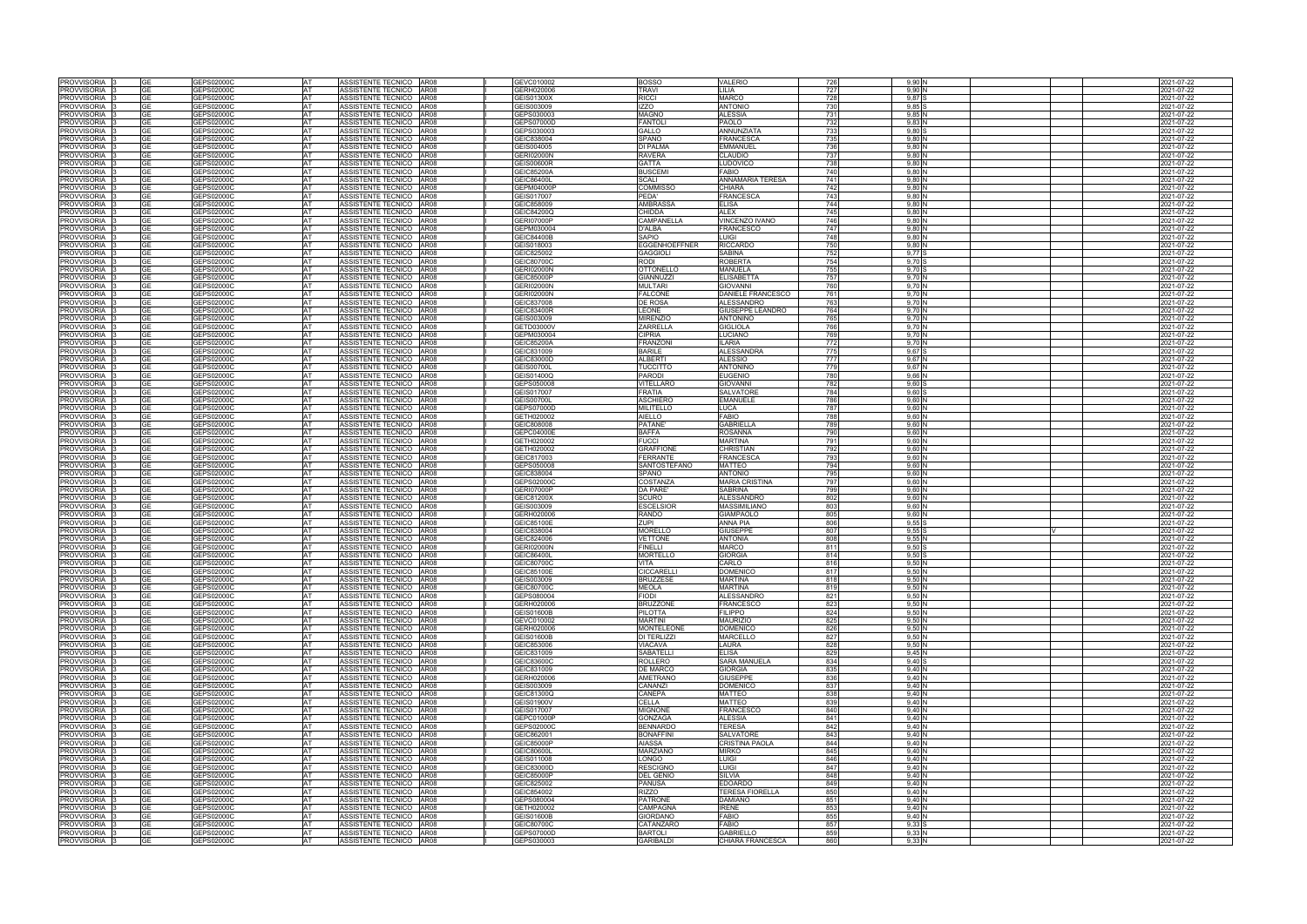| <b>PROVVISORIA</b>             |      | GEPS02000C               |                 | ASSISTENTE TECNICO AR08                            |             | GEIC81300Q               | <b>MARENCO</b>                       | <b>MARA</b>                    | 861          | 9,33              |  | 2021-07-22               |
|--------------------------------|------|--------------------------|-----------------|----------------------------------------------------|-------------|--------------------------|--------------------------------------|--------------------------------|--------------|-------------------|--|--------------------------|
| <b>PROVVISORIA</b>             |      | GEPS02000C               | AT              | ASSISTENTE TECNICO                                 | AR08        | GEIC83900X               | <b>GUZZINATI</b>                     | VANESSA                        | 863          | 9,33N             |  | 2021-07-22               |
| <b>PROVVISORIA</b>             | GE   | GEPS02000C               | AT              | ASSISTENTE TECNICO                                 | AR08        | GEIS012004               | ANZALDI                              | GIUSEPPINA                     | 865          | $9,30$ S          |  | 2021-07-22               |
|                                |      |                          |                 |                                                    |             |                          |                                      |                                |              |                   |  |                          |
| PROVVISORIA                    | ٩F   | <b>GEPS02000C</b>        | AT              | ASSISTENTE TECNICO AR08                            |             | GEIS01400Q               | PESCE                                | ALESSIA                        | 866          | 9,30N             |  | 2021-07-22               |
| <b>PROVVISORIA</b>             |      | GEPS02000C               | AT              | <b>ASSISTENTE TECNICO</b>                          | <b>AR08</b> | <b>GERI02000N</b>        | <b>RICCIOTTI</b>                     | ORENZO                         | 868          | 9,30 N            |  | 021-07-22                |
| PROVVISORIA                    | GF   | GEPS02000C               | AT              | ASSISTENTE TECNICO                                 | AR08        | GETH020002               | SPINELLI                             | UNA                            | 869          | 9,30N             |  | 2021-07-22               |
| <b>PROVVISORIA</b>             | GΕ   | <b>GEPS02000C</b>        | AT              | ASSISTENTE TECNICO AR08                            |             | GEPM04000P               | <b>SCALETTA</b>                      | MELANIA                        | 873          | 9.30 <sub>h</sub> |  | 2021-07-22               |
| PROVVISORIA                    | ٩F   | GEPS02000C               | <b>AT</b>       | ASSISTENTE TECNICO AR08                            |             | GEVC010002               | <b>PAVESE</b>                        | NAOMI                          | 876          | 9,30 N            |  | 2021-07-22               |
| PROVVISORIA                    | GЕ   | GEPS02000C               | <b>AT</b>       | ASSISTENTE TECNICO                                 | AR08        | GEIC804001               | LATELLA                              | <b>MARCO</b>                   | 877          | 9,30 N            |  | 2021-07-22               |
| <b>PROVVISORIA</b>             | GF   | GEPS02000C               | AT              | <b>ASSISTENTE TECNICO</b>                          | AR08        | GEIC81900P               | <b>TA CCHELLA</b>                    | ELISA                          | 879          | 9,30 N            |  | 2021-07-22               |
|                                | GE   |                          | AT              |                                                    | AR08        | <b>GERI02000N</b>        |                                      | <b>ANTONINO</b>                | 881          | $9,27$ S          |  |                          |
| PROVVISORIA                    |      | GEPS02000C               |                 | ASSISTENTE TECNICO                                 |             |                          | DI GIGLIO                            |                                |              |                   |  | 2021-07-22               |
| PROVVISORIA                    | GE   | GEPS02000C               | AT              | ASSISTENTE TECNICO AR08                            |             | GEIC831009               | <b>CHIAPPORI</b>                     | <b>MARCO</b>                   | 882          | 9,27 N            |  | 2021-07-22               |
| PROVVISORIA                    | GF   | GEPS02000C               | AT              | ASSISTENTE TECNICO                                 | AR08        | GEIC82000V               | <b>TUBARO</b>                        | <b>FEDERICO</b>                | 883          | 9,27 N            |  | 2021-07-22               |
| PROVVISORIA                    | GЕ   | GEPS02000C               | <b>AT</b>       | ASSISTENTE TECNICO AR08                            |             | GERH01000G               | <b>AVERSA</b>                        | VINCENZO MARIA                 | 886          | 9,25 N            |  | 2021-07-22               |
| PROVVISORIA                    | GЕ   | GEPS02000C               | <b>AT</b>       | ASSISTENTE TECNICO AR08                            |             | GEIC811004               | <b>VINDIGNI</b>                      | ALESSANDRA                     | 889          | $9.20$ S          |  | 2021-07-22               |
| PROVVISORIA                    |      | 3EPS02000C               | AT              | ASSISTENTE TECNICO AR08                            |             | GEIC83500L               | <b>FRANZUTTI</b>                     | FRANCESCO                      | 890          | $9,20$ \$         |  | 2021-07-22               |
| PROVVISORIA                    | GF   | GEPS02000C               | <b>AT</b>       | ASSISTENTE TECNICO                                 | AR08        | GEIC85000P               | <b>BARRECA</b>                       | <b>GABRIELE</b>                | 892          | 9,20S             |  | 2021-07-22               |
| PROVVISORIA                    | GE   | GEPS02000C               | <b>AT</b>       | ASSISTENTE TECNICO AR08                            |             | <b>GEPS17000A</b>        | <b>CRISCUOLO</b>                     | MATTIA                         | 898          | 9.20N             |  | 2021-07-22               |
|                                |      |                          |                 |                                                    |             |                          |                                      |                                |              |                   |  |                          |
| PROVVISORIA                    | GF   | GEPS02000C               | AT              | ASSISTENTE TECNICO                                 | AR08        | GEIC80700C               | <b>TALARICO</b>                      | <b>MARIA TERESA</b>            | 899          | $9,20$ N          |  | 2021-07-22               |
| PROVVISORIA                    |      | GEPS02000C               | AT              | ASSISTENTE TECNICO AR08                            |             | GEPS080004               | SPERANDIO                            | <b>SARA</b>                    | 901          | 9.20              |  | 2021-07-22               |
| PROVVISORIA                    | GF   | GEPS02000C               | AT              | ASSISTENTE TECNICO AR08                            |             | GEIC837008               | PITTALUGA                            | ANDREA                         | 902          | $9,20$ N          |  | 2021-07-22               |
| <b>PROVVISORIA</b>             |      | GEPS02000C               | AT              | <b>ASSISTENTE TECNICO</b>                          | AR08        | GEIC840004               | <b>CUFFARI</b>                       | FEDERICO                       | 906          | 9,20N             |  | 2021-07-22               |
| PROVVISORIA                    | GЕ   | GEPS02000C               | AT              | ASSISTENTE TECNICO                                 | AR08        | GEIC80700C               | <b>BENEVOLO</b>                      | CHIARA                         | 907          | 9,20N             |  | 2021-07-22               |
| PROVVISORIA                    | GF   | GEPS02000C               | AT              | ASSISTENTE TECNICO                                 | AR08        | GEIC80700C               | <b>DELLO MARGIO</b>                  | ANGELA                         | 908          | 9,20              |  | 2021-07-22               |
|                                |      |                          |                 |                                                    |             |                          |                                      |                                |              |                   |  |                          |
| PROVVISORIA                    | GF   | GEPS02000C               | AT              | ASSISTENTE TECNICO                                 | AR08        | GEIC84900E               | <b>MASCARDI</b>                      | DEBORA                         | 909          | $9,20$ N          |  | 2021-07-22               |
| <b>PROVVISORIA</b>             |      | GEPS02000C               | AT              | <b>ASSISTENTE TECNICO</b>                          | AR08        | GEIS01400Q               | CAPELLO                              | ERIKA                          | 910          | 9.20N             |  | 2021-07-22               |
| <b>PROVVISORIA</b>             |      | GEPS02000C               | AT              | <b>ASSISTENTE TECNICO</b>                          | <b>AR08</b> | GEIC83600C               | <b>BONFANTE</b>                      | <b>LENIA</b>                   | 911          | 9,20N             |  | 2021-07-22               |
| <b>PROVVISORIA</b>             | GF   | GEPS02000C               | AT              | <b>ASSISTENTE TECNICO</b>                          | <b>AR08</b> | GEIC82100P               | <b>BRUZZONE</b>                      | <b>MARTINA</b>                 | 912          | 9,20N             |  | 2021-07-22               |
| PROVVISORIA                    | GЕ   | GEPS02000C               | AT              | ASSISTENTE TECNICO AR08                            |             | <b>GEIS02200P</b>        | SPINIELLO                            | <b>MATTEO</b>                  | 913          | $9,20$ N          |  | 2021-07-22               |
| <b>PROVVISORIA</b>             | GF   | GEPS02000C               | AT              | ASSISTENTE TECNICO                                 | AR08        | GEIC833001               | <b>ROCCATAGLIATA</b>                 | CECILIA                        | 914          | $9,20$ N          |  | 2021-07-22               |
| <b>PROVVISORIA</b>             |      | <b>GEPS02000C</b>        | AT              | ASSISTENTE TECNICO                                 | <b>AR08</b> | GEVC010002               | FIODI                                | <b>GIULIO</b>                  | 915          | 9,20N             |  | 021-07-22                |
|                                |      |                          |                 |                                                    |             |                          |                                      |                                |              |                   |  |                          |
| <b>PROVVISORIA</b>             | GE   | GEPS02000C               | AT              | ASSISTENTE TECNICO                                 | AR08        | GEIC85500T               | LANATA                               | <b>PAOLO</b>                   | 916          | $9,20$ N          |  | 2021-07-22               |
| PROVVISORIA                    |      | EPS02000C                | AT              | ASSISTENTE TECNICO AR08                            |             | GEIC861005               | /OLPIN                               | .UCA                           | 917          | 9,20              |  | 021-07-22                |
| PROVVISORIA                    | GЕ   | GEPS02000C               | <b>AT</b>       | ASSISTENTE TECNICO   AR08                          |             | GEIC861005               | <b>FEBBRILE</b>                      | <b>FRANCESCA</b>               | 918          | 9,20 N            |  | 2021-07-22               |
| PROVVISORIA                    | GE   | GEPS02000C               | AT              | ASSISTENTE TECNICO AR08                            |             | GEIC82100P               | TROVATELLO                           | RAFFAELLA                      | 919          | $9,20$ N          |  | 2021-07-22               |
| PROVVISORIA                    | GE   | GEPS02000C               | AT              | ASSISTENTE TECNICO                                 | <b>AR08</b> | GEPM030004               | <b>STEFANI</b>                       | ANDREA                         | 921          | $9,20$ N          |  | 2021-07-22               |
| PROVVISORIA                    |      | GEPS02000C               | AT              | ASSISTENTE TECNICO AR08                            |             | GEIC840004               | PALA                                 | GIULIANO                       | 925          | 9,15 N            |  | 2021-07-22               |
|                                | GЕ   |                          | <b>AT</b>       | ASSISTENTE TECNICO   AR08                          |             | <b>GEIS02200P</b>        | CARIATI                              | <b>FERRUCCIO</b>               | 927          | 9.15N             |  |                          |
| PROVVISORIA                    |      | GEPS02000C               |                 |                                                    |             |                          |                                      |                                |              |                   |  | 2021-07-22               |
| <b>PROVVISORIA</b>             |      | EPS02000C                | AT              | ASSISTENTE TECNICO AR08                            |             | GEIC81200X               | <b>PALAMARA</b>                      | FRANCESCO                      | 928          | 9.15N             |  | 021-07-22                |
| PROVVISORIA 3                  | GE   | GEPS02000C               | <b>AT</b>       | ASSISTENTE TECNICO AR08                            |             | GEIC831009               | <b>PAGANO</b>                        | GIOVANNI                       | 930          | 9.10 S            |  | 2021-07-22               |
| PROVVISORIA                    |      | GEPS02000C               | AT              | ASSISTENTE TECNICO AR08                            |             | GEIC81200X               | <b>RUGGERI</b>                       | ALBA MARIA DANILA              | 931          | $9.10$ S          |  | 2021-07-22               |
| PROVVISORIA                    | GF   | GEPS02000C               | <b>AT</b>       | ASSISTENTE TECNICO                                 | AR08        | GEIS01400Q               | <b>GULLI'</b>                        | GIORGIA                        | 933          | 9,10 N            |  | 2021-07-22               |
| PROVVISORIA                    | GЕ   | GEPS02000C               | <b>AT</b>       | ASSISTENTE TECNICO   AR08                          |             | GEIC83900X               | <b>SPINETTI</b>                      | <b>GIULIA</b>                  | 935          | 9.10 <sub>N</sub> |  | 2021-07-22               |
| PROVVISORIA                    | GE   | GEPS02000C               | <b>AT</b>       | ASSISTENTE TECNICO AR08                            |             | <b>GEIC82700N</b>        | <b>RISSO</b>                         | LORENZO                        | 936          | 9.10 <sub>N</sub> |  | 2021-07-22               |
|                                |      |                          |                 |                                                    |             |                          |                                      |                                |              |                   |  |                          |
| PROVVISORIA                    |      | GEPS02000C               | AT              | ASSISTENTE TECNICO AR08                            |             | GERH01000G               | <b>SCARPA</b>                        | <b>MARIA CARLOTTA</b>          | 937          | $9,10$ N          |  | 2021-07-22               |
| PROVVISORIA                    | GF   | GEPS02000C               | <b>AT</b>       | ASSISTENTE TECNICO                                 | AR08        | GEIC80700C               | <b>BUONOCORE</b>                     | ELIO                           | 941          | 9.10 <sub>h</sub> |  | 2021-07-22               |
| <b>PROVVISORIA</b>             |      |                          |                 |                                                    |             |                          |                                      |                                |              |                   |  | 2021-07-22               |
|                                |      | GEPS02000C               | AT              | <b>ASSISTENTE TECNICO</b>                          | AR08        | GEIC85000P               | COLASUONO                            | <b>MAVI</b>                    | 943          | 9,10N             |  |                          |
| PROVVISORIA                    | GF   | GEPS02000C               | AT              | ASSISTENTE TECNICO                                 | AR08        | GEPC01000P               | CASABUONI                            | <b>MARCO</b>                   | 948          | 9.05 N            |  | 2021-07-22               |
|                                | GF   |                          |                 |                                                    |             |                          |                                      |                                |              |                   |  |                          |
| PROVVISORIA                    |      | GEPS02000C               | AT              | ASSISTENTE TECNICO                                 | AR08        | <b>GEIS00600R</b>        | PIZZORNO                             | <b>ALESSIO</b>                 | 949          | 9.05              |  | 2021-07-22               |
| PROVVISORIA                    | GF   | GEPS02000C               | <b>AT</b>       | ASSISTENTE TECNICO                                 | AR08        | GEIC83500L               | <b>TIRENDI</b>                       | SARA                           | 951          | $9,01$ N          |  | 2021-07-22               |
| <b>PROVVISORIA</b>             |      | GEPS02000C               | AT              | ASSISTENTE TECNICO                                 | <b>AR08</b> | GEIC82300A               | CAPOSTAGNO                           | RAFFAELE                       | 952          |                   |  | 2021-07-22               |
| PROVVISORIA                    | GF   | GEPS02000C               | AT              | ASSISTENTE TECNICO                                 | AR08        | GETH020002               | <b>IVORSI</b>                        | ANGELO                         | 953          |                   |  | 2021-07-22               |
| <b>PROVVISORIA</b>             | GΕ   | GEPS02000C               | AT              | ASSISTENTE TECNICO                                 | <b>AR08</b> | GEIC81400G               | <b>SOBRERC</b>                       | <b>RAFFAELLA</b>               | 955          |                   |  | 2021-07-22               |
| PROVVISORIA                    | GF   | <b>GEPS02000C</b>        | AT              | ASSISTENTE TECNICO AR08                            |             | GEIS01400Q               | <b>DONATI</b>                        | LARIA                          | 957          |                   |  | 2021-07-22               |
|                                | GE   |                          |                 |                                                    |             |                          |                                      |                                |              | 9 S               |  |                          |
| <b>PROVVISORIA</b>             |      | GEPS02000C               | AT              | ASSISTENTE TECNICO                                 | AR08        | GEIC816007               | <b>ICATA</b>                         | ELISA                          | 958          |                   |  | 2021-07-22               |
| <b>PROVVISORIA</b>             |      | <b>GEPS02000C</b>        | AT              | <b>ASSISTENTE TECNICO</b>                          | <b>AR08</b> | GEPS02000C               | <b>BERTOLOTTI</b>                    | <b>GIORGIO</b>                 | 959          |                   |  | 2021-07-22               |
| <b>PROVVISORIA</b>             | GΕ   | <b>GEPS02000C</b>        | AT              | <b>ASSISTENTE TECNICO</b>                          | <b>AR08</b> | GETH020002               | <b>/ENERE</b>                        | <b>GIOVANNI</b>                | 960          | 9 N               |  | 2021-07-22               |
| PROVVISORIA                    | GF   | GEPS02000C               | AT              | ASSISTENTE TECNICO AR08                            |             | GEIC853006               | SGULO'                               | <b>ANTONIO</b>                 | 962          | 9 N               |  | 2021-07-22               |
| PROVVISORIA                    |      | <b>GEPS02000C</b>        | <b>AT</b>       | ASSISTENTE TECNICO AR08                            |             | GETH020002               | <b>TAGLIAFIERRO</b>                  | VALERIO                        | 963          | 9 N               |  | 021-07-22                |
| PROVVISORIA 3                  | GE   | GEPS02000C               | AT              | ASSISTENTE TECNICO AR08                            |             | GEIC80700C               | <b>MORGILLO</b>                      | <b>MARIALUCIA</b>              | 965          | 9 N               |  | 2021-07-22               |
| PROVVISORIA 3                  |      | GEPS02000C               |                 | ASSISTENTE TECNICO AR08                            |             | GEIC83600C               | CUTRARO                              | SAMUELE                        | 966          |                   |  | 2021-07-22               |
| PROVVISORIA                    |      | GEPS02000C               | AT              | ASSISTENTE TECNICO   AR08                          |             | GETH020002               | <b>AMMIRATI</b>                      | CLAUDIO                        | 970          | 9 N               |  |                          |
|                                |      |                          |                 |                                                    |             |                          |                                      |                                |              |                   |  | 2021-07-22               |
| PROVVISORIA 3                  | GE   | GEPS02000C               | <b>AT</b>       | ASSISTENTE TECNICO AR08                            |             | GEIC84900E               | <b>VERTERAMO</b>                     | <b>VINCENZO</b>                | 971          | 9 N               |  | 2021-07-22               |
| PROVVISORIA                    | GЕ   | GEPS02000C               | <b>AT</b>       | ASSISTENTE TECNICO AR08                            |             | GEIC83000D               | <b>FABBRI</b>                        | <b>JACOPO</b>                  | 972          | 9 N               |  | 2021-07-22               |
| PROVVISORIA                    |      | GEPS02000C               | <b>AT</b>       | ASSISTENTE TECNICO AR08                            |             | GEIC804001               | <b>TASSISTRO</b>                     | LUCA                           | 973          | 9 N               |  | 2021-07-22               |
| PROVVISORIA 13                 | GF   | GEPS02000C               | <b>AT</b>       | ASSISTENTE TECNICO AR08                            |             | <b>GERI02000N</b>        | <b>ROBERTO</b>                       | <b>SIMONE</b>                  | 974          | 9 N               |  | 2021-07-22               |
| PROVVISORIA                    | GF   | GEPS02000C               | <b>AT</b>       | ASSISTENTE TECNICO AR08                            |             | GEIC83900X               | <b>SPERANZA</b>                      | <b>JESSICA</b>                 | 975          | 9 N               |  | 2021-07-22               |
| PROVVISORIA                    |      | GEPS02000C               | <b>AT</b>       | ASSISTENTE TECNICO AR08                            |             | GEIC85200A               | BEI                                  | <b>CLAUDIO</b>                 | 976          | 9 N               |  | 2021-07-22               |
| PROVVISORIA 3                  | GE   | GEPS02000C               | <b>AT</b>       | ASSISTENTE TECNICO   AR08                          |             | GEPS030003               | <b>CARAFFINI</b>                     | <b>ENRICA</b>                  | 977          | 9 N               |  | 2021-07-22               |
| <b>PROVVISORIA</b> 3           |      | GEPS02000C               | <b>AT</b>       | ASSISTENTE TECNICO AR08                            |             | GEIS018003               | <b>FALCONE</b>                       | GIORGIO                        | 979          | 9 N               |  | 2021-07-22               |
| PROVVISORIA                    | GF   |                          | <b>AT</b>       | ASSISTENTE TECNICO AR08                            |             | GEIC837008               | <b>PUGLIESE</b>                      | <b>FEDERICA</b>                | 980          | 9 N               |  | 2021-07-22               |
|                                |      | GEPS02000C               | AT              |                                                    |             |                          |                                      | <b>MARTINA</b>                 | 983          |                   |  |                          |
| PROVVISORIA                    |      | GEPS02000C               |                 | ASSISTENTE TECNICO AR08                            |             | GEIC829009               | <b>PICCIOLO</b>                      |                                |              |                   |  | 2021-07-22               |
| PROVVISORIA                    | GF   | GEPS02000C               | <b>AT</b>       | ASSISTENTE TECNICO AR08                            |             | <b>GEIS00600R</b>        | CANGINI                              | <b>SIMONE</b>                  | 984          | 9 IN              |  |                          |
| PROVVISORIA                    |      | GEPS02000C               | AT              | ASSISTENTE TECNICO AR08                            |             | GEPS050008               | <b>BERNARDIS</b>                     | <b>DIEGO</b>                   | 986          |                   |  | 2021-07-22<br>2021-07-22 |
| PROVVISORIA                    | GE   | GEPS02000C               | <b>AT</b>       | ASSISTENTE TECNICO AR08                            |             | GEVC010002               | <b>DI MAURO</b>                      | <b>PAOLA</b>                   | 987          | 9 IN              |  | 2021-07-22               |
| PROVVISORIA                    |      | GEPS02000C               | AT              | ASSISTENTE TECNICO AR08                            |             | GEIC808008               | <b>NOBILE</b>                        | <b>GIUSEPPE</b>                | 988          | 9 N               |  | 2021-07-22               |
| PROVVISORIA                    | GF   | GEPS02000C               | <b>AT</b>       | ASSISTENTE TECNICO AR08                            |             | <b>GEIS01600B</b>        | <b>ODEPEMKO</b>                      | <b>NADIA</b>                   | 992          | 9 N               |  | 2021-07-22               |
| PROVVISORIA                    |      | GEPS02000C               | AT              | ASSISTENTE TECNICO AR08                            |             | GEIC860009               | <b>MANTOVANI</b>                     | LEONARDO                       | 994          |                   |  | 2021-07-22               |
| PROVVISORIA                    |      | GEPS02000C               | AT              | ASSISTENTE TECNICO AR08                            |             | GEIS01300X               | <b>GRISTINA</b>                      | <b>MANUELA</b>                 | 995          | 9 N               |  |                          |
|                                | GE   |                          | <b>AT</b>       |                                                    |             |                          |                                      | GENAI                          |              | 9 N               |  | 2021-07-22               |
| PROVVISORIA                    |      | GEPS02000C               |                 | ASSISTENTE TECNICO AR08                            |             | <b>GERI02000N</b>        | <b>BARTUCCA</b>                      |                                | 997          |                   |  | 2021-07-22               |
| PROVVISORIA                    | GF   | GEPS02000C               | AT              | ASSISTENTE TECNICO AR08                            |             | <b>GEIS02200P</b>        | <b>DE MARTINI</b>                    | <b>GIANLUCA</b>                | 998          | 9 N               |  | 2021-07-22               |
| PROVVISORIA                    |      | GEPS02000C               | AT              | ASSISTENTE TECNICO AR08                            |             | GEIC85500T               | MAZZONE                              | <b>MARCO</b>                   | 999          | 9 N               |  | 2021-07-22               |
| PROVVISORIA                    | GF   | GEPS02000C               | AT              | ASSISTENTE TECNICO AR08                            |             | GEPS02000C               | <b>MARCU</b>                         | ALINA LORETA                   | 1000         | 9 N               |  | 2021-07-22               |
| PROVVISORIA                    | GE   | GEPS02000C               | <b>AT</b>       | ASSISTENTE TECNICO AR08                            |             | GEIC83900X               | <b>ZICHICHI</b>                      | <b>PATRIZIA</b>                | 1001         | 9 N               |  | 2021-07-22               |
| PROVVISORIA                    |      | GEPS02000C               | AT              | ASSISTENTE TECNICO AR08                            |             | GEIS018003               | <b>NAPOLEONE</b>                     | SIMONE                         | 1002         | 9 N               |  | 2021-07-22               |
| PROVVISORIA 3                  | GE   | GEPS02000C               | <b>AT</b>       | ASSISTENTE TECNICO AR08                            |             | GEIS00600R               | <b>NERI</b>                          | VIVIANA LUCIA                  | 1003         | 9 N               |  | 2021-07-22               |
| PROVVISORIA                    |      | GEPS02000C               | AT              | ASSISTENTE TECNICO AR08                            |             | GEIC83500L               | <b>SERINO</b>                        | LAURA                          | 1004         | 9 N               |  | 2021-07-22               |
| PROVVISORIA                    | GE   |                          | AT              | ASSISTENTE TECNICO AR08                            |             | GEPC04000E               | <b>LOREFICE</b>                      | CORRADA CARMELA                | 1005         | 9 N               |  |                          |
|                                |      | GEPS02000C               |                 |                                                    |             |                          |                                      |                                |              | 9 N               |  | 2021-07-22               |
| PROVVISORIA <sup>3</sup>       | GЕ   | GEPS02000C               | <b>AT</b>       | ASSISTENTE TECNICO AR08                            |             | GEPS030003               | <b>TASSARA</b>                       | GIOVANNI BATTISTA              | 1006         |                   |  | 2021-07-22               |
| PROVVISORIA                    | GE   | GEPS02000C               | <b>AT</b>       | ASSISTENTE TECNICO AR08                            |             | GEIC82300A               | <b>BARRA</b>                         | <b>GIUSEPPE</b>                | 1010         | 8,95 S            |  | 2021-07-22               |
| PROVVISORIA                    |      | GEPS02000C               | AT              | ASSISTENTE TECNICO AR08                            |             | <b>GEIC84400B</b>        | <b>FRAGNITO</b>                      | <b>GAETANO</b>                 | 1011         | 8.95 N            |  | 2021-07-22               |
| PROVVISORIA                    | GE   | GEPS02000C               | <b>AT</b>       | ASSISTENTE TECNICO AR08                            |             | GEIC85500T               | <b>ANNALORO</b>                      | LUIGI                          | 1012         | 8.93 S            |  | 2021-07-22               |
| PROVVISORIA  <br>PROVVISORIA 3 | IGE. | GEPS02000C<br>GEPS02000C | AT<br><b>AT</b> | ASSISTENTE TECNICO AR08<br>ASSISTENTE TECNICO AR08 |             | GEPS080004<br>GEIC804001 | <b>GIORDANO</b><br><b>PRINCIPATO</b> | ROSARIO<br><b>MASSIMILIANO</b> | 1013<br>1014 | 8,93 N<br>8.93 N  |  | 2021-07-22<br>2021-07-22 |

|   | 2021-07-22               |
|---|--------------------------|
|   | 2021-07-22               |
|   | 2021-07-22               |
|   | 2021-07-22               |
|   | 2021-07-22               |
|   | 2021-07-22               |
|   | 2021-07-22               |
|   | 2021-07-22               |
|   | 2021-07-22               |
|   | 2021-07-22               |
|   | 2021-07-22               |
|   | 2021-07-22               |
|   | 2021-07-22               |
|   | 2021-07-22               |
|   | 2021-07-22               |
|   | 2021-07-22               |
|   | 2021-07-22               |
|   | 2021-07-22               |
|   | 2021-07-22               |
|   | 2021-07-22               |
|   | 2021-07-22               |
|   | 2021-07-22               |
|   | 2021-07-22               |
|   |                          |
|   | 2021-07-22<br>2021-07-22 |
|   |                          |
|   | 2021-07-22               |
|   | 2021-07-22<br>2021-07-22 |
|   |                          |
|   | 2021-07-22               |
|   | 2021-07-22               |
|   | 2021-07-22               |
|   | 2021-07-22               |
|   | 2021-07-22               |
|   | 2021-07-22               |
|   | 2021-07-22               |
|   | 2021-07-22               |
|   | 2021-07-22               |
|   | 2021-07-22               |
|   | 2021-07-22               |
|   | 2021-07-22               |
|   | 2021-07-22               |
|   | 2021-07-22               |
|   | 2021-07-22               |
|   | 2021-07-22               |
|   | 2021-07-22               |
|   | 2021-07-22               |
|   | 2021-07-22               |
|   | 2021-07-22               |
|   | 2021-07-22               |
|   | 2021-07-22               |
|   | 2021-07-22               |
|   | 2021-07-22               |
|   | 2021-07-22<br>2021-07-22 |
|   | 2021-07-22               |
|   | 2021-07-22               |
|   |                          |
|   | 2021-07-22               |
|   | 2021-07-22               |
|   | 2021-07-22<br>2021-07-22 |
|   |                          |
|   | 2021-07-22               |
|   | 2021-07-22               |
|   | 2021-07-22               |
|   | 2021-07-22               |
|   | 2021-07-22               |
|   | 2021-07-22               |
|   | 2021-07-22               |
|   | 2021-07-22<br>2021-07-22 |
|   | 2021-07-22               |
|   | 2021-07-22               |
|   | 2021-07-22               |
|   | 2021-07-22               |
|   | 2021-07-22               |
| D | 2021-07-22               |
|   | 2021-07-22               |
|   | 2021-07-22               |
|   |                          |
|   | 2021-07-22<br>2021-07-22 |
|   | 2021-07-22               |
|   | 2021-07-22               |
|   | 2021-07-22               |
|   | 2021-07-22               |
|   | 2021-07-22               |
|   | 2021-07-22               |
|   | 2021-07-22               |
|   | 2021-07-22               |
|   | 2021-07-22               |
|   | 2021-07-22               |
|   | 2021-07-22               |
|   | 2021-07-22               |
| V | 2021-07-22               |
|   | 2021-07-22               |
|   | 2021-07-22               |
|   |                          |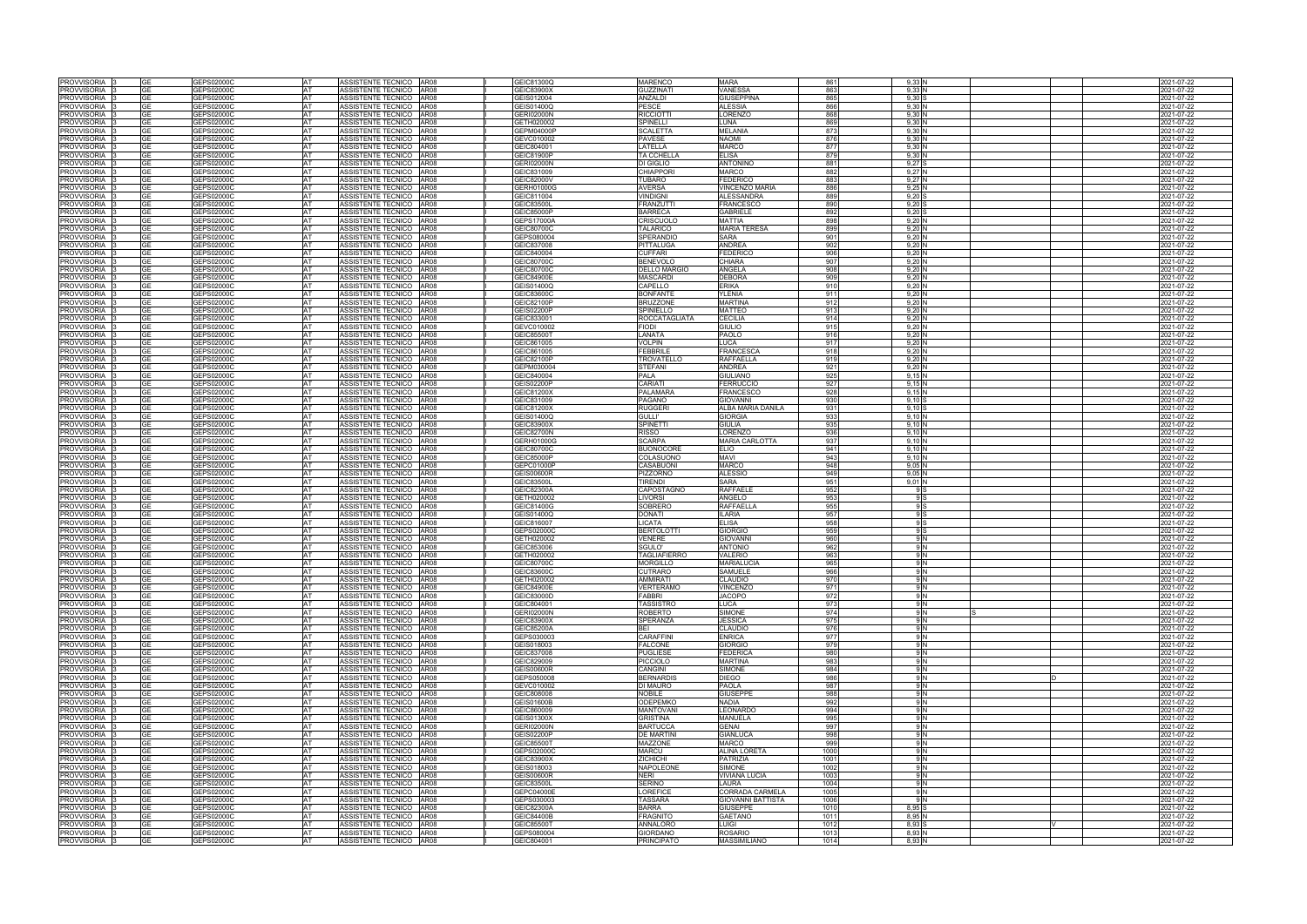| <b>PROVVISORIA</b>        |           | GEPS02000C        | <b>AT</b> | ASSISTENTE TECNICO AR08   |             | GEPS050008        | D'ANTUONO           | <b>MARIANNA</b>      | 1016 | 8.90:             |  | 2021-07-22 |
|---------------------------|-----------|-------------------|-----------|---------------------------|-------------|-------------------|---------------------|----------------------|------|-------------------|--|------------|
| PROVVISORIA               | GЕ        | GEPS02000C        | AT        | ASSISTENTE TECNICO AR08   |             | GEPM030004        | <b>SILIPIGNI</b>    | ANGELO               | 1017 | 8.90              |  | 2021-07-22 |
| <b>PROVVISORIA</b>        |           | GEPS02000C        | AT        | ASSISTENTE TECNICO AR08   |             | GETH020002        | <b>FUMUSA</b>       | ROSARIO              | 1018 | 8,90N             |  | 2021-07-22 |
| <b>PROVVISORIA</b>        | GF        | <b>GEPS02000C</b> | AT        | ASSISTENTE TECNICO AR08   |             | GEIC82200E        | <b>DUCA</b>         | <b>SALVATORE</b>     | 1022 | 8.90 <sub>h</sub> |  | 2021-07-22 |
| <b>PROVVISORIA</b>        | GE        | GEPS02000C        | AT        | ASSISTENTE TECNICO AR08   |             | GEPS02000C        | <b>IOVINE</b>       | PIETRO               | 1025 | 8,90N             |  | 2021-07-22 |
| PROVVISORIA               | GF        | GEPS02000C        | AT        | ASSISTENTE TECNICO        | AR08        | GEPM030004        | <b>MORABITO</b>     | <b>SIMONA</b>        | 1026 | 8,90 N            |  | 2021-07-22 |
| <b>PROVVISORIA</b>        |           | GEPS02000C        | AT        | ASSISTENTE TECNICO AR08   |             | GEPS02000C        | <b>MAURIELLO</b>    | CARMINE              | 1029 | 8.90 N            |  | 2021-07-22 |
| <b>PROVVISORIA</b>        |           | GEPS02000C        | AT        | ASSISTENTE TECNICO AR08   |             | GEIS018003        | <b>IACOPONELLI</b>  | FRANCESCO            | 1030 | 8,90 N            |  | 2021-07-22 |
| <b>PROVVISORIA</b>        | ุา⊏       | GEPS02000C        | AT        | <b>ASSISTENTE TECNICO</b> | <b>AR08</b> | GEIC824006        | <b>VINCENZI</b>     | <b>MICHELE</b>       | 1032 | 8,90 N            |  | 021-07-22  |
| PROVVISORIA               | GЕ        | GEPS02000C        | AT        | ASSISTENTE TECNICO AR08   |             | GEPM04000P        | <b>SPINETTA</b>     | ROSSELLA             | 1033 | 8,88 N            |  | 2021-07-22 |
|                           |           |                   |           |                           |             |                   |                     |                      |      |                   |  |            |
| <b>PROVVISORIA</b>        | GE        | GEPS02000C        | AT        | ASSISTENTE TECNICO AR08   |             | GETH020002        | <b>NAPOLI</b>       | ANDREA               | 1035 | 8,83              |  | 2021-07-22 |
| <b>PROVVISORIA</b>        |           | <b>GEPS02000C</b> | AT        | ASSISTENTE TECNICO AR08   |             | <b>GERI07000P</b> | COSIMO              | ROSARIO              | 1038 | 8,83N             |  | 2021-07-22 |
| <b>PROVVISORIA</b>        |           | GEPS02000C        | AT        | ASSISTENTE TECNICO        | <b>AR08</b> | GETH020002        | <b>GRASSI</b>       | STEFANIA             | 1041 | 8.80 S            |  | 2021-07-22 |
| PROVVISORIA               |           | GEPS02000C        | AT        | ASSISTENTE TECNICO        | AR08        | GEIC82200E        | <b>DAMIANC</b>      | FORTUNATO            | 1044 | 8,80 N            |  | 2021-07-22 |
| PROVVISORIA               | GE        | GEPS02000C        | AT        | ASSISTENTE TECNICO        | AR08        | GEIC86400L        | <b>SCARATI</b>      | <b>ANDREA</b>        | 1045 | 8,80 N            |  | 2021-07-22 |
| PROVVISORIA               | GF        | GEPS02000C        | <b>AT</b> | ASSISTENTE TECNICO AR08   |             | GEPS02000C        | <b>ALFIERI</b>      | MICHELE              | 1046 | 8,80 N            |  | 2021-07-22 |
| <b>PROVVISORIA</b>        | GF        | GEPS02000C        | <b>AT</b> | ASSISTENTE TECNICO        | AR08        | GEIS01600B        | <b>BRESAOL</b>      | <b>MELANIA</b>       | 1047 | 8,80 N            |  | 2021-07-22 |
| PROVVISORIA               |           | <b>GEPS02000C</b> | AT        | ASSISTENTE TECNICO        | AR08        | GEIC831009        | MAZZOLI             | <b>STEFANIA</b>      | 1048 | 8,80 N            |  | 2021-07-22 |
| PROVVISORIA               | GE        | GEPS02000C        | <b>AT</b> | ASSISTENTE TECNICO AR08   |             | GEIC825002        | <b>D'APRILE</b>     | SAMUELE              | 1049 | 8,80 N            |  | 2021-07-22 |
| PROVVISORIA               |           | 6EPS02000C        | AT        | ASSISTENTE TECNICO AR08   |             | GEIC861005        | DI MARE             | ELIDE                | 1050 | $8,80$ $N$        |  | 2021-07-22 |
| PROVVISORIA               | GE        | GEPS02000C        | <b>AT</b> | ASSISTENTE TECNICO AR08   |             | GEPS02000C        | <b>BERNARDI</b>     | <b>MARCO</b>         | 1053 | 8.80 N            |  | 2021-07-22 |
| <b>PROVVISORIA</b>        | GE        | GEPS02000C        | AT        | ASSISTENTE TECNICO AR08   |             | GEPS02000C        | <b>FRANCO</b>       | <b>MARIDA</b>        | 1054 | 8,80 N            |  | 2021-07-22 |
|                           | GF        | GEPS02000C        |           |                           |             |                   |                     | <b>GABRIEL</b>       |      |                   |  |            |
| PROVVISORIA               |           |                   | <b>AT</b> | ASSISTENTE TECNICO        | AR08        | GEIC85100E        | PALANI              |                      | 1055 | 8,80 N            |  | 2021-07-22 |
| PROVVISORIA               |           | GEPS02000C        | AT        | ASSISTENTE TECNICO   AR08 |             | GEPC020009        | CANNOLICCHIO        | <b>MASSIMILIANO</b>  | 1058 | 8.80N             |  | 2021-07-22 |
| PROVVISORIA               | GE        | GEPS02000C        | <b>AT</b> | ASSISTENTE TECNICO AR08   |             | GEIS017007        | <b>DIMATTEO</b>     | <b>GIADA</b>         | 1059 | 8.80 N            |  | 2021-07-22 |
| <b>PROVVISORIA</b>        |           | <b>GEPS02000C</b> | AT        | ASSISTENTE TECNICO AR08   |             | GEIS004005        | <b>DICRISTOFALO</b> | <b>GIORGIO MARIA</b> | 1061 | 8,80              |  | 021-07-22  |
| PROVVISORIA               | GE        | GEPS02000C        | <b>AT</b> | ASSISTENTE TECNICO AR08   |             | GEIC816007        | CAMBIASO            | ELENA                | 1062 | 8.80 <sub>h</sub> |  | 2021-07-22 |
| PROVVISORIA               |           | GEPS02000C        | AT        | ASSISTENTE TECNICO AR08   |             | GEIC854002        | MORELLI             | FABIO                | 1065 | $8,77$ $N$        |  | 2021-07-22 |
| PROVVISORIA               | GF        | GEPS02000C        | AT        | ASSISTENTE TECNICO AR08   |             | GEIS011008        | ROMANINO            | <b>ROSSANA</b>       | 1066 | 8,75 N            |  | 2021-07-22 |
| PROVVISORIA               | GF        | GEPS02000C        | AT        | ASSISTENTE TECNICO        | AR08        | GEIC838004        | SQUILLACE           | SANDRA               | 1068 | 8,70              |  | 2021-07-22 |
| PROVVISORIA               | GE        | GEPS02000C        | AT        | ASSISTENTE TECNICO        | AR08        | GEPC01000P        | <b>RUSSO</b>        | <b>GIUSEPPE</b>      | 1069 | 8.70              |  | 2021-07-22 |
| <b>PROVVISORIA</b>        |           | GEPS02000C        | AT        | ASSISTENTE TECNICO AR08   |             | GEIC860009        | <b>BONGIORNO</b>    | DALILA               | 1070 | 8,70              |  | 2021-07-22 |
| <b>PROVVISORIA</b>        | GF        | GEPS02000C        | AT        | ASSISTENTE TECNICO AR08   |             | GEVC010002        | <b>BUONINCONT</b>   | CESARE               | 1072 | 8.70 N            |  | 2021-07-22 |
| <b>PROVVISORIA</b>        | GF        | GEPS02000C        | AT        | ASSISTENTE TECNICO        | AR08        | <b>GERI02000N</b> | <b>FRANZESE</b>     | SAVERIO              | 1074 | 8,70 N            |  | 2021-07-22 |
|                           |           |                   |           |                           |             |                   |                     |                      |      |                   |  |            |
| PROVVISORIA               | ЭF        | GEPS02000C        | AT        | ASSISTENTE TECNICO        | AR08        | GEIC83900X        | <b>SPINETTI</b>     | ALESSANDRA           | 1075 | 8,70 N            |  | 2021-07-22 |
| <b>PROVVISORIA</b>        | GE        | GEPS02000C        | AT        | ASSISTENTE TECNICO AR08   |             | GETH020002        | <b>ETTORE</b>       | <b>CHIARA</b>        | 1076 | 8.70 N            |  | 2021-07-22 |
| PROVVISORIA               |           | GEPS02000C        | AT        | ASSISTENTE TECNICO AR08   |             | GEIC84200Q        | <b>GUALTIERI</b>    | OTTAVIO              | 1077 | 8,70 N            |  | 2021-07-22 |
| <b>PROVVISORIA</b>        |           | GEPS02000C        | AT        | <b>ASSISTENTE TECNICO</b> | <b>AR08</b> | <b>GEIS00100N</b> | <b>ROSSI</b>        | <b>ALESSANDRO</b>    | 1078 | 8,70 N            |  | 021-07-22  |
| PROVVISORIA               | GF        | GEPS02000C        | AT        | ASSISTENTE TECNICO AR08   |             | GETH020002        | CIRILLO             | <b>GIUSEPPE</b>      | 1081 | 8,70              |  | 021-07-22  |
| PROVVISORIA               | GE        | GEPS02000C        | AT        | ASSISTENTE TECNICO AR08   |             | <b>GEIS00100N</b> | <b>BIFFONI</b>      | GEORDIE              | 1083 | 8,70 N            |  | 2021-07-22 |
| PROVVISORIA               | GF        | GEPS02000C        | <b>AT</b> | ASSISTENTE TECNICO AR08   |             | GEIC837008        | <b>CAPORALI</b>     | <b>ILENIA</b>        | 1086 | 8,70 N            |  | 2021-07-22 |
| PROVVISORIA               | GE        | GEPS02000C        | <b>AT</b> | ASSISTENTE TECNICO AR08   |             | GEIC853006        | <b>TARASCO</b>      | <b>RICCARDO</b>      | 1087 | 8,70 N            |  | 2021-07-22 |
| PROVVISORIA               |           | GEPS02000C        | AT        | ASSISTENTE TECNICO        | AR08        | <b>GEIS01600B</b> | <b>DE CHIARA</b>    | ORSOLA               | 1088 | 8,70 N            |  | 2021-07-22 |
| PROVVISORIA               | GE        | GEPS02000C        | AT        | ASSISTENTE TECNICO        | AR08        | GEIS02200P        | <b>ZOFREA</b>       | <b>ILVA ANNA</b>     | 1093 | 8.67 S            |  | 2021-07-22 |
| PROVVISORIA               | GE        | GEPS02000C        | <b>AT</b> | ASSISTENTE TECNICO AR08   |             | GEPS050008        | <b>ALBAMONTE</b>    | <b>FULVIA</b>        | 1095 | 8.67 S            |  | 2021-07-22 |
| <b>PROVVISORIA</b>        |           | GEPS02000C        | <b>AT</b> | ASSISTENTE TECNICO AR08   |             | GEIC81200X        | <b>DE AGAZIC</b>    | OLINGA               | 1098 | 8.67 N            |  | 2021-07-22 |
| PROVVISORIA               | GE        | GEPS02000C        | <b>AT</b> |                           |             | GEPS080004        | <b>CESARINI</b>     | <b>MAURO</b>         | 1099 | 8.67 N            |  |            |
|                           |           |                   |           | ASSISTENTE TECNICO AR08   |             |                   |                     |                      |      |                   |  | 2021-07-22 |
| PROVVISORIA               | GF        | GEPS02000C        | <b>AT</b> | ASSISTENTE TECNICO AR08   |             | GEIC81300Q        | SIRI                | <b>MAURA</b>         | 1102 | 8.67 N            |  | 2021-07-22 |
| PROVVISORIA               |           | 3EPS02000C        | AT        | ASSISTENTE TECNICO   AR08 |             | GEIC861005        | <b>NANNINI</b>      | <b>BARBARA</b>       | 1103 | 8.67 N            |  | 2021-07-22 |
| PROVVISORIA               | GE        | GEPS02000C        | <b>AT</b> | ASSISTENTE TECNICO AR08   |             | GEIS003009        | <b>MATTIOL</b>      | <b>FABIO</b>         | 1104 | 8.67 N            |  | 2021-07-22 |
| <b>PROVVISORIA</b>        | GЕ        | GEPS02000C        | AT        | ASSISTENTE TECNICO AR08   |             | GEIC829009        | <b>ORSETTI</b>      | <b>GIUSEPPE</b>      | 1105 | 8.67 N            |  | 2021-07-22 |
| PROVVISORIA               |           | <b>GEPS02000C</b> | <b>AT</b> | ASSISTENTE TECNICO        | AR08        | GEPS080004        | <b>ALECCE</b>       | <b>BRUNO</b>         | 1111 | $8.60$ :          |  | 2021-07-22 |
| PROVVISORIA               | GF        | GEPS02000C        | AT        | ASSISTENTE TECNICO AR08   |             | <b>GEIS00700L</b> | <b>GHIDINI</b>      | <b>ANDREA</b>        | 1113 | $8,60$ :          |  | 2021-07-22 |
| PROVVISORIA               | GF        | GEPS02000C        | IAT.      | ASSISTENTE TECNICO        | AR08        | GEPS07000D        | <b>GUIDO</b>        | ALESSANDRO           | 1116 | $8,60$ \$         |  | 2021-07-22 |
| <b>PROVVISORIA</b>        |           | GEPS02000C        | AT        | ASSISTENTE TECNICO        | AR08        | GEIC81300Q        | <b>TRECCOSTI</b>    | <b>FERDINANDO</b>    | 1119 | 8,60N             |  | 2021-07-22 |
| PROVVISORIA               | GE        | GEPS02000C        | AT        | ASSISTENTE TECNICO        | AR08        | GEIC85100E        | <b>MORABITO</b>     | <b>LUCA</b>          | 1121 | 8.60N             |  | 2021-07-22 |
| <b>PROVVISORIA</b>        |           | GEPS02000C        | AT        | ASSISTENTE TECNICO        | AR08        | GEIS017007        | <b>MONGIARDINI</b>  | CHIARA               | 1122 | 8,60              |  | 2021-07-22 |
| PROVVISORIA               |           | GEPS02000C        | IAT.      | ASSISTENTE TECNICO        | AR08        | GEIC86400L        | <b>FARICELLI</b>    | LARIA                | 1123 | 8,60 N            |  | 2021-07-22 |
|                           |           |                   |           |                           |             |                   | <b>NOBILE</b>       | <b>MARCO</b>         | 1126 | 8.60N             |  |            |
| <b>PROVVISORIA</b>        |           | GEPS02000C        |           | ASSISTENTE TECNICO AR08   |             | <b>GEIS02200P</b> |                     |                      |      |                   |  | 2021-07-22 |
| PROVVISORIA               |           | GEPS02000C        | AT        | ASSISTENTE TECNICO AR08   |             | GEIS018003        | FRAGALE             | TERESA               | 1129 | 8,60 N            |  | 2021-07-22 |
| PROVVISORIA 3             |           | GEPS02000C        |           | ASSISTENTE TECNICO AR08   |             | <b>GEIC82700N</b> | DE PASQUALE         | <b>GIUSEPPE</b>      | 1132 | 8,60 N            |  | 2021-07-22 |
| PROVVISORIA               | <b>GE</b> | GEPS02000C        | AT        | ASSISTENTE TECNICO AR08   |             | <b>GEIC84400B</b> | <b>STAGNARO</b>     | ALESSIO              | 1133 | 8,60 N            |  | 2021-07-22 |
| PROVVISORIA               | GΕ        | GEPS02000C        | AT        | ASSISTENTE TECNICO AR08   |             | GEPS07000D        | <b>SENATORE</b>     | FRANCESCA            | 1135 | 8,60 N            |  | 2021-07-22 |
| PROVVISORIA               |           | GEPS02000C        | AT        | ASSISTENTE TECNICO AR08   |             | GERH01000G        | <b>ROLLERO</b>      | ORENZO.              | 1136 | 8,60 N            |  | 2021-07-22 |
| PROVVISORIA               | GF        | GEPS02000C        | AT        | ASSISTENTE TECNICO AR08   |             | GEIS018003        | <b>DELLEPIANE</b>   | <b>FEDERICO</b>      | 1138 | 8,60 N            |  | 2021-07-22 |
| PROVVISORIA               |           | GEPS02000C        | AT        | ASSISTENTE TECNICO AR08   |             | GEIS018003        | <b>LA ROCCA</b>     | <b>MARTINA</b>       | 1139 | 8,60 N            |  | 2021-07-22 |
| PROVVISORIA               | GE        | GEPS02000C        | <b>AT</b> | ASSISTENTE TECNICO AR08   |             | <b>GEIC85500T</b> | <b>PAINO</b>        | <b>MATTIA FELICE</b> | 1140 | 8,60 N            |  | 2021-07-22 |
| <b>PROVVISORIA</b>        | GF        | GEPS02000C        | AT        | ASSISTENTE TECNICO AR08   |             | GEIC82100P        | <b>SCIAMARRELLI</b> | FABIO                | 1141 | 8,60 N            |  | 2021-07-22 |
| PROVVISORIA               | GE        | GEPS02000C        | AT        | ASSISTENTE TECNICO AR08   |             | GEIC804001        | <b>LA VIA</b>       | <b>DANIELE</b>       | 1143 | 8,60 N            |  | 2021-07-22 |
| PROVVISORIA 3             | GE        | GEPS02000C        | AT        | ASSISTENTE TECNICO AR08   |             | GEIS01400Q        | <b>PETITO</b>       | <b>CLAUDIASSUNTA</b> | 1145 | 8,60 N            |  | 2021-07-22 |
| PROVVISORIA 3             | GE        | GEPS02000C        | <b>AT</b> | ASSISTENTE TECNICO AR08   |             | GEIC816007        | <b>AMENTA</b>       | <b>ALESSIA</b>       | 1146 | 8,60 N            |  | 2021-07-22 |
| PROVVISORIA 3             |           | GEPS02000C        | AT        | ASSISTENTE TECNICO AR08   |             | GEIC83900X        | VIRZI               | VALENTINA            | 1148 | 8,60 N            |  | 2021-07-22 |
| PROVVISORIA 3             | GE        | GEPS02000C        | <b>AT</b> | ASSISTENTE TECNICO AR08   |             | <b>GEIC82700N</b> | <b>PALUMBO</b>      | <b>BIAGIO</b>        | 1153 | 8.60 N            |  | 2021-07-22 |
|                           |           |                   | AT        |                           |             |                   | <b>DE BLASI</b>     |                      | 1154 | 8,57 S            |  |            |
| PROVVISORIA 3             |           | GEPS02000C        |           | ASSISTENTE TECNICO AR08   |             | GEIS018003        |                     | <b>RICCARDO</b>      |      |                   |  | 2021-07-22 |
| PROVVISORIA               | GF        | GEPS02000C        | <b>AT</b> | ASSISTENTE TECNICO AR08   |             | <b>GERI07000P</b> | <b>AIELLO</b>       | <b>RICCARDO</b>      | 1155 | 8,57 N            |  | 2021-07-22 |
| PROVVISORIA 3             | GE        | GEPS02000C        | <b>AT</b> | ASSISTENTE TECNICO AR08   |             | GEIC85000P        | <b>BORRELLI</b>     | <b>GIUSEPPINA</b>    | 1156 | 8,53 N            |  | 2021-07-22 |
| PROVVISORIA               | GE        | GEPS02000C        | <b>AT</b> | ASSISTENTE TECNICO AR08   |             | GERH020006        | TORAZZA MASSONE     | <b>MICHELA</b>       | 1157 | 8.51 S            |  | 2021-07-22 |
| PROVVISORIA               |           | GEPS02000C        | AT        | ASSISTENTE TECNICO AR08   |             | GEIC81900P        | <b>DIMARTINO</b>    | <b>MAURA</b>         | 1159 | 8.50              |  | 2021-07-22 |
| PROVVISORIA               | GF        | GEPS02000C        | <b>AT</b> | ASSISTENTE TECNICO   AR08 |             | GEIC81400G        | <b>OLIVERI</b>      | LORENZO              | 1162 | 8,50 N            |  | 2021-07-22 |
| PROVVISORIA               |           | GEPS02000C        | AT        | ASSISTENTE TECNICO AR08   |             | GEIC82100P        | LONGOBARDI          | EMILIO               | 1163 | 8,50 N            |  | 2021-07-22 |
| PROVVISORIA               | GE        | GEPS02000C        | <b>AT</b> | ASSISTENTE TECNICO AR08   |             | GETH020002        | <b>CARUSO</b>       | SALVATORE            | 1165 | 8,50 N            |  | 2021-07-22 |
| PROVVISORIA               | GF        | GEPS02000C        | AT        | ASSISTENTE TECNICO AR08   |             | GEIC82100P        | <b>BRAJA</b>        | <b>MATTEO</b>        | 1166 | 8,50              |  | 2021-07-22 |
| PROVVISORIA               | GF        | GEPS02000C        | <b>AT</b> | ASSISTENTE TECNICO AR08   |             | GEPS02000C        | <b>RATTO</b>        | ANDREA               | 1167 | 8,50 N            |  | 2021-07-22 |
| PROVVISORIA               |           | GEPS02000C        | AT        | ASSISTENTE TECNICO AR08   |             | GEIS017007        | <b>FUSCO</b>        | <b>GIANLUCA</b>      | 1170 | 8,50 N            |  | 2021-07-22 |
| PROVVISORIA               | GF        | GEPS02000C        | <b>AT</b> | ASSISTENTE TECNICO AR08   |             | GEIC824006        | <b>TRANCHESE</b>    | <b>FRANCESCA</b>     | 1173 | 8,50 N            |  | 2021-07-22 |
| PROVVISORIA               | GF        | GEPS02000C        | <b>AT</b> | ASSISTENTE TECNICO AR08   |             | GEIC85100E        | <b>MANTUANO</b>     | <b>VINCENZO</b>      | 1176 | 8,50 N            |  | 2021-07-22 |
| PROVVISORIA               | GЕ        | GEPS02000C        | AT        | ASSISTENTE TECNICO AR08   |             | <b>GEIS00600R</b> | <b>PARISSI</b>      | DANIELE              | 1177 | 8,50 N            |  | 2021-07-22 |
|                           |           |                   |           |                           |             |                   |                     |                      |      |                   |  |            |
| PROVVISORIA               | GE        | GEPS02000C        | <b>AT</b> | ASSISTENTE TECNICO AR08   |             | GEIC81400G        | <b>DELFINO</b>      | <b>MARTINA</b>       | 1178 | 8,50 N            |  | 2021-07-22 |
| PROVVISORIA               |           | GEPS02000C        | AT        | ASSISTENTE TECNICO AR08   |             | GEIS01400Q        | <b>GOBBI</b>        | PIETRO GIANNI        | 1179 | 8,50 N            |  | 2021-07-22 |
| PROVVISORIA               | GF        | GEPS02000C        | <b>AT</b> | ASSISTENTE TECNICO AR08   |             | GEPS050008        | <b>VERUSIO</b>      | <b>MARCELLO</b>      | 1180 | 8,50 N            |  | 2021-07-22 |
| PROVVISORIA               |           | GEPS02000C        | AT        | ASSISTENTE TECNICO AR08   |             | GEIC82300A        | <b>BIANCO</b>       | OREDANA              | 1181 | 8,50 N            |  | 2021-07-22 |
| PROVVISORIA               | GE        | GEPS02000C        | <b>AT</b> | ASSISTENTE TECNICO AR08   |             | GEIS00600R        | <b>MORELLI</b>      | LUCA                 | 1183 | 8,50 N            |  | 2021-07-22 |
|                           |           |                   |           | ASSISTENTE TECNICO AR08   |             |                   | <b>ANDOLFI</b>      |                      |      |                   |  |            |
| PROVVISORIA <sup>13</sup> | GE        | GEPS02000C        | AT        |                           |             | GETH020002        |                     | <b>PAOLO</b>         | 1184 | 8,50 N            |  | 2021-07-22 |
| PROVVISORIA 3             | GE        | GEPS02000C        | AT        | ASSISTENTE TECNICO AR08   |             | GEIS01400Q        | <b>BRIGATI</b>      | <b>STEFANIA</b>      | 1186 | 8,45 N            |  | 2021-07-22 |

|   |  | 2021-07-22               |
|---|--|--------------------------|
|   |  | 2021-07-22               |
|   |  | 2021-07-22               |
| D |  | 2021-07-22               |
|   |  |                          |
|   |  | 2021-07-22               |
|   |  | 2021-07-22               |
|   |  | 2021-07-22               |
|   |  | 2021-07-22               |
|   |  | 2021-07-22               |
|   |  | 2021-07-22               |
|   |  | 2021-07-22               |
|   |  | 2021-07-22               |
|   |  | 2021-07-22               |
|   |  | 2021-07-22               |
|   |  | 2021-07-22               |
|   |  |                          |
|   |  | 2021-07-22               |
|   |  | 2021-07-22               |
|   |  | 2021-07-22               |
|   |  | 2021-07-22               |
|   |  | 2021-07-22               |
|   |  | 2021-07-22               |
|   |  | 2021-07-22               |
|   |  | 2021-07-22               |
|   |  | 2021-07-22               |
|   |  | 2021-07-22               |
|   |  |                          |
|   |  | 2021-07-22<br>2021-07-22 |
|   |  |                          |
|   |  | 2021-07-22               |
|   |  | 2021-07-22               |
|   |  | 2021-07-22               |
|   |  | 2021-07-22               |
|   |  | 2021-07-22               |
|   |  | 2021-07-22               |
|   |  | 2021-07-22               |
|   |  | 2021-07-22               |
|   |  | 2021-07-22               |
|   |  | 2021-07-22               |
|   |  | 2021-07-22               |
|   |  | 2021-07-22               |
|   |  | 2021-07-22               |
|   |  |                          |
|   |  | 2021-07-22               |
|   |  | 2021-07-22               |
|   |  | 2021-07-22               |
|   |  | 2021-07-22               |
|   |  | 2021-07-22               |
|   |  | 2021-07-22               |
|   |  | 2021-07-22               |
|   |  | 2021-07-22               |
|   |  | 2021-07-22               |
|   |  | 2021-07-22               |
|   |  | 2021-07-22               |
|   |  | 2021-07-22               |
|   |  | 2021-07-22               |
|   |  | 2021-07-22               |
|   |  | 2021-07-22               |
|   |  | 2021-07-22               |
|   |  | 2021-07-22               |
|   |  |                          |
|   |  | 2021-07-22               |
|   |  | 2021-07-22               |
|   |  | 2021-07-22               |
|   |  | 2021-07-22               |
|   |  | 2021-07-22               |
|   |  | 2021-07-22               |
|   |  | 2021-07-22               |
|   |  | 2021-07-22               |
|   |  | 2021-07-22               |
|   |  | 2021-07-22               |
|   |  | 2021-07-22               |
|   |  | 2021-07-22               |
|   |  | 2021-07-22               |
|   |  | 2021-07-22               |
|   |  | 2021-07-22               |
|   |  | 2021-07-22               |
|   |  | 2021-07-22               |
|   |  | 2021-07-22               |
|   |  |                          |
|   |  | 2021-07-22               |
|   |  | 2021-07-22               |
|   |  | 2021-07-22               |
|   |  | 2021-07-22               |
|   |  | 2021-07-22               |
|   |  | 2021-07-22               |
|   |  | 2021-07-22               |
|   |  | 2021-07-22               |
|   |  | 2021-07-22               |
|   |  | 2021-07-22               |
|   |  | 2021-07-22               |
|   |  | 2021-07-22               |
|   |  | 2021-07-22               |
|   |  | 2021-07-22               |
|   |  | 2021-07-22               |
|   |  | 2021-07-22               |
|   |  | 2021-07-22               |
|   |  | 2021-07-22               |
|   |  | 2021-07-22               |
|   |  |                          |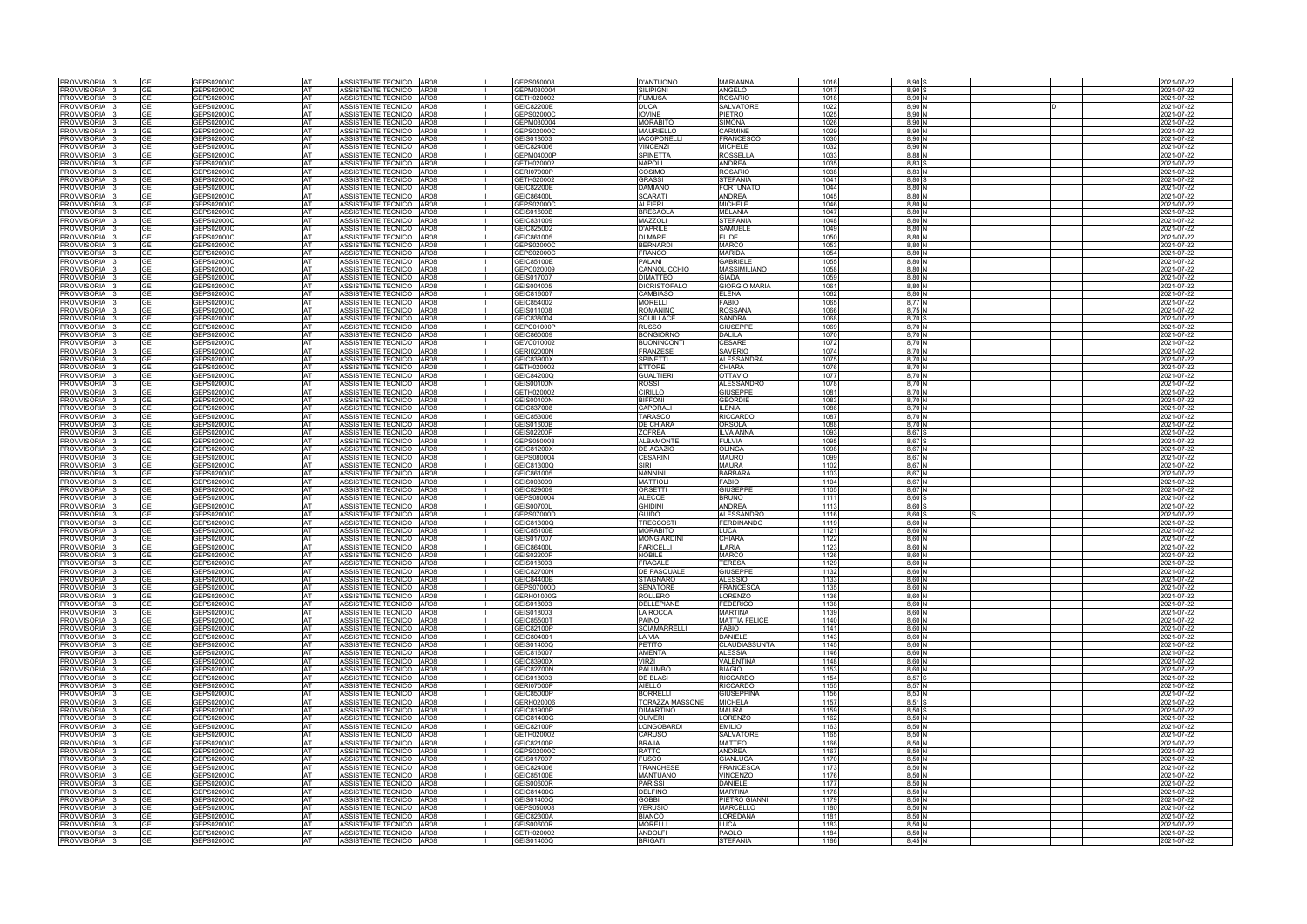| <b>PROVVISORIA</b> |           |                          |            |                                                       |                          |                     |                          |              |            |  |                                                      |
|--------------------|-----------|--------------------------|------------|-------------------------------------------------------|--------------------------|---------------------|--------------------------|--------------|------------|--|------------------------------------------------------|
|                    | GЕ        | GEPS02000C               | AT         | ASSISTENTE TECNICO AR08                               | GEIS018003               | <b>BENEDETTI</b>    | NATALIA YOHANA           | 1187         | 8,43 S     |  | 2021-07-22                                           |
| PROVVISORIA        | GЕ        | GEPS02000C               | AT         | ASSISTENTE TECNICO AR08                               | <b>GERI02000N</b>        | GULLUNI             | <b>PIERPAOLO</b>         | 1188         | 8,43 N     |  | 2021-07-22                                           |
| <b>PROVVISORIA</b> | GЕ        | GEPS02000C               | AT         | ASSISTENTE TECNICO AR08                               | <b>GEIS01600B</b>        | <b>SCHIAVONE</b>    | <b>FRANCESCO</b>         | 1189         | 8,40 S     |  | 2021-07-22                                           |
| PROVVISORIA        |           | GEPS02000C               | AT         | ASSISTENTE TECNICO AR08                               | <b>GEIC84900E</b>        | <b>BIACCHESS</b>    | <b>FRANCESCA ILARIA</b>  | 1190         | 8,40 S     |  | 2021-07-22                                           |
| <b>PROVVISORIA</b> | GЕ        | GEPS02000C               | AT         | ASSISTENTE TECNICO AR08                               | GEIS01400Q               | <b>ZUCCA</b>        | <b>MARCO</b>             | 1193         | 8,40 N     |  | 2021-07-22                                           |
| PROVVISORIA        | GЕ        | GEPS02000C               | AT         | ASSISTENTE TECNICO<br>AR08                            | <b>GERI02000N</b>        | <b>MANUZIO</b>      | <b>ANTONIETTA</b>        | 1197         | 8,40 N     |  | 2021-07-22                                           |
| <b>PROVVISORIA</b> | GE        | GEPS02000C               | <b>AT</b>  | ASSISTENTE TECNICO AR08                               | <b>GEPC04000E</b>        | LIGUORI             | <b>MAURIZIO</b>          | 1201         | 8.40 N     |  | 2021-07-22                                           |
| PROVVISORIA        | GЕ        | GEPS02000C               | <b>AT</b>  | ASSISTENTE TECNICO AR08                               | GEPS030003               | CRIA                | <b>FRANCESCA</b>         | 1202         | 8,40 N     |  | 2021-07-22                                           |
| PROVVISORIA        | GЕ        | GEPS02000C               | <b>AT</b>  | ASSISTENTE TECNICO<br>AR08                            | GEIC81300Q               | <b>PATRONE</b>      | <b>GIORGIA</b>           | 1203         | 8,40 N     |  | 2021-07-22                                           |
| PROVVISORIA        | GЕ        | GEPS02000C               | <b>AT</b>  | ASSISTENTE TECNICO   AR08                             | GEPS050008               | <b>TRICHINI</b>     | <b>ANTONIO</b>           | 1205         | 8,40 N     |  | 2021-07-22                                           |
| PROVVISORIA        | <b>GE</b> | GEPS02000C               | <b>AT</b>  | ASSISTENTE TECNICO<br><b>AR08</b>                     | GEIC853006               | <b>DE MAGISTRIS</b> | <b>UMBERTO</b>           | 1206         | 8.40 N     |  | 2021-07-22                                           |
| <b>PROVVISORIA</b> |           | GEPS02000C               | AT         | ASSISTENTE TECNICO AR08                               | GETH020002               | <b>BRANCUCC</b>     | <b>MICHELE</b>           | 1207         | 8.40 N     |  | 2021-07-22                                           |
| PROVVISORIA        | GE        | GEPS02000C               | <b>AT</b>  | ASSISTENTE TECNICO   AR08                             | GERH020006               | <b>GUARINO</b>      | <b>GIOVANNI</b>          | 1209         | 8.40N      |  | 2021-07-22                                           |
| <b>PROVVISORIA</b> | GЕ        | GEPS02000C               | AT         | ASSISTENTE TECNICO<br>AR08                            | GEIC833001               | GANGAI              | <b>CARMELA</b>           | 1210         | $8,40$ N   |  | 2021-07-22                                           |
| <b>PROVVISORIA</b> | GЕ        | GEPS02000C               | AT         | ASSISTENTE TECNICO<br><b>AR08</b>                     | GEIC83900X               | <b>BENINCASA</b>    | <b>DOMENICO</b>          | 1211         | 8,37 S     |  | 2021-07-22                                           |
| <b>PROVVISORIA</b> | GE        | GEPS02000C               | <b>AT</b>  | ASSISTENTE TECNICO AR08                               | <b>GEIS01300X</b>        | CASTAGNETO          | VALENTINA                | 1212         | 8,37 N     |  | 2021-07-22                                           |
| PROVVISORIA        | GЕ        | GEPS02000C               | <b>AT</b>  | <b>AR08</b><br>ASSISTENTE TECNICO                     | GEPS02000C               | CASCIELLO           | <b>ANNA</b>              | 1215         | $8,35$ N   |  | 2021-07-22                                           |
| <b>PROVVISORIA</b> | GЕ        | GEPS02000C               | AT         | ASSISTENTE TECNICO<br>AR08                            | GEIC83900X               | <b>GUASTI</b>       | <b>RAFFAELLA</b>         | 1216         | 8,33       |  | 2021-07-22                                           |
| <b>PROVVISORIA</b> | GЕ        | GEPS02000C               | AT         | ASSISTENTE TECNICO<br>AR08                            | <b>GEIC82200E</b>        | <b>DAGNINO</b>      | <b>GIACOMO</b>           | 1217         | 8,33       |  | 2021-07-22                                           |
| PROVVISORIA        | GE        | GEPS02000C               | AT         | ASSISTENTE TECNICO<br><b>AR08</b>                     | GEIC838004               | <b>OMBARDO</b>      | <b>FRANCESCA</b>         | 1219         | 8,33       |  | 2021-07-22                                           |
| <b>PROVVISORIA</b> | GЕ        | GEPS02000C               | AT         | ASSISTENTE TECNICO<br>AR08                            | GEPS17000A               | CARFI               | <b>CLAUDIA</b>           | 1221         | 8,33N      |  | 2021-07-22                                           |
| <b>PROVVISORIA</b> | <b>GE</b> | GEPS02000C               | <b>AT</b>  | ASSISTENTE TECNICO<br>AR08                            | GEIS003009               | SCALINI             | <b>MONICA</b>            | 1224         | 8,33N      |  | 2021-07-22                                           |
| PROVVISORIA        | GΕ        | GEPS02000C               | AT         | ASSISTENTE TECNICO<br><b>AR08</b>                     | GEIC817003               | <b>MOLINARI</b>     | <b>ALESSANDRO</b>        | 1225         | 8,33N      |  | 2021-07-22                                           |
| <b>PROVVISORIA</b> | GE        | GEPS02000C               | AT         | ASSISTENTE TECNICO<br><b>AR08</b>                     | GEIC831009               | COSTA               | <b>MARIA-PIA</b>         | 1229         | 8,33N      |  | 2021-07-22                                           |
| <b>PROVVISORIA</b> | GЕ        | GEPS02000C               | AT         | ASSISTENTE TECNICO AR08                               | GEIC82000V               | DE MAGLIE           | <b>ROBERTO</b>           | 1230         | 8,33N      |  | 2021-07-22                                           |
| <b>PROVVISORIA</b> | GЕ        |                          | <b>AT</b>  | <b>AR08</b>                                           |                          | <b>MARTINO</b>      | <b>DARIO</b>             |              | 8,30       |  |                                                      |
|                    |           | GEPS02000C<br>GEPS02000C | AT         | ASSISTENTE TECNICO                                    | GEPS030003<br>GERH020006 | AMETRANO            | <b>GIOVANNI</b>          | 1231<br>1233 | 8,30 N     |  | 021-07-22                                            |
| PROVVISORIA        | GE        |                          |            | ASSISTENTE TECNICO<br>AR08                            |                          |                     |                          |              |            |  | 2021-07-22                                           |
| <b>PROVVISORIA</b> | GЕ        | GEPS02000C               | AT         | ASSISTENTE TECNICO<br>AR08<br>ASSISTENTE TECNICO AR08 | GEPS030003               | <b>DEL SORDO</b>    | <b>CARLA</b>             | 1235         | 8,30 N     |  | 2021-07-22                                           |
| PROVVISORIA        |           | GEPS02000C               | AT         |                                                       | <b>GEIC85600N</b>        | CAFFARENA           | <b>GAJA</b>              | 1236         | 8,30 N     |  | 2021-07-22                                           |
| <b>PROVVISORIA</b> | GЕ        | GEPS02000C               | AT         | ASSISTENTE TECNICO<br>AR08                            | <b>GEIC82600T</b>        | VACCARELLO          | <b>ALFONSO</b>           | 1237         | 8,30 N     |  | 2021-07-22                                           |
| <b>PROVVISORIA</b> | GЕ        | GEPS02000C               | AT         | ASSISTENTE TECNICO<br>AR08                            | GEPS07000D               | <b>PIRRONE</b>      | <b>GABRIEL JOSEPH</b>    | 1239         | 8,30 N     |  | 2021-07-22                                           |
| <b>PROVVISORIA</b> | GЕ        | GEPS02000C               | AT         | ASSISTENTE TECNICO<br><b>AR08</b>                     | GERH01000G               | ZONCA               | <b>ILARIA</b>            | 1242         | 8,30 N     |  | 2021-07-22                                           |
| <b>PROVVISORIA</b> |           | GEPS02000C               | <b>AT</b>  | ASSISTENTE TECNICO AR08                               | GEIC80700C               | LACOPO              | <b>VIVIANA ANTONELLA</b> | 1245         | 8.30 N     |  | 2021-07-22                                           |
| PROVVISORIA        | GE        | GEPS02000C               | <b>AT</b>  | ASSISTENTE TECNICO AR08                               | GEIS012004               | <b>GARGIULO</b>     | <b>ETTORE</b>            | 1246         | 8,30 N     |  | 2021-07-22                                           |
| PROVVISORIA        | GF        | GEPS02000C               | AT         | <b>AR08</b><br>ASSISTENTE TECNICO                     | GEIC811004               | <b>NOCERINO</b>     | <b>FLORINDA</b>          | 1250         | 8,27 S     |  | 2021-07-22                                           |
| PROVVISORIA        | GE        | GEPS02000C               | <b>AT</b>  | ASSISTENTE TECNICO<br><b>AR08</b>                     | <b>GEIS01600B</b>        | <b>BELTRAMI</b>     | <b>STEFANO</b>           | 1251         | 8.27 N     |  | 2021-07-22                                           |
| PROVVISORIA        | GE        | GEPS02000C               | <b>AT</b>  | ASSISTENTE TECNICO AR08                               | <b>GEIC83500L</b>        | LORUSSO             | <b>ROSANGELA</b>         | 1253         | 8,25 N     |  | 2021-07-22                                           |
| <b>PROVVISORIA</b> | GЕ        | GEPS02000C               | <b>AT</b>  | ASSISTENTE TECNICO<br>AR <sub>08</sub>                | GETH020002               | <b>ZOLLO</b>        | <b>ANGELO</b>            | 1254         | 8,20S      |  | 2021-07-22                                           |
| PROVVISORIA        | GE        | GEPS02000C               | <b>AT</b>  | ASSISTENTE TECNICO AR08                               | GEIC85000P               | CASULA              | <b>LUISA ANNA</b>        | 1255         | 8,20       |  | 2021-07-22                                           |
| PROVVISORIA        | GЕ        | GEPS02000C               | AT         | ASSISTENTE TECNICO<br>AR <sub>08</sub>                | GEIC85100E               | POLIMENI            | <b>ELISA</b>             | 1257         | 8,20S      |  | 2021-07-22                                           |
| <b>PROVVISORIA</b> | GE        | <b>GEPS02000C</b>        | AT         | ASSISTENTE TECNICO AR08                               | GETH020002               | <b>RISO</b>         | <b>VERONICA</b>          | 1259         | $8,20$ $N$ |  | 2021-07-22                                           |
| PROVVISORIA        | GE        | GEPS02000C               | <b>AT</b>  | ASSISTENTE TECNICO<br><b>AR08</b>                     | GEIC85100E               | ROTA                | <b>MATTEO</b>            | 1260         | $8,20$ N   |  | 2021-07-22                                           |
| <b>PROVVISORIA</b> | GЕ        | GEPS02000C               | AT         | ASSISTENTE TECNICO<br>AR08                            | GEIC84900E               | SCOGNAMIGLIO        | <b>NICOLA</b>            | 1262         | $8,20$ N   |  | 2021-07-22                                           |
| PROVVISORIA        | GЕ        | GEPS02000C               | AT         | ASSISTENTE TECNICO<br><b>AR08</b>                     | GEPS02000C               | <b>GENTILE</b>      | <b>GABRIELE</b>          | 1267         | $8,20$ N   |  | 2021-07-22                                           |
| <b>PROVVISORIA</b> | GE        | GEPS02000C               | <b>AT</b>  | ASSISTENTE TECNICO AR08                               | GEIC85100E               | REPETTO             | <b>ANDREA</b>            | 1272         | $8,20$ $N$ |  | 2021-07-22                                           |
| PROVVISORIA        | GΕ        | GEPS02000C               | <b>AT</b>  | ASSISTENTE TECNICO<br>AR <sub>08</sub>                | GEIC82100P               | <b>FASSONE</b>      | <b>TIZIANA</b>           | 1273         | $8,20$ N   |  | 2021-07-22                                           |
| <b>PROVVISORIA</b> | GЕ        | GEPS02000C               | <b>AT</b>  | ASSISTENTE TECNICO<br>AR08                            | <b>GEIS00700L</b>        | <b>SCALA</b>        | <b>FRANCESCA</b>         | 1274         | 8,20 N     |  | 2021-07-22                                           |
| PROVVISORIA        | GЕ        | GEPS02000C               | AT         | ASSISTENTE TECNICO<br><b>AR08</b>                     | GEVC010002               | DE ANGELIS          | <b>CINZIA</b>            | 1275         | $8,20$ N   |  | 2021-07-22                                           |
|                    |           |                          |            |                                                       |                          |                     |                          |              |            |  |                                                      |
|                    |           |                          |            |                                                       |                          |                     |                          |              |            |  |                                                      |
| <b>PROVVISORIA</b> | GE        | GEPS02000C               | AT         | ASSISTENTE TECNICO<br><b>AR08</b>                     | GEIC86300R               | ROSSI               | <b>ALESSANDRO</b>        | 1276         | $8,20$ N   |  | 2021-07-22                                           |
| <b>PROVVISORIA</b> | GΕ        | GEPS02000C               | AT         | ASSISTENTE TECNICO<br>AR08                            | GEIC82300A               | <b>FERRARI</b>      | <b>RICCARDO</b>          | 1277         | $8,20$ N   |  | 2021-07-22                                           |
| <b>PROVVISORIA</b> | GЕ        | GEPS02000C               | <b>AT</b>  | ASSISTENTE TECNICO<br>AR08                            | GEIC84200Q               | CORSO               | <b>GABRIELE</b>          | 1279         | $8,20$ N   |  | 2021-07-22                                           |
| <b>PROVVISORIA</b> | GΕ        | GEPS02000C               | AT         | ASSISTENTE TECNICO<br>AR08                            | <b>GEIS00600R</b>        | <b>D'EGIDIO</b>     | <b>GIORGIO</b>           | 1280         | $8,20$ N   |  | 021-07-22                                            |
| PROVVISORIA        | GE        | GEPS02000C               | AT         | ASSISTENTE TECNICO AR08                               | GEVC010002               | <b>SALERNO</b>      | <b>SIMONE</b>            | 1281         | $8,20$ N   |  | 2021-07-22                                           |
| PROVVISORIA        | GΕ        | GEPS02000C               | AT         | ASSISTENTE TECNICO   AR08                             | GEIS018003               | <b>GRAVANTE</b>     | FRANCESCO                | 1282         | 8,20 N     |  | 2021-07-22                                           |
| <b>PROVVISORIA</b> | GЕ        | GEPS02000C               | AT         | ASSISTENTE TECNICO<br><b>AR08</b>                     | GEIC84100X               | SALZANO             | <b>DANIELA</b>           | 1283         | 8,20 N     |  | 2021-07-22                                           |
| <b>PROVVISORIA</b> | GE        | GEPS02000C               | AT         | ASSISTENTE TECNICO<br>AR08                            | GEIC85000P               | SERPE               | <b>VALENTINA</b>         | 1284         | 8,20 N     |  | 2021-07-22                                           |
| PROVVISORIA        | GЕ        | GEPS02000C               | <b>AT</b>  | ASSISTENTE TECNICO<br>AR <sub>08</sub>                | <b>GEPM04000P</b>        | CAVALLARO           | <b>ADA</b>               | 1292         | 8,10 S     |  | 2021-07-22                                           |
| PROVVISORIA        |           | GEPS02000C               | AT         | ASSISTENTE TECNICO AR08                               | GEIC838004               | <b>BARI</b>         | <b>MICHELE</b>           | 1293         | $8.10$ S   |  | 2021-07-22                                           |
| <b>PROVVISORIA</b> | GE        | GEPS02000C               | <b>AT</b>  | ASSISTENTE TECNICO AR08                               | GEPS080004               | <b>FILICE</b>       | <b>MARIA</b>             | 1294         | 8.10 S     |  | 2021-07-22                                           |
| PROVVISORIA        |           | GEPS02000C               | AT         | ASSISTENTE TECNICO AR08                               | <b>GEIS01600B</b>        | CASCONE             | <b>IVANO</b>             | 1295         | 8,10 N     |  |                                                      |
| PROVVISORIA        |           | GEPS02000C               | <b>IAT</b> | ASSISTENTE TECNICO AR08                               | GETH020002               | <b>NICOLOSI</b>     | <b>BRIGIDA</b>           | 1297         | 8,10 N     |  | 2021-07-22                                           |
| PROVVISORIA        | <b>GE</b> | GEPS02000C               | AT         | ASSISTENTE TECNICO   AR08                             | GEVC010002               | LO PO               | <b>LEONARDO</b>          | 1300         | 8.10 N     |  |                                                      |
| PROVVISORIA        | GE        | GEPS02000C               | <b>AT</b>  | ASSISTENTE TECNICO AR08                               | <b>GERI02000N</b>        | <b>ROGGERONE</b>    | <b>BEATRICE</b>          | 1304         | 8,10 N     |  | 2021-07-22                                           |
| PROVVISORIA        | GΕ        | GEPS02000C               | AT         | ASSISTENTE TECNICO AR08                               | GEIS01400Q               | DI TERMINI          | <b>DAVIDE</b>            | 1305         | 8,10 N     |  | 2021-07-22                                           |
| PROVVISORIA        | GЕ        | GEPS02000C               | AT         | ASSISTENTE TECNICO AR08                               | GEIC84100X               | PIERI               | <b>CAMILLA</b>           | 1307         | 8.10 N     |  |                                                      |
| PROVVISORIA        | GE        | GEPS02000C               | <b>AT</b>  | ASSISTENTE TECNICO AR08                               | GEIS017007               | VERTALDI            | <b>VALERIO</b>           | 1309         | 8,10 N     |  | 2021-07-22                                           |
| PROVVISORIA        | <b>GE</b> | GEPS02000C               | AT         | ASSISTENTE TECNICO AR08                               | GEIC80700C               | <b>SILVANO</b>      | <b>MAURIZIO</b>          | 1311         | 8,10 N     |  | 2021-07-22                                           |
| PROVVISORIA        | GE        | GEPS02000C               | AT         | ASSISTENTE TECNICO AR08                               | GEIC824006               | <b>PLIOCENICO</b>   | <b>ELENA</b>             | 1313         | $8,10$ N   |  | 2021-07-22                                           |
| PROVVISORIA        | GЕ        | GEPS02000C               | AT         | ASSISTENTE TECNICO AR08                               | <b>GEIC83500L</b>        | <b>BESANA</b>       | <b>SILVIA</b>            | 1315         | 8,10 N     |  | 2021-07-22<br>2021-07-22<br>2021-07-22<br>2021-07-22 |
| PROVVISORIA        | GЕ        | GEPS02000C               | AT         | ASSISTENTE TECNICO AR08                               | GEIC861005               | <b>BLOISE</b>       | <b>PASQUALE</b>          | 1317         | 8,10N      |  | 2021-07-22                                           |
| PROVVISORIA        | GE        | GEPS02000C               | AT         | ASSISTENTE TECNICO AR08                               | <b>GEMM18500G</b>        | <b>SCARFONE</b>     | <b>NICOLAS</b>           | 1318         | 8,01 N     |  | 2021-07-22                                           |
| PROVVISORIA        | GЕ        | GEPS02000C               | AT         | ASSISTENTE TECNICO AR08                               | GEIC804001               | ARGHITTU            | <b>FRANCESCA</b>         | 1319         |            |  | 2021-07-22                                           |
| PROVVISORIA        | GE        | GEPS02000C               | AT         | ASSISTENTE TECNICO AR08                               | GEIS012004               | DI SPIRITO          | <b>CARMELA</b>           | 1321         | -8 IS      |  | 2021-07-22                                           |
| PROVVISORIA        | <b>GE</b> | GEPS02000C               | AT         | ASSISTENTE TECNICO AR08                               | GEIC861005               | <b>ROSSELLINI</b>   | <b>ROBERTO</b>           | 1322         | 8 S        |  | 2021-07-22                                           |
| <b>PROVVISORIA</b> | GΕ        | GEPS02000C               | AT         | ASSISTENTE TECNICO AR08                               | GEPS17000A               | RIZZO               | <b>FRANCESCO</b>         | 1323         | -8 IS      |  | 2021-07-22                                           |
| PROVVISORIA        | GЕ        | GEPS02000C               | AT         | ASSISTENTE TECNICO AR08                               | GEIC83000D               | <b>MILANI</b>       | <b>PAOLO</b>             | 1327         | 8 S        |  | 2021-07-22                                           |
| PROVVISORIA        | GE        | GEPS02000C               | AT         | ASSISTENTE TECNICO AR08                               | GEVC010002               | DE MARIANO          | <b>ALESSIA</b>           | 1329         | -815       |  | 2021-07-22                                           |
| <b>PROVVISORIA</b> | GE        | GEPS02000C               | <b>AT</b>  | ASSISTENTE TECNICO AR08                               | GEIS003009               | DONATO              | <b>NICOLA</b>            | 1330         |            |  | 2021-07-22                                           |
| PROVVISORIA        | GЕ        | GEPS02000C               | AT         | ASSISTENTE TECNICO AR08                               | <b>GEIC86400L</b>        | <b>PLACIDILLI</b>   | <b>FEDERICO</b>          | 1331         | 8 S        |  | 2021-07-22                                           |
| PROVVISORIA        | GE        | GEPS02000C               | AT         | ASSISTENTE TECNICO AR08                               | GEPS030003               | <b>GALIETTA</b>     | <b>MARCOS ANTONIO</b>    | 1332         | 8 S        |  | 2021-07-22                                           |
| PROVVISORIA        | GЕ        | GEPS02000C               | AT         | ASSISTENTE TECNICO AR08                               | GEIS003009               | <b>GHIGLIOTTI</b>   | ALBERTO                  | 1333         |            |  | 2021-07-22                                           |
| PROVVISORIA        | <b>GE</b> | GEPS02000C               | AT         | ASSISTENTE TECNICO AR08                               | GERH01000G               | <b>DE MATTIA</b>    | LAURA                    | 1337         | 8 N        |  | 2021-07-22                                           |
| PROVVISORIA        | GΕ        | GEPS02000C               | AT         | ASSISTENTE TECNICO AR08                               | GEIC817003               | <b>NORRITO</b>      | LUCA                     | 1338         | 8 N        |  | 2021-07-22                                           |
| PROVVISORIA        | GE        | GEPS02000C               | AT         | ASSISTENTE TECNICO AR08                               | GEIC80700C               | <b>VERDE</b>        | <b>CHRISTIAN</b>         | 1339         | 8 N        |  | 2021-07-22                                           |
| PROVVISORIA        | GЕ        | GEPS02000C               | AT         | ASSISTENTE TECNICO AR08                               | GEPS02000C               | <b>PRIARONE</b>     | <b>EDOARDO</b>           | 1340         | 8 N        |  | 2021-07-22                                           |
| PROVVISORIA        | GE        | GEPS02000C               | AT         | ASSISTENTE TECNICO   AR08                             | GEIC82200E               | <b>FERRUGGIA</b>    | <b>ANDREA</b>            | 1341         | 8 N        |  | 2021-07-22                                           |
| PROVVISORIA        | GЕ        | GEPS02000C               | AT         | ASSISTENTE TECNICO AR08                               | GETH020002               | DI SALVO            | <b>CARLOTTA</b>          | 1342         | 8 N        |  | 2021-07-22                                           |
| PROVVISORIA        | <b>GE</b> | GEPS02000C               | AT         | ASSISTENTE TECNICO AR08                               | <b>GEIC85600N</b>        | <b>ACANFORA</b>     | <b>SARA</b>              | 1343         | 8 N        |  | 2021-07-22                                           |
| PROVVISORIA        | GЕ        | GEPS02000C               | AT         | ASSISTENTE TECNICO AR08                               | <b>GEIS02200P</b>        | <b>REBAGLIATI</b>   | <b>VALERIA</b>           | 1346         | 8 N        |  | 2021-07-22                                           |
| PROVVISORIA        | GE        | GEPS02000C               | AT         | ASSISTENTE TECNICO AR08                               | <b>GEIS01600B</b>        | CAPOZZI             | <b>GIULIO</b>            | 1348         | 8 N        |  | 2021-07-22                                           |
| PROVVISORIA        |           | GEPS02000C               | <b>AT</b>  | ASSISTENTE TECNICO AR08                               | GEIC81900P               | ANTICO              | <b>FABIO</b>             | 1350         | 8 N        |  | 2021-07-22                                           |
| PROVVISORIA        | GE        | GEPS02000C               | AT         | ASSISTENTE TECNICO AR08                               | GEIC83600C               | <b>GUAGLIARDI</b>   | <b>MARTINA</b>           | 1351         | 8 N        |  | 2021-07-22                                           |
| PROVVISORIA        | <b>GE</b> | GEPS02000C               | AT         | ASSISTENTE TECNICO AR08                               | GEPC04000E               | <b>FERRARA</b>      | <b>ALBERTO</b>           | 1355         | 8 N        |  | 2021-07-22                                           |
| PROVVISORIA 3      | GE        | GEPS02000C               | AT         | ASSISTENTE TECNICO AR08                               | <b>GEIS02200P</b>        | COPPOLA             | <b>SIMONE</b>            | 1358         | 8 N        |  | 2021-07-22                                           |

|   | 2021-07-22               |
|---|--------------------------|
| D | 2021-07-22               |
|   | 2021-07-22               |
|   | 2021-07-22               |
|   |                          |
|   | 2021-07-22               |
|   | 2021-07-22               |
|   | 2021-07-22               |
|   | 2021-07-22               |
|   |                          |
|   | 2021-07-22               |
|   | 2021-07-22               |
|   | 2021-07-22               |
|   | 2021-07-22               |
|   |                          |
|   | 2021-07-22               |
|   | 2021-07-22               |
|   | 2021-07-22               |
|   | 2021-07-22               |
|   | 2021-07-22               |
|   |                          |
|   | 2021-07-22               |
|   | 2021-07-22               |
|   | 2021-07-22               |
|   | 2021-07-22               |
|   | 2021-07-22               |
|   |                          |
|   | 2021-07-22               |
|   | 2021-07-22               |
| D | 2021-07-22               |
|   | 2021-07-22               |
|   | 2021-07-22               |
|   |                          |
|   | 2021-07-22               |
|   | 2021-07-22               |
|   | 2021-07-22               |
|   | 2021-07-22               |
|   | 2021-07-22               |
|   |                          |
|   | 2021-07-22               |
|   | 2021-07-22               |
|   | 2021-07-22               |
|   | 2021-07-22               |
|   | 2021-07-22               |
|   | 2021-07-22               |
|   |                          |
|   | 2021-07-22               |
|   | 2021-07-22               |
|   | 2021-07-22               |
|   | 2021-07-22               |
|   |                          |
|   | 2021-07-22               |
|   | 2021-07-22               |
|   | 2021-07-22               |
|   | 2021-07-22               |
|   |                          |
|   |                          |
|   | 2021-07-22               |
|   | 2021-07-22               |
|   | 2021-07-22               |
|   | 2021-07-22               |
|   | 2021-07-22               |
|   | 2021-07-22               |
|   |                          |
| D | 2021-07-22               |
|   | 2021-07-22               |
|   | 2021-07-22               |
|   | 2021-07-22               |
|   | 2021-07-22               |
|   | 2021-07-22               |
|   |                          |
|   | 2021-07-22               |
|   | 2021-07-22               |
|   | 2021-07-22               |
|   | 2021-07-22               |
|   | 2021-07-22               |
|   | 2021-07-22               |
|   |                          |
|   | 2021-07-22               |
|   | 2021-07-22               |
|   | 2021-07-22               |
|   | 2021-07-22               |
|   | 2021-07-22               |
|   | 2021-07-22               |
|   | 2021-07-22               |
|   |                          |
|   | 2021-07-22               |
|   | 2021-07-22               |
|   | 2021-07-22               |
| D | 2021-07-22               |
|   | 2021-07-22               |
|   | 2021-07-22               |
|   |                          |
|   | 2021-07-22               |
|   | 2021-07-22               |
|   | 2021-07-22               |
|   | 2021-07-22               |
|   | 2021-07-22               |
|   | 2021-07-22               |
|   |                          |
|   | 2021-07-22               |
|   | 2021-07-22               |
|   | 2021-07-22               |
|   | 2021-07-22               |
|   | 2021-07-22               |
|   | 2021-07-22               |
|   |                          |
|   | 2021-07-22               |
|   | 2021-07-22               |
|   | 2021-07-22               |
|   | 2021-07-22<br>2021-07-22 |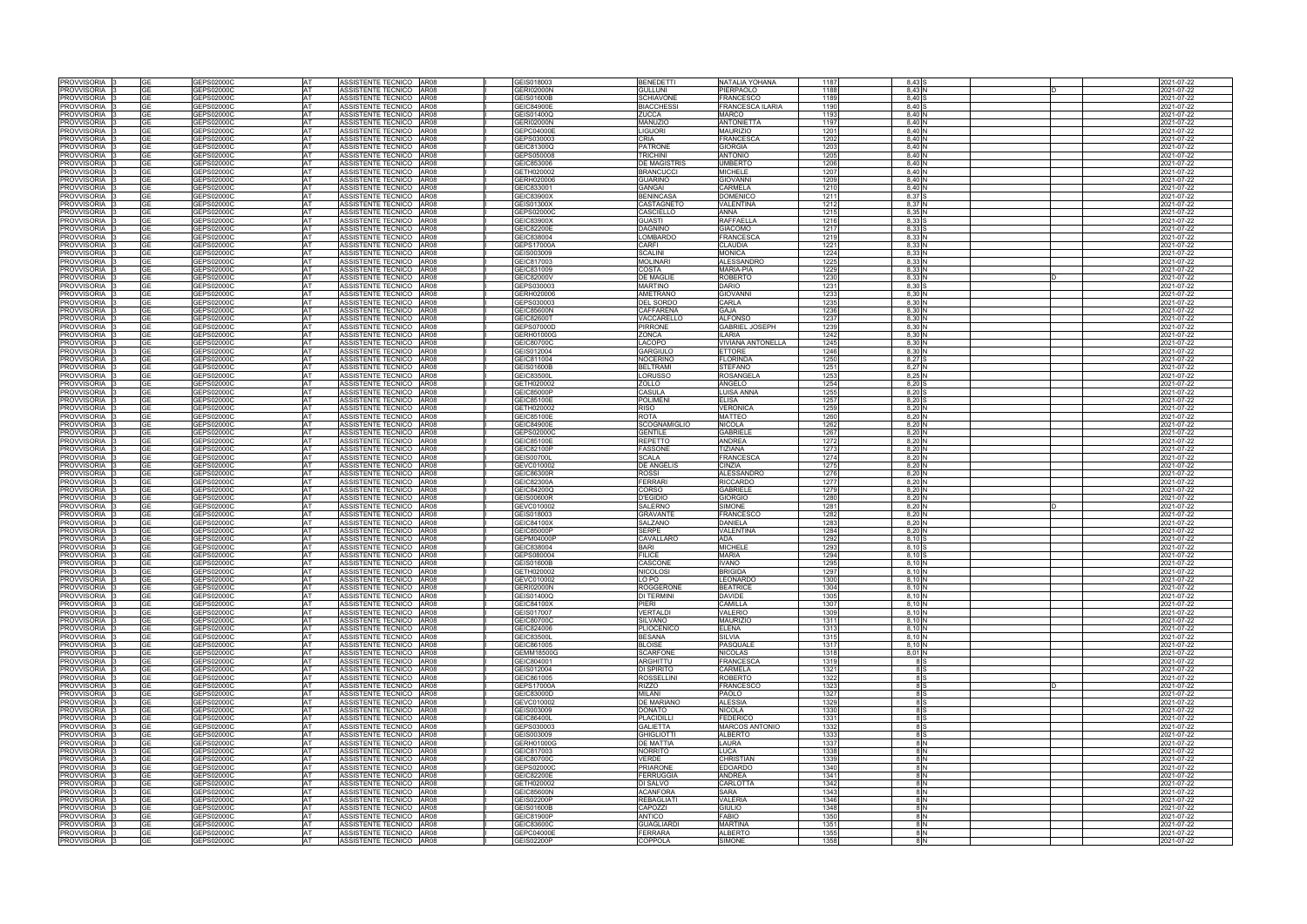| PROVVISORIA                    | GE        | GEPS02000C               | <b>AT</b> | ASSISTENTE TECNICO AR08                            | GETH020002               | <b>BORRELLO</b>              | <b>ROSARIO</b>        | 1360 |                   |  | 2021-07-22               |
|--------------------------------|-----------|--------------------------|-----------|----------------------------------------------------|--------------------------|------------------------------|-----------------------|------|-------------------|--|--------------------------|
| PROVVISORIA                    | GЕ        | GEPS02000C               | AT        | ASSISTENTE TECNICO AR08                            | GERH01000G               | <b>BACIGALUPO</b>            | PIETRO                | 1361 |                   |  | 2021-07-22               |
| PROVVISORIA                    | <b>GE</b> | GEPS02000C               | AT        | ASSISTENTE TECNICO AR08                            | GERH01000G               | <b>TARDITO</b>               | <b>ENRICO</b>         | 1362 |                   |  | 2021-07-22               |
| PROVVISORIA                    | <b>GE</b> | GEPS02000C               | <b>AT</b> | ASSISTENTE TECNICO AR08                            | GEPM030004               | CAROLEO                      | <b>GAETANO</b>        | 1363 | 8 N               |  | 2021-07-22               |
| PROVVISORIA                    | <b>GE</b> | GEPS02000C               | AT        | ASSISTENTE TECNICO AR08                            | GERH01000G               | LUPARA                       | CARLO                 | 1364 |                   |  | 2021-07-22               |
| PROVVISORIA                    | <b>GE</b> | GEPS02000C               | AT        | ASSISTENTE TECNICO AR08                            | GEIC84100X               | CONCILIO                     | RAFFAELE              | 1366 | -8 IN             |  | 2021-07-22               |
| PROVVISORIA                    | GE        | GEPS02000C               | <b>AT</b> | ASSISTENTE TECNICO AR08                            | GEIC82300A               | <b>ADDAMO</b>                | PAOLO                 | 1367 | 8 N               |  | 2021-07-22               |
| PROVVISORIA                    | GЕ        | GEPS02000C               | AT        | ASSISTENTE TECNICO AR08                            | GEIC83400R               | <b>PANDOLF</b>               | SIMONE                | 1373 | 8 N               |  | 2021-07-22               |
| PROVVISORIA                    | GE        | GEPS02000C               | AT        | ASSISTENTE TECNICO<br>AR08                         | GEPM030004               | <b>CUTRARO</b>               | <b>BIAGIO</b>         | 1374 | 8 N               |  | 2021-07-22               |
| PROVVISORIA                    | <b>GE</b> | GEPS02000C               | AT        | ASSISTENTE TECNICO AR08                            | GEPS07000D               | <b>GINEX</b>                 | PIERO                 | 1376 | -8 IN             |  | 2021-07-22               |
| PROVVISORIA                    | <b>GE</b> | GEPS02000C               | <b>AT</b> | ASSISTENTE TECNICO AR08                            | GEIS018003               | <b>GRANO</b>                 | <b>MARCO</b>          | 1377 | 8 N               |  | 2021-07-22               |
| PROVVISORIA                    |           | GEPS02000C               | AT        | ASSISTENTE TECNICO AR08                            | <b>GERI07000P</b>        | ANELLI                       | <b>DEBORA</b>         | 1378 | 8 N               |  | 2021-07-22               |
| PROVVISORIA                    | GF        | GEPS02000C               | AT        | ASSISTENTE TECNICO AR08                            | GEIC83400R               | <b>FONTANA</b>               | <b>GLORIA</b>         | 1379 | 8 N               |  | 2021-07-22               |
| PROVVISORIA                    | GE        | GEPS02000C               | AT        | ASSISTENTE TECNICO AR08                            | GEIS01400Q               | URSO                         | <b>MICHELE</b>        | 1380 | 8 <sub>IN</sub>   |  | 2021-07-22               |
| PROVVISORIA 3                  | <b>GE</b> | GEPS02000C               | AT        | ASSISTENTE TECNICO AR08                            | GEIS02200P               | <b>PUTIGNANO</b>             | <b>ANDREA</b>         | 1382 | 8 N               |  | 2021-07-22               |
| PROVVISORIA 3                  | GE        | GEPS02000C               | AT        | ASSISTENTE TECNICO AR08                            | GEIC85700D               | <b>SAMARELLI</b>             | <b>DANIELE</b>        | 1383 | 8 N               |  | 2021-07-22               |
| PROVVISORIA                    | GE        | GEPS02000C               | <b>AT</b> | ASSISTENTE TECNICO AR08                            | <b>GEIS02200P</b>        | <b>DEL GENIO</b>             | <b>MARCO</b>          | 1384 | 8 N               |  | 2021-07-22               |
| PROVVISORIA                    | GЕ        | GEPS02000C               | AT        | ASSISTENTE TECNICO AR08                            | <b>GEIS01600B</b>        | <b>PUCCINELLI</b>            | <b>MAURO</b>          | 1386 | 8 I N             |  | 2021-07-22               |
| PROVVISORIA 3                  | <b>GE</b> | GEPS02000C               | <b>AT</b> | ASSISTENTE TECNICO AR08                            | GEIS01400Q               | <b>IACOVELLI</b>             | <b>JADER</b>          | 1387 | 8 N               |  | 2021-07-22               |
|                                | GE        |                          | AT        |                                                    |                          |                              | <b>MARIA</b>          | 1390 |                   |  |                          |
| PROVVISORIA 3<br>PROVVISORIA 3 | GE.       | GEPS02000C<br>GEPS02000C | <b>AT</b> | ASSISTENTE TECNICO AR08<br>ASSISTENTE TECNICO AR08 | GEVC010002<br>GEIC81200X | PALERMO<br><b>CUCCURULLO</b> | <b>IRENE</b>          | 1392 | 8 N               |  | 2021-07-22<br>2021-07-22 |
| PROVVISORIA 3                  | <b>GE</b> | GEPS02000C               | AT        | ASSISTENTE TECNICO AR08                            | GEIC853006               | PAPIO                        | <b>FRANCESCA</b>      | 1393 | 8 N               |  |                          |
|                                |           |                          | <b>AT</b> | ASSISTENTE TECNICO   AR08                          |                          |                              | <b>CATERINA</b>       | 1394 |                   |  | 2021-07-22               |
| PROVVISORIA 3                  | GE        | GEPS02000C               |           |                                                    | GEIC824006               | <b>PARODI</b>                |                       |      | 8 N               |  | 2021-07-22               |
| PROVVISORIA 13                 | GE        | GEPS02000C               | <b>AT</b> | ASSISTENTE TECNICO AR08                            | GEIC825002               | <b>TRAVERSC</b>              | <b>MAURIZIO</b>       | 1395 | 8 N               |  | 2021-07-22               |
| PROVVISORIA 13                 | <b>GE</b> | GEPS02000C               | <b>AT</b> | ASSISTENTE TECNICO AR08                            | GEIS003009               | <b>FRAVEGA</b>               | <b>MASSIMILIANO</b>   | 1401 | 7.93 N            |  | 2021-07-22               |
| PROVVISORIA 3                  | <b>GE</b> | GEPS02000C               | AT        | ASSISTENTE TECNICO   AR08                          | GEPS080004               | <b>TARANTINI</b>             | <b>GABRIELE</b>       | 1403 | 7.93 <sup>N</sup> |  | 021-07-22                |
| PROVVISORIA 3                  | GE.       | GEPS02000C               | <b>AT</b> | ASSISTENTE TECNICO AR08                            | GEIC85000P               | <b>MANTERO</b>               | <b>GIORGIO</b>        | 1406 | 7,90 <sup>N</sup> |  | 2021-07-22               |
| PROVVISORIA                    | <b>GE</b> | GEPS02000C               | AT        | ASSISTENTE TECNICO AR08                            | GERH01000G               | VELLA                        | SALVATORE             | 1407 | 7,90 M            |  | 2021-07-22               |
| PROVVISORIA                    | GE        | GEPS02000C               | AT        | ASSISTENTE TECNICO AR08                            | GEPS050008               | <b>TALIERCIO</b>             | <b>GIULIA</b>         | 1408 | 7,90 N            |  | 2021-07-22               |
| PROVVISORIA                    | <b>GE</b> | GEPS02000C               | AT        | ASSISTENTE TECNICO AR08                            | GEIS018003               | PENCO                        | <b>SIMONE</b>         | 1412 | 7,83              |  | 2021-07-22               |
| PROVVISORIA                    | GE        | GEPS02000C               | AT        | ASSISTENTE TECNICO AR08                            | GEIC82100P               | <b>RIZZELLO</b>              | <b>EMANUELE</b>       | 1416 | 7,80              |  | 2021-07-22               |
| PROVVISORIA                    | <b>GE</b> | GEPS02000C               | AT        | ASSISTENTE TECNICO AR08                            | GEIC862001               | DE VANNA                     | <b>FRANCESCC</b>      | 1418 | 7,80              |  | 2021-07-22               |
| PROVVISORIA                    | GE        | GEPS02000C               | <b>AT</b> | ASSISTENTE TECNICO AR08                            | GERH020006               | <b>SABATINO</b>              | <b>MIRCO</b>          | 1419 | 7.80 N            |  | 2021-07-22               |
| PROVVISORIA                    | <b>GE</b> | GEPS02000C               | AT        | ASSISTENTE TECNICO AR08                            | GEIC80700C               | <b>MAURO</b>                 | <b>MARCO</b>          | 1420 | 7,80 N            |  | 2021-07-22               |
| PROVVISORIA                    | GЕ        | GEPS02000C               | AT        | ASSISTENTE TECNICO AR08                            | GEIC82100P               | <b>PARODI</b>                | <b>ALESSIA</b>        | 1421 | 7,80 <sup>N</sup> |  | 2021-07-22               |
| PROVVISORIA                    | <b>GE</b> | GEPS02000C               | AT        | ASSISTENTE TECNICO AR08                            | GEIC81300Q               | <b>D'ELIA</b>                | <b>MARCO</b>          | 1423 | 7,80 N            |  | 2021-07-22               |
| PROVVISORIA                    | GE        | GEPS02000C               | AT        | ASSISTENTE TECNICO AR08                            | GEIC80700C               | <b>PARDO</b>                 | <b>JINCENZA</b>       | 1424 | 7,80 N            |  | 2021-07-22               |
| PROVVISORIA                    | <b>GE</b> | GEPS02000C               | AT        | ASSISTENTE TECNICO<br>AR08                         | GEIC804001               | <b>GUIDO</b>                 | <b>MICHELE</b>        | 1426 | 7,80 N            |  | 2021-07-22               |
| PROVVISORIA                    | GЕ        | GEPS02000C               | AT        | ASSISTENTE TECNICO AR08                            | GEIC84200Q               | <b>TRINGAL</b>               | <b>GIUSEPPE</b>       | 1427 | 7,80 <sup>N</sup> |  | 021-07-22                |
| PROVVISORIA                    | GE        | GEPS02000C               | AT        | ASSISTENTE TECNICO AR08                            | <b>GEIS00700L</b>        | <b>SCOTTI</b>                | <b>ALFONSO</b>        | 1428 | 7,80 N            |  | 2021-07-22               |
| PROVVISORIA 3                  | <b>GE</b> | GEPS02000C               | AT        | ASSISTENTE TECNICO AR08                            | GEIC861005               | PELIZZA                      | <b>DAVIDE</b>         | 1429 | 7,80 N            |  | 2021-07-22               |
| PROVVISORIA                    | GE        | GEPS02000C               | <b>AT</b> | ASSISTENTE TECNICO AR08                            | GEIS011008               | <b>OLIVA</b>                 | <b>/INCENZO</b>       | 1430 | 7,80 N            |  | 2021-07-22               |
| PROVVISORIA                    | GE        | GEPS02000C               | AT        | ASSISTENTE TECNICO AR08                            | GEIC860009               | <b>GANCITANO</b>             | <b>GIACOMO</b>        | 1432 | 7,80 N            |  | 2021-07-22               |
| PROVVISORIA 3                  | <b>GE</b> | GEPS02000C               | AT        | ASSISTENTE TECNICO AR08                            | GEIC829009               | <b>PISACANE</b>              | PIETRO                | 1434 | 7,80 N            |  | 2021-07-22               |
| PROVVISORIA 3                  | GE        | GEPS02000C               | AT        | ASSISTENTE TECNICO AR08                            | GEIS01400Q               | <b>GALBIATI</b>              | GIULIA                | 1437 | 7,80 N            |  | 2021-07-22               |
| PROVVISORIA 3                  | GE        | GEPS02000C               | <b>AT</b> | ASSISTENTE TECNICO AR08                            | GETH020002               | SIDOTI                       | <b>GIUSEPPE</b>       | 1441 | 7,80 N            |  | 2021-07-22               |
| PROVVISORIA 13                 | GE.       | GEPS02000C               | <b>AT</b> | ASSISTENTE TECNICO AR08                            | GEPS02000C               | <b>PUCCI</b>                 | <b>STEFANIA</b>       | 1443 | 7.80 N            |  | 2021-07-22               |
| PROVVISORIA 3                  | <b>GE</b> | GEPS02000C               | AT        | ASSISTENTE TECNICO   AR08                          | <b>GEIC84900E</b>        | <b>D'ANGELO</b>              | <b>DANIELE</b>        | 1445 | 7.80 N            |  | 2021-07-22               |
| PROVVISORIA 3                  |           | GEPS02000C               | AT        | ASSISTENTE TECNICO   AR08                          | GERH01000G               | VILARDO                      | LUCA.                 | 1454 | 7.70 N            |  | 2021-07-22               |
| PROVVISORIA 13                 | <b>GE</b> | GEPS02000C               | <b>AT</b> | ASSISTENTE TECNICO AR08                            | GEIS018003               | <b>APREA</b>                 | <b>ALESSANDRO</b>     | 1456 | 7.70 N            |  | 2021-07-22               |
| PROVVISORIA 3                  | <b>GE</b> | GEPS02000C               | AT        | ASSISTENTE TECNICO   AR08                          | GEIC840004               | <b>ABBISSO</b>               | <b>RICCARDO</b>       | 1459 | 7.70 N            |  | 2021-07-22               |
| PROVVISORIA I:                 | GE        | GEPS02000C               | AT        | ASSISTENTE TECNICO AR08                            | GEIS01400Q               | LAVAGGI                      | <b>SIMONE</b>         | 1462 | 7.70 N            |  | 2021-07-22               |
| PROVVISORIA 3                  | <b>GE</b> | GEPS02000C               | AT        | ASSISTENTE TECNICO AR08                            | GEIC84900E               | SITA'                        | <b>STEFANO</b>        | 1463 | 7,70 <sup>N</sup> |  | 2021-07-22               |
| PROVVISORIA                    | GЕ        | GEPS02000C               | <b>AT</b> | ASSISTENTE TECNICO AR08                            | GEIC83600C               | <b>MARONGIU</b>              | DANIELE               | 1464 | 7,70 N            |  | 2021-07-22               |
| PROVVISORIA                    | <b>GE</b> | GEPS02000C               | AT        | ASSISTENTE TECNICO AR08                            | GEIC84900E               | <b>IACUITTI</b>              | STEFANO               | 1465 | 7,70 <sup>N</sup> |  | 2021-07-22               |
|                                | GE.       | GEPS02000C               | AT        |                                                    | GEIC81900P               | <b>SCARDINO</b>              | <b>GABRIELLA</b>      | 1467 | 7,70 N            |  | 2021-07-22               |
| PROVVISORIA                    | <b>GE</b> |                          | AT        | ASSISTENTE TECNICO AR08<br>ASSISTENTE TECNICO AR08 |                          |                              |                       | 1469 | 7,70 <sup>N</sup> |  |                          |
| PROVVISORIA                    |           | GEPS02000C               |           |                                                    | GEIS017007               | <b>CHARRIER</b>              | <b>FRANCESCC</b>      |      |                   |  | 2021-07-22               |
| PROVVISORIA                    | GE        | GEPS02000C               | AT        | ASSISTENTE TECNICO AR08                            | GEIS004005               | <b>MORELLI</b>               | <b>UCIANO</b>         | 1474 | 7,70 N            |  | 2021-07-22               |
| PROVVISORIA                    | GE        | GEPS02000C               | AT        | ASSISTENTE TECNICO AR08                            | GEIC816007               | <b>PRATO</b>                 | ANDREA                | 1475 | 7.67              |  | 2021-07-22               |
| PROVVISORIA                    | GE        | GEPS02000C               | AT        | ASSISTENTE TECNICO AR08                            | <b>GERI07000P</b>        | CARLARINO                    | SILVIA                | 1478 | 7,67 N            |  | 2021-07-22               |
| PROVVISORIA 3                  |           | GEPS02000C               | AT        | ASSISTENTE TECNICO AR08                            | <b>GEIS01600B</b>        | <b>MACRI'</b>                | <b>CORINNA</b>        | 1480 | 7,67 N            |  | 2021-07-22               |
| PROVVISORIA 3                  | <b>GE</b> | GEPS02000C               | AT        | ASSISTENTE TECNICO AR08                            | GEIC809004               | <b>MURATORE</b>              | <b>MARINA</b>         | 1485 | 7,65 N            |  | 2021-07-22               |
| PROVVISORIA                    | <b>GE</b> | GEPS02000C               | AT        | ASSISTENTE TECNICO AR08                            | GEIC808008               | <b>DEVINCENZI</b>            | LUCIA                 | 1486 | 7,60 S            |  | 2021-07-22               |
| PROVVISORIA                    | GE        | GEPS02000C               | AT        | ASSISTENTE TECNICO AR08                            | GEIC829009               | CASTAGNARO                   | <b>MARIA</b>          | 1487 | 7,60              |  | 2021-07-22               |
| PROVVISORIA 3                  | <b>GE</b> | GEPS02000C               | AT        | ASSISTENTE TECNICO AR08                            | GEIS01400Q               | <b>GRAMAGLIA</b>             | <b>DANIELA</b>        | 1488 | 7,60 S            |  | 2021-07-22               |
| PROVVISORIA 3                  | GЕ        | GEPS02000C               | AT        | ASSISTENTE TECNICO   AR08                          | GERH020006               | CATANIA                      | <b>ANDREA</b>         | 1489 | 7,60 S            |  | 2021-07-22               |
| PROVVISORIA 3                  | GE.       | GEPS02000C               | <b>AT</b> | ASSISTENTE TECNICO   AR08                          | GEIC853006               | <b>SPOSICCHI</b>             | <b>JESSICA</b>        | 1490 | 7,60 S            |  | 2021-07-22               |
| PROVVISORIA <sup>13</sup>      | GE        | GEPS02000C               | AT        | ASSISTENTE TECNICO AR08                            | GEPS080004               | <b>ZUCCA</b>                 | PIETRO                | 1494 | 7,60 N            |  | 2021-07-22               |
| PROVVISORIA 3                  | GE        | GEPS02000C               | AT        | ASSISTENTE TECNICO AR08                            | GEIC824006               | <b>PUMA</b>                  | NICOLO'               | 1495 | 7,60 N            |  | 2021-07-22               |
| PROVVISORIA 3                  | <b>GE</b> | GEPS02000C               | AT        | ASSISTENTE TECNICO AR08                            | GEIC853006               | <b>RACO</b>                  | <b>FEDERICO</b>       | 1499 | 7,60 N            |  | 2021-07-22               |
| PROVVISORIA 3                  | GE.       | GEPS02000C               | <b>AT</b> | ASSISTENTE TECNICO AR08                            | <b>GEIS00600R</b>        | <b>MUTONE</b>                | <b>GIUSEPPE</b>       | 1500 | 7,60 N            |  | 2021-07-22               |
| PROVVISORIA 3                  | GE        | GEPS02000C               | AT        | ASSISTENTE TECNICO AR08                            | <b>GERI02000N</b>        | <b>PIRLO</b>                 | <b>EMANUELE</b>       | 1503 | 7,60 N            |  | 2021-07-22               |
| PROVVISORIA 3                  | GE.       | GEPS02000C               | <b>AT</b> | ASSISTENTE TECNICO AR08                            | GEIC83500L               | <b>BORREANI</b>              | ANNA                  | 1504 | 7.60 N            |  | 2021-07-22               |
| PROVVISORIA 3                  | GE        | GEPS02000C               | AT        | ASSISTENTE TECNICO AR08                            | GEIC81200X               | <b>CHIAPPETTA</b>            | LINA                  | 1513 | 7,60 N            |  | 2021-07-22               |
| PROVVISORIA 3                  | <b>GE</b> | GEPS02000C               | <b>AT</b> | ASSISTENTE TECNICO AR08                            | <b>GEIS01600B</b>        | <b>RAUSO</b>                 | <b>ALBERTO</b>        | 1515 | 7,60 N            |  | 2021-07-22               |
| PROVVISORIA 3                  | GE.       | GEPS02000C               | <b>AT</b> | ASSISTENTE TECNICO AR08                            | GEIC810008               | <b>OLIVIERI</b>              | <b>GIOVANNI</b>       | 1516 | 7,60 N            |  | 2021-07-22               |
| PROVVISORIA 3                  | GE.       | GEPS02000C               | <b>AT</b> | ASSISTENTE TECNICO   AR08                          | GEIC85100E               | <b>PALETTA</b>               | <b>DOMENICO</b>       | 1517 | 7.60 N            |  | 2021-07-22               |
| PROVVISORIA 3                  |           | GEPS02000C               | <b>AT</b> | ASSISTENTE TECNICO AR08                            | <b>GEPS17000A</b>        | <b>MAROTTA</b>               | <b>ROSA</b>           | 1518 | 7.60 N            |  | 2021-07-22               |
| PROVVISORIA 3                  | GЕ        | GEPS02000C               | <b>AT</b> | ASSISTENTE TECNICO AR08                            | GETH020002               | <b>MANGIONE</b>              | GIUSEPPE EMANUELE     | 1519 | 7,60 N            |  | 2021-07-22               |
| PROVVISORIA                    | <b>GE</b> | GEPS02000C               | AT        | ASSISTENTE TECNICO AR08                            | GEIC817003               | SACCHI                       | <b>SERGIO</b>         | 1520 | 7,60 N            |  | 2021-07-22               |
| PROVVISORIA 3                  | GE.       | GEPS02000C               | AT        | ASSISTENTE TECNICO AR08                            | <b>GEPS17000A</b>        | <b>PISANI</b>                | <b>ANTONIO</b>        | 1523 | 7,60 N            |  | 2021-07-22               |
| PROVVISORIA 3                  | <b>GE</b> | GEPS02000C               | AT        | ASSISTENTE TECNICO   AR08                          | <b>GERI07000P</b>        | <b>RIMMAUDO</b>              | <b>DAFNE</b>          | 1524 | 7,60              |  | 2021-07-22               |
| PROVVISORIA                    | GЕ        | GEPS02000C               | AT        | ASSISTENTE TECNICO AR08                            | GEIC81900P               | <b>MIGLIARO</b>              | <b>MARIA CONCETTA</b> | 1530 | 7,60 N            |  | 2021-07-22               |
| PROVVISORIA                    | GE        | GEPS02000C               | AT        | ASSISTENTE TECNICO AR08                            | <b>GEIS00600R</b>        | PANZONE                      | MATTEO                | 1533 | 7,55 N            |  | 2021-07-22               |
| PROVVISORIA                    | <b>GE</b> | GEPS02000C               | <b>AT</b> | ASSISTENTE TECNICO AR08                            | GEIC83900X               | <b>SCIBETTA</b>              | YLENIA                | 1537 | 7,50 N            |  | 2021-07-22               |
| <b>PROVVISORIA</b>             | <b>GE</b> | GEPS02000C               | AT        | ASSISTENTE TECNICO AR08                            | GEPS030003               | <b>BATTISTONI</b>            | <b>TOMMASO</b>        | 1540 | 7,50 N            |  | 2021-07-22               |
| PROVVISORIA 3                  | GE        | GEPS02000C               | AT        | ASSISTENTE TECNICO AR08                            | <b>GEIS01600B</b>        | <b>ROGGERONE</b>             | LUCA                  | 1541 | 7,50 N            |  | 2021-07-22               |
| PROVVISORIA I:                 | <b>GE</b> | GEPS02000C               | AT        | ASSISTENTE TECNICO AR08                            | GEIC82600T               | <b>GIAIMO</b>                | <b>MARTINA</b>        | 1542 | 7,50 N            |  | 2021-07-22               |
| PROVVISORIA                    | GE        | GEPS02000C               | AT        | ASSISTENTE TECNICO AR08                            | GETH020002               | <b>INGARGIOLA</b>            | ANGELO                | 1543 | 7,50 N            |  | 2021-07-22               |
| PROVVISORIA 3                  | <b>GE</b> | GEPS02000C               | AT        | ASSISTENTE TECNICO AR08                            | GEIC85100E               | <b>SILVESTRI</b>             | <b>SOPHIA</b>         | 1544 | 7,50 N            |  | 2021-07-22               |
| PROVVISORIA 3                  | GE        | GEPS02000C               | AT        | ASSISTENTE TECNICO AR08                            | GEPC01000P               | <b>GONZAGA</b>               | _ORENZO               | 1545 | 7,50 N            |  | 2021-07-22               |
| PROVVISORIA 3                  | <b>GE</b> | GEPS02000C               | <b>AT</b> | ASSISTENTE TECNICO AR08                            | GETH020002               | <b>PULITANO</b>              | <b>FRANCESCO</b>      | 1546 | 7,50 N            |  | 2021-07-22               |
| PROVVISORIA <sup>7</sup> 3     | <b>GE</b> | GEPS02000C               | AT        | ASSISTENTE TECNICO AR08                            | GEIS018003               | <b>GALVAGNO</b>              | <b>GIACOMO</b>        | 1547 | 7,50 N            |  | 2021-07-22               |
|                                |           |                          |           |                                                    |                          |                              |                       |      |                   |  |                          |
| PROVVISORIA 3                  | GE        | GEPS02000C               | AT        | ASSISTENTE TECNICO AR08                            | GESL01000P               | <b>PASTORINO</b>             | <b>ERICA</b>          | 1548 | 7,50 N            |  | 2021-07-22               |

|  | 2021-07-22               |
|--|--------------------------|
|  | 2021-07-22               |
|  | 2021-07-22               |
|  | 2021-07-22               |
|  | 2021-07-22               |
|  | 2021-07-22               |
|  | 2021-07-22               |
|  | 2021-07-22               |
|  | 2021-07-22               |
|  | 2021-07-22               |
|  |                          |
|  | 2021-07-22               |
|  | 2021-07-22               |
|  | 2021-07-22               |
|  | 2021-07-22               |
|  | 2021-07-22               |
|  | 2021-07-22               |
|  | 2021-07-22               |
|  | 2021-07-22               |
|  | 2021-07-22               |
|  | 2021-07-22               |
|  | 2021-07-22               |
|  | 2021-07-22               |
|  | 2021-07-22               |
|  | 2021-07-22               |
|  | 2021-07-22               |
|  | 2021-07-22               |
|  | 2021-07-22               |
|  | 2021-07-22               |
|  | 2021-07-22               |
|  | 2021-07-22               |
|  | 2021-07-22               |
|  | 2021-07-22               |
|  | 2021-07-22               |
|  |                          |
|  | 2021-07-22               |
|  | 2021-07-22               |
|  | 2021-07-22               |
|  | 2021-07-22               |
|  | 2021-07-22               |
|  | 2021-07-22               |
|  | 2021-07-22               |
|  | 2021-07-22               |
|  | 2021-07-22               |
|  | 2021-07-22               |
|  | 2021-07-22               |
|  | 2021-07-22               |
|  | 2021-07-22               |
|  | 2021-07-22               |
|  | 2021-07-22               |
|  | 2021-07-22               |
|  | 2021-07-22               |
|  | 2021-07-22               |
|  | 2021-07-22               |
|  | 2021-07-22               |
|  | 2021-07-22               |
|  | 2021-07-22               |
|  | 2021-07-22               |
|  | 2021-07-22               |
|  | 2021-07-22               |
|  | 2021-07-22               |
|  | 2021-07-22               |
|  |                          |
|  | 2021-07-22               |
|  | 2021-07-22               |
|  | 2021-07-22               |
|  | 2021-07-22               |
|  | 2021-07-22               |
|  | 2021-07-22               |
|  | 2021-07-22               |
|  | 2021-07-22               |
|  | 2021-07-22               |
|  | 2021-07-22               |
|  | 2021-07-22               |
|  | 2021-07-22               |
|  | 2021-07-22               |
|  | 2021-07-22               |
|  | 2021-07-22               |
|  | 2021-07-22               |
|  | 2021-07-22               |
|  | 2021-07-22               |
|  | 2021-07-22               |
|  | 2021-07-22               |
|  | 2021-07-22               |
|  | 2021-07-22               |
|  | 2021-07-22               |
|  | 2021-07-22               |
|  | 2021-07-22               |
|  | 2021-07-22               |
|  | 2021-07-22               |
|  |                          |
|  |                          |
|  | 2021-07-22               |
|  | 2021-07-22               |
|  | 2021-07-22               |
|  | 2021-07-22               |
|  | 2021-07-22               |
|  | 2021-07-22<br>2021-07-22 |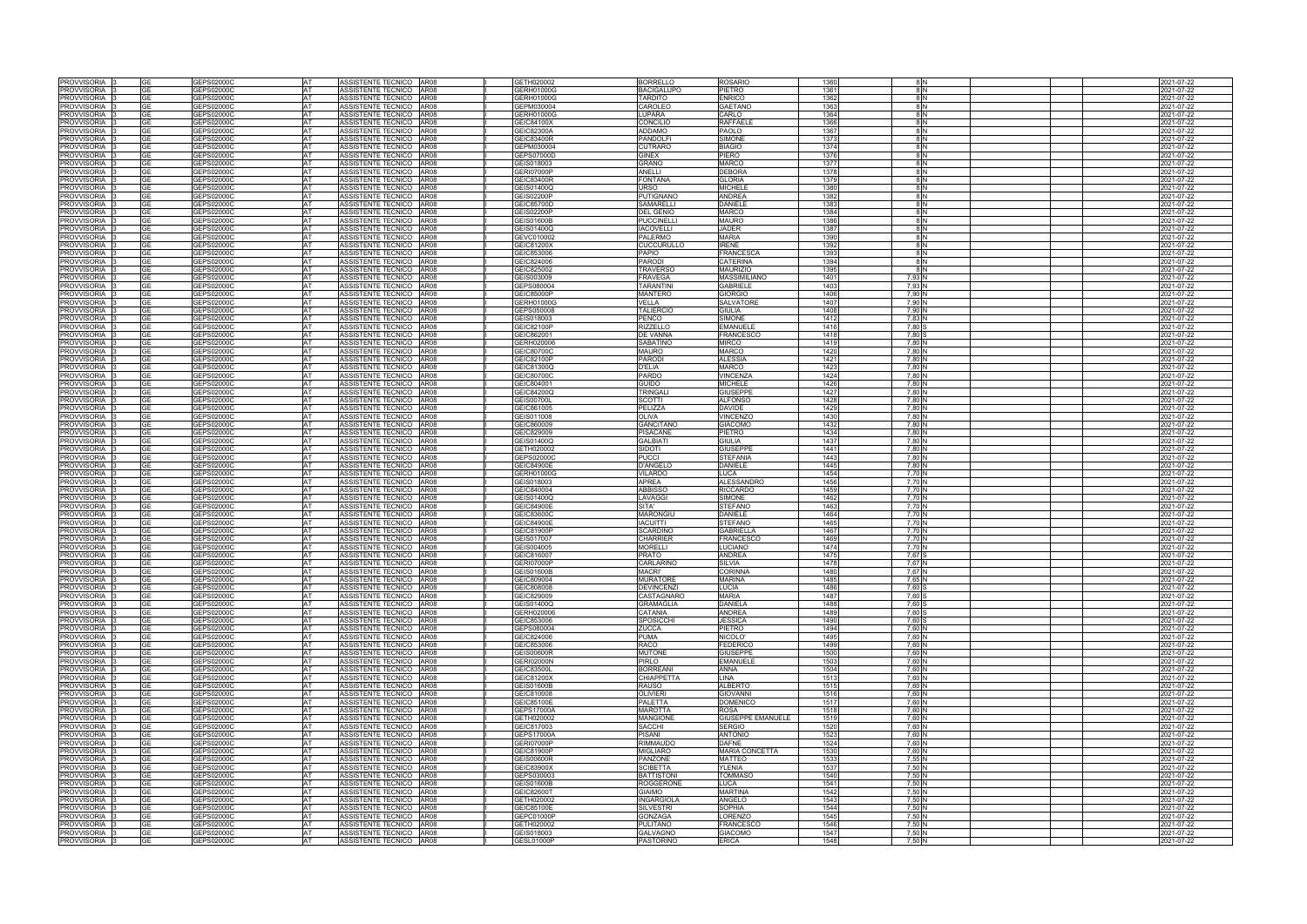| PROVVISORIA                               | GE        | GEPS02000C               | AT              | ASSISTENTE TECNICO AR08                            | GEIC862001               | <b>SCIARRINO</b>          | <b>NICOLE</b>                     | 1549         | 7,50              | 2021-07-22               |
|-------------------------------------------|-----------|--------------------------|-----------------|----------------------------------------------------|--------------------------|---------------------------|-----------------------------------|--------------|-------------------|--------------------------|
| PROVVISORIA                               | GE        | GEPS02000C               | AT              | <b>AR08</b><br>ASSISTENTE TECNICO                  | GEIC85200A               | <b>ALBANI</b>             | <b>EDERICO</b>                    | 1552         | 7,50 <sup>N</sup> | 2021-07-22               |
| PROVVISORIA                               | <b>GE</b> | GEPS02000C               | AT              | ASSISTENTE TECNICO AR08                            | GEIC81300Q               | <b>DEL PRETE</b>          | <b>SALVATORE</b>                  | 1554         | 7,50 N            | 2021-07-22               |
| PROVVISORIA                               | GE        | GEPS02000C               | AT              | ASSISTENTE TECNICO AR08                            | GETH020002               | <b>CIPOLLONE</b>          | STEFANO                           | 1558         | 7,50 N            | 2021-07-22               |
| PROVVISORIA                               | GE        | GEPS02000C               | AT              | ASSISTENTE TECNICO<br><b>AR08</b>                  | GEPC04000E               | <b>ZONFA</b>              | <b>ORENZO</b>                     | 1559         | 7,50 N            | 021-07-22                |
| PROVVISORIA                               | GЕ        | GEPS02000C               | AT              | ASSISTENTE TECNICO AR08                            | GEPS17000A               | <b>PIUTTI</b>             | <b>ANDREA</b>                     | 1562         | 7,50 N            | 2021-07-22               |
| PROVVISORIA                               | GE        | GEPS02000C               | AT              | ASSISTENTE TECNICO AR08                            | GEIC809004               | <b>MACCARIN</b>           | ALESSANDRO                        | 1566         | 7,50 <sup>N</sup> | 2021-07-22               |
|                                           | GE        | GEPS02000C               | AT              | ASSISTENTE TECNICO   AR08                          | GERI02000N               | <b>GUARNA</b>             | <b><i>TEOFILO DOMENICO</i></b>    | 1567         | 7,50 N            |                          |
| PROVVISORIA 3                             |           |                          |                 |                                                    |                          |                           |                                   |              |                   | 2021-07-22               |
| PROVVISORIA                               | GE        | GEPS02000C               | <b>AT</b>       | ASSISTENTE TECNICO   AR08                          | GEPS02000C               | <b>BALBIANO</b>           | <b>MAURIZIO</b>                   | 1568         | 7,50 N            | 2021-07-22               |
| PROVVISORIA                               | GE        | GEPS02000C               | AT              | ASSISTENTE TECNICO<br>AR08                         | <b>GEIC82700N</b>        | <b>SCARCIGLIA</b>         | <b>ANTONIO</b>                    | 1570         | 7,45 N            | 2021-07-22               |
| PROVVISORIA                               | <b>GE</b> | GEPS02000C               | <b>AT</b>       | ASSISTENTE TECNICO<br>AR08                         | GEIC825002               | <b>PASQUALI</b>           | <b>ANDREA</b>                     | 1571         | 7,45 N            | 2021-07-22               |
| PROVVISORIA 3                             | GE        | GEPS02000C               | AT              | ASSISTENTE TECNICO AR08                            | GEIC81900P               | CALCATERRA                | ALFREDO DAVIDE                    | 1572         | 7,43 S            | 2021-07-22               |
|                                           |           |                          |                 |                                                    |                          |                           |                                   |              |                   |                          |
| <b>PROVVISORIA</b>                        | GE        | GEPS02000C               | <b>AT</b>       | ASSISTENTE TECNICO AR08                            | GEIS01300X               | <b>MOLETTIER</b>          | LUCA.                             | 1573         | 7,43 N            | 2021-07-22               |
| PROVVISORIA 13                            | <b>GE</b> | GEPS02000C               | <b>AT</b>       | ASSISTENTE TECNICO AR08                            | GEIC84900E               | <b>ZUCCO</b>              | <b>MAURIZIO</b>                   | 1576         | 7.42 N            | 2021-07-22               |
| PROVVISORIA 13                            | GE        | GEPS02000C               | AT              | ASSISTENTE TECNICO   AR08                          | GEIC840004               | <b>BOCCIA</b>             | ANIELLO                           | 1577         | 7.40 S            | 2021-07-22               |
| PROVVISORIA 3                             | GF        | GEPS02000C               | AT              | ASSISTENTE TECNICO   AR08                          | GEIC83600C               | DE PAOL                   | <b>GIUSEPPE</b>                   | 1578         | $7,40$ \$         | 2021-07-22               |
| PROVVISORIA 3                             | GE        | GEPS02000C               | <b>AT</b>       | ASSISTENTE TECNICO   AR08                          | GEIS018003               | <b>FOTIA</b>              | <b>SAVERIO</b>                    | 1581         | 7,40 S            | 2021-07-22               |
| PROVVISORIA 3                             |           |                          |                 |                                                    |                          |                           |                                   | 1582         |                   |                          |
|                                           | <b>GE</b> | GEPS02000C               | <b>AT</b>       | ASSISTENTE TECNICO AR08                            | GEIC80700C               | <b>TRAPASSO</b>           | <b>MARIA GRAZIA</b>               |              | 7.40 N            | 2021-07-22               |
| PROVVISORIA 3                             | <b>GE</b> | GEPS02000C               | AT              | ASSISTENTE TECNICO AR08                            | GEIC85200A               | <b>MACCHIARELLA</b>       | <b>MASSIMO</b>                    | 1583         | 7.40 N            | 2021-07-22               |
| PROVVISORIA 3                             |           | GEPS02000C               | AT              | ASSISTENTE TECNICO   AR08                          | <b>GEIS00600R</b>        | <b>MORGILLO</b>           | <b>ANDREA</b>                     | 1584         | 7.40              | 2021-07-22               |
| PROVVISORIA                               | GЕ        | GEPS02000C               | <b>AT</b>       | ASSISTENTE TECNICO   AR08                          | GEPS080004               | <b>SERRA</b>              | <b>UDOVICO</b>                    | 1585         | 7,40 N            | 2021-07-22               |
| PROVVISORIA                               | GE        | GEPS02000C               | AT              | ASSISTENTE TECNICO<br><b>AR08</b>                  | GEIC82300A               | VASSALLO                  | <b>FRANCESCA</b>                  | 1587         | 7,40              | 2021-07-22               |
| PROVVISORIA                               | <b>GE</b> | GEPS02000C               | AT              | ASSISTENTE TECNICO AR08                            | GEPS07000D               | <b>STRANO</b>             | <b>ORENZO</b>                     | 1588         | $7,40$ N          | 2021-07-22               |
|                                           |           |                          |                 |                                                    |                          |                           |                                   |              |                   |                          |
| PROVVISORIA                               | <b>GE</b> | GEPS02000C               | AT              | ASSISTENTE TECNICO AR08                            | GEIS004005               | <b>FURGANI</b>            | <b>SIMONE</b>                     | 1591         | 7,40              | 2021-07-22               |
| PROVVISORIA                               | GЕ        | GEPS02000C               | AT              | AR <sub>08</sub><br>ASSISTENTE TECNICO             | GEPM030004               | <b>BOZZINI</b>            | <b>ALBERTO</b>                    | 1592         | $7,40$ N          | 2021-07-22               |
| PROVVISORIA                               | GE        | GEPS02000C               | AT              | ASSISTENTE TECNICO AR08                            | GESL01000P               | <b>NIGRO</b>              | <b>ANDREA</b>                     | 1594         | 7,40 M            | 2021-07-22               |
| PROVVISORIA                               | GE        | GEPS02000C               | AT              | ASSISTENTE TECNICO<br><b>AR08</b>                  | <b>GEIS00700L</b>        | <b>MEDA</b>               | <b>MATTIA</b>                     | 1596         | 7,40 N            | 2021-07-22               |
| PROVVISORIA                               | GE        | GEPS02000C               | AT              | ASSISTENTE TECNICO<br><b>AR08</b>                  | GEIC862001               | <b>RUSSO</b>              | <b>ANTONELLA</b>                  | 1598         | $7,40$ N          | 2021-07-22               |
|                                           |           |                          |                 |                                                    |                          |                           |                                   |              |                   |                          |
| PROVVISORIA                               | GE        | GEPS02000C               | AT              | ASSISTENTE TECNICO AR08                            | GEIC825002               | /ILLANI                   | <b>MICHELA</b>                    | 1602         | 7,40 N            | 2021-07-22               |
| PROVVISORIA                               | <b>GE</b> | GEPS02000C               | AT              | ASSISTENTE TECNICO<br><b>AR08</b>                  | GEIS017007               | CARTASSC                  | <b>RAFFAELLA</b>                  | 1603         | 7,40 N            | 2021-07-22               |
| <b>PROVVISORIA</b>                        | GE        | GEPS02000C               | AT              | ASSISTENTE TECNICO<br><b>AR08</b>                  | GEIS01400Q               | <b>DIBENEDETTO</b>        | <b>ANTONIA</b>                    | 1605         | $7,40$ N          | 021-07-22                |
| PROVVISORIA                               | <b>GE</b> | GEPS02000C               | AT              | ASSISTENTE TECNICO AR08                            | GETH020002               | <b>PAGNOTTA</b>           | <b>EUGENIO</b>                    | 1606         | 7,40 N            | 2021-07-22               |
|                                           | GE        |                          | AT              |                                                    |                          |                           |                                   |              |                   |                          |
| PROVVISORIA                               |           | GEPS02000C               |                 | ASSISTENTE TECNICO AR08                            | <b>GEMM18600E</b>        | SCHENONE                  | DAVIDE                            | 1608         | 7,35              | 021-07-22                |
| PROVVISORIA                               | <b>GE</b> | GEPS02000C               | <b>AT</b>       | ASSISTENTE TECNICO AR08                            | GEPS050008               | <b>ANDREOZZI</b>          | <b>MASSIMO GIUSEPPE</b>           | 1609         | 7,33 S            | 2021-07-22               |
| PROVVISORIA                               | <b>GE</b> | GEPS02000C               | AT              | ASSISTENTE TECNICO AR08                            | GEIS003009               | COMPAGNO                  | RENATO                            | 1611         | 7,33 S            | 2021-07-22               |
| PROVVISORIA                               | <b>GE</b> | GEPS02000C               | AT              | ASSISTENTE TECNICO<br>AR <sub>08</sub>             | GERI02000N               | <b>ZINGONE</b>            | CINZIA IRENE                      | 1614         | 7,33 N            | 2021-07-22               |
| PROVVISORIA 3                             | GE        | GEPS02000C               | AT              | ASSISTENTE TECNICO AR08                            | GERH020006               | <b>RAVERA</b>             | <b>RAFFAELLA</b>                  | 1621         | 7,33 N            | 2021-07-22               |
|                                           |           |                          |                 |                                                    |                          |                           |                                   |              |                   |                          |
| PROVVISORIA 3                             | <b>GE</b> | GEPS02000C               | <b>AT</b>       | ASSISTENTE TECNICO   AR08                          | GEIC831009               | PEZZERA                   | <b>MARIA GRAZIA</b>               | 1624         | 7,33 N            | 2021-07-22               |
| PROVVISORIA 3                             | GE        | GEPS02000C               | AT              | ASSISTENTE TECNICO   AR08                          | GEPS080004               | <b>VITOLO</b>             | ROSANNA                           | 1625         | 7,33 N            | 021-07-22                |
| PROVVISORIA 3                             | <b>GE</b> | GEPS02000C               | AT              | ASSISTENTE TECNICO AR08                            | GEIC861005               | SALVO                     | <b>DOMENICO</b>                   | 1627         | 7.30 S            | 2021-07-22               |
| PROVVISORIA 13                            | GE        | GEPS02000C               | AT              | ASSISTENTE TECNICO   AR08                          | GEIC85100E               | CERAUDC                   | ORNELLA                           | 1630         | 7,30 N            | 2021-07-22               |
| PROVVISORIA                               | GE        | GEPS02000C               | <b>AT</b>       | ASSISTENTE TECNICO   AR08                          | GEPS02000C               | <b>FERRER</b>             | SOFIA                             | 1631         | 7,30 N            | 2021-07-22               |
| PROVVISORIA 13                            | <b>GE</b> | GEPS02000C               | <b>AT</b>       | ASSISTENTE TECNICO   AR08                          | GEIC81400G               | <b>ZUNINO</b>             | <b>DAVIDE</b>                     | 1632         | 7,30 N            | 2021-07-22               |
|                                           |           |                          |                 |                                                    |                          |                           |                                   |              |                   |                          |
| PROVVISORIA 13                            | <b>GE</b> | GEPS02000C               | AT              | ASSISTENTE TECNICO   AR08                          | GEPC020009               | <b>BOERO</b>              | <b>MATTEO</b>                     | 1635         | 7.30 N            | 2021-07-22               |
| PROVVISORIA 3                             | GΕ        | GEPS02000C               | AT              | ASSISTENTE TECNICO   AR08                          | <b>GEIS00600R</b>        | <b>RIZZO</b>              | <b>NOEMI</b>                      | 1640         | 7,30 N            | 2021-07-22               |
| PROVVISORIA                               | GF        | GEPS02000C               | <b>AT</b>       | ASSISTENTE TECNICO   AR08                          | <b>GEPS17000A</b>        | <b>FABIANC</b>            | <b>WALTER STEFANO</b>             | 1643         | 7.30 N            | 2021-07-22               |
| PROVVISORIA                               | <b>GE</b> | GEPS02000C               | AT              | ASSISTENTE TECNICO<br>AR08                         | <b>GEIS01600B</b>        | CARIATI                   | <b>ANTONIO</b>                    | 1647         | 7,30 <sup>N</sup> | 2021-07-22               |
| PROVVISORIA                               | GE        | GEPS02000C               | AT              | ASSISTENTE TECNICO<br><b>AR08</b>                  | GEPS030003               | SAFFIOTI                  | <b>MASSIMO</b>                    | 1650         | 7,27 S            | 2021-07-22               |
|                                           | <b>GE</b> |                          | AT              | ASSISTENTE TECNICO   AR08                          |                          |                           |                                   | 1651         | 7,27N             |                          |
| <b>PROVVISORIA</b>                        |           | GEPS02000C               |                 |                                                    | GEPS080004               | SPERANDIC                 | CLAUDIO                           |              |                   | 2021-07-22               |
| PROVVISORIA                               | GE        | GEPS02000C               | AT              | ASSISTENTE TECNICO AR08                            | GEIS004005               | <b>TRIMBOLI</b>           | <b>MARTINA</b>                    | 1652         | $7,25$ N          | 2021-07-22               |
| PROVVISORIA                               | GE        | GEPS02000C               | AT              | ASSISTENTE TECNICO<br><b>AR08</b>                  | GEPS02000C               | DI GIACOMO                | OREDANA                           | 1653         | 7,25N             | 2021-07-22               |
| <b>PROVVISORIA</b>                        | GE        | GEPS02000C               | AT              | ASSISTENTE TECNICO<br><b>AR08</b>                  | GEIS012004               | DE BARTOLO                | <b>MARIA CARMELA</b>              | 1657         | $7,20$ \$         | 2021-07-22               |
| PROVVISORIA                               | GE        | GEPS02000C               | AT              | ASSISTENTE TECNICO<br><b>AR08</b>                  | GEIC83600C               | LONGO                     | <b>DANIELE</b>                    | 1663         | $7,20$ S          | 2021-07-22               |
| PROVVISORIA                               | GE        | GEPS02000C               | AT              | ASSISTENTE TECNICO AR08                            | GEIS004005               | <b>MANNA</b>              | ALESSANDRO MARIA                  | 1665         | $7,20$ N          | 2021-07-22               |
|                                           |           |                          |                 |                                                    |                          |                           |                                   |              |                   |                          |
| PROVVISORIA                               | <b>GE</b> | GEPS02000C               | AT              | ASSISTENTE TECNICO<br>AR08                         | <b>GEIS01600B</b>        | CALIFANO                  | UIGI.                             | 1667         | 7,20 N            | 2021-07-22               |
| <b>PROVVISORIA</b>                        | GE        | GEPS02000C               | AT              | ASSISTENTE TECNICO<br><b>AR08</b>                  | GEIC81900P               | <b>BARBUTO</b>            | ANDREA                            | 1669         | 7,20 N            | 2021-07-22               |
| PROVVISORIA                               | GE        | GEPS02000C               | AT              | ASSISTENTE TECNICO<br><b>AR08</b>                  | GEIC85500T               | <b>PINTUS</b>             | <b>GIULIA</b>                     | 1670         | 7,20 M            | 2021-07-22               |
| PROVVISORIA                               | GE        | GEPS02000C               | AT              | ASSISTENTE TECNICO AR08                            | GEIS018003               | NORBIATO                  | <b>MARCO</b>                      | 1673         | $7,20$ N          | 2021-07-22               |
|                                           |           |                          |                 | ASSISTENTE TECNICO AR08                            |                          |                           |                                   |              |                   |                          |
| PROVVISORIA                               | GE        | GEPS02000C               | AT              |                                                    | <b>GERI02000N</b>        | TINNIRELLC                | <b>BENEDETTC</b>                  | 1677         | $7,20$ N          | 021-07-22                |
| PROVVISORIA 3                             | GE        | GEPS02000C               | AT              | ASSISTENTE TECNICO AR08                            | GEIC81200X               | CAIAZZO                   | <b>JMBERTO</b>                    | 1678         | 7,20 N            | 2021-07-22               |
| PROVVISORIA 13                            |           | GEPS02000C               | AT              | ASSISTENTE TECNICO   AR08                          | GEIS018003               | CIRILLO                   | <b>DENISE</b>                     | 1679         | 7,20 N            | 2021-07-22               |
| PROVVISORIA 3                             | GE        | GEPS02000C               | AT              | ASSISTENTE TECNICO AR08                            | GEIC83600C               | BINI                      | <b>ALESSIO</b>                    | 1681         | 7,20 N            | 2021-07-22               |
| PROVVISORIA 3                             | <b>GE</b> | GEPS02000C               | <b>AT</b>       | ASSISTENTE TECNICO AR08                            | GEIS01600B               | <b>TESSORE</b>            | <b>PAOLO</b>                      | 1682         | 7,20 N            | 2021-07-22               |
| PROVVISORIA 3                             |           | GEPS02000C               |                 | ASSISTENTE TECNICO AR08                            | GEPS07000D               | <b>GRANATA</b>            | ALESSANDRO                        | 1683         |                   |                          |
|                                           | <b>GE</b> |                          | AT              |                                                    |                          |                           |                                   |              | 7,20 N            | 2021-07-22               |
| PROVVISORIA 3                             | GE        | GEPS02000C               | <b>AT</b>       | ASSISTENTE TECNICO AR08                            | <b>GEIS01600B</b>        | <b>CAMPISI</b>            | <b>SIMONE</b>                     | 1684         | 7,20 N            | 2021-07-22               |
| PROVVISORIA 13                            | <b>GE</b> | GEPS02000C               | <b>AT</b>       | ASSISTENTE TECNICO AR08                            | GEIS01600B               | <b>SALCUNI</b>            | <b>FABRIZIO</b>                   | 1689         | 7.20 N            | 2021-07-22               |
| PROVVISORIA 3                             | GE        | GEPS02000C               | <b>AT</b>       | ASSISTENTE TECNICO AR08                            | GETH020002               | LO TURCO                  | <b>MASSIMILIANO</b>               | 1692         | 7,17 S            | 2021-07-22               |
| PROVVISORIA 3                             | GЕ        | GEPS02000C               | <b>AT</b>       | ASSISTENTE TECNICO AR08                            | GEIC85100E               | <b>CERAUDO</b>            | <b>CRISTINA</b>                   | 1693         | 7,17 S            | 2021-07-22               |
| PROVVISORIA 3                             | <b>GE</b> | GEPS02000C               | <b>AT</b>       | ASSISTENTE TECNICO AR08                            | GEIC862001               | <b>BOTTONE</b>            | LAURA                             | 1694         | 7.17 S            | 2021-07-22               |
| PROVVISORIA 3                             | <b>GE</b> | GEPS02000C               | <b>AT</b>       | ASSISTENTE TECNICO AR08                            | <b>GEIS01600B</b>        | <b>BOVIO</b>              | <b>GIORGIO</b>                    | 1696         | 7.17 S            | 2021-07-22               |
|                                           |           |                          |                 |                                                    |                          |                           |                                   |              |                   |                          |
| PROVVISORIA 3                             | <b>GE</b> | GEPS02000C               | <b>AT</b>       | ASSISTENTE TECNICO AR08                            | GEIC82000V               | <b>MANFRINI</b>           | CHIARA                            | 1697         | 7,17 N            | 2021-07-22               |
| PROVVISORIA 3                             | GE        | GEPS02000C               | <b>AT</b>       | ASSISTENTE TECNICO AR08                            | GEIC84900E               | NATI                      | <b>PAOLO</b>                      | 1698         | 7,17 N            | 2021-07-22               |
| PROVVISORIA I                             | GЕ        | GEPS02000C               | AT              | ASSISTENTE TECNICO AR08                            | GERH020006               | <b>BRUNELLI</b>           | EROL                              | 1706         | 7,10 N            | 2021-07-22               |
| PROVVISORIA 3                             | <b>GE</b> | GEPS02000C               | <b>AT</b>       | ASSISTENTE TECNICO AR08                            | <b>GEIS00100N</b>        | <b>DE ROSA</b>            | <b>MARIO</b>                      | 1709         | 7,10N             | 2021-07-22               |
| PROVVISORIA 3                             | GE.       | GEPS02000C               | <b>AT</b>       | ASSISTENTE TECNICO AR08                            | GEPS02000C               | <b>RIVAROLI</b>           | <b>FEDERICO</b>                   | 1714         | 7,10 N            | 2021-07-22               |
| PROVVISORIA                               | <b>GE</b> | GEPS02000C               |                 |                                                    | GEIC84200Q               | <b>AMBESI</b>             | <b>ILARIA</b>                     | 1715         | $7,10$ N          | 2021-07-22               |
|                                           |           |                          |                 |                                                    |                          |                           |                                   |              |                   |                          |
| PROVVISORIA                               |           |                          | AT              | ASSISTENTE TECNICO AR08                            |                          |                           |                                   |              |                   |                          |
| PROVVISORIA 3                             | GE        | GEPS02000C               | AT              | ASSISTENTE TECNICO AR08                            | <b>GEIC82200E</b>        | <b>TERSITTI</b>           | <b>MARTINA</b>                    | 1719         | 7,10 N            | 2021-07-22               |
|                                           | <b>GE</b> | GEPS02000C               | <b>AT</b>       | ASSISTENTE TECNICO AR08                            | GEIS004005               | VERGANO                   | <b>ENRICO</b>                     | 1723         | 7,10N             | 2021-07-22               |
| PROVVISORIA                               | GЕ        | GEPS02000C               | AT              | ASSISTENTE TECNICO AR08                            | GEPS07000D               | LAZZANO                   | <b>PAOLA</b>                      | 1724         | 7,10 N            | 2021-07-22               |
| PROVVISORIA I:                            | <b>GE</b> | GEPS02000C               | <b>AT</b>       | ASSISTENTE TECNICO AR08                            | GEIS018003               | <b>AMARO</b>              | <b>FABIO</b>                      | 1726         | 7,10 N            |                          |
|                                           |           |                          |                 |                                                    |                          |                           |                                   |              |                   | 2021-07-22               |
| <b>PROVVISORIA</b>                        | <b>GE</b> | GEPS02000C               | AT              | ASSISTENTE TECNICO AR08                            | GEIC808008               | <b>FALCONE</b>            | EMILIO                            | 1727         | 7,10 N            | 2021-07-22               |
| <b>PROVVISORIA</b>                        | GE        | GEPS02000C               | AT              | ASSISTENTE TECNICO AR08                            | <b>GEIS02200P</b>        | <b>SANTAMARIA</b>         | <b>STEFANIA</b>                   | 1729         | 7,10 N            | 2021-07-22               |
| PROVVISORIA 3                             | GE        | GEPS02000C               | AT              | ASSISTENTE TECNICO AR08                            | <b>GEIS00600R</b>        | <b>RICCHI</b>             | <b>ROMANO</b>                     | 1731         | 7 IS              | 2021-07-22               |
| PROVVISORIA 3                             | <b>GE</b> | GEPS02000C               | <b>AT</b>       | ASSISTENTE TECNICO AR08                            | GEIS011008               | <b>SANTORO</b>            | <b>PAOLO</b>                      | 1734         | 7 S               | 2021-07-22               |
| PROVVISORIA 3                             | GE        | GEPS02000C               | AT              | ASSISTENTE TECNICO AR08                            | GEIC809004               | <b>DAVERIO</b>            | <b>ORENZO</b>                     | 1739         |                   | 2021-07-22               |
| PROVVISORIA 3                             | <b>GE</b> | GEPS02000C               | <b>AT</b>       | ASSISTENTE TECNICO AR08                            | GEIC862001               | <b>POGGIO</b>             | <b>CORRADO</b>                    | 1743         | 7 IS              |                          |
|                                           |           |                          |                 |                                                    |                          |                           |                                   |              |                   | 2021-07-22               |
| PROVVISORIA 3                             | GЕ        | GEPS02000C               | AT              | ASSISTENTE TECNICO AR08                            | GEIC81400G               | <b>BRUZZONE</b>           | <b>ANTONELLA</b>                  | 1744         | 7 IS              | 2021-07-22               |
| PROVVISORIA 3                             | GE        | GEPS02000C               | AT              | ASSISTENTE TECNICO AR08                            | <b>GEIC85200A</b>        | <b>MONTAQUILA</b>         | <b>ANTONELLA</b>                  | 1750         | 7 N               | 2021-07-22               |
| PROVVISORIA 3                             | <b>GE</b> | GEPS02000C               | AT              | ASSISTENTE TECNICO AR08                            | <b>GEIS01600B</b>        | <b>DELLA PORTA</b>        | <b>ALESSANDRO</b>                 | 1751         | 7 N               | 2021-07-22               |
| PROVVISORIA 3                             | GE        | GEPS02000C               | AT              | ASSISTENTE TECNICO AR08                            | GEIS003009               | <b>ORIOTTI</b>            | SOFIA                             | 1754         | 7 N               | 2021-07-22               |
| PROVVISORIA 3                             |           | GEPS02000C               | <b>AT</b>       | ASSISTENTE TECNICO AR08                            | GEIC824006               | <b>NONNIS</b>             | LORENZO                           | 1755         | 7 N               | 2021-07-22               |
| PROVVISORIA 3                             | GE.       | GEPS02000C               | <b>AT</b>       | ASSISTENTE TECNICO AR08                            | GEVC010002               | <b>PIPITONE</b>           | <b>ANTONINO</b>                   | 1757         | 7 N               | 2021-07-22               |
|                                           |           |                          |                 |                                                    |                          |                           |                                   |              |                   |                          |
| PROVVISORIA <sup>3</sup><br>PROVVISORIA 3 | GE<br>GE  | GEPS02000C<br>GEPS02000C | AT<br><b>AT</b> | ASSISTENTE TECNICO AR08<br>ASSISTENTE TECNICO AR08 | GEIC811004<br>GEIS018003 | <b>SCARPATI</b><br>DE LEO | <b>SIMONE</b><br><b>SALVATORE</b> | 1758<br>1760 | 7 N<br>7 N        | 2021-07-22<br>2021-07-22 |

|   | 2021-07-22               |
|---|--------------------------|
|   | 2021-07-22               |
|   | 2021-07-22               |
|   | 2021-07-22               |
|   | 2021-07-22               |
|   | 2021-07-22               |
|   | 2021-07-22               |
|   | 2021-07-22               |
|   | 2021-07-22               |
|   | 2021-07-22               |
|   | 2021-07-22               |
|   | 2021-07-22               |
|   | 2021-07-22               |
|   | 2021-07-22               |
|   | 2021-07-22               |
|   | 2021-07-22               |
|   | 2021-07-22               |
|   | 2021-07-22               |
|   | 2021-07-22               |
|   | 2021-07-22<br>2021-07-22 |
|   | 2021-07-22               |
|   | 2021-07-22               |
|   | 2021-07-22               |
|   | 2021-07-22               |
|   | 2021-07-22               |
|   | 2021-07-22               |
|   | 2021-07-22               |
|   | 2021-07-22               |
|   | 2021-07-22               |
|   | 2021-07-22               |
|   | 2021-07-22               |
| V | 2021-07-22               |
|   | 2021-07-22               |
|   | 2021-07-22               |
|   | 2021-07-22<br>2021-07-22 |
|   |                          |
|   | 2021-07-22<br>2021-07-22 |
|   | 2021-07-22               |
|   | 2021-07-22               |
|   | 2021-07-22               |
|   | 2021-07-22               |
|   | 2021-07-22               |
|   | 2021-07-22               |
|   | 2021-07-22               |
|   | 2021-07-22               |
|   | 2021-07-22               |
|   | 2021-07-22               |
|   | 2021-07-22               |
|   | 2021-07-22               |
|   | 2021-07-22               |
|   | 2021-07-22               |
|   | 2021-07-22               |
|   |                          |
|   | 2021-07-22               |
|   | 2021-07-22               |
|   | 2021-07-22               |
|   | 2021-07-22               |
|   | 2021-07-22<br>2021-07-22 |
|   | 2021-07-22               |
|   | 2021-07-22               |
|   | 2021-07-22               |
|   | 2021-07-22               |
| D | 2021-07-22               |
|   | 2021-07-22               |
|   | 2021-07-22               |
|   | 2021-07-22               |
|   | 2021-07-22               |
|   | 2021-07-22               |
|   | 2021-07-22<br>2021-07-22 |
|   |                          |
|   | 2021-07-22<br>2021-07-22 |
|   | 2021-07-22               |
|   | 2021-07-22               |
|   | 2021-07-22               |
|   | 2021-07-22               |
|   | 2021-07-22               |
|   | 2021-07-22               |
|   | 2021-07-22               |
|   | 2021-07-22               |
|   | 2021-07-22               |
|   | 2021-07-22               |
|   | 2021-07-22               |
|   | 2021-07-22<br>2021-07-22 |
|   | 2021-07-22               |
|   | 2021-07-22               |
|   | 2021-07-22               |
| D | 2021-07-22               |
|   | 2021-07-22               |
|   | 2021-07-22<br>2021-07-22 |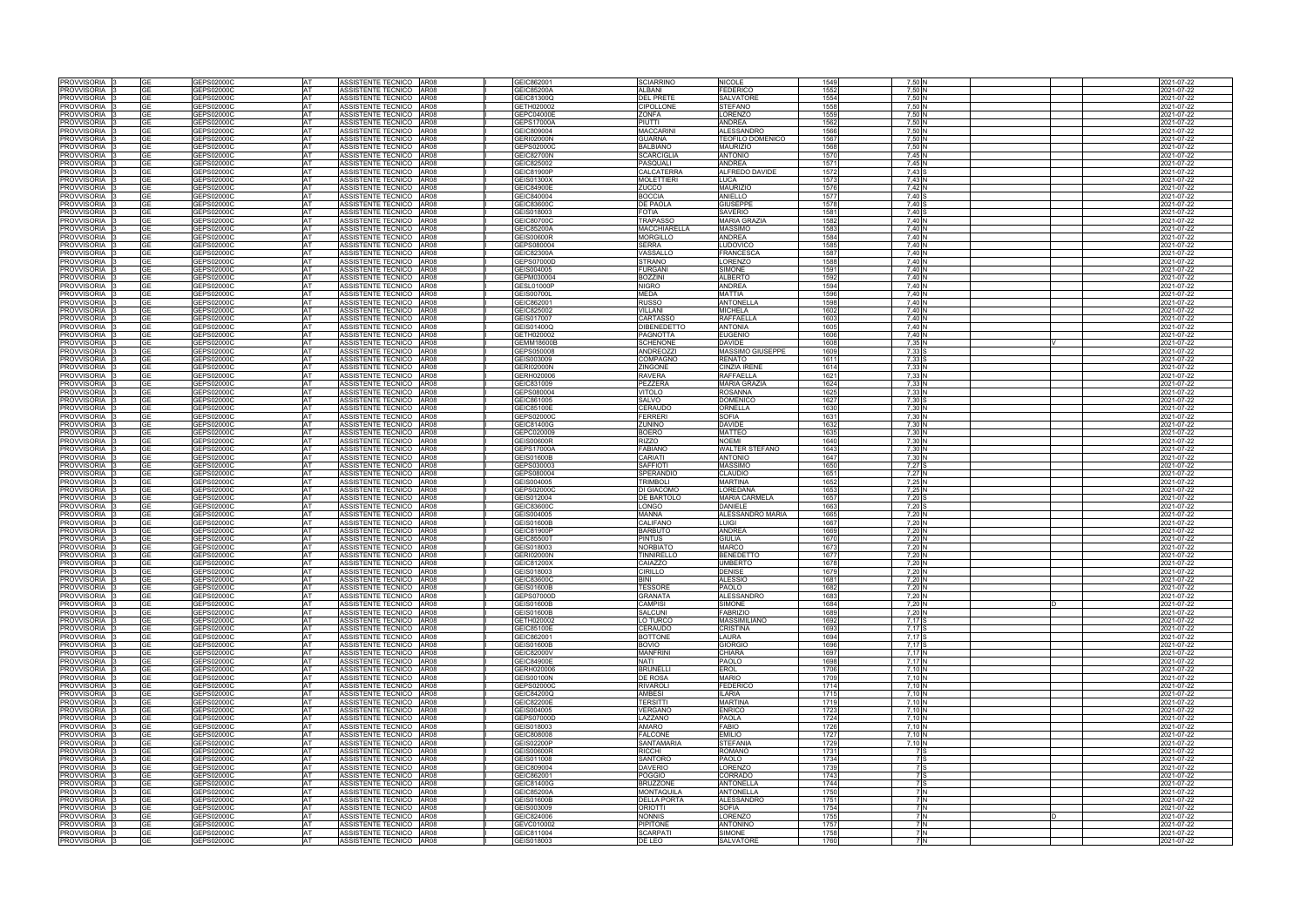|                                   |           | GEPS02000C                                         | ASSISTENTE TECNICO                                 | AR08                | GEIC831009                             | <b>SCARPULLA</b>                     | <b>DAVIDE</b>                      | 1761         |                    |  | 2021-07-22               |
|-----------------------------------|-----------|----------------------------------------------------|----------------------------------------------------|---------------------|----------------------------------------|--------------------------------------|------------------------------------|--------------|--------------------|--|--------------------------|
| <b>PROVVISORIA</b>                |           | GEPS02000C<br>AT                                   | ASSISTENTE TECNICO                                 | AR08                | GEIC808008                             | GIRACELLO                            | ORENZO                             | 1762         | 7 IN               |  | 2021-07-22               |
| <b>PROVVISORIA</b>                | GE        | GEPS02000C<br>AT                                   | ASSISTENTE TECNICO                                 | AR08                | GEIS004005                             | COSTANZO                             | <b>ROBERTO</b>                     | 1763         | 7 N                |  | 2021-07-22               |
| <b>PROVVISORIA</b>                | ٩F        | <b>GEPS02000C</b><br>AT                            | ASSISTENTE TECNICO AR08                            |                     | GETH020002                             | <b>PUTRONE</b>                       | GIUSEPPE                           | 1765         | 7 N                |  | 2021-07-22               |
| <b>PROVVISORIA</b>                |           | GEPS02000C<br>AT                                   | <b>ASSISTENTE TECNICO</b>                          | <b>AR08</b>         | GEIC82300A                             | <b>GULLOTTO</b>                      | MATTEO                             | 1766         | 7 N                |  | 021-07-22                |
| PROVVISORIA                       | ЭE        | GEPS02000C<br>AT<br>AT                             | ASSISTENTE TECNICO                                 | AR08                | <b>GEIC85600N</b>                      | <b>CIMMINO</b>                       | GIORGIO                            | 1767         | 7 N<br>7 N         |  | 2021-07-22               |
| <b>PROVVISORIA</b><br>PROVVISORIA | ٩F        | <b>GEPS02000C</b><br><b>AT</b><br>3EPS02000C       | ASSISTENTE TECNICO<br>ASSISTENTE TECNICO AR08      | <b>AR08</b>         | <b>GEIS02200P</b><br>GEIC83900X        | FRANDINA<br><b>PERFETTI</b>          | MIRKO<br>NICOLO'                   | 1769<br>1770 | 7 N                |  | 2021-07-22<br>2021-07-22 |
| PROVVISORIA                       | GЕ        | GEPS02000C<br><b>AT</b>                            | ASSISTENTE TECNICO                                 | AR08                | GEIC838004                             | <b>CARVELLI</b>                      | <b>ANDREA</b>                      | 1771         | 7 N                |  | 2021-07-22               |
| PROVVISORIA                       |           | GEPS02000C<br>AT                                   | <b>ASSISTENTE TECNICO</b>                          | AR08                | <b>GERI02000N</b>                      | <b>RANO</b>                          | ALESSIA                            | 1772         | 7 N                |  | 2021-07-22               |
| PROVVISORIA                       | GE        | GEPS02000C<br>AT                                   | ASSISTENTE TECNICO                                 | AR08                | GETH020002                             | <b>MALENA</b>                        | <b>NATALE</b>                      | 1773         | 7 N                |  | 2021-07-22               |
| PROVVISORIA                       | GE        | GEPS02000C<br><b>AT</b>                            | ASSISTENTE TECNICO   AR08                          |                     | GEIS004005                             | <b>RAGUSA</b>                        | UMBERTO MATTIA                     | 1777         | 7 N                |  | 2021-07-22               |
| PROVVISORIA                       |           | GEPS02000C<br>AT                                   | ASSISTENTE TECNICO                                 | AR08                | GEPC01000P                             | <b>GIREI</b>                         | SILVIA                             | 1779         | 7 N                |  | 2021-07-22               |
| PROVVISORIA                       | GЕ        | <b>AT</b><br>GEPS02000C                            | ASSISTENTE TECNICO                                 | AR08                | GEIS01600B                             | <b>COCCHI</b>                        | <b>DAVIDE</b>                      | 1782         | 7 N                |  | 2021-07-22               |
| PROVVISORIA                       | GF        | GEPS02000C<br><b>AT</b>                            | ASSISTENTE TECNICO                                 | AR08                | GEPS080004                             | <b>CHECCHIA</b>                      | DANIELE                            | 1783         | 7 N                |  | 2021-07-22               |
| PROVVISORIA                       |           | AT<br>3EPS02000C                                   | ASSISTENTE TECNICO AR08                            |                     | GEIC831009                             | <b>CIERVO</b>                        | <b>GABRIEL</b>                     | 1788         | 7 IN               |  | 2021-07-22               |
| PROVVISORIA                       | GF        | GEPS02000C<br><b>AT</b>                            | ASSISTENTE TECNICO                                 | AR08                | GEIC833001                             | <b>BEVILACQUA</b>                    | SILVIA                             | 1793         | 7 IN               |  | 2021-07-22               |
| PROVVISORIA                       | GЕ        | GEPS02000C<br>AT                                   | ASSISTENTE TECNICO   AR08                          |                     | GEIC862001                             | <b>BONAFINI</b>                      | <b>ALESSIA</b>                     | 1794         | 7 N                |  | 2021-07-22               |
| PROVVISORIA                       | GF        | GEPS02000C<br>AT                                   | ASSISTENTE TECNICO                                 | AR08                | GEIC82200E                             | <b>SERAFINO</b>                      | <b>STEFANO</b>                     | 1795         | 7 N                |  | 2021-07-22               |
| PROVVISORIA                       |           | GEPS02000C<br>AT                                   | ASSISTENTE TECNICO   AR08                          |                     | <b>GEIC85000P</b>                      | <b>BENATTI</b>                       | <b>SIMONA</b>                      | 1796         |                    |  | 2021-07-22               |
| PROVVISORIA<br><b>PROVVISORIA</b> | GF        | GEPS02000C<br>AT<br>GEPS02000C<br>AT               | ASSISTENTE TECNICO<br><b>ASSISTENTE TECNICO</b>    | AR08<br><b>AR08</b> | GEPS02000C<br>GEIC84900E               | <b>TRAPASSC</b><br>CAPICCHIONI       | <b>MAURIZIO</b><br><b>FABRIZIA</b> | 1797<br>1798 | 7 N                |  | 2021-07-22<br>2021-07-22 |
| PROVVISORIA                       | GЕ        | GEPS02000C<br>AT                                   | ASSISTENTE TECNICO                                 | AR08                | GEIC86400L                             | <b>MISCIOSCIA</b>                    | <b>FRANCESCO</b>                   | 1799         | 7 N                |  | 2021-07-22               |
| PROVVISORIA                       | GF        | GEPS02000C<br>AT                                   | ASSISTENTE TECNICO                                 | AR08                | GEIS018003                             | FORTI                                | <b>FABRIZIO</b>                    | 1801         |                    |  | 2021-07-22               |
| PROVVISORIA                       | GF        | GEPS02000C<br>AT                                   | ASSISTENTE TECNICO                                 | AR08                | <b>GEIS01600B</b>                      | <b>BERTOLDI</b>                      | <b>SIMONA</b>                      | 1802         | 7 N                |  | 2021-07-22               |
| <b>PROVVISORIA</b>                |           | GEPS02000C<br>AT                                   | <b>ASSISTENTE TECNICO</b>                          | AR08                | GEIC811004                             | <b>MAGLIULO</b>                      | ANNUNZIATA                         | 1803         | 7 N                |  | 2021-07-22               |
| <b>PROVVISORIA</b>                |           | GEPS02000C<br>AT                                   | <b>ASSISTENTE TECNICO</b>                          | <b>AR08</b>         | GEIC838004                             | <b>AURO</b>                          | <b>ANTONIETTA</b>                  | 1805         | 7 IN               |  | 2021-07-22               |
| <b>PROVVISORIA</b>                | GF        | GEPS02000C<br>AT                                   | <b>ASSISTENTE TECNICO</b>                          | <b>AR08</b>         | GETH020002                             | CAVALLARO                            | <b>JBALDO FRANCESCO</b>            | 1808         | 6,95 N             |  | 2021-07-22               |
| PROVVISORIA                       | GF        | GEPS02000C<br>AT                                   | ASSISTENTE TECNICO AR08                            |                     | GEPS050008                             | ESPOSITO                             | ANNA                               | 1809         | $6,93$ S           |  | 2021-07-22               |
| <b>PROVVISORIA</b>                | GΕ        | GEPS02000C<br>AT                                   | <b>ASSISTENTE TECNICO</b>                          | <b>AR08</b>         | GEIC81300Q                             | SIRI                                 | SOLANGE                            | 1811         | 6,93N              |  | 2021-07-22               |
| <b>PROVVISORIA</b>                |           | <b>GEPS02000C</b><br>AT                            | <b>ASSISTENTE TECNICO</b>                          | <b>AR08</b>         | GEIC829009                             | SACCHITELL                           | <b>MICHELE</b>                     | 1812         | 6,93N              |  | 021-07-22                |
| <b>PROVVISORIA</b>                | GE        | GEPS02000C<br>AT                                   | ASSISTENTE TECNICO                                 | AR08                | <b>GEIS01600B</b>                      | VITTORINO                            | <b>TERESA</b>                      | 1813         | 6,92 N             |  | 2021-07-22               |
| PROVVISORIA                       |           | EPS02000C<br>AT                                    | ASSISTENTE TECNICO AR08                            |                     | GETH020002                             | <b>BALOCCO</b>                       | PAOLO                              | 1814         | 6,90               |  | 021-07-22                |
| PROVVISORIA                       | GЕ        | GEPS02000C<br><b>AT</b>                            | ASSISTENTE TECNICO AR08                            |                     | GEPS080004                             | <b>VOLPE</b>                         | ALESSANDRO                         | 1815         | 6.90 S             |  | 2021-07-22               |
| PROVVISORIA                       | GE        | GEPS02000C<br>AT                                   | ASSISTENTE TECNICO AR08                            |                     | GEIS01400Q                             | <b>PIANO</b>                         | ANDREA                             | 1816         | 6,90 N             |  | 2021-07-22               |
| PROVVISORIA                       | GE        | GEPS02000C<br>AT                                   | <b>ASSISTENTE TECNICO</b>                          | AR08                | GERH01000G                             | PAGANO                               | <b>MARIAROSARIA</b>                | 1818         | 6,90 N             |  | 2021-07-22               |
| PROVVISORIA                       |           | GEPS02000C<br><b>AT</b>                            | ASSISTENTE TECNICO AR08                            |                     | GEIC85000P                             | <b>POLIDORO</b>                      | <b>EDOARDO</b>                     | 1819         | 6,90 N             |  | 2021-07-22               |
| PROVVISORIA                       | GЕ        | GEPS02000C<br><b>AT</b>                            | ASSISTENTE TECNICO   AR08                          |                     | GEIC817003                             | <b>FAZIO</b>                         | ALESSANDRO                         | 1821         | 6,90 N             |  | 2021-07-22               |
| PROVVISORIA<br>PROVVISORIA 3      | GE        | <b>GEPS02000C</b><br>AT<br>GEPS02000C<br><b>AT</b> | ASSISTENTE TECNICO<br>ASSISTENTE TECNICO AR08      | AR08                | GEIC81900P<br>GEIC80700C               | DE LUCA<br><b>SPARACINO</b>          | GIOVANNI<br><b>GIAMPIERO</b>       | 1822<br>1824 | 6,90 N<br>6.90 N   |  | 021-07-22<br>2021-07-22  |
| PROVVISORIA                       |           | AT<br>GEPS02000C                                   | ASSISTENTE TECNICO   AR08                          |                     | GERH01000G                             | <b>RISO</b>                          | RAMONA                             | 1826         | 6,90 N             |  | 2021-07-22               |
| PROVVISORIA                       | GF        | GEPS02000C<br><b>AT</b>                            | ASSISTENTE TECNICO                                 | AR08                | GEIC824006                             | <b>NONNIS</b>                        | CLAUDIO                            | 1827         | 6,90 N             |  | 2021-07-22               |
| PROVVISORIA                       | GF        | <b>AT</b><br>GEPS02000C                            | ASSISTENTE TECNICO   AR08                          |                     | GEIS01400Q                             | <b>FILANNINO</b>                     | <b>SIMONE</b>                      | 1828         | 6,90 N             |  | 2021-07-22               |
| PROVVISORIA                       | GE        | GEPS02000C<br><b>AT</b>                            | ASSISTENTE TECNICO AR08                            |                     | <b>GEIS01600B</b>                      | VALENTE                              | <b>MARCO</b>                       | 1830         | 6.90 N             |  | 2021-07-22               |
| PROVVISORIA                       |           | AT<br>3EPS02000C                                   | ASSISTENTE TECNICO   AR08                          |                     | GEIC81300Q                             | CANEPA                               | NICOLA                             | 1836         | $6,83$ \$          |  | 2021-07-22               |
| PROVVISORIA                       | GF        | GEPS02000C<br><b>AT</b>                            | ASSISTENTE TECNICO                                 | AR08                | GEIC831009                             | <b>PEZZERA</b>                       | ENZA                               | 1839         | 6.83N              |  | 2021-07-22               |
| <b>PROVVISORIA</b>                |           | GEPS02000C<br>AT                                   | <b>ASSISTENTE TECNICO</b>                          | AR08                | GEIS018003                             | <b>BUZZI</b>                         | ALESSANDRO                         | 1840         | 6,83N              |  | 2021-07-22               |
| PROVVISORIA                       | GF        | GEPS02000C<br>AT                                   | ASSISTENTE TECNICO                                 | AR08                | <b>GEIC82700N</b>                      | <b>SELMI</b>                         | LUCIA                              | 1842         | 6,80               |  | 2021-07-22               |
| PROVVISORIA                       | GF        | GEPS02000C<br>AT                                   | ASSISTENTE TECNICO                                 | AR08                | GEPC020009                             | <b>BOZZO</b>                         | AMBRA                              | 1843         | 6,80               |  | 2021-07-22               |
| PROVVISORIA                       | GF        | GEPS02000C<br>AT                                   | ASSISTENTE TECNICO                                 | AR08                | <b>GEIS01600B</b>                      | <b>INGROSSO</b>                      | <b>MATTEO</b>                      | 1845         | $6,80$ \$          |  | 2021-07-22               |
| <b>PROVVISORIA</b>                |           | GEPS02000C<br>AT                                   | <b>ASSISTENTE TECNICO</b>                          | <b>AR08</b>         | GEIC81400G                             | <b>OLIVERI</b>                       | NICOLO'                            | 1846         | 6,80N              |  | 2021-07-22               |
| PROVVISORIA                       | GF<br>GΕ  | GEPS02000C<br>AT                                   | ASSISTENTE TECNICO                                 | AR08                | <b>GERI02000N</b>                      | SPOSITO                              | PASQUALE                           | 1847         | 6.80N              |  | 2021-07-22               |
| <b>PROVVISORIA</b>                |           | GEPS02000C<br>AT                                   | <b>ASSISTENTE TECNICO</b>                          | <b>AR08</b>         | <b>GEIC80500R</b>                      | <b>SCIUTTI</b>                       | FRANCESCO                          | 1850         | 6,80 N             |  | 2021-07-22               |
|                                   |           |                                                    |                                                    |                     | GEIS01400Q                             | <b>RAPETTI</b>                       | DANIELE                            | 1854         | 6,80N              |  | 2021-07-22               |
| PROVVISORIA                       | GF        | <b>GEPS02000C</b><br>AT                            | ASSISTENTE TECNICO                                 | AR08                |                                        |                                      |                                    |              |                    |  |                          |
| <b>PROVVISORIA</b>                | GF        | GEPS02000C<br>AT                                   | ASSISTENTE TECNICO                                 | AR08                | <b>GERI02000N</b>                      | <b>SARACCO</b>                       | EMILIANO                           | 1855         | 6,80 N             |  | 2021-07-22               |
| <b>PROVVISORIA</b>                |           | <b>GEPS02000C</b><br>AT                            | <b>ASSISTENTE TECNICO</b>                          | <b>AR08</b>         | GEIC861005                             | O MEDICO                             | EONARDO                            | 1856         | 6,80 N             |  | 021-07-22                |
| <b>PROVVISORIA</b>                |           | <b>GEPS02000C</b><br>AT                            | <b>ASSISTENTE TECNICO</b>                          | <b>AR08</b>         | GEIC86300R                             | <b>PITTALUGA</b>                     | GIANLUCA                           | 1857         | 6,80 N             |  | 2021-07-22               |
| PROVVISORIA                       | GF        | <b>GEPS02000C</b><br>AT                            | ASSISTENTE TECNICO AR08                            |                     | GEIC80700C                             | DE LUCA                              | GIOVANNI                           | 1858         | 6,80N              |  | 2021-07-22               |
| PROVVISORIA                       |           | <b>GEPS02000C</b><br>AT                            | ASSISTENTE TECNICO                                 | AR08                | GEIC808008                             | <b>BOSCO</b>                         | LEANDRO                            | 1860         | 6,80 N             |  | 021-07-22                |
| PROVVISORIA 3<br>PROVVISORIA 3    | GЕ        | GEPS02000C<br>AT<br>GEPS02000C                     | ASSISTENTE TECNICO AR08<br>ASSISTENTE TECNICO AR08 |                     | GETH020002<br>GEIC83500L               | <b>RICCI</b><br>VAVALA'              | <b>OINOTAA</b><br><b>FRANCESCO</b> | 1861<br>1864 | 6,80 N<br>6,80 N   |  | 2021-07-22<br>2021-07-22 |
| PROVVISORIA                       |           | GEPS02000C<br>AT                                   | ASSISTENTE TECNICO AR08                            |                     | GEIC831009                             | <b>PARODI</b>                        | ALESSANDRC                         | 1865         | 6,80 N             |  | 2021-07-22               |
| PROVVISORIA 3                     | GE        | GEPS02000C<br><b>AT</b>                            | ASSISTENTE TECNICO AR08                            |                     | GEIC837008                             | <b>DE ROSA</b>                       | VINCENZO                           | 1866         | 6,80 N             |  | 2021-07-22               |
| PROVVISORIA 3                     | GЕ        | GEPS02000C<br><b>AT</b>                            | ASSISTENTE TECNICO AR08                            |                     | GEPM030004                             | COCUZZA                              | FEDERICO                           | 1867         | 6,80 N             |  | 2021-07-22               |
| PROVVISORIA 3                     |           | GEPS02000C<br><b>AT</b>                            | ASSISTENTE TECNICO AR08                            |                     | GEIC85000P                             | <b>RICCI</b>                         | <b>FRANCESCA</b>                   | 1868         | 6.80 N             |  | 2021-07-22               |
| PROVVISORIA 13                    | GF        | <b>AT</b><br>GEPS02000C                            | ASSISTENTE TECNICO AR08                            |                     | GEIC809004                             | <b>MUSOLINO</b>                      | COSIMO                             | 1869         | 6.80 N             |  | 2021-07-22               |
| PROVVISORIA                       | GF        | GEPS02000C<br><b>AT</b>                            | ASSISTENTE TECNICO AR08                            |                     | <b>GEIS01600B</b>                      | <b>CESARIO</b>                       | GIOVANNI                           | 1871         | 6,80 N             |  | 2021-07-22               |
| PROVVISORIA                       |           | GEPS02000C<br><b>AT</b>                            | ASSISTENTE TECNICO AR08                            |                     | GEIC80700C                             | <b>SCILIPOTI</b>                     | <b>GIUSEPPE</b>                    | 1872         | 6,80 N             |  | 2021-07-22               |
| PROVVISORIA 3                     | GE        | GEPS02000C<br><b>AT</b>                            | ASSISTENTE TECNICO AR08                            |                     | GEIC86500C                             | <b>PRESTIGIACOMO</b>                 | <b>FRANCESCA</b>                   | 1873         | 6.80 N             |  | 2021-07-22               |
| PROVVISORIA 3                     |           | GEPS02000C<br><b>AT</b>                            | ASSISTENTE TECNICO AR08                            |                     | GEIS004005                             | FAMA'                                | <b>GIUSEPPE</b>                    | 1874         | 6,80 N             |  | 2021-07-22               |
| PROVVISORIA                       | GF        | GEPS02000C<br><b>AT</b>                            | ASSISTENTE TECNICO   AR08                          |                     | GEIS003009                             | <b>ROMANO</b>                        | <b>GIUSEPPE MIRCO</b>              | 1875         | 6,77 S             |  | 2021-07-22               |
| PROVVISORIA                       | GF        | GEPS02000C<br>AT                                   | ASSISTENTE TECNICO AR08                            |                     | GEPS030003                             | DE PAZ                               | ADA                                | 1876         | 6.77 N             |  | 2021-07-22               |
| PROVVISORIA                       |           | GEPS02000C<br><b>AT</b>                            | ASSISTENTE TECNICO AR08                            |                     | GESL01000P                             | <b>CACCIATORE</b>                    | <b>GIOVANNA</b>                    | 1877         | 6,75 N             |  | 2021-07-22               |
| PROVVISORIA<br>PROVVISORIA        | GE        | GEPS02000C<br>AT<br>GEPS02000C<br><b>AT</b>        | ASSISTENTE TECNICO AR08<br>ASSISTENTE TECNICO AR08 |                     | <b>GEIS01600B</b><br><b>GEIS02200P</b> | <b>RANDAZZO</b><br><b>BENTIVEGNA</b> | <b>FORTUNATO</b><br>ANDREA GASPARE | 1880<br>1881 | 6,70<br>6,70 S     |  | 2021-07-22<br>2021-07-22 |
|                                   |           | AT                                                 |                                                    |                     |                                        |                                      |                                    |              |                    |  |                          |
| PROVVISORIA<br>PROVVISORIA        | GF        | GEPS02000C<br>GEPS02000C<br><b>AT</b>              | ASSISTENTE TECNICO AR08<br>ASSISTENTE TECNICO AR08 |                     | GEIC80700C<br>GETH020002               | <b>DE FILIPPIS</b><br><b>SPATARO</b> | ANTONIO<br>GIULIA                  | 1882<br>1883 | 6,70 N<br>6,70 N   |  | 2021-07-22<br>2021-07-22 |
| PROVVISORIA                       |           | GEPS02000C<br>AT                                   | ASSISTENTE TECNICO AR08                            |                     | GERH01000G                             | <b>DELL'ANGELO</b>                   | <b>RICCARDO</b>                    | 1886         | 6,70N              |  | 2021-07-22               |
| PROVVISORIA                       |           | GEPS02000C<br>AT                                   | ASSISTENTE TECNICO AR08                            |                     | GEIS004005                             | <b>MUSUMEC</b>                       | .UCA                               | 1888         | 6,70 N             |  | 2021-07-22               |
| PROVVISORIA                       | GE        | GEPS02000C<br><b>AT</b>                            | ASSISTENTE TECNICO AR08                            |                     | <b>GEIC82600T</b>                      | <b>TALIMANI</b>                      | <b>GABRIEL</b>                     | 1889         | 6,70 N             |  | 2021-07-22               |
| PROVVISORIA                       | GF        | GEPS02000C<br>AT                                   | ASSISTENTE TECNICO AR08                            |                     | GETD03000V                             | <b>FERRARA</b>                       | ALEX                               | 1891         | 6,70 N             |  | 2021-07-22               |
| PROVVISORIA                       |           | GEPS02000C<br>AT                                   | ASSISTENTE TECNICO AR08                            |                     | GEIS004005                             | <b>GIAMPAOL</b>                      | <b>MARCO</b>                       | 1892         | 6,70 N             |  | 2021-07-22               |
| PROVVISORIA                       | GF        | GEPS02000C<br>AT                                   | ASSISTENTE TECNICO AR08                            |                     | GEIC84900E                             | <b>GAETA</b>                         | <b>NAOMI</b>                       | 1894         | 6,70 N             |  | 2021-07-22               |
| PROVVISORIA                       | GE        | GEPS02000C<br><b>AT</b>                            | ASSISTENTE TECNICO AR08                            |                     | GEVC010002                             | <b>STALTARI</b>                      | <b>MATTEO</b>                      | 1895         | 6,70 N             |  | 2021-07-22               |
| PROVVISORIA  :                    |           | GEPS02000C<br>AT                                   | ASSISTENTE TECNICO AR08                            |                     | GEIC84900E                             | <b>SCALDAFERRI</b>                   | <b>DOMENICO</b>                    | 1901         | 6,70 N             |  | 2021-07-22               |
| PROVVISORIA 3                     | GE        | GEPS02000C<br><b>AT</b>                            | ASSISTENTE TECNICO AR08                            |                     | GEIC862001                             | LAGUZZI                              | <b>MARCO DINO</b><br><b>MARIA</b>  | 1903         | 6,70 N             |  | 2021-07-22               |
| PROVVISORIA  <br>PROVVISORIA      | GE        | GEPS02000C<br>AT<br>AT                             | ASSISTENTE TECNICO AR08<br>ASSISTENTE TECNICO AR08 |                     | GETH020002<br>GEIC833001               | <b>AIROLDI</b><br><b>MANCUSO</b>     | <b>FABIO ATTILIO</b>               | 1906<br>1908 | 6,67 S<br>6,67 S   |  | 2021-07-22               |
| PROVVISORIA <sup>3</sup>          | GЕ        | GEPS02000C<br>GEPS02000C<br><b>AT</b>              | ASSISTENTE TECNICO AR08                            |                     | GEIS01400Q                             | <b>PERASSOLO</b>                     | <b>ENRICO</b>                      | 1912         | 6,67 N             |  | 2021-07-22<br>2021-07-22 |
| PROVVISORIA 3                     | GE        | GEPS02000C<br><b>AT</b>                            | ASSISTENTE TECNICO AR08                            |                     | GEIC80700C                             | <b>BENELLI</b>                       | <b>MICHELA</b>                     | 1913         | 6,67 N             |  | 2021-07-22               |
| PROVVISORIA                       |           | GEPS02000C<br>AT                                   | ASSISTENTE TECNICO AR08                            |                     | <b>GEIS01600B</b>                      | LUCCHI                               | <b>GIORGIO</b>                     | 1919         | 6.67 N             |  | 2021-07-22               |
| PROVVISORIA I                     | GE        | GEPS02000C<br><b>AT</b>                            | ASSISTENTE TECNICO AR08                            |                     | GEIC81900P                             | <b>GUIDO</b>                         | PAOLO                              | 1920         | 6,67 N             |  | 2021-07-22               |
| PROVVISORIA  :<br>PROVVISORIA 3   | <b>GE</b> | GEPS02000C<br>AT<br>GEPS02000C<br><b>AT</b>        | ASSISTENTE TECNICO AR08<br>ASSISTENTE TECNICO AR08 |                     | GEIS01400Q<br>GEIC81200X               | <b>VENZA</b><br><b>SAGLIMBENI</b>    | VALERIO<br><b>DANIELE</b>          | 1921<br>1922 | 6,65 N<br>$6,60$ S |  | 2021-07-22<br>2021-07-22 |

|   | 2021-07-22               |
|---|--------------------------|
|   | 2021-07-22               |
|   | 2021-07-22               |
|   | 2021-07-22               |
|   | 2021-07-22               |
|   | 2021-07-22               |
|   | 2021-07-22               |
|   | 2021-07-22               |
|   | 2021-07-22               |
|   | 2021-07-22               |
|   | 2021-07-22               |
|   | 2021-07-22               |
|   | 2021-07-22               |
|   |                          |
|   | 2021-07-22<br>2021-07-22 |
|   | 2021-07-22               |
|   |                          |
|   | 2021-07-22               |
|   | 2021-07-22               |
|   | 2021-07-22               |
|   | 2021-07-22               |
|   | 2021-07-22               |
|   | 2021-07-22               |
| D | 2021-07-22               |
|   | 2021-07-22               |
|   | 2021-07-22               |
|   | 2021-07-22               |
|   | 2021-07-22               |
|   | 2021-07-22               |
|   | 2021-07-22               |
|   | 2021-07-22               |
|   | 2021-07-22               |
|   | 2021-07-22               |
| V | 2021-07-22               |
|   | 2021-07-22               |
|   | 2021-07-22               |
|   | 2021-07-22               |
|   | 2021-07-22               |
|   | 2021-07-22               |
|   | 2021-07-22               |
|   | 2021-07-22               |
|   | 2021-07-22               |
|   | 2021-07-22               |
|   | 2021-07-22               |
|   | 2021-07-22               |
|   |                          |
|   | 2021-07-22               |
|   | 2021-07-22               |
|   | 2021-07-22               |
|   | 2021-07-22               |
|   | 2021-07-22               |
|   | 2021-07-22               |
|   | 2021-07-22               |
|   | 2021-07-22               |
|   | 2021-07-22               |
|   | 2021-07-22               |
|   | 2021-07-22               |
|   | 2021-07-22               |
|   | 2021-07-22               |
|   | 2021-07-22               |
|   | 2021-07-22               |
|   | 2021-07-22               |
|   | 2021-07-22               |
|   | 2021-07-22               |
|   | 2021-07-22               |
|   | 2021-07-22               |
|   | 2021-07-22               |
|   | 2021-07-22               |
|   | 2021-07-22               |
|   | 2021-07-22               |
|   | 2021-07-22               |
|   | 2021-07-22               |
|   | 2021-07-22               |
|   | 2021-07-22               |
|   | 2021-07-22               |
|   | 2021-07-22               |
|   | 2021-07-22               |
|   | 2021-07-22               |
|   | 2021-07-22               |
|   | 2021-07-22               |
|   | 2021-07-22               |
|   |                          |
|   | 2021-07-22               |
|   | 2021-07-22               |
|   | 2021-07-22               |
|   | 2021-07-22               |
|   | 2021-07-22               |
|   | 2021-07-22               |
|   | 2021-07-22               |
|   | 2021-07-22               |
|   | 2021-07-22               |
|   | 2021-07-22               |
|   | 2021-07-22               |
|   | 2021-07-22               |
|   | 2021-07-22               |
|   | 2021-07-22               |
|   | 2021-07-22               |
|   |                          |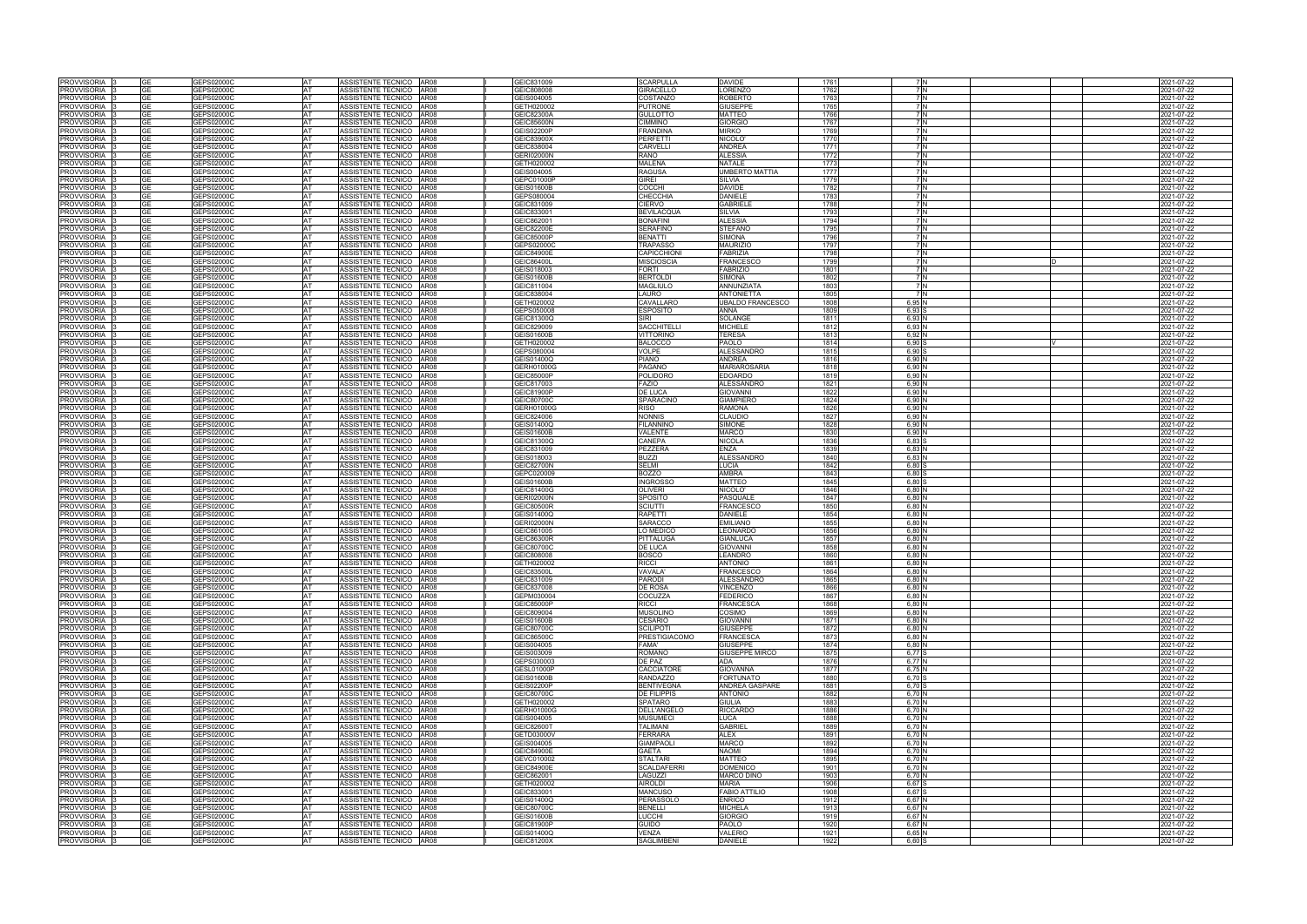| <b>PROVVISORIA</b>        |           | GEPS02000C        | <b>AT</b> | ASSISTENTE TECNICO AR08   |             | <b>GEIC84900E</b> | <b>MUSANTE</b>     | <b>MATTIA</b>         | 1923         | 6.60              |  | 2021-07-22 |
|---------------------------|-----------|-------------------|-----------|---------------------------|-------------|-------------------|--------------------|-----------------------|--------------|-------------------|--|------------|
| PROVVISORIA               | GЕ        | GEPS02000C        | AT        | ASSISTENTE TECNICO        | AR08        | GEIS018003        | <b>AZZARO</b>      | <b>BRUNO</b>          | 1924         | $6.60$ :          |  | 2021-07-22 |
| <b>PROVVISORIA</b>        |           | GEPS02000C        | AT        | ASSISTENTE TECNICO        | AR08        | GEIC808008        | <b>MIELE</b>       | MARIA ANNA            | 1925         | $6,60$ \$         |  | 2021-07-22 |
| <b>PROVVISORIA</b>        | GF        | GEPS02000C        | AT        | ASSISTENTE TECNICO AR08   |             | GERH01000G        | <b>BLASI</b>       | PASQUALE              | 1926         | $6,60$ :          |  | 2021-07-22 |
| PROVVISORIA               | GF        | GEPS02000C        | AT        | ASSISTENTE TECNICO        | AR08        | GEPC020009        | CEI                | CHIARA                | 1927         | $6,60$ :          |  | 2021-07-22 |
| PROVVISORIA               | GF        | GEPS02000C        | AT        | <b>ASSISTENTE TECNICO</b> | AR08        | GEIC82100P        | PALAZZO            | MONICA                | 1928         | $6,60$ :          |  | 2021-07-22 |
| <b>PROVVISORIA</b>        |           | GEPS02000C        | AT        | ASSISTENTE TECNICO AR08   |             | GEPS02000C        | <b>CHIAPPARINO</b> | EMANUELA              | 1930         | 6.60:             |  | 2021-07-22 |
| <b>PROVVISORIA</b>        |           | GEPS02000C        | AT        | ASSISTENTE TECNICO AR08   |             | GEIC831009        | <b>MARTINASCO</b>  | ELENA                 | 1933         | $6,60$ \$         |  | 2021-07-22 |
| <b>PROVVISORIA</b>        | ุา⊏       | GEPS02000C        | AT        | <b>ASSISTENTE TECNICO</b> | <b>AR08</b> | GEIC83900X        | <b>GRANARA</b>     | <b>SIMONA</b>         | 1934         | 6,60S             |  | 021-07-22  |
| PROVVISORIA               | GЕ        | GEPS02000C        | AT        | ASSISTENTE TECNICO        | AR08        | GETH020002        | FAZIO              | CLAUDIO               | 1936         | 6,60N             |  | 2021-07-22 |
|                           |           |                   |           |                           |             |                   |                    |                       |              |                   |  |            |
| <b>PROVVISORIA</b>        | GE        | GEPS02000C        | AT        | ASSISTENTE TECNICO        | AR08        | GEIC804001        | <b>MAGGIALI</b>    | <b>JACOPO</b>         | 1937         | 6,60N             |  | 2021-07-22 |
| <b>PROVVISORIA</b>        |           | <b>GEPS02000C</b> | AT        | ASSISTENTE TECNICO        | AR08        | GEIC82100P        | <b>IACOBUCCI</b>   | <b>GIUSI</b>          | 1939         | 6,60 N            |  | 021-07-22  |
| <b>PROVVISORIA</b>        |           | GEPS02000C        | AT        | <b>ASSISTENTE TECNICO</b> | <b>AR08</b> | GEIC811004        | <b>RATTI</b>       | DANIELE               | 1943         | 6.60N             |  | 021-07-22  |
| <b>PROVVISORIA</b>        |           | GEPS02000C        | AT        | <b>ASSISTENTE TECNICO</b> | <b>AR08</b> | GEPC020009        | <b>BORRELLO</b>    | <b>DAVIDE</b>         | 1944         | 6,60 N            |  | 2021-07-22 |
| PROVVISORIA               | GE        | GEPS02000C        | AT        | ASSISTENTE TECNICO        | AR08        | GEIC804001        | <b>FRIXIONE</b>    | <b>ENRICO</b>         | 1946         | 6,60 N            |  | 2021-07-22 |
| PROVVISORIA               | GF        | GEPS02000C        | AT        | ASSISTENTE TECNICO AR08   |             | <b>GEIS01600B</b> | <b>/ISCARDI</b>    | LUCA                  | 1947         | 6,60 N            |  | 2021-07-22 |
| PROVVISORIA               | GF        | GEPS02000C        | <b>AT</b> | ASSISTENTE TECNICO        | AR08        | GERH01000G        | <b>MANNINO</b>     | PIERO                 | 1948         | 6,60 N            |  | 2021-07-22 |
| PROVVISORIA               |           | <b>GEPS02000C</b> | AT        | <b>ASSISTENTE TECNICO</b> | AR08        | GEPS030003        | <b>D'ALTERIO</b>   | Nunzio                | 1950         | 6,60 N            |  | 2021-07-22 |
| PROVVISORIA               | <b>GE</b> | GEPS02000C        | <b>AT</b> | ASSISTENTE TECNICO        | AR08        | <b>GEIC83400R</b> | RACO               | <b>FABIO</b>          | 1955         | 6,60 N            |  | 2021-07-22 |
| PROVVISORIA               |           | 6EPS02000C        | AT        | ASSISTENTE TECNICO AR08   |             | GEVC010002        | <b>SCIBETTA</b>    | NICHOLAS              | 1958         | 6,60N             |  | 2021-07-22 |
| PROVVISORIA               | GE        | GEPS02000C        | <b>AT</b> | ASSISTENTE TECNICO AR08   |             | GERH020006        | <b>GUASTI</b>      | ALESSANDRO            | 1961         | 6.60 N            |  | 2021-07-22 |
| PROVVISORIA               | GE        | GEPS02000C        | AT        | ASSISTENTE TECNICO AR08   |             | GEIS01400Q        | <b>TAVANO</b>      | <b>VINCENZO</b>       | 1963         | 6,60 N            |  | 2021-07-22 |
|                           | GF        |                   |           |                           |             |                   |                    |                       |              |                   |  |            |
| PROVVISORIA               |           | GEPS02000C        | <b>AT</b> | <b>ASSISTENTE TECNICO</b> | AR08        | <b>GEIC83500L</b> | <b>PISTONE</b>     | <b>GRAZIANO</b>       | 1964         | 6,60 N            |  | 2021-07-22 |
| PROVVISORIA               |           | GEPS02000C        | AT        | ASSISTENTE TECNICO AR08   |             | GEIS004005        | CORRAO             | <b>ANDREA</b>         | 1968         | 6.60N             |  | 2021-07-22 |
| PROVVISORIA               | GE        | GEPS02000C        | <b>AT</b> | ASSISTENTE TECNICO AR08   |             | <b>GEIC84900E</b> | <b>ANATELLA</b>    | CHRISTIAN             | 1970         | 6.60 N            |  | 2021-07-22 |
| <b>PROVVISORIA</b>        |           | <b>GEPS02000C</b> | AT        | ASSISTENTE TECNICO        | AR08        | GEIC83000D        | CATALANC           | DAVIDE PIERO          | 1975         | $6,60$ $\prime$   |  | 021-07-22  |
| PROVVISORIA               | GE        | GEPS02000C        | AT        | ASSISTENTE TECNICO        | AR08        | GEIS01900V        | <b>PALUMBO</b>     | STEFANO               | 1977         | 6,60N             |  | 2021-07-22 |
| PROVVISORIA               |           | GEPS02000C        | AT        | ASSISTENTE TECNICO        | AR08        | GEIC82300A        | <b>CHIMERA</b>     | DOMENICO              | 1981         | $6,51$ N          |  | 2021-07-22 |
| PROVVISORIA               | GF        | GEPS02000C        | AT        | ASSISTENTE TECNICO        | <b>AR08</b> | GEIS01400Q        | <b>PAIATO</b>      | SAMUELE               | 1982         | 6,51 N            |  | 2021-07-22 |
| <b>PROVVISORIA</b>        | GF        | GEPS02000C        | AT        | ASSISTENTE TECNICO        | AR08        | <b>GEIS00700L</b> | <b>DE ROSA</b>     | ANGELO                | 1983         | $6,51$ N          |  | 2021-07-22 |
| PROVVISORIA               | GE        | GEPS02000C        | AT        | ASSISTENTE TECNICO        | AR08        | GEIC837008        | <b>RUSSO</b>       | <b>DENISE</b>         | 1985         | 6,50              |  | 2021-07-22 |
| <b>PROVVISORIA</b>        |           | GEPS02000C        | AT        | ASSISTENTE TECNICO        | AR08        | GEPS07000D        | VELLA              | LARIA                 | 1987         | $6,50$ \$         |  | 2021-07-22 |
| <b>PROVVISORIA</b>        | GF        | GEPS02000C        | AT        | ASSISTENTE TECNICO AR08   |             | <b>GEIC81200X</b> | <b>SARDINA</b>     | SIMONE GIORGIO        | 1989         | $6.50$ \$         |  | 2021-07-22 |
| <b>PROVVISORIA</b>        | GΕ        | GEPS02000C        | AT        | <b>ASSISTENTE TECNICO</b> | AR08        | GEIC862001        | <b>ROCCA</b>       | GIULIANO              | 1991         | $6,50$ S          |  | 2021-07-22 |
|                           |           |                   |           |                           |             |                   |                    |                       |              |                   |  |            |
| PROVVISORIA               | ЭF        | GEPS02000C        | AT        | ASSISTENTE TECNICO        | AR08        | <b>GEMM18600E</b> | PASQUAL            | ERNESTO               | 1995         | $6,50$ \$         |  | 2021-07-22 |
| <b>PROVVISORIA</b>        | GE        | GEPS02000C        | AT        | ASSISTENTE TECNICO        | AR08        | GEIS003009        | <b>BRENNA</b>      | PHOEBE                | 1999         | 6,50 N            |  | 2021-07-22 |
| <b>PROVVISORIA</b>        |           | <b>GEPS02000C</b> | AT        | ASSISTENTE TECNICO AR08   |             | GEIC84900E        | DI DIO             | <b>ENRICO GIOELE</b>  | 2002         | 6,50 N            |  | 2021-07-22 |
| <b>PROVVISORIA</b>        |           | GEPS02000C        | AT        | <b>ASSISTENTE TECNICO</b> | AR08        | GEIC81300Q        | <b>PATRONE</b>     | <b>ALESSANDRO</b>     | 2005         | 6,50 N            |  | 021-07-22  |
| PROVVISORIA               | GF        | <b>GEPS02000C</b> | AT        | ASSISTENTE TECNICO        | AR08        | <b>GEIS00700L</b> | <b>AVERSANO</b>    | <b>EDUARDO</b>        | 2009         | 6,50N             |  | 021-07-22  |
| PROVVISORIA               | GE        | GEPS02000C        | AT        | ASSISTENTE TECNICO        | AR08        | GEIC838004        | PISERA'            | GIUSEPPE              | 2010         | 6,50 N            |  | 2021-07-22 |
| PROVVISORIA               | GF        | GEPS02000C        | <b>AT</b> | ASSISTENTE TECNICO AR08   |             | GEIC838004        | <b>MORANI</b>      | <b>CLAUDIA</b>        | 2012         | 6,50 N            |  | 2021-07-22 |
| PROVVISORIA               | GE        | GEPS02000C        | <b>AT</b> | ASSISTENTE TECNICO        | AR08        | GEIC83900X        | <b>BONSANO</b>     | MASSIMO               | 2015         | 6,50 N            |  | 2021-07-22 |
| PROVVISORIA               |           | GEPS02000C        | AT        | <b>ASSISTENTE TECNICO</b> | <b>AR08</b> | GEIS018003        | <b>ASARO</b>       | VAN ARCANGELO         | 2016         | $6,50$ N          |  | 2021-07-22 |
| PROVVISORIA               | GE        | GEPS02000C        | AT        | ASSISTENTE TECNICO        | AR08        | GEIC80700C        | <b>IMPERATC</b>    | PASQUALE              | 2023         | 6,50 N            |  | 2021-07-22 |
| PROVVISORIA               | GF        | GEPS02000C        | <b>AT</b> | ASSISTENTE TECNICO AR08   |             | <b>GEIS02200P</b> | <b>DE MARTINI</b>  | ALBERTO               | 2026         | 6,50 N            |  | 2021-07-22 |
| <b>PROVVISORIA</b>        |           | GEPS02000C        | AT        | ASSISTENTE TECNICO AR08   |             | GEIS01400Q        | <b>SUMMO</b>       | SONIA                 |              | 6.50 N            |  | 2021-07-22 |
|                           | GE        | GEPS02000C        | <b>AT</b> |                           |             | GEIS00700L        | <b>SICILIANO</b>   | <b>DAVIDE</b>         | 2029<br>2030 | 6.50 N            |  |            |
| PROVVISORIA               |           |                   |           | ASSISTENTE TECNICO AR08   |             |                   |                    |                       |              |                   |  | 2021-07-22 |
| PROVVISORIA               | GE        | GEPS02000C        | <b>AT</b> | ASSISTENTE TECNICO        | AR08        | GEIC816007        | <b>CRIVELLO</b>    | <b>ANNA MARIA</b>     | 2032         | 6,50 N            |  | 2021-07-22 |
| PROVVISORIA               |           | 3EPS02000C        | AT        | ASSISTENTE TECNICO   AR08 |             | GEIC837008        | <b>TUMOLO</b>      | OREDANA               | 2033         | 6,50 N            |  | 2021-07-22 |
| PROVVISORIA               | GE        | GEPS02000C        | <b>AT</b> | ASSISTENTE TECNICO AR08   |             | GEIC86400L        | <b>ORLANDO</b>     | SIMONE                | 2034         | 6.50 N            |  | 2021-07-22 |
| <b>PROVVISORIA</b>        | GF        | GEPS02000C        | AT        | ASSISTENTE TECNICO AR08   |             | GEIS01900V        | <b>LIGURSO</b>     | <b>ANTONIETTA</b>     | 2035         | 6,50 N            |  | 2021-07-22 |
| PROVVISORIA               |           | <b>GEPS02000C</b> | AT        | <b>ASSISTENTE TECNICO</b> | AR08        | GEIC80700C        | CATALANC           | REMO                  | 2037         | 6.50 <sub>h</sub> |  | 2021-07-22 |
| <b>PROVVISORIA</b>        | GF        | GEPS02000C        | AT        | ASSISTENTE TECNICO        | AR08        | GEIC804001        | <b>MANENTI</b>     | <b>FEDERICO</b>       | 2044         | $6,40$ \$         |  | 2021-07-22 |
| PROVVISORIA               | GF        | GEPS02000C        | AT        | ASSISTENTE TECNICO        | AR08        | GEIS018003        | <b>MULTARI</b>     | CRISTIAN              | 2045         | 6,40 N            |  | 2021-07-22 |
| <b>PROVVISORIA</b>        |           | GEPS02000C        | AT        | ASSISTENTE TECNICO        | AR08        | GEIC85000P        | CERVETTO           | NICOLO'               | 2046         | $6,40$ $N$        |  | 2021-07-22 |
| PROVVISORIA               | GE        | GEPS02000C        | AT        | ASSISTENTE TECNICO        | AR08        | GEIC81400G        | <b>GREPPI</b>      | <b>MATTEO</b>         | 2048         | $6,40$ $N$        |  | 2021-07-22 |
| PROVVISORIA               |           | GEPS02000C        |           | ASSISTENTE TECNICO        | AR08        | GEIC808008        | <b>CREMISI</b>     | <b>GIUSEPPE</b>       | 2049         | $6,40$ $N$        |  | 2021-07-22 |
| PROVVISORIA               |           | GEPS02000C        | IAT.      | ASSISTENTE TECNICO        | AR08        | GEPS02000C        | <b>FIORE</b>       | UIGI.                 | 2050         | 6,40 N            |  | 2021-07-22 |
| <b>PROVVISORIA</b>        |           |                   |           | ASSISTENTE TECNICO        | AR08        |                   | <b>ROSATI</b>      |                       |              | 6,40N             |  |            |
|                           |           | GEPS02000C        |           |                           |             | GEIC83600C        |                    | FRANCESCA             | 2052         |                   |  | 2021-07-22 |
| PROVVISORIA               |           | GEPS02000C        | AT        | ASSISTENTE TECNICO AR08   |             | GEPM04000P        | <b>BERTOLINO</b>   | <b>EMANUELE AMATO</b> | 2053         | 6,40 N            |  | 2021-07-22 |
| PROVVISORIA 3             |           | GEPS02000C        |           | ASSISTENTE TECNICO AR08   |             | GEIS02200P        | <b>LOMBARDO</b>    | <b>ANDREA</b>         | 2054         | 6.40 N            |  | 2021-07-22 |
| PROVVISORIA               | <b>GE</b> | GEPS02000C        | AT        | ASSISTENTE TECNICO AR08   |             | GEIC862001        | SANSALONE          | LEONARDO GRAZIANO     | 2055         | 6,40 N            |  | 2021-07-22 |
| <b>PROVVISORIA</b>        | GΕ        | GEPS02000C        | AT        | ASSISTENTE TECNICO AR08   |             | GEIS01400Q        | <b>CURCIO</b>      | SARA                  | 2056         | 6,40 N            |  | 2021-07-22 |
| PROVVISORIA               |           | GEPS02000C        | AT        | ASSISTENTE TECNICO AR08   |             | GEIC831009        | SPADONI            | <b>GABRIELLA</b>      | 2057         | 6,40 N            |  | 2021-07-22 |
| PROVVISORIA               | GF        | GEPS02000C        | AT        | ASSISTENTE TECNICO AR08   |             | GEIC838004        | <b>PAISSA</b>      | <b>FRANCESCA</b>      | 2058         | 6,40 N            |  | 2021-07-22 |
| PROVVISORIA               |           | GEPS02000C        | AT        | ASSISTENTE TECNICO AR08   |             | <b>GERI02000N</b> | <b>COLACE</b>      | STEFANO               | 2060         | 6,40 N            |  | 2021-07-22 |
| PROVVISORIA               | GE        | GEPS02000C        | <b>AT</b> | ASSISTENTE TECNICO AR08   |             | <b>GEIC82700N</b> | <b>COSTIGLIOLO</b> | <b>GABRIELE</b>       | 2061         | 6,40 N            |  | 2021-07-22 |
| <b>PROVVISORIA</b>        | GF        | GEPS02000C        | AT        | ASSISTENTE TECNICO AR08   |             | GEIC838004        | <b>DI CAPUA</b>    | NICOLA                | 2062         | $6,33$ S          |  | 2021-07-22 |
| PROVVISORIA               | GE        | GEPS02000C        | AT        | ASSISTENTE TECNICO AR08   |             | GEIC85200A        | <b>BORDONI</b>     | <b>MASSIMILIANO</b>   | 2063         | 6,33 S            |  | 2021-07-22 |
| PROVVISORIA 3             | GE        | GEPS02000C        | AT        | ASSISTENTE TECNICO AR08   |             | GEIS01600B        | VITELLARO          | <b>CRISTOFARO</b>     | 2066         | 6,33 S            |  | 2021-07-22 |
| PROVVISORIA 3             | GE        | GEPS02000C        | <b>AT</b> | ASSISTENTE TECNICO AR08   |             | GEVC010002        | <b>ASIOLI</b>      | ANDREA                | 2067         | 6,33 N            |  | 2021-07-22 |
| PROVVISORIA 3             |           | GEPS02000C        | <b>AT</b> | ASSISTENTE TECNICO AR08   |             | GEIC83900X        | <b>BARBERA</b>     | <b>MASSIMILIANO</b>   | 2068         | 6,33 N            |  | 2021-07-22 |
| PROVVISORIA 3             | GE        | GEPS02000C        | <b>AT</b> | ASSISTENTE TECNICO AR08   |             | GEPS02000C        | <b>GRAVILI</b>     | <b>FERNANDA</b>       | 2069         | 6.33 N            |  | 2021-07-22 |
|                           |           |                   | AT        |                           |             |                   |                    | LUIGI                 |              |                   |  |            |
| PROVVISORIA 3             |           | GEPS02000C        |           | ASSISTENTE TECNICO AR08   |             | GEIC838004        | GALLO              |                       | 2071         | 6,33 N            |  | 2021-07-22 |
| PROVVISORIA               | GЕ        | GEPS02000C        | <b>AT</b> | ASSISTENTE TECNICO AR08   |             | GEIS01600B        | <b>PAPAIANNI</b>   | <b>MATTEO</b>         | 2077         | 6,30 N            |  | 2021-07-22 |
| PROVVISORIA 3             | GE        | GEPS02000C        | <b>AT</b> | ASSISTENTE TECNICO AR08   |             | GETH020002        | <b>ROMANO</b>      | <b>GAETANO</b>        | 2079         | 6,30 N            |  | 2021-07-22 |
| PROVVISORIA  :            | GE        | GEPS02000C        | <b>AT</b> | ASSISTENTE TECNICO AR08   |             | GEIC860009        | TRIOLO             | <b>IGNAZIO</b>        | 2080         | 6.30 N            |  | 2021-07-22 |
| PROVVISORIA               |           | GEPS02000C        | <b>AT</b> | ASSISTENTE TECNICO AR08   |             | GEIS017007        | <b>MIGNONE</b>     | <b>SIMONE</b>         | 2081         | 6.30 <sub>h</sub> |  | 2021-07-22 |
| PROVVISORIA               | GF        | GEPS02000C        | <b>AT</b> | ASSISTENTE TECNICO AR08   |             | GEIC83500L        | <b>BUCCINO</b>     | ARIANNA               | 2090         | 6,27S             |  | 2021-07-22 |
| PROVVISORIA               |           | GEPS02000C        | AT        | ASSISTENTE TECNICO AR08   |             | GEPC01000P        | <b>MOSCATO</b>     | NICOLO'               | 2091         | 6,21 N            |  | 2021-07-22 |
| PROVVISORIA               | GE        | GEPS02000C        | <b>AT</b> | ASSISTENTE TECNICO AR08   |             | <b>GERI07000P</b> | <b>BUCCI</b>       | <b>MAURIZIO</b>       | 2092         | 6,20S             |  | 2021-07-22 |
| PROVVISORIA               | GF        | GEPS02000C        | AT        | ASSISTENTE TECNICO AR08   |             | GEIC81500B        | <b>GARGIULO</b>    | <b>MARTINA</b>        | 2093         | $6,20$ \$         |  | 2021-07-22 |
| PROVVISORIA               | GF        | GEPS02000C        | <b>AT</b> | ASSISTENTE TECNICO AR08   |             | <b>GEIC83400R</b> | <b>RAPISARDA</b>   | <b>MARINA</b>         | 2097         | $6,20$ N          |  | 2021-07-22 |
| PROVVISORIA               |           | GEPS02000C        | AT        | ASSISTENTE TECNICO AR08   |             | GEIC81300Q        | <b>PICCARDO</b>    | <b>MANUEL</b>         | 2101         | $6,20$ N          |  | 2021-07-22 |
| PROVVISORIA               | GF        | GEPS02000C        | <b>AT</b> | ASSISTENTE TECNICO AR08   |             | GEIC825002        | ZUCCALA'           | <b>GIANLUCA</b>       | 2106         | $6,20$ N          |  | 2021-07-22 |
| PROVVISORIA               | GF        | GEPS02000C        | <b>AT</b> | ASSISTENTE TECNICO AR08   |             | GEPS080004        | <b>SCIMONE</b>     | VITTORIO              | 2111         | $6,20$ N          |  | 2021-07-22 |
| PROVVISORIA               | GЕ        | GEPS02000C        | AT        | ASSISTENTE TECNICO AR08   |             | GEPM04000P        | <b>BOTTIGLIERO</b> | <b>MATTIA</b>         | 2112         | $6,20$ N          |  | 2021-07-22 |
| PROVVISORIA               | GE        | GEPS02000C        | <b>AT</b> | ASSISTENTE TECNICO AR08   |             | GEIC82100P        | <b>FANINI</b>      | <b>MARCO</b>          | 2113         | 6,20 N            |  |            |
|                           |           |                   |           |                           |             |                   |                    |                       |              |                   |  | 2021-07-22 |
| PROVVISORIA               |           | GEPS02000C        | AT        | ASSISTENTE TECNICO AR08   |             | GEPS030003        | <b>RUFFINO</b>     | ANDREA                | 2114         | $6,20$ N          |  | 2021-07-22 |
| PROVVISORIA               | GF        | GEPS02000C        | <b>AT</b> | ASSISTENTE TECNICO AR08   |             | GEIS017007        | CHIARELLO          | <b>DENISE</b>         | 2116         | 6,20 N            |  | 2021-07-22 |
| PROVVISORIA               |           | GEPS02000C        | AT        | ASSISTENTE TECNICO AR08   |             | <b>GERI02000N</b> | <b>DE ANGELIS</b>  | EMANUELE              | 2117         | $6,20$ N          |  | 2021-07-22 |
| PROVVISORIA               | GE        | GEPS02000C        | <b>AT</b> | ASSISTENTE TECNICO AR08   |             | GEPS02000C        | <b>LOMBARDI</b>    | LUCA                  | 2118         | 6,20 N            |  | 2021-07-22 |
| PROVVISORIA <sup>13</sup> | GE        | GEPS02000C        | AT        | ASSISTENTE TECNICO AR08   |             | GEIC85100E        | <b>MARCHESI</b>    | <b>DAVIDE</b>         | 2119         | 6,20 N            |  | 2021-07-22 |
| PROVVISORIA 3             | <b>GE</b> | GEPS02000C        | AT        | ASSISTENTE TECNICO AR08   |             | <b>GEIS02200P</b> | <b>TROILO</b>      | PASQUALE              | 2120         | 6,20 N            |  | 2021-07-22 |
|                           |           |                   |           |                           |             |                   |                    |                       |              |                   |  |            |

|   | 2021-07-22               |
|---|--------------------------|
|   | 2021-07-22               |
|   | 2021-07-22               |
|   | 2021-07-22               |
|   | 2021-07-22               |
|   | 2021-07-22               |
|   | 2021-07-22               |
|   | 2021-07-22               |
|   | 2021-07-22               |
|   | 2021-07-22               |
|   | 2021-07-22               |
|   | 2021-07-22               |
|   | 2021-07-22               |
|   | 2021-07-22               |
|   | 2021-07-22               |
|   | 2021-07-22               |
|   | 2021-07-22               |
|   | 2021-07-22               |
|   | 2021-07-22               |
|   | 2021-07-22               |
|   | 2021-07-22               |
|   | 2021-07-22               |
|   | 2021-07-22               |
|   | 2021-07-22               |
|   | 2021-07-22               |
|   | 2021-07-22               |
|   | 2021-07-22               |
|   | 2021-07-22               |
|   | 2021-07-22               |
|   | 2021-07-22               |
|   | 2021-07-22               |
|   | 2021-07-22               |
|   | 2021-07-22               |
|   | 2021-07-22               |
|   | 2021-07-22               |
|   | 2021-07-22               |
|   | 2021-07-22               |
|   | 2021-07-22               |
|   | 2021-07-22               |
|   | 2021-07-22               |
|   | 2021-07-22               |
|   | 2021-07-22               |
|   | 2021-07-22               |
|   | 2021-07-22               |
|   | 2021-07-22               |
|   | 2021-07-22               |
|   | 2021-07-22               |
|   | 2021-07-22               |
|   |                          |
|   | 2021-07-22               |
|   | 2021-07-22               |
|   | 2021-07-22               |
|   | 2021-07-22               |
|   | 2021-07-22               |
|   | 2021-07-22               |
|   | 2021-07-22               |
|   | 2021-07-22               |
|   | 2021-07-22               |
|   | 2021-07-22               |
|   | 2021-07-22               |
|   | 2021-07-22               |
|   | 2021-07-22               |
|   | 2021-07-22               |
|   | 2021-07-22               |
|   | 2021-07-22               |
|   | 2021-07-22               |
|   | 2021-07-22               |
|   | 2021-07-22               |
| D | 2021-07-22               |
|   | 2021-07-22               |
|   | 2021-07-22               |
|   | 2021-07-22               |
|   | 2021-07-22               |
|   | 2021-07-22               |
|   | 2021-07-22               |
|   | 2021-07-22               |
|   | 2021-07-22               |
|   | 2021-07-22               |
|   | 2021-07-22               |
|   | 2021-07-22<br>2021-07-22 |
|   | 2021-07-22               |
|   | 2021-07-22               |
|   | 2021-07-22               |
|   | 2021-07-22               |
|   | 2021-07-22               |
|   | 2021-07-22               |
|   | 2021-07-22               |
|   | 2021-07-22               |
|   | 2021-07-22               |
|   | 2021-07-22               |
|   | 2021-07-22               |
|   | 2021-07-22               |
|   | 2021-07-22<br>2021-07-22 |